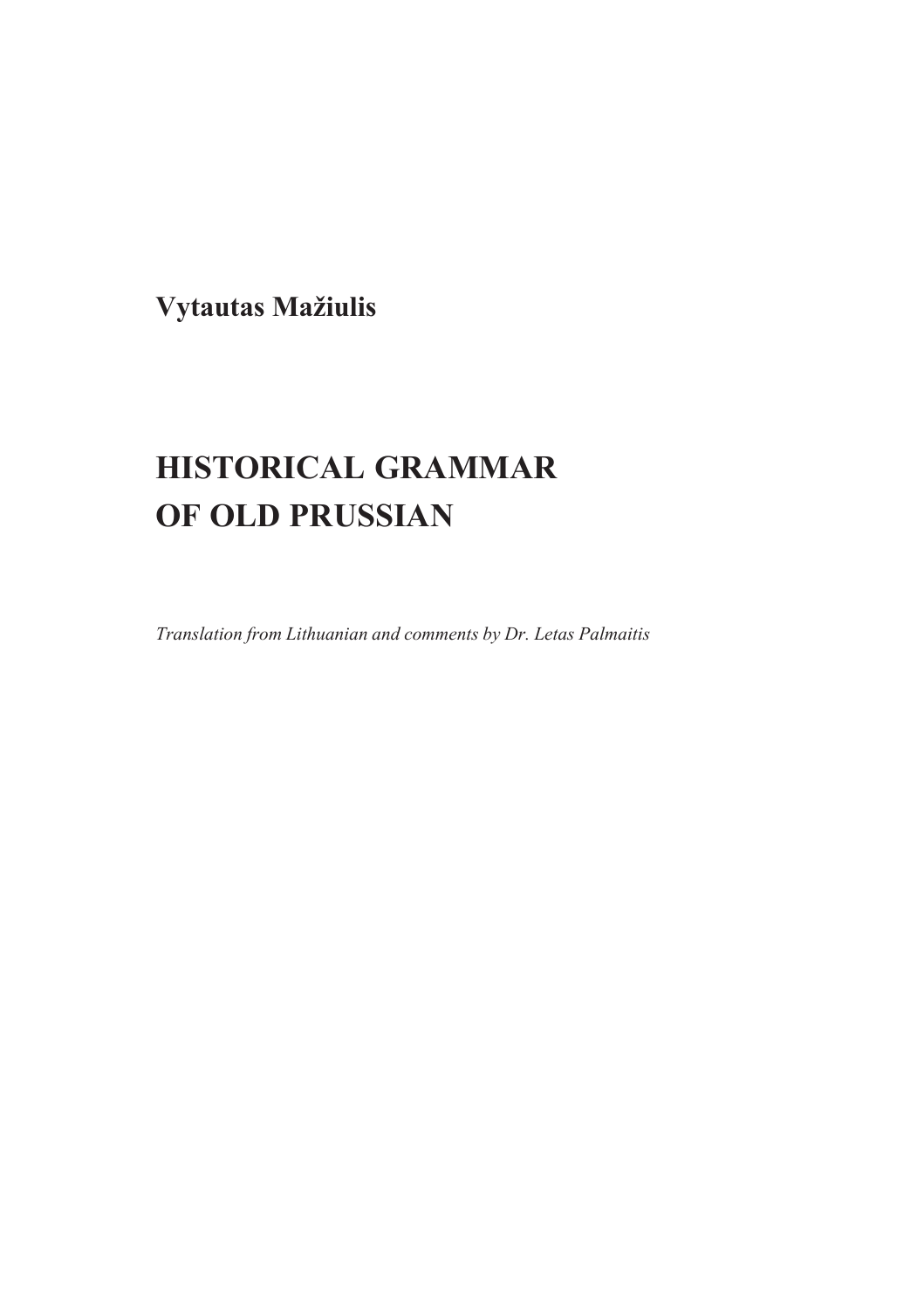Leidinio bibliografija pateikiama Lietuvos nacionalinės Martyno Mažvydo bibliotekos Nacionalinės bibliografijos duomenų banke (NBDB)

ISBN 978-609-8122-90-9 © Daiva Mažiulytė © Letas Palmaitis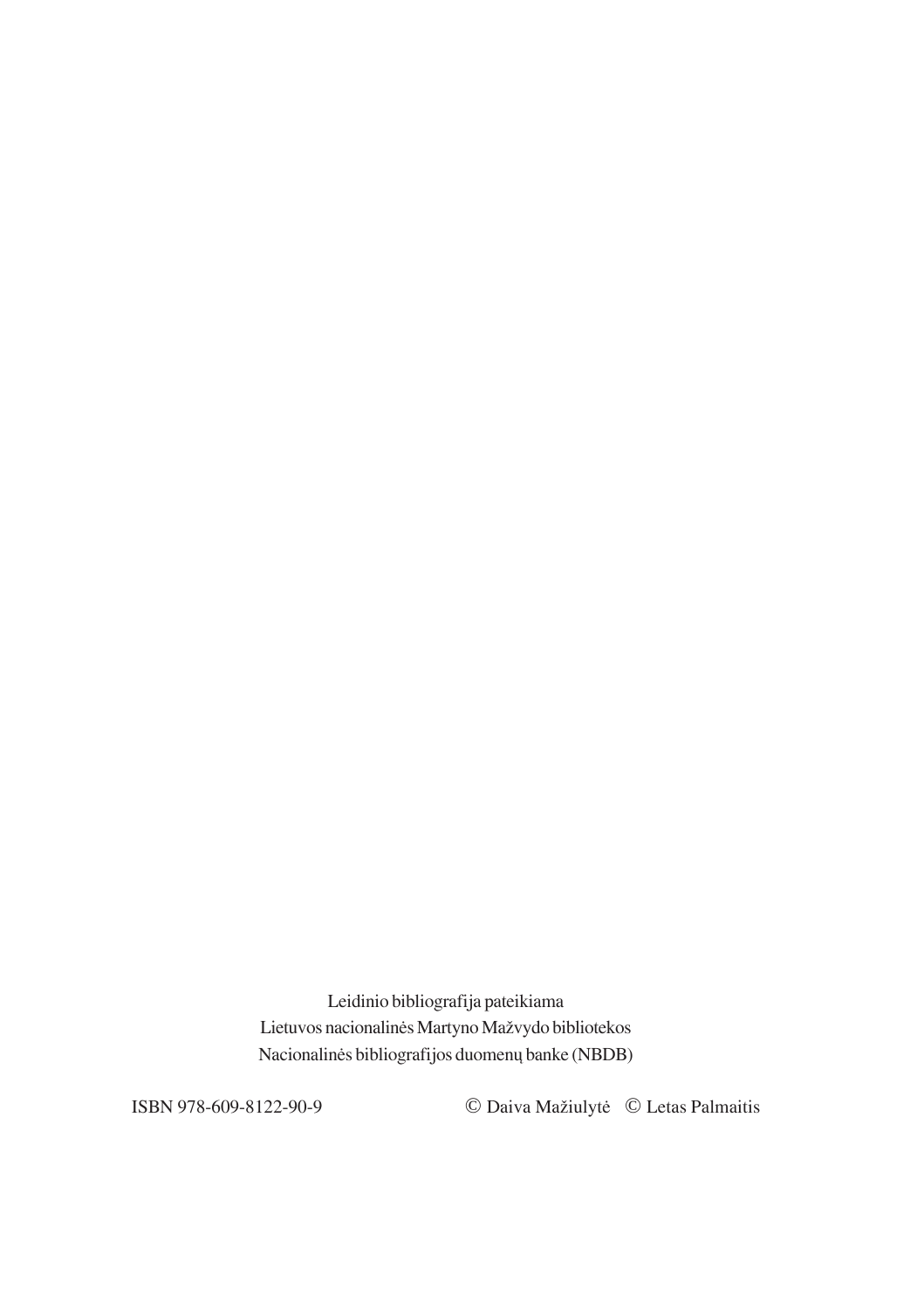# *Table of Contents*

Abbreviations / 6 Sources and bibliography / 6 Languages and dialects / 8 Other abbreviations / 9

Preface / 12

### **1. Phonetics / 13**

Accent and tones / 13 Vocalism / 15 Short vowels / 15 Long vowels / 17 Consonantism / 22

### **2. About nominal derivation / 25**

Compounds / 25 Reduplicated stems / 26 Suffix derivation / 27 Vocal Suffixes / 27 Suffixes with a consonant -*v*- / 28 Suffixes with a consonant -*n*- / 29 Suffixes with a consonant -*m*- / 32 Suffixes with a consonant -*l*- / 33 Suffixes with a consonant -*k*- / 34 Suffixes with a consonant -*g*- / 37 Suffixes with a consonant -*t*- / 37

### **3. Declination of substantives / 40**

Common notes / 40 *a*-stems / 41 *`*-stems / 49 *ia* and *iia*-stems / 52 *î* / *Ù`*-stems / 54 *ç*-stems / 54 *i*-stems / 56 *u*-stems / 58 Consonantal  $(= C)$  stems / 59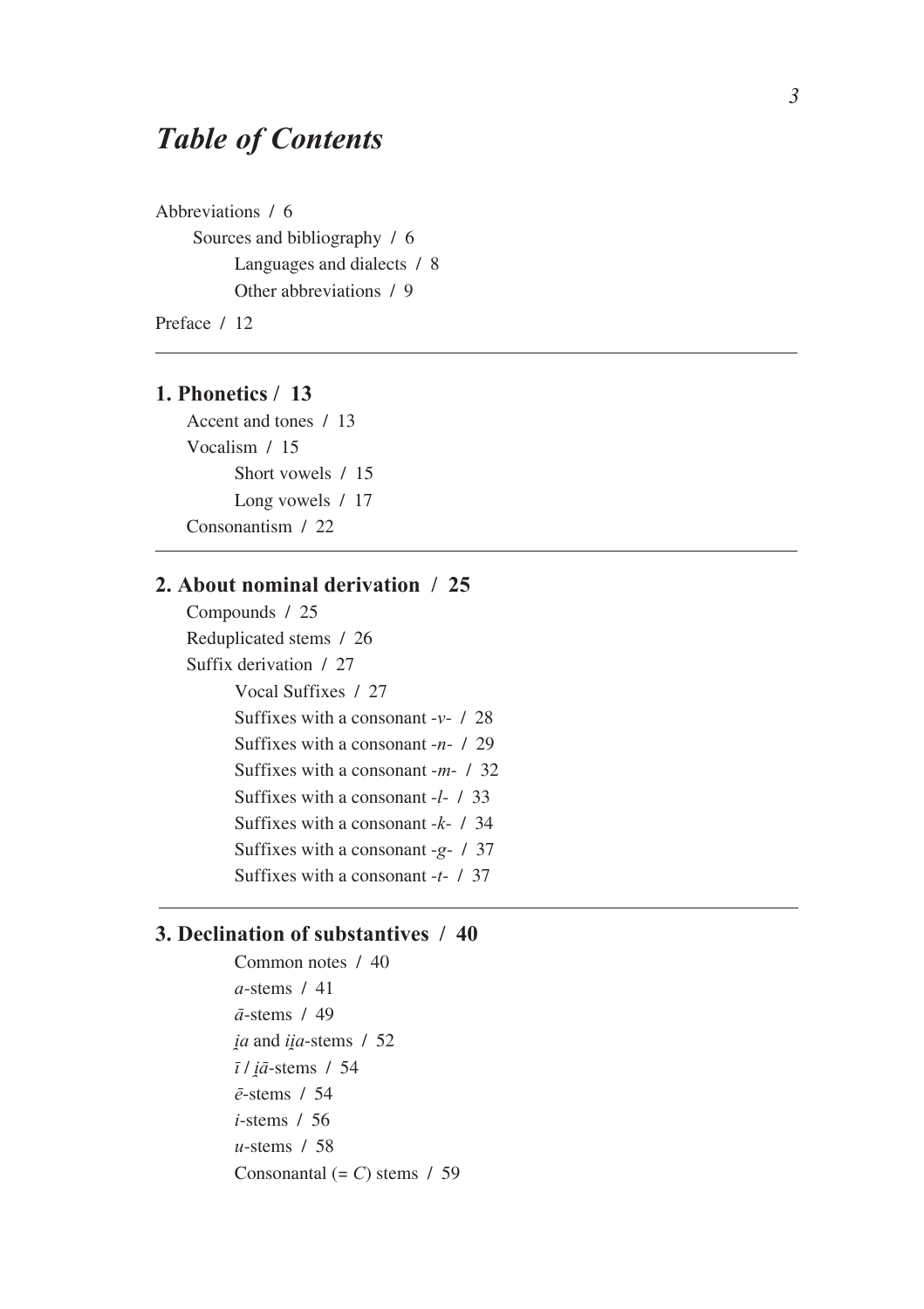#### 4. Declination of adjectives / 63

 $a/\bar{a}$ -stems / 63  $(i)$ ia-stems / 64  $u$ - and C-stems / 64 Pronominalized adjectives / 65 Degrees of comparison / 65

### 5. Numerals  $/67$

#### 6. Pronouns  $/69$

Gender pronouns / 69 stas 'that'  $/69$ schis 'this' / 73  $t\bar{a}ns$  'he' / 74 -din 'him, her'  $/74$  $kas$  'who'  $/75$ kawīds 'what (kind)', stawīds 'such' / 76 wissa-'all'  $/$  76 *ains* '(some)one' / 77 subs 'self' / 77 Non-gender (personal) pronouns / 77 Singular / 77 Plural / 80 Possessive pronouns / 82

### 7. Conjugation / 83

Finite verbs / 83 Tense and mood / 86 Present stems / 87 a) athematic stems / 87 b)  $\bar{a}$ -stems / 87 c)  $i$ -stems  $/88$ d)  $a$ -stems  $/88$ The future tense  $/ 95$ The past tense / 96 Optative forms / 97 a) imperative  $/97$ b) permissive / 99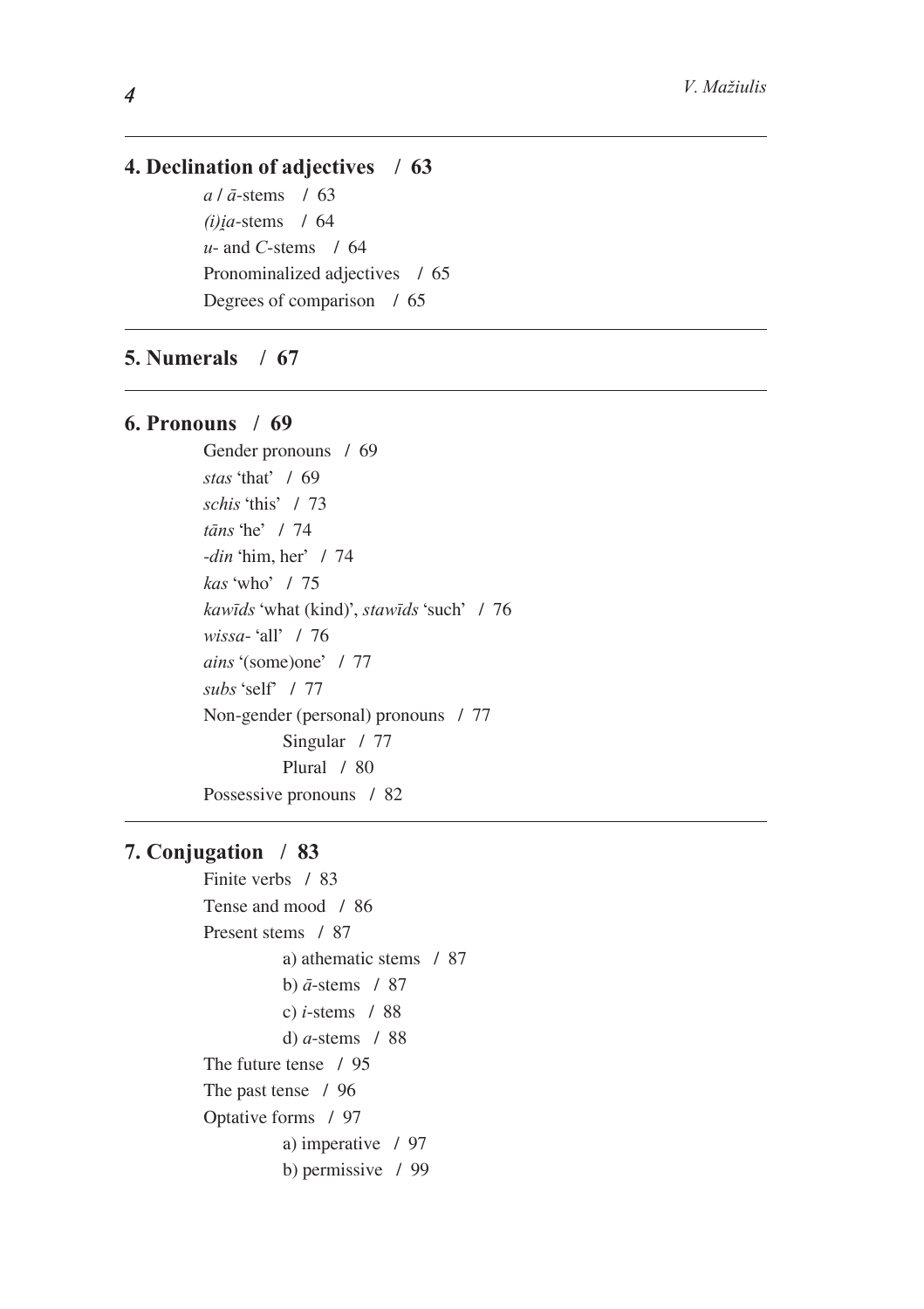Infinite verbs / 100 Infinitive / 100 Participles / 100 Active present / 100 Passive present / 102 Active past / 102 Passive past / 104

### **8. Invariable parts of speech / 105**

Adverbs / 105 Prepositions and prefixes / 106 Particles and conjunctions / 107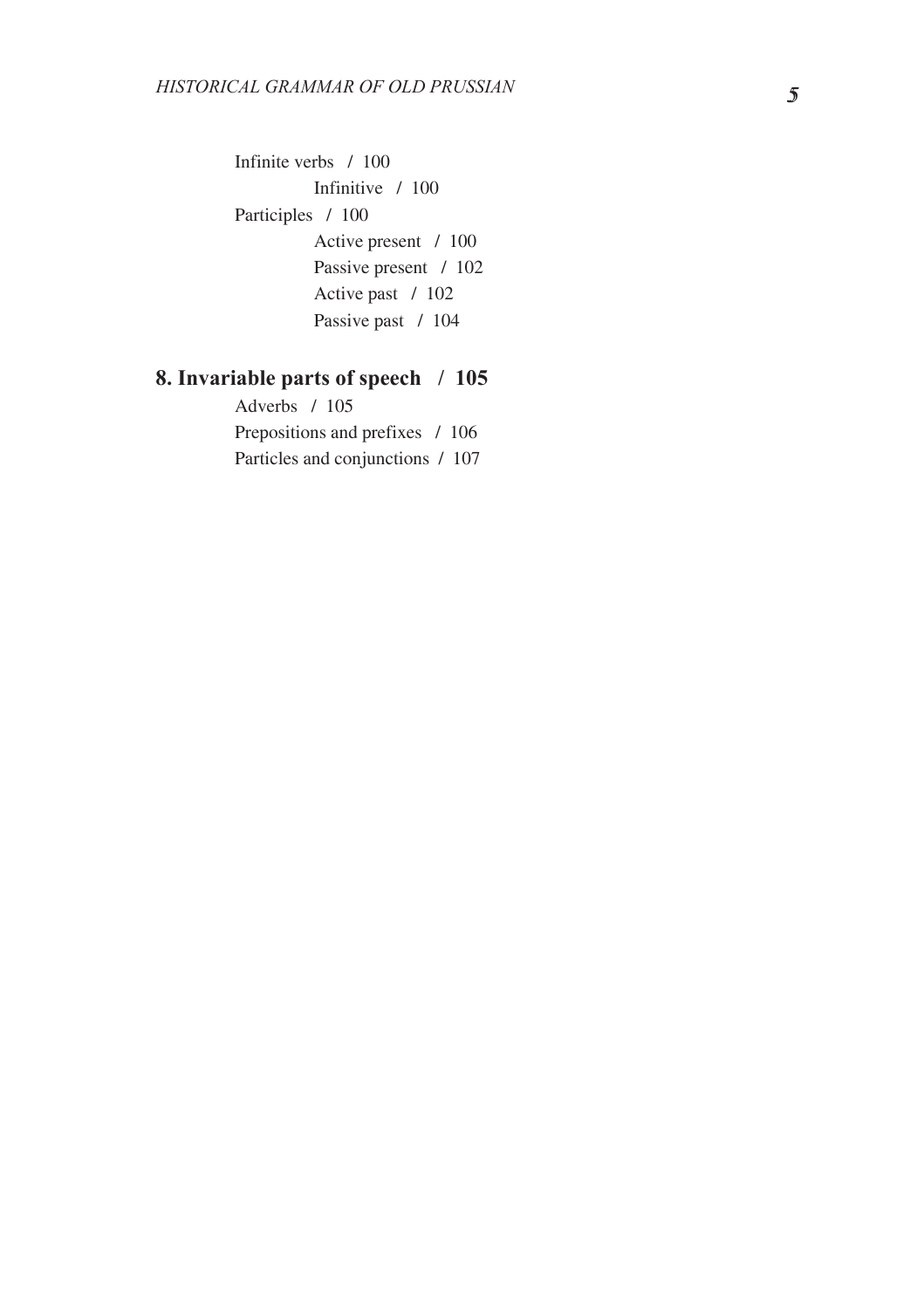### *Abbreviations*

- *A. Sources and bibliography*
- Ambrazas DDR Ambrazas S. Daiktavardžių darybos raida. Lietuvių kalbos veiksmažodiniai vediniai. Vilnius. 1993.

Ambrazas DIS - Ambrazas V. Lietuvių kalbos dalyvių istorinė sintaksė. Vilnius, 1979.

APh – Archivum Philologicum. Kaunas, 1930–1939. Kn. 1–8.

AslPh – Archiv für slavische Philologie. Berlin, 1876–1929. Bd. 1–42.

Baltistica– Baltistica. Vilnius, 1965–.

BB – Beiträge zur Kunde der indogermanischen Sprachen. Hrsg. von A. Bezzenbcrger. Göttingen, 1877–1906. Bd. 1–30.

Berneker BS – Berneker E. Die preußische Sprache. Straßburg, 1896.

BS – Mažiulis V. Baltų ir kitų ide. kalbų santykiai. Vilnius, 1970.

Bûga I, 11, 111 (Bûga RR) – Bûga K. Rinktiniai raðtai. Sudarë Z. Zinkevièius. Vilnius, 1958–1961. T. 1–3.

Burrow SL – Burrow T. The Sanskrit Language. London, 1973.

EH – Endzelîns J. un Hauzenberga E. Papildin`jumi un labojumi K. Mülenbacha latvieðu valodas vārdnīcai. Rīgā, 1934–1946. Sēj. 1–2.

Endzelīns BVSF – Endzelīns J. Baltu valodu skanas un formas. Rīgā. 1948.

Endzelīns SV – Endzelīns J. Senprūšu va1oda. Rīgā, 1943.

ESSJ – Этимологический словарь славянских языков. Под ред. О.Н. Трубачева. Москва, 1974–. Вып. 1–.

Fraenkel – Fraenkel E. Litauisches etymologisches Wörterbuch. Heidelberg, 1962–1965.  $Bd$  1–2.

Gamkrelidze–Ivanov – Гамкрелидзе Т.В., Иванов Вяч. Вс. Индоевропейский язык и индоевропейцы. Тбилиси, 1984. Т. 12.

Gerullis ON – Gerullis G. Die altpreußischen Ortsnamen. Berlin und Leipzig, 1922.

Girdenis KD – Girdenis A. Kalbotyros darbai. Vilnius, 2000–2001. T. 1–3.

GL – Genera1 Linguistics. The Pennsylvania State University Press, 1961–.

IF – Indogermanische Forschungen. Strassburg, 1892–1916. Bd. 1–37; Berlin, 1917–.

Kalbotyra – Kalbotyra. Vilnius, 1958–.

Karaliūnas BKS (ir BKB) – Karaliūnas S. Baltų kalbų struktūrų bendrybės ir jų kilmė. Vilnius, 1987.

Kaukienė LVI 1 – Kaukienė A. Lietuvių kalbos veiksmažodžio istorija. 1. Klaipėda, 1994. Kaukienė PK – Kaukienė A. Prūsų kalba. Klaipėda, 2002.

Kazlauskas LKIG – Kazlauskas J. Lietuviø kalbos istorinë gramatika. Vilnius, 1968.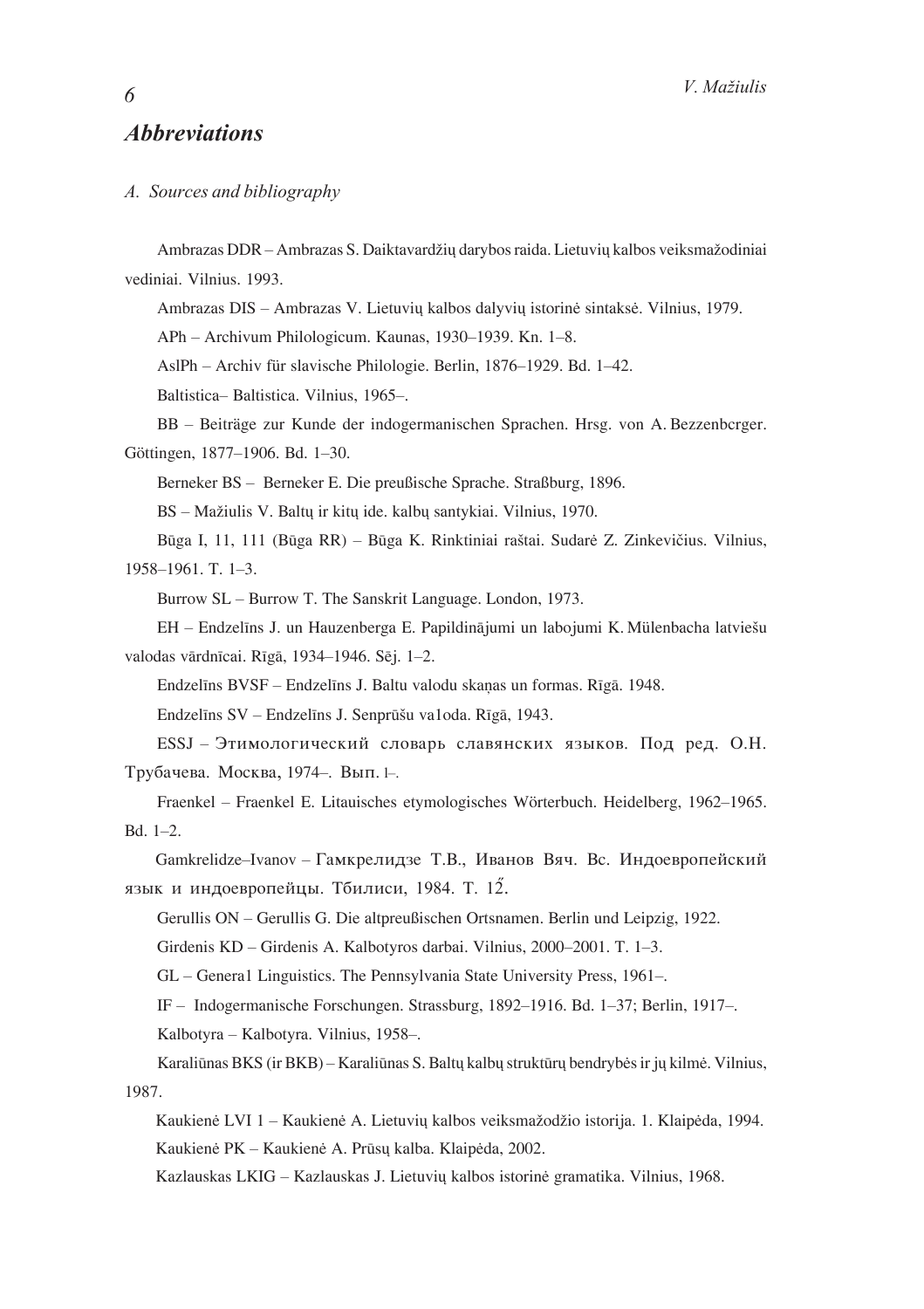KZ – Zeitschrift für vergleichende Sprachforschung auf dem Gebiete der indogermanischen Sprachen, begr. von A. Kuhn. Berlin, 1852–1885. Bd. 1–27; Gütersloh, 1887–1907. Bd. 28–40; Göttingen, 1907–.

Levin SE – Levin J. F. The Slavic Element in the OId Prussian Elbing Vocabulary. Berkeley-Los Angeles-London, 1974.

LKK – Lietuviø kaibotyros klausimai. Vilnius, 1957–.

LKZ – Lietuvių kalbos žodynas. Vilnius, 1941. T. 1; Kaunas, 1947. T. 2; Vilnius, 1956–. T. 3–.

Mayrhofer – Mayhofer M. Kurzgefaßtes etymologisches Wörterbuch des Altindischen. Heidelberg, 1956–1980. Bd. 1–4.

ME – Mülenbachs K. Latviešu valodas vārdnīca. Rediģējis, papildinājis, turpinājis J. Endzelīns. Rīgā, 1923-1932. Sēj. 1-4.

PKP – Mažiulis V. Prūsų kalbos paminklai. Vilnius, 1966–1981. T. 1–2.

Palmaitis BGR – Palmaitis L. Ba1tų kalbų gramatinės sistemos raida. Kaunas, 1998.

Paulauskienė LKM – Paulauskienė A. Lietuvių kalbos morfologija. Vilnius, 1994.

Pokorny – Pokorny J. Indogermanisches etymologisches Wörterbuch. Bern und München, 1959–1969. Bd. 1–2.

Rosinas BI – Rosinas A. Ba1tų kalbų įvardžiai. Vilnius, 1988.

Rosinas BIM – Rosinas A. Baltų kalbų įvardžiai: morfologijos raida Vilnius, 1995.

Sabaliauskas LKL *–* Sabaliauskas A. Lietuviø ka1bos leksika. Vilnius, 1990.

Schmalstieg Balt. Verb. – Schmalstieg W. R. The Historica1 Morphology of the Baltic Verb. Washington, 2002.

Schmalstieg OP *–* Schmalstieg W. R. An Old Prussian Grammar. University Park and London, 1974.

Schmalstieg SP – Schmalstieg W. R. Studies in Old Prussian. University Park and London, 1976.

Skardžius ŽD – Skardžius Pr. Lietuvių kalbos žodžių daryba. Vilnius, 1943.

Stang Vergl. Gr. – Stang Chr. S. Vergleichende Granunatik der Baltischen Sprachen. Oslo, 1966.

Stundžia B. in: Colloquium Pruthenicum primum. Warszawa, 1992, p. 151 ff.

Szemerényi Einf. – Szemerényi O. Einführung in die vergleichende Sprachwissenschaft.

Darmstadt, 1980.

Торогоv РЈ – Топоров В.Н. Прусский язык: Словарь. Москва, 1975–.

Trautmann AS – Trautmann R. Die altpreussischen Sprachdenkmäler. Göttingen, 1910.

Trautmann BSW – Trautmann R. Baltisch-Slawisches Wörterbuch. Göttingen, 1923.

Trautmann PN – Trautmann R. Die altpreußischen Personennamen. Göttingen, *1925.*

Urbutis ŽDT – Urbutis V. Žodžių darybos teorija. Vilnius, 1978.

Vasmer – Фасмер М. Этимологический словарь русского языка. Москва, 1964– 1973. T. 1–4.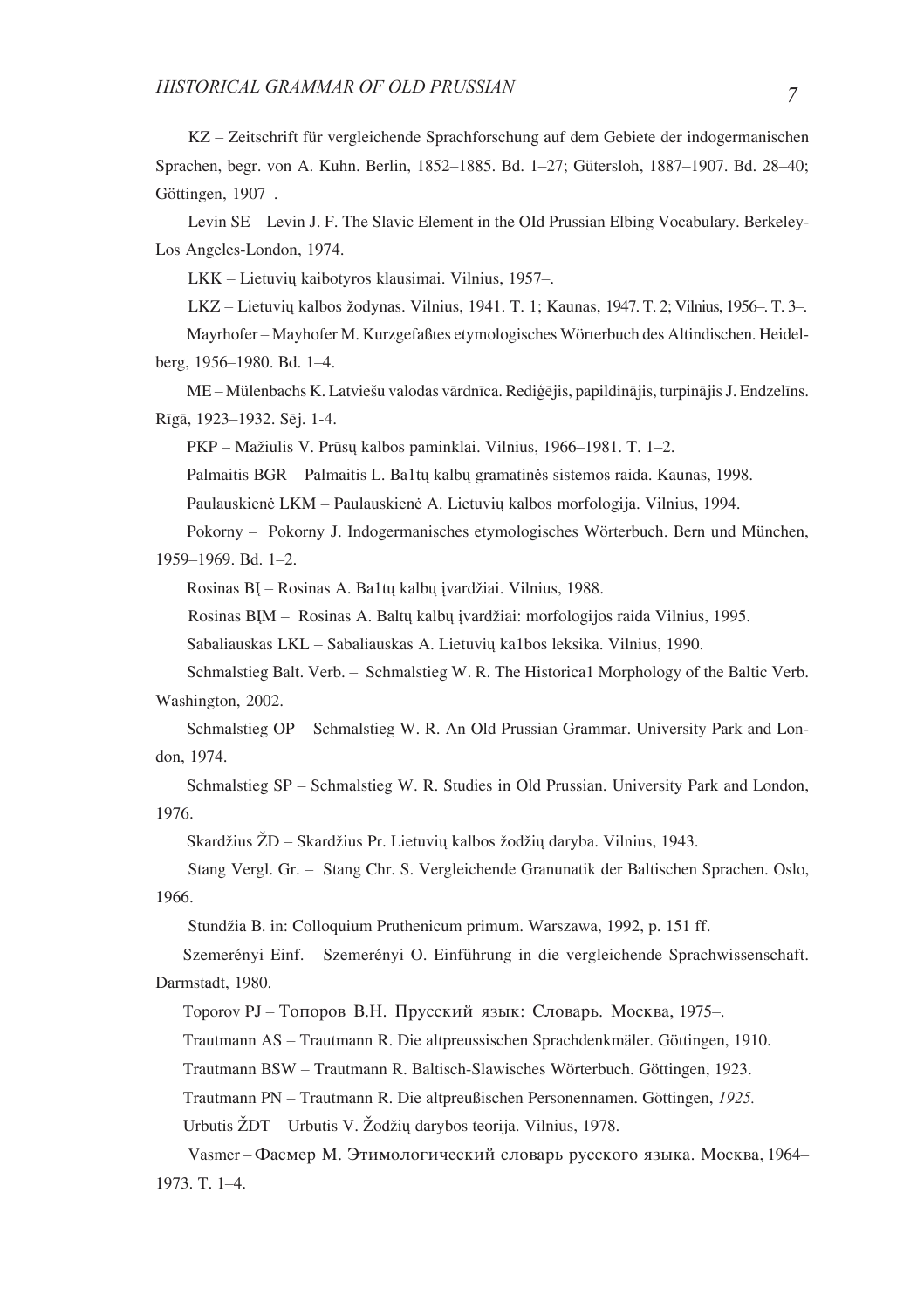VBK - Vakarų baltų kalbos ir kultūros reliktai. Klaipėda, 2000.

Wijk Apr. St. (and AS) – Wijk N. van. Altpreußische Studien. Haag, 1918.

Zinkevičius LKIG – Zinkevičius Z. Lietuvių kalbos istorinė gramatika. Vilnius, 1980–1981.

T. 1–2.

ZslPh – Zeitschrift für slavische Philologie. Leipzig. 1924–1950. Bd. 1–20; Heidelberg, 1951–.

### *B. Languages and dialects*

| Auk.       | - Lithuanian Aukshtaitian |  |  |
|------------|---------------------------|--|--|
| Av.        | - Avestian                |  |  |
| Balt.      | - Baltic                  |  |  |
| Blr.       | - Belorussian             |  |  |
| Ch.        | - Church (language)       |  |  |
| Cur.       | $-$ (Old) Curonian        |  |  |
| Dor.       | - Greek Doric             |  |  |
| Germ.      | – German                  |  |  |
| Gk.        | – Greek                   |  |  |
| Go.        | $-$ Gothic                |  |  |
| Grmc       | – Germanic                |  |  |
| Hit.       | - Hittite (Nessite)       |  |  |
| IE.        | - Indo-European           |  |  |
| Ind.       | – Indic                   |  |  |
| I-Iran.    | $-$ Indo-Iranian          |  |  |
| Iran.      | $-$ Iranian               |  |  |
| Lat.       | $-$ Latin                 |  |  |
| Latv.      | - Latvian                 |  |  |
| Lith.      | - Lithuanian              |  |  |
| М          | – modern                  |  |  |
| Mid.       | – middle                  |  |  |
| <b>NHG</b> | - New High German         |  |  |
| O          | – old                     |  |  |
| OHG        | - Old High German         |  |  |
| OS1        | - Old Slavic              |  |  |
| Pr.        | – Old Prussian            |  |  |
| Rus.       | – Russian                 |  |  |
| Sam.       | $-$ Samogitian            |  |  |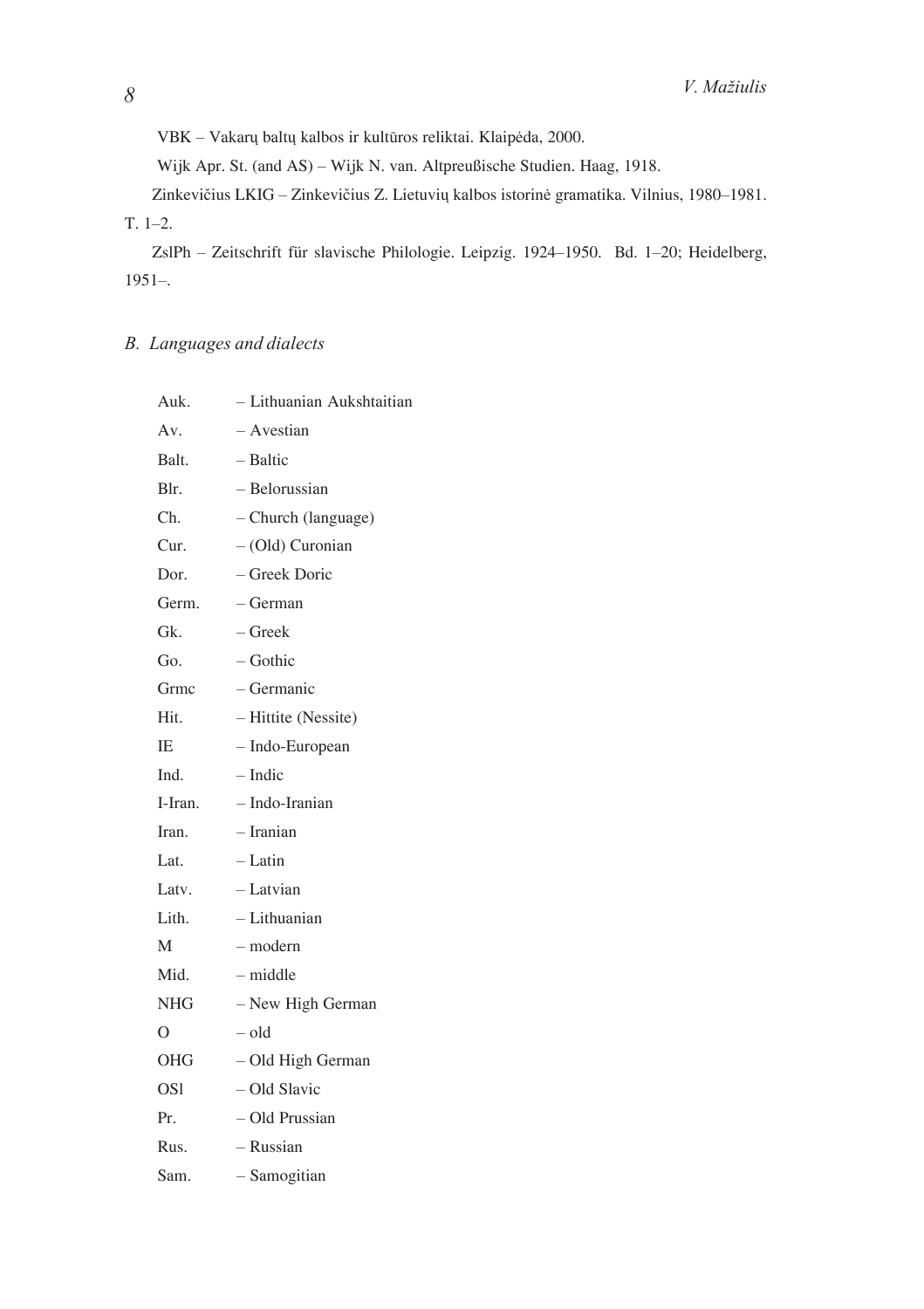| Serb. | $-$ Serbian                    |
|-------|--------------------------------|
|       | $Serb.-Cr.$ - Serbian-Croatian |
| -S1.  | $-$ Slavic                     |

#### *C. Other abbreviations*

| abl.       | - ablative                         |
|------------|------------------------------------|
| acc.       | - accusative                       |
| act.       | – active                           |
| adj.       | - adjective                        |
| adess.     | – adessive                         |
| adv.       | – adverb                           |
| a11.       | - allative                         |
| aor.       | - aorist                           |
| card.      | - cardinal (number)                |
| cas.gener. | - casus generalis                  |
| Cat.       | $-$ Catechism $(s)$                |
| cnj.       | $-$ conjunction                    |
| comp.      | $-$ comparative                    |
| conj.      | $-$ conjunctive                    |
| $C$ -stem  | $-$ consonant stem                 |
| dat.       | – dative                           |
| dial.      | - dialect                          |
| dimin.     | $-$ diminutive                     |
| doc.       | - historical or literary documents |
| du.        | $=$ dual                           |
| E          | - Elbing (Vocabulary)              |
| EBaltic    | - East Baltic                      |
| fem.       | $-$ feminine                       |
| frequ.     | $-$ frequentative                  |
| fut.       | – future                           |
| gen.       | – genetive                         |
| gd.        | $-$ grade                          |
| Gr         | - Grunau ('s Vocabulary)           |
| id.        | $-$ indicative                     |
| if.        | – infinitive                       |
| imp.       | $-$ imperative                     |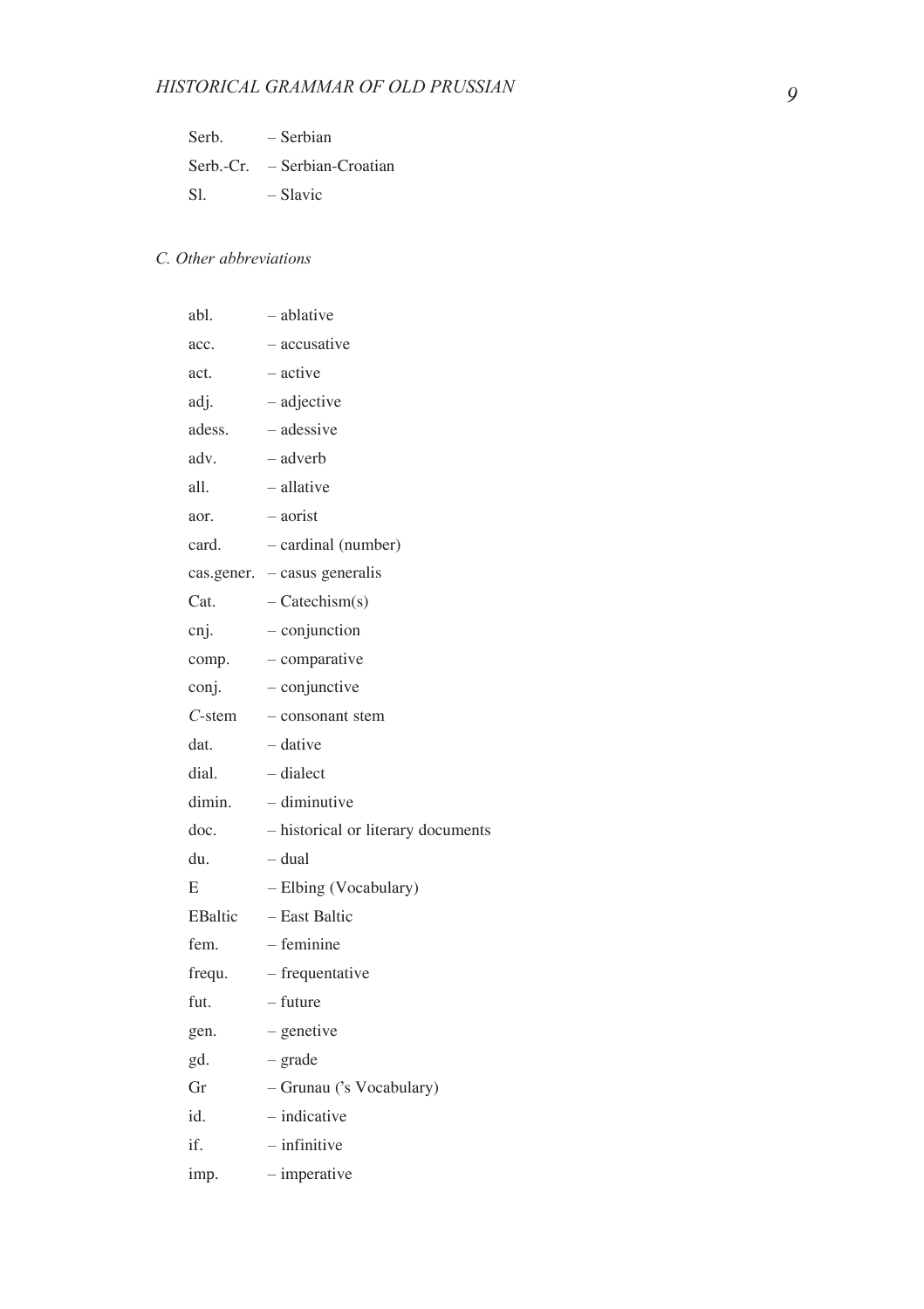| impf.    | $-$ imperfect                      |
|----------|------------------------------------|
| indecl.  | - indeclinable                     |
| iness.   | $-$ inessive                       |
| inj.     | $-$ injunctive                     |
| instr.   | - instrumental                     |
| intj.    | - interjection                     |
| interrg. | - interrogative                    |
| iter.    | - iterative                        |
| itr.     | $-$ intransitive                   |
| loc.     | $-$ locative                       |
| masc.    | - masculine                        |
| mod.     | – mode                             |
| neut.    | - neutral                          |
| nom.     | - nominative                       |
| nr.      | - numeral                          |
| num.     | – number                           |
| opt.     | - optative                         |
| ord.     | - ordinal (number)                 |
| part.    | - partitive                        |
| pass.    | - passive                          |
| pc.      | - participle                       |
| perf.    | - perfect                          |
| pers.    | - personal name                    |
| pl.      | - plural                           |
| posit.   | - positive                         |
| poss.    | - possessive                       |
| ppos.    | - postposition                     |
| prf.     | $-$ prefix                         |
| praep.   | $-$ preposition                    |
| ps.      | $-$ present                        |
| pron.    | $-$ pronoun, $or$ : pronominalized |
| prtc.    | - particle                         |
| pt.      | $-$ past                           |
| refl.    | - reflexive                        |
| rel.     | - relative                         |
| sg.      | – singular                         |
| sim.     | - similarly                        |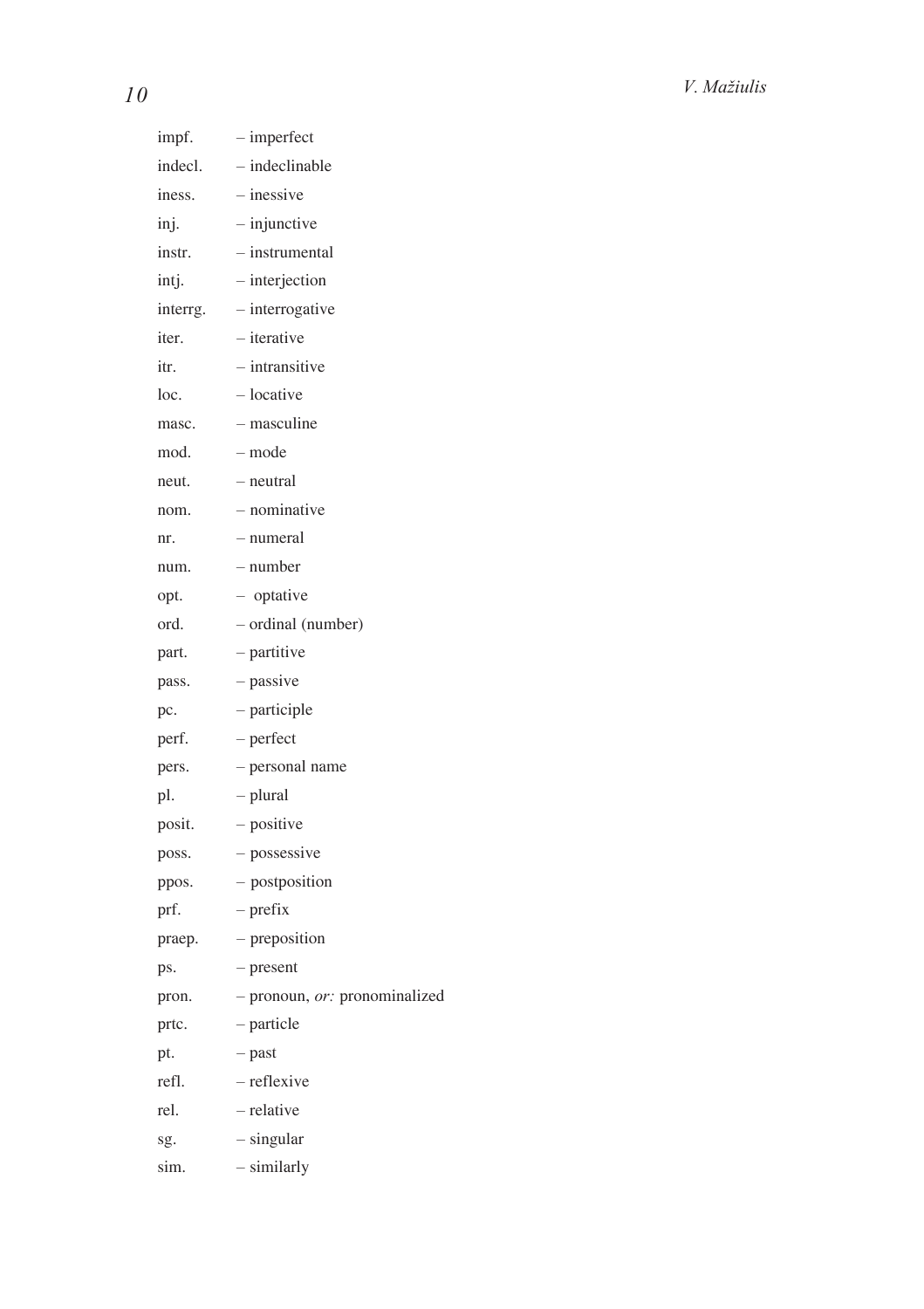| subst.   | $-$ substantive              |
|----------|------------------------------|
| subst.m. | $-$ mobile substantive       |
| suf.     | $-$ suffix                   |
| sup.     | $-$ supine                   |
| superl.  | - superlative                |
| top.     | $-$ toponym                  |
| tr.      | – transitive                 |
| us.      | – usually                    |
| V.       | $-$ verb                     |
| voc.     | $-$ vocative                 |
| WBaltic  | - West Baltic                |
| T        | – the 1st Prussian Catechism |
| П        | – the 2nd Prussian Catechism |
| Ш        | – the 3rd Prussian Catechism |
|          |                              |

### *Translator's notes*

One must know how to read and understand examples from Baltic and Slavic languages. The letters  $\check{c}$ ,  $\check{s}$ ,  $\check{z}$  mean *ch*, *sh*, *zh* (French *j*) correspondingly (Polish *cz*, *sz*, *z*,  $\acute{c}$ ,  $\acute{s}$ ,  $\acute{z}$  correspondingly mean: *ch*, *sh*, *zh*, palatal *c*, palatal *s*, palatal *z*. Polish  $rz$  equals to  $\overline{z}$ ).

Lithuanian letters *à, æ, á, ø* (as well as Polish *à, æ*) are called nasals because they correspond to vowels with the nasal pronunciation as in French. These vowels come from the tautosyllabic units *an*, *en*, *in*, *un*, still preserved in Prussian in almost all positions, as well as in Lithuanian before the plosive consonants (and other consonants in some dialects). In Latvian these diphthongs first turned into *uo*, *ie*,  $\bar{\imath}$ ,  $\bar{u}$ , afterwards producing short *u*, *i*, *u* in the final position.

The nasal pronunciation has been lost in modern Lithuanian (except dialects) and substituted with the long pronunciation  $\bar{a}$ ,  $\bar{e}$ ,  $\bar{i}$ ,  $\bar{u}$  in the litarary language.

Dash over a vowel means that this vowel is long. To mark a short vowel the sign  $\check{\,}$  is used sometimes.

The letter  $\acute{e}$  means long narrow  $\ddot{e}$ , but the letter  $\gamma$  means long  $\ddot{\tau}$  in modern Lithuanian orthography.

The letter *o* means diphthong *uo* in native words in modern Latvian orthography (usually ignored by the linguists who also ignore the sign of length when marking accent, e.g.  $\tilde{e}$ , not  $\tilde{\tilde{e}}$ !).

The linguists use the sign *'* after the consonant to mark the palatalized (soft) pronunciation of this consonant, cf.  $t' < * tj$ .

The sign "<" means "comes from...", but the sign ">" means "turns into..."

The sign \* means that an item which follows is not attested but is a result of linguistic reconstruction. The sign  $\circ$  means that an item which follows does not exist (is impossible).

For marking sorts of accent see further ftn. 2. – *L.P.*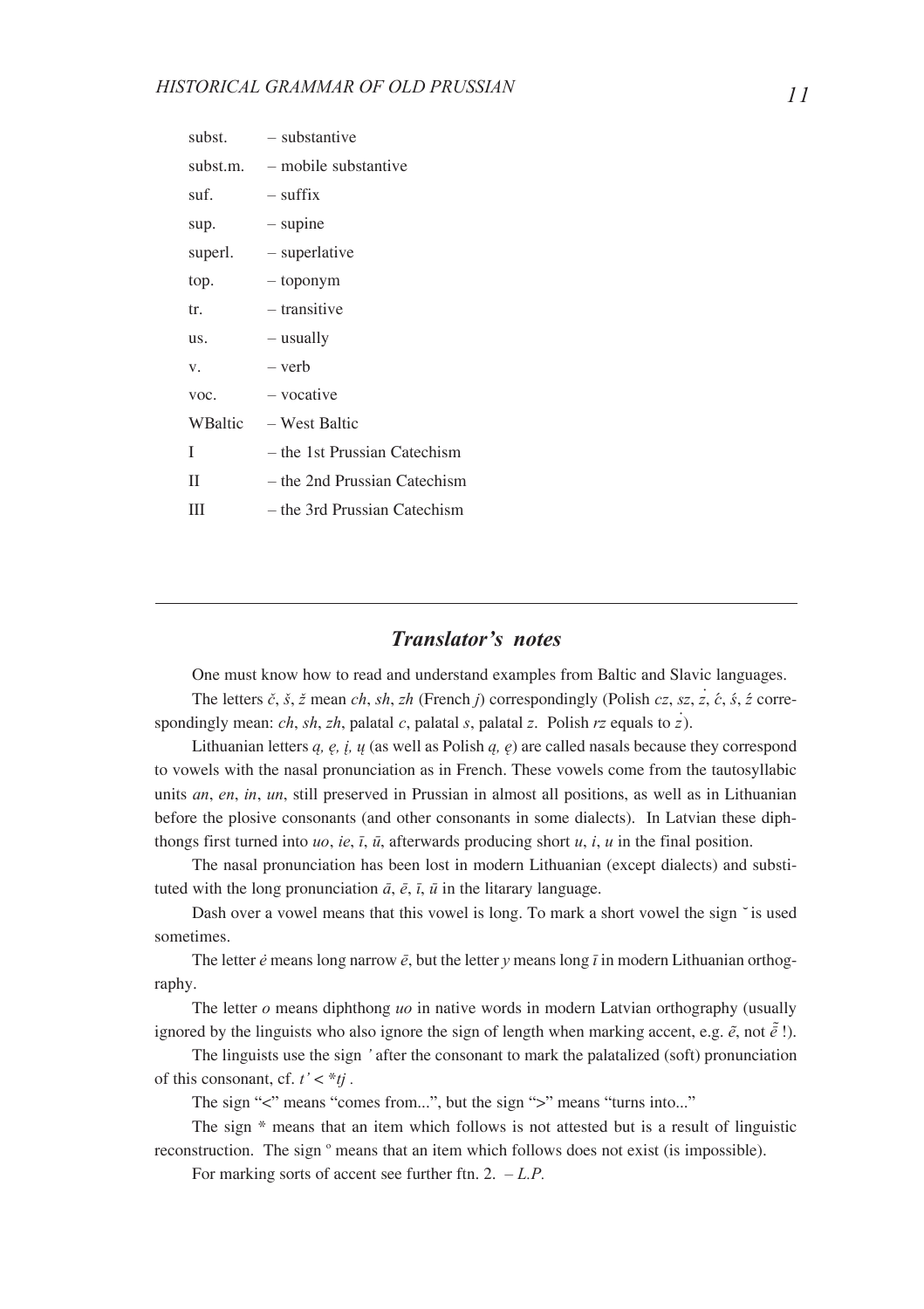### *Preface*

The research of Old Prussian<sup>1</sup> faces more problems than the research of cognate Lithuanian and Latvian languages because Old Prussian (= Prussian) has been poorly presented in written documents. "Historical Grammar of Old Prussian" (= HGOP) deals with many debatable problems when synchronical and diachronical aspects of Prussian phonetics (as well as spelling), derivation and especially inflexion are touched upon. This is done basing on 4 volumes of former "Etymological Dictionary of Old Prussian" (*Prûsø kalbos etimologijos þodynas*. Vilnius 1988–1997 = PEÞ) and on works, referred to in this Dictionary. I do not discuss problems of Prussian syntax which is enough Germanized in attested documents.

The *Prussian* language really belongs not to the Germanic but to the Baltic group of Indoeuropean languages and is kindered to living Lithuanian and Latvian languages. The Baltic group of languages in its turn is closest to the Slavic group of languages (Czech, Serbian, Polish, Russian etc.). The latter, together with the Baltic group, are closest to the Germanic group of Indoeuropean (German, English, Swedish etc.). The Germanic languages are so-called *centum*languages (cf. the word Engl. *Hundred*, Latin *Centum*), while the Baltic and Slavic languages are *satem*-languages (cf. Lith. *Ðimtas* 'hundred', Polish *Sto*, Avestian *Sat—m*). The Baltic languages in their turn are divided into *Western* (or Peripheral) Baltic (Prussian, extinct Yatvingian, Old Curonian etc.) and *Eastern* (or Central) Baltic (Lithuanian, Latvian). The first have retained e.g. an older diphthong *ei* on the place of the newer *ie* in the latter. On the other hand, Prussian shares with Latvian the whistling pronounciation of sibilants (*s*, *z*) against their hushing pronunciation in Lithuanian ( $\zeta$ ,  $\zeta$ ), all of them coming from "centum" Indoeuropean \* $k$ , \*g. Prussian is much more archaic than Eastern Baltic, although Lithuanian is much more archaic than Latvian.

*Old* (!) Prussian, extinct since the beginning of the 18th c., is known in toponyms, lists of personal names and in written monuments: the 802 words Elbing Vocabulary (manuscript of the 13th/14th c.), small Grunau's Vocabulary (beginning of the 15th c.), fragmental texts, 3 printed Lutheran Catechisms (1545, 1545, 1561 – short prayers and the whole M. Luther's "Enchiridion"). The last edition of Prussian written documents is PKP by V. Mažiulis (see Bibliography).

The Catechisms reflect several dialects of Samland with the long  $*\bar{a}$  (as in Latvian) formally corresponding to Common Baltic  $*\bar{a}$  reconstructed by the linguists. The Elbing Vocabulary with its long  $*\bar{o}$  (as in Lithuanian) on the place of this  $*\bar{a}$  reflects some Pomezanian dialect. – *L.P.*

<sup>1</sup> *Old Prussian* is a translation of German *Altpreussisch* meaning autochthon language of Baltic Prussia (historical West- and East-Prussia) conquered by the Germans in the 13th c. The term *Old* was incorrect until the emergence of *New* Prussian (revived modern Prussian) in ourdays. This term came into being because the Germans comprehended Prussian as an older language of the Duchy of Prussia. Nevertheless the German dialects of West- and New-Prussia were not any Baltic Prussian language but were a local kind of Low German.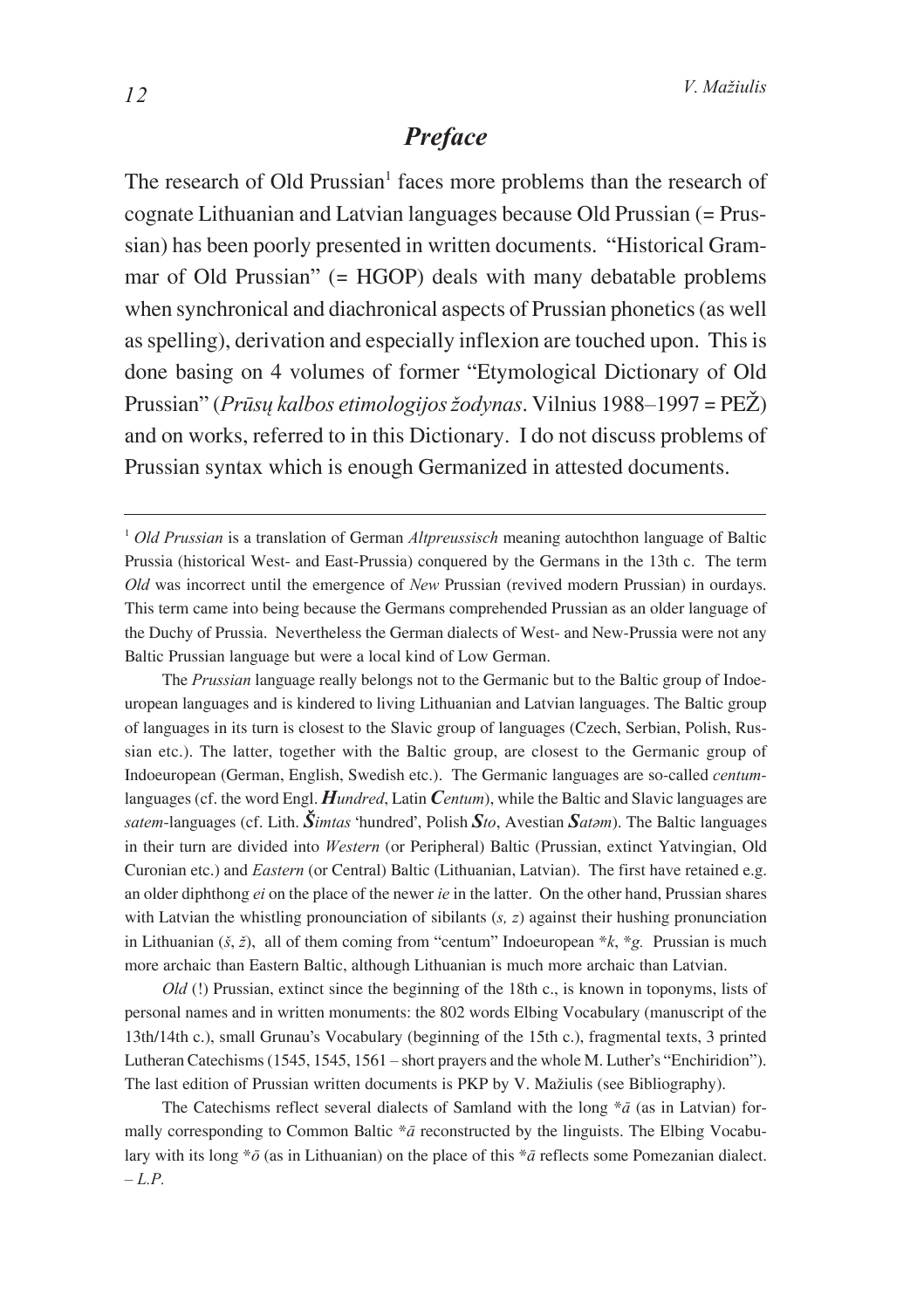# **1. PHONETICS**

### *Accent and Tones*

*\** 1. The accent in Prussian (similarly to Lithuanian) was free, and this is apparent in the 3rd Catechism in which the stressed length is marked over vowels in most cases. Cf.: *mūti* 'mother' (< \**mātē* 'idem' = Lith. dial. *mote* 'idem'), f. *antra* 'the second' (= Lith. *antra* < \**antra*), *kaimînan* (= Lith. *kaimynà ƒ* ), *turît* (= Lith. *turêti*) ir kt.

*\** 2. The same mark is found in spelling diphthongs in many cases in the 3rd Catechism (for the accented diphthongs cf. also  $\S$  5):

a) in the circumflex<sup>2</sup> diphthongs (their first component being lengthened), e.g.:  $\vec{e}$ *isei* 'thau goest' (: Lith.  $e\vec{i}$ -*ti*), *g* $\vec{e}$ *ide* 'he waits' (: Lith. geī-džia, cf. Latv. gai-dît 'to wait', dessīmts (: Lith. dešimtas 'tenth', cf. Latv. *simts* 'hundredth'), *mārtin* 'bride' (: Lith. *mar̃čia*, Latv. *màrša* 'brother's wife'), *mērgan* 'girl' (: Lith. *mer̃ga*, Latv. *mèrga*), *rānkan* 'hand' (: Lith. *rañka*, Latv. *rùoku*) etc.

b) in the acute diphthongs (their second component being lengthened), e.g.:  $a\bar{x}$ *anan* 'one' ( < \* $e\bar{x}$ *anan* : Lith. *v*-*iena*, Latv. *vienu °* ), *kaûlins* 'bones' (: Lith. *k³ulus*, Latv. *kaulus …* ), *pogaût* 'to receive' (: Lith. *g³uti*, Latv. *gut °* ), *steîmans* 'to those' (: Lith. *týems*, Latv. *tiẽm*) etc.

In the Baltic languages the tone may differentiate meaning of similar words sometimes, cf. Lith. *r#ûgsta* 'sours' vs. *r»ksta* 'smokes', Latv. *lùoks* 'leek' vs. *lu…oks* 'bow', Pr. *baytan* = \**saîtan* 'sieve' vs. (*larga*- = \**linga*)*s`itan* 'bond'.

In Western Europe the syllable accent is a feature of Serbian-Chroatian, Skandinavian, some German dialects. – *L.P.*

<sup>2</sup> The terms *circumflex*, *acute* vs. *grave* go back to traditional grammar of the Greek language with its 3 kinds of stress. 2 of them characterize long syllables in which the strength of the stress is unequally distributed during pronouncing the long syllable, whether the monophthong or the diphthong. In Lithuanian grammars and vocabularies these tones are marked with the signs  $\tilde{-}$ for the circumflex,  $\angle$  for the acute on the long syllables and  $\angle$  for the dynamic grave stress on the short syllable in accordance with Greek tradition. However Lithuanian accentuation is opposite to Greek, Latvian and Prussian accentuation since Lithuanian acute is a descending (not ascending or expanded!) tone with the weight on the beginning of the syllable, whether the monophthong or the dipthong (for examples cf. Mažiulis further). Literary Latvian possesses 3 tones: the grave sign – is used to mark the falling circumflex tone in long syllables, both  $\tilde{=}$  and  $\hat{-}$  mark the acute tone. The sign  $\hat{-}$  marks Latvian "broken" acute tone, which came into being due to retraction of stress from an accented ending onto acute stem vowel.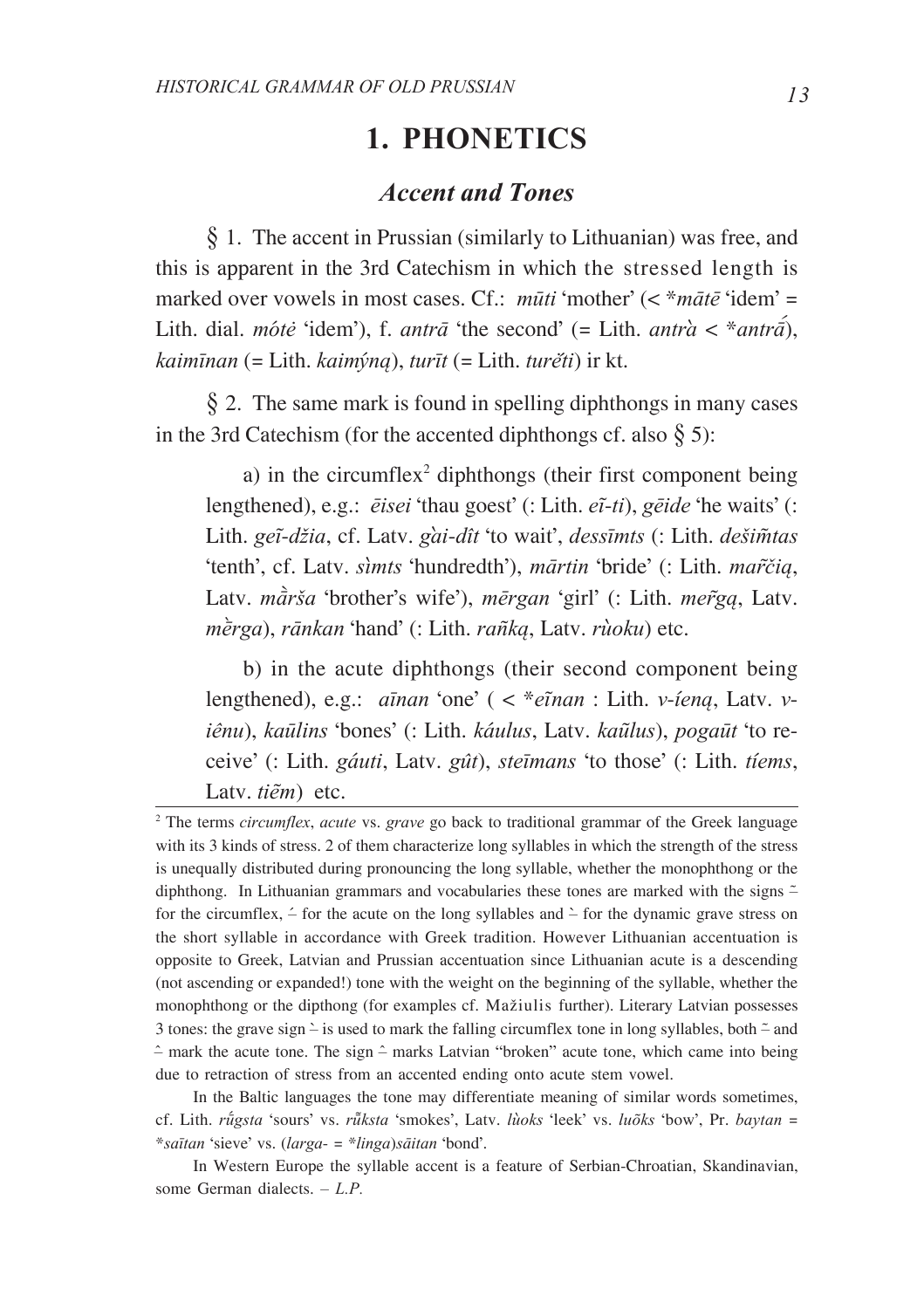For the Prussian accentuation cf. Endzelîns SV 19–22 (with bibliography), Stang Vergl. Gr. 143 f., 172 etc. Cf. also Bezzenberger KZ XLIV 315 ff., Girdenis KD I 318 ff.

*\** 3. The Prussian syllabic accent, i.e. the circumflex and the acute tone, has been traditionally likened with the Latvian syllabic accent on the basis of these spellings (cf. Endzelîns SV 22, Stang Vergl. Gr. 144 etc.). Nevertheless one finds it being more similar to Lithuanian Samogithian, not Latvian syllabic accent (cf. Bezzenberger KZ XLIV 315 ff. and especially Girdenis KD I 320 f.).

*\** 4. Similar distribution of both kinds of the tone is not so apparent in the other written documents as it is in the 3rd Catechism. In the 1st and in the 2nd Catechism I consider only one instance to be of this kind. i.e. *staey pallapsaey* 'the commandments'  $(I 5<sub>1</sub> = II 5<sub>1</sub>)$ , in which the spelling -*aey* reflects the stressed cirkumflex diphthong \*-*a*i of the plural masculine inflection. The letter -*e*- points out to the lengthening of the first component of the diphthong, cf. the circumflex tone in Lith. nom. pl.  $\alpha$ *(vaik)*- $a\tilde{\iota}$  and PE $\tilde{\iota}$  III 215. I have detected accented circumflex diphthongs, their first component being lengthened, in several instances of spelling in the Elbing Vocabulary, e.g.: *doalgis* 'scythe' (= Lith. *dalgis*)  $= Pr. E)$  \**d* $\tilde{Q}$ *lgis* = i.e. \**dalgis* (the lengthened \* $\tilde{Q}$  correlating with the short  $*\tilde{a}$ , cf.  $\S 19)^3$ , *moasis* 'bellows' = (Pr. E)  $*\tilde{m} \tilde{g}$ sas <  $*\tilde{m} \tilde{g}$ isas = i.e. \**mãisas* (= Lith. *maîšas*), *semo* 'winter' = (Pr. E) \**zēm* $\overline{z}$  < \**z* $\overline{e}$ *im* $\overline{z}$  (the latter being barytone<sup>4</sup> with all probability) = i.e. \*zeima (= Lith. žiema) etc. Diphthongs of the acute origin are hidden in the Elbing Vocabulary in their turn without any doubt. I do not undertake tracing them today.

 $\S$  5. Note. In case of unstressed circumflex diphthongs, their first component was not lengthened in dialects of the Prussian catechisms, but this cannot be stated for sure for the dialect of the Elbing Vocabulary<sup>5</sup>. As for unstressed long vowels, all of them were shortened in dialects of the Prussian catechisms, but not in the dialect of the Elbing Vocabulary (cf. also  $\S$  11).

<sup>&</sup>lt;sup>3</sup> The signs  $*_2$ ,  $*_2$  mark short and long back vowels *a*,  $\bar{a}$  of a low timbre correspondingly. *– L.P.* 

<sup>4</sup> Greek terms "barytone" vs. "oxytone" mean an accented stem vs. an accented ending. – *L.P.*

<sup>5</sup> For this cf. ftn. 13. – *L.P.*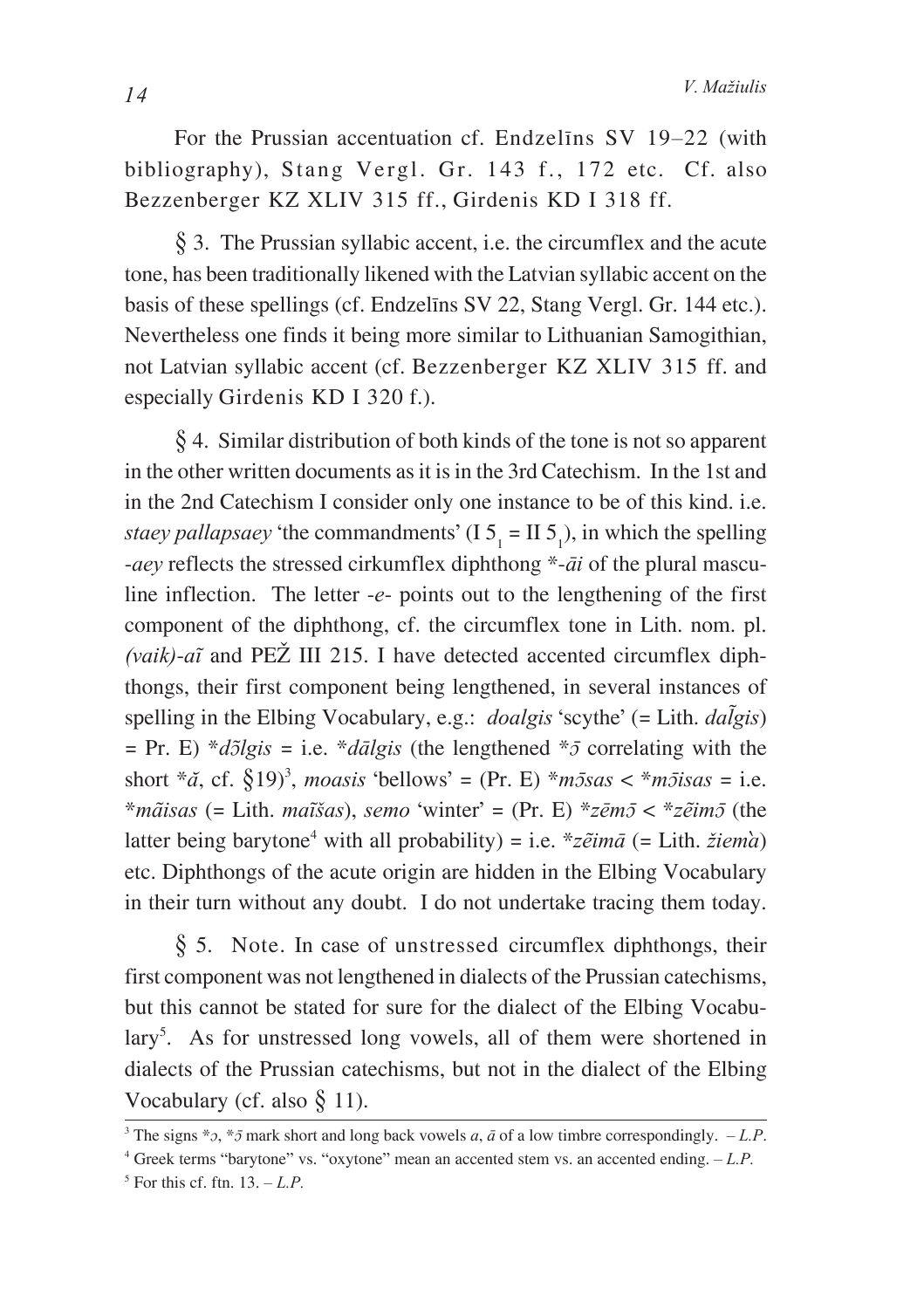### *Vocalism*

a) Short vowels

§ 6. The short vowel Pr. \**i* comes from Balt. \**i* < IE \**i* and corresponds to Lith. *i* and Latv. *i*, cf.: Pr. *is* 'from' – Lith. *ìš* (dial.  $i\zeta$ ), Latv.  $iz$ ; Pr. acc. *kittan* 'other' – Lith. *kita*, Latv. *cits*; Pr. *wissa* – Lith. *visas*, Latv. *viss* etc. There are instances of a syncopated short *i* in Prussian. e.g.: *camstian* 'sheep' (E)  $\lt^*$ *kamist'an* (PEŽ II 105 ff.), *werstian* 'calf' (E)  $\lt$ \*versist'an (PEŽ IV 231)<sup>6</sup> etc. In written documents short Pr. \**i* sometimes is rendered with the letter *e*, e.g.: *camenis* 'hearth' (E) < \**kaminas* (PEŽ II 103 f.), *pekollin* 'hell' (I)  $\lt^*$ *pikulin* (for the spelling *pyculs* III) reflecting \**pik*- see PEŽ III 280) etc. This shows an open character of Pr. \**i* (cf. Girdenis, Mažiulis in: Girdenis KD III 413 ff.). This does not contradict to such sample as *meltan* (E) 'meal (fluor)' (= \**miltan*), of course. For the phonetic value of the segment -*el*- cf. PEŽ III 125 f. as well as  $\frac{8}{3}$  2.

§ 7. It is Baltic  $*\tilde{u}$  in which Pr. *u*, Lith. *u* and Latv. *u* originate, cf.: Pr. *duckti* 'daughter' (E) < \**duktē* (PEŽ I 235) – Lith. *duktě*; Pr. *budē* '(they) are awake' (III) – Lith. *budêti*, *bùdinti* and Latv. *budinât* 'to wake'. That the short Pr. *u* was open in its turn (cf. about the Pr. *i* above), is witnessed again by the spelling, i.e. by variating *o* / *u* (cf. Girdenis KD l. c.), e.g.: Pr. *meddo* 'honey' (E) < \**medu* (the final inflection \* $\tilde{u}$  being unstressed, cf. PEZ III 118) – Lith. *medùs*, Latv. *medus*; Pr. *prusnan* / *prosnan* 'face' (III) – Lith. *prusna‡* 'snout', Latv. (pl.) *prusnas* 'lips, mouth' (PEŽ III 361);  $druw\bar{e}$  (III)  $/$   $drowy$  (II)  $($ I) believe'. One should also pay attention to frequent rendering of  $\tilde{u}$  with the letter  $\sigma$  in unaccented inflexional morphemes in the Catechisms: acc. sg. *dangon* 'heaven' (I, III), *sounon* 'son' (III beside *sunun* I) etc., or if. *daton* 'to give' (III), *bûton* 'to be' (III), *pûton* 'to drink' with -*on* instead of -*un* too, as well as pc. pt. act. *auginnons* 'having grown' (III) with -*ons* instead of -*uns*.

§ 8. Pr.  $*$ *e* comes from Balt.  $*$ *e* < IE  $*$ *e* and corresponds to Lith. *e* 

<sup>&</sup>lt;sup>6</sup> More precisely: *camstian* = \**kamst'an* or (sometimes supposed by Mažiulis earlier) \**kamstjan* < \**kamistjan*, *werstian* = \**verst'an* or *werstjan* < \**versistjan – L.P.*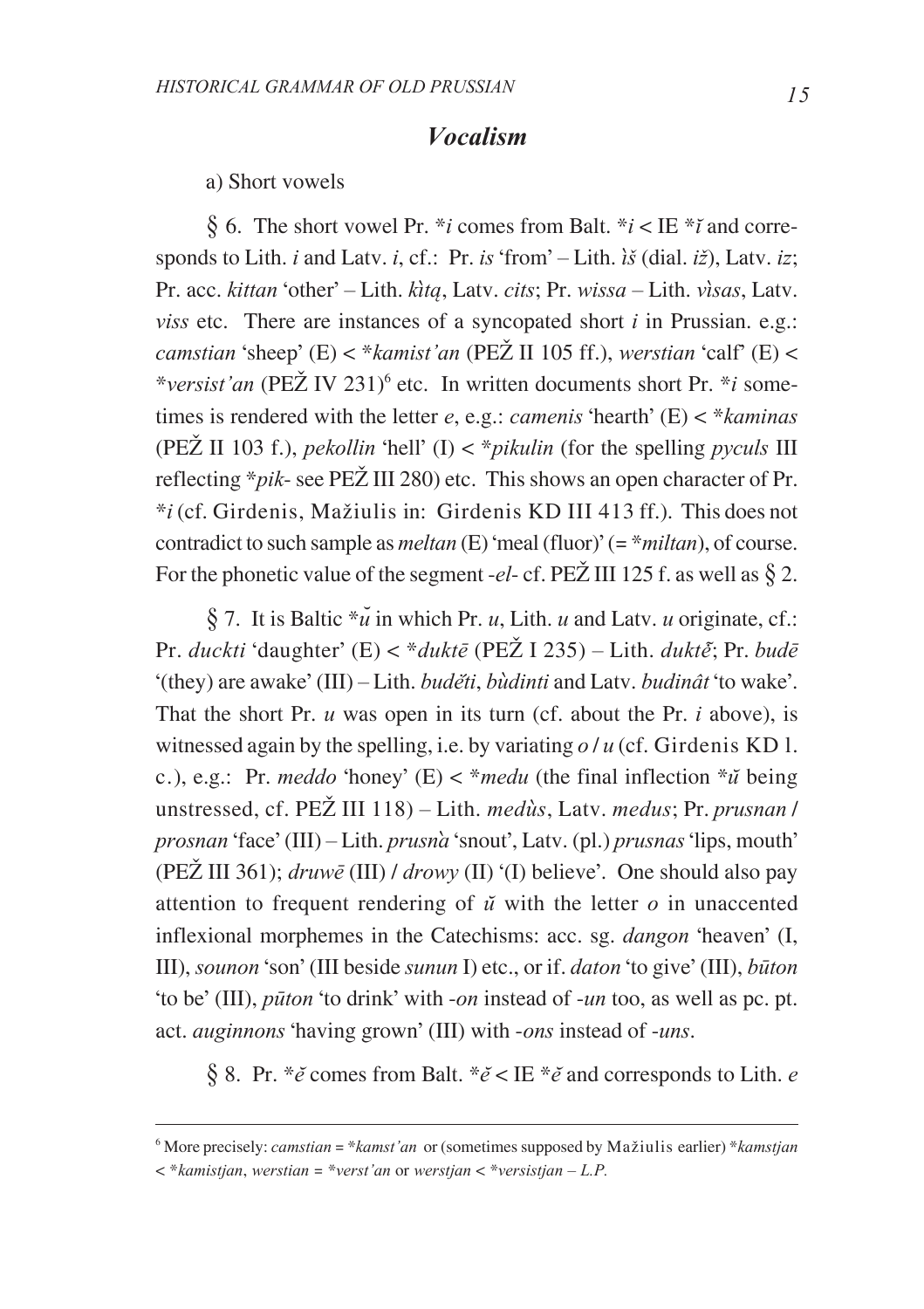and Latv. e, cf.: Pr. meddo 'honey'  $(E)$  – Lith. medus, Latv. medus; Pr. *median* 'forest' = \**med'an*<sup>7</sup> - Lith, dial,  $m\tilde{e}d\tilde{z}$ *ias* 'idem', Laty,  $me\tilde{z}s$  'idem'. Because of the typically Prussian dephonologization of the opposition  $e$ : a, the vowel Pr. \*e often turns into  $\tilde{a}$ , e.g.: addle (E) 'fir' – Lith.  $\tilde{e}$ gle, Latv. egle; Pr. assaran 'lake' = \*azaran – Lith.  $\tilde{e}$ zeras, Latv. ezers; Pr. Cat. *ast | est* 'is, are' – Lith. *ẽsti* 'idem' etc. Cf. also instances in which the vowel Pr. \*e has turned into a after r and l, e.g. (E): kraclan 'breast' < \*kreklan (PEŽ II 253 ff.), ladis 'ice' < \*ledas (PEŽ III 15 ff.)<sup>8</sup>.

§ 9. Balt. \* *a* (more precisely Balt. \*  $\sigma$  --> WBalt. \*  $\sigma$ , cf. § 19) produced Pr. \* a (resp. 2), Lith. a, Latv. a, e.g.: golis 'death' (E)  $\lt$  \* galas (i.e.  $*g$ olos) 'idem' = (III) acc. sg. gallan (PEŽ I 319 ff.); assis 'axle' (E) – Lith.  $a\ddot{s}$ is, Latv.  $ass$ ; (III) acc. sg. naktin 'night' - Lith. naktis, Latv. nakts etc.; cf. the same with an inflectional -a: Pr. (III) adv. ilga 'long (time)' (PEŽ II 23), *polinka* '(he) remains' (PEŽ III 318) etc. [this -*a* is often apocopated: (III) empijrint '(what has been) gathered' (PEŽ I 155), isrankīt 'saved' (cf. PEŽ II 47 s.v. *isrankūns*) etc., cf. also  $\S$  265].

Inflectional Pr.  $*-as$  (singular masculine ending of the nominative case in substantives and adjectives) is usually represented: a) as  $*$ -s in dialects of the Catechisms (e.g. *Deiws* 'God', *wijrs* 'man' etc.), b) as  $*_s$ (e.g. *cawx* 'devil', *slavx* 'worm' etc.) or as  $\ast$ -*'s* (e.g. *Devwis* 'God', *dumis* 'smoke' etc.) in dialects of the Elbing Vocabulary<sup>9</sup>.

<sup>&</sup>lt;sup>7</sup> Or \**medjan*, cf. the previous ftn. - L.P.

<sup>&</sup>lt;sup>8</sup> When speaking about neutralization of phonemes, a position of neutralization should be defined. In Lithuanian dialects this is the initial (weak  $-$  not a single contrasting pair exists!) position in which the phonemes  $\ell$ el and  $\ell$ al may be neutralized (their opposition being absent in the other positions because [e] palatalizes previous consonants and turns into [a] after the palatals). If the variation of the initial e- and a- (ast / est, cf. also the spelling aest II  $7_{12}$ ) in the Catechisms is of the same origin, this points out to a strong palatalization (cf. here  $\S$  22 ff.) at least in *Samlandian*. The variation of spelling post-palatal endings  $-ian(s)$  /  $-ien(s)$  in all documents shows that Prussian -e was a Lithuanian-like broad open vowel. As for the  $(E)$  kraclan, ladis in *Pomezanian*, this reminds of the depalatilization (velarization) of  $r$  and  $l$  in East-Lithuanian dialects. In other words: Pomez. \*lad<sup>i</sup>s < Balt. \*ledas vs. Saml. \*l'ads < Balt. \*ledas (but Pomez. \* [ $p\bar{e}d\bar{e}ai$  =  $p\bar{e}dei$ ], cf. (E)  $peadey$ , § 14) – L.P.

<sup>&</sup>lt;sup>9</sup> The lifted *i* (as well as any other vowel) marks a reduced sound:  $dumis = *d\bar{u}m's$ . Short final vowels are really reduced to zero in the Catechisms (wijrs as geits  $\lt^*$  geitis  $\lt^*$ -is), but the long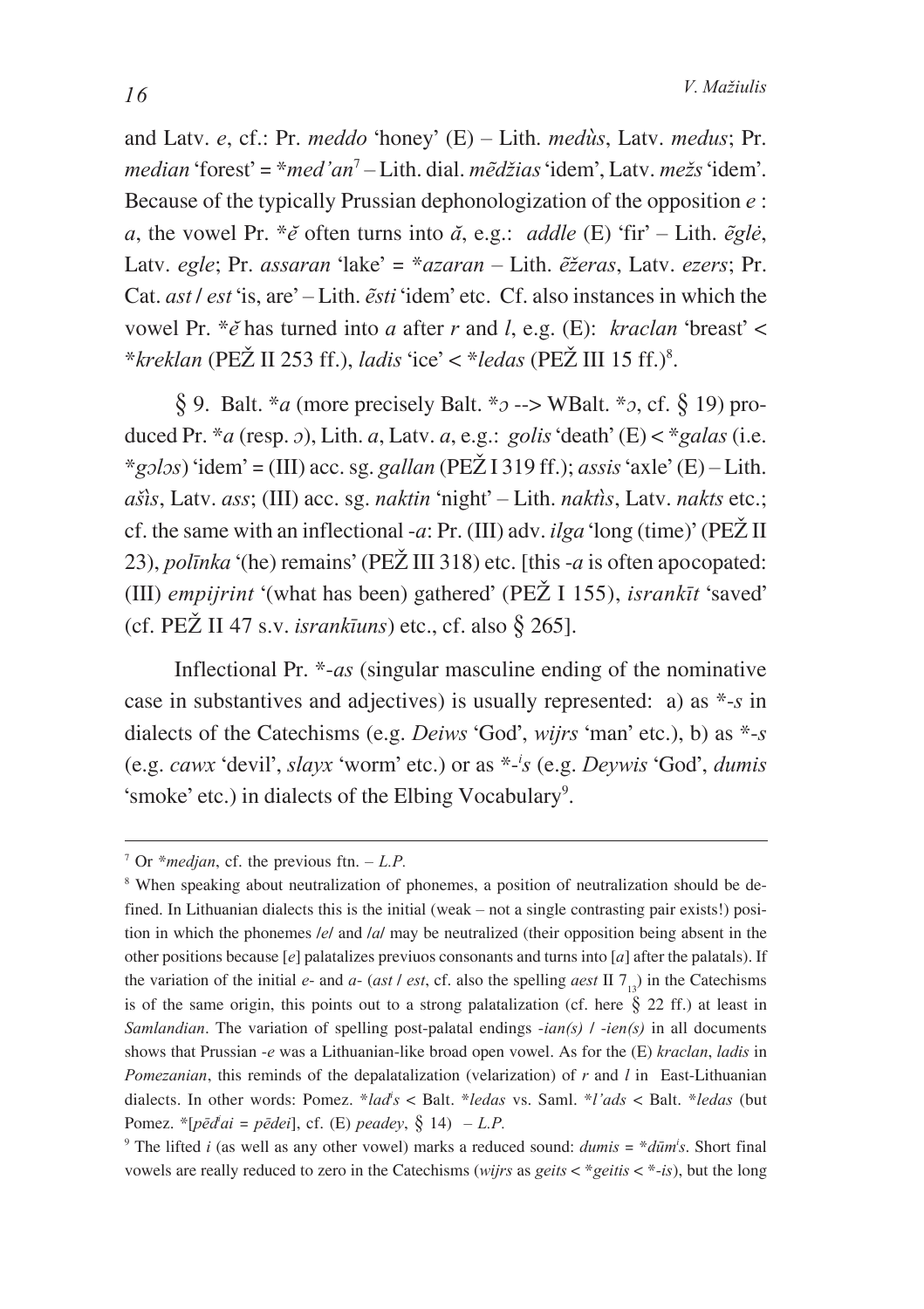*\** 10. The articulation of Pr. -*a* moved forward after palatals and *j*, i.e. was spelled as *a* and *e* irrespectively, e.g.: Pr. (E) *garian* = \**gar'an* 'tree' vs. *wargien* = \**var'an* 'copper' (the spelling *wargien* with *g* shows that the informant perceived  $\pi r$  as  $\pi r$ , cf. PEZ IV 221 as well as  $\delta$  24 further), (III) gēide = \**gẽid'a* 'waits'. At the same time the unstressed Pr. *a* is spelled as *e* sometimes, e.g. (III): *sedinna* 'states' (PEŽ IV 34 s.v.  $s$ adinna), widdewū 'widow' (PEŽ IV 234), (E): *tresde* 'thrush' (PEŽ IV 199), *wessis* 'sledge' (PEŽ IV 232)<sup>10</sup>.

b) Long vowels

*\** 11. The dialect of the Elbing Vocabulary is more archaic than dialect(s) of the Catechisms in respect to the fate of Baltic long vowels, whether accented or unaccented. The fate of the final lond \*-*ç* in the Prussian word for 'mother' is a good example to make this evident. This word is barytone (the ending is unstressed), but the shortening of the final vowel took place in dialects of the Catechisms only, cf. (E) *mothe* =  $**m* \bar{\jmath} t \bar{e}$ (the ending is long!) vs. (III)  $m\bar{u}t$  (the ending is short!)  $\langle m\bar{u}t\bar{u}\rangle \langle m\bar{u}t\bar{v}\rangle$ (for these  $\bar{u}$  resp.  $\bar{i}$  see further  $\frac{8}{9}$  13, 15).

 $\frac{1}{2}$  12. Balt. \**ī* --> WBalt. \**ī* produced Pr. (E) \**ī*, spelled as *i*, *y* and *ie*, e.g. : Pr. (E) *giwato* 'life' (cf. Lith. *gyvata*), *ylo* 'awl' (cf. Lith. *ýla*, Latv.  $\tilde{u}$ *lens* 'idem'), *liede* 'pike' (cf. Lith. *lydys*, Latv. *lidaka*). The same WBalt. \**î* is spelled as *i*, *î*, *ei*, *ey* in the Catechisms. Cf. spelling of the same word

final vowels are reduced to short there (this is obvious from the variations in spelling as in gen. sg. fem. *menses* II / *mensas* III  $\lt$  \*- $\bar{a}s$ ). Nevertheless this process (known as reduction of the final vowels) is not attested in the Elbing Vocabulary - cf. antis (not  $\degree$  ants), wosee. This shows that the inflection nom. sg. masc. -*is* (with its *i* reduced) instead of \*-*as* hardly can be explained as a result of purely phonetic shortening (no shortening took place!). Therefore, the inflection nom. sg. masc. -*s* as well in the dialects of the Catechisms may be older than the reduction of the final vowels there and may have been caused by the same grammatical (not pure phonetic) reasons as in the dialects of the Elbing Vocabulary (cf. here  $\frac{8}{9}$  89, 91–92). *– L.P.* 

<sup>&</sup>lt;sup>10</sup> Spelling *a* as *e* reflects the reduction of *a* in the unstressed position and shows the strength of the dynamic accent in Prussian. Therefore this was namely the strong accent which caused reduction of the final (unstressed) vowels in the dialects of the Catechisms. As for mixing *a* and *e* after palatals and *j*, this reflects the absence of the phonematic opposition between /*a*/ and /*e*/ in all positions except initial – cf. ftn. 8. *– L.P*.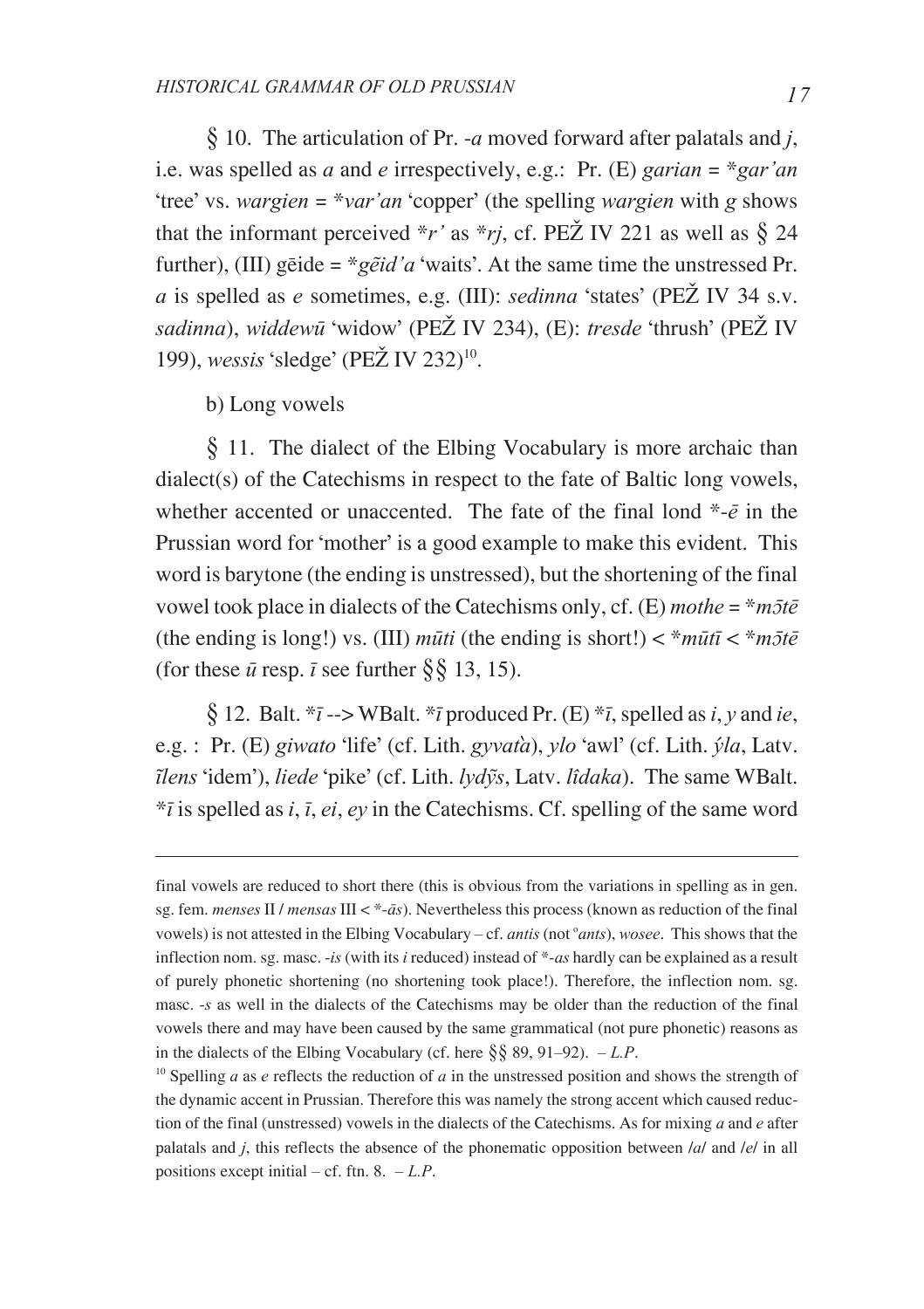'life' there: nom. sg. neut. *giwan*, gen. *gîwas*, acc. *gijwan*, *geîwan*, *geiwin* (*geywien*) etc. This shows that WBalt. \**î* developed into (accented) diphthongoid \**<sup>e</sup> î* in dialects of the Catechisms (cf. Stang Vergl. Gr. 50). Therefore the dialect E must be regarded to be more archaic in respect to the fate of WBalt. \**î* than dialect(s) of the Catechisms: no diphthongization of WBalt. \**î* ever took place in E.

N o t e. The letter -*e*- in Pr. (I) acc. sg. masc. *rekian* 'Lord', (II) nom. sg. masc. *skresitzt* 'crucified' reflects a shortened vowel (I unaccented, II unaccented  $\lt$  accented)  $*$ -*ĭ*- $\lt$  long vowel  $*$ -*ī*-, cf. PEŽ IV 25 f. (s.v. *rikis*) resp. PEÞ IV 124 (s.v. *scrîsits*).

*\** 13. Balt. \**û* produced Pr. \*-*û*-, spelled in E as *u*, e.g.: *dumis* 'smoke' (cf. Lith. *dūmai*, Laty. *dūmi*), *suris* 'cheese' (Lith. *sū́ris*). The same  $*\bar{u}$  is reflected in spellings *u*,  $\bar{u}$ , *ou* (*au*) in the Catechisms. Cf. acc. sg. *sunun*, *soûnan* (*saûnan*) 'son', if. *bûton*, *boûton* (*baûton*) 'to be'. The spellings *ou*, *au* correspond to (accented) diphthongoid \**<sup>o</sup> û* (cf. Stang Vergl. Gr. 50) which (as well as \**<sup>e</sup> î*, cf. *\** 12) did not exist in E.

 $\oint$  14. Balt. \*  $\bar{e}$  produced Pr. (E) \*  $\bar{e}$ , e.g.: *semen* = \* *s* $\bar{e}$ *men* 'seed' (cf. Lith. *sěmenys*), *wetro* = \**vētr*<sup>5</sup> 'wind' (cf. Lith. *větra* 'storm', Latv. *vetra* 'idem'), *wosee* =  $*(v)$   $\overline{z}$ *e* 'she-goat' etc. The same Pr. (E)  $*\overline{e}$  is reflected in *pleynis* = \**plçnis* 'meninx' (cf. Lith. *plënÑs* 'idem'), *seyr* = \**sçr* 'heart' (cf. Endzelîns SV 26, Stang Vergl. Gr. 46 f.). The spelling -*ea*- reflects broadened (dial.) Pr. (E) \*-*ç*- (cf. Endzelîns l. c.) in the words (E) *geasnis* = \**gçsnîs* 'snipe' (PEÞ I 332), *peadey* = \**pçd'ai* 'socks' (PEÞ III 240),  $seabre = *z\bar{e}br\bar{e}$ 'vimba' (PEŽ IV 88 f.)<sup>11</sup>.

 $\frac{1}{2}$  15. WBalt. \* $\bar{e}$  turned into Pr. \**ī* in stems and suffixes in dialects of the Catechisms II, III, e.g. nom. sg. *ydi* (II) 'food' and acc. sg. *îdin* (III) 'idem' ( $=\frac{4\pi}{d}$  <  $\frac{4\pi}{d}$ , cf. Lith. *ěda* 'eats', PEŽ II 17), *turryetwey* (II) 'to have' (-*ye*- meaning \**î*) and *turrîtwei* (III) 'idem' (= \*-*îtvei* < \*-*çtvei*, cf. Lith. *turêti* 'idem') etc. Nevertheless there is  $*$ - $\bar{e}$ - in the Catechism I on the place of  $*$ - $\bar{i}$ - in II, III, e.g. (I) acc. sg. *eden* =  $* \bar{e}d$ - 'food' etc. According to Gerullis ON 271, such difference between Catechisms I and II,

<sup>&</sup>lt;sup>11</sup> Cf. ftn. 13.  $-L.P.$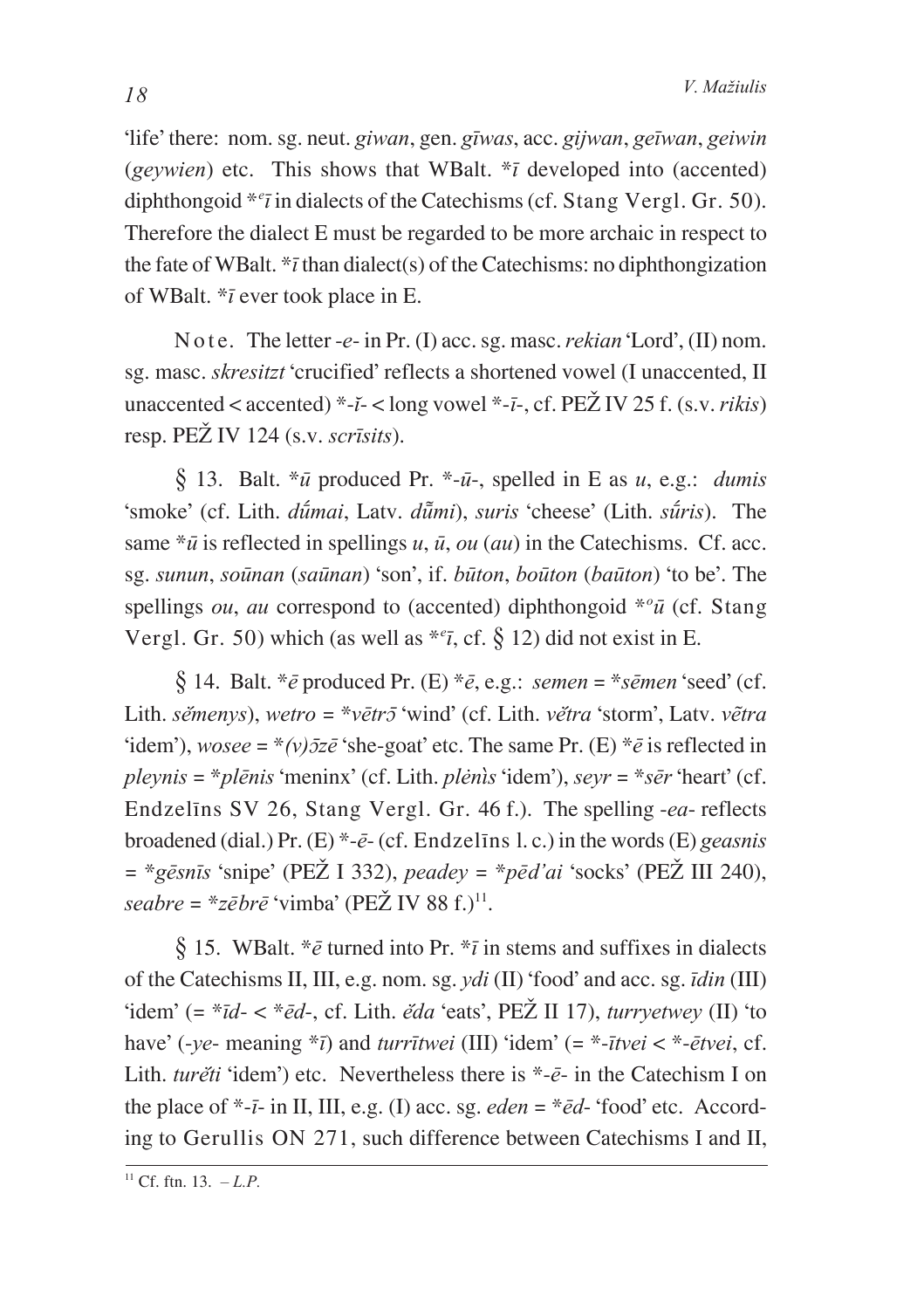III appeared "because translator of I was not a native Samlandian but was possibly a Natangian".

As for the final Pr. \*-*ç*, it remained unchanged under the stress in all Catechisms, e.g. *semç* (III) 'earth', *druwç* (III) 'believes' = *druwe* (I, II, III) 'idem' (cf.  $\delta$  226). However it was shortened when unstressed:  $*$ - $\bar{e}$  (> \*-*î*) > \*-*Ÿ*, e.g. *mûti* (III) 'mother', *drowy* (II) 'believes'12. Besides that, the stressed -*ç* reflects Pr. (Cat.) \*-*çja* > \*-*çj* > \*-*ç* in such instances as *budç* (III) 'is awake', *milç* (III) 'loves' etc. (Endzelîns SV 111, Stang Vergl. Gr. 320), see also *\** 224.

 $\frac{1}{2}$  16. Balt. \* $\bar{a}$  (= \* $\bar{z}$ , cf. Stang Vergl. Gr. 37, see further) is preserved in the Elbing Vocabulary in spellings *o* and *oa*, i.e.  $*5 = *a$  (! cf.  $\frac{1}{2}$  19), e.g.: *mothe* = \**mɔ̄tē* 'mother', *brote* = \**brɔ̄tē* 'brother', *soalis* =  $*z\bar{z}$ līs 'grass' (PEŽ IV 139). As for the Catechisms, Pr.  $*\bar{a}$  (=  $*\bar{z}$ !) turned into \**û* there after the labials and gutturals (LG), e.g.: nom. sg. *mûti* (III) 'mother', acc. sg. *mûtien* (II), *muttin* (I) 'idem' [such \**û* never underwent further diphthongization described in  $\frac{6}{5}$  13 – *L.P.*]. This Pr. \* $\bar{a}$  (= \* $\bar{a}$ ) remained unchanged in all positions except after LG (cf. Bûga III 106),

<sup>&</sup>lt;sup>12</sup> druwe (III) cannot have  $-\bar{e} < *-\bar{e}$  because of praes. *druwēse*, *druwēmai*, not °-*druwīmai*-! There is no difference between (III) *budç*, *milç* on the one side and (III) *druwç* (as well as *billç*, *quoitç*, *stalle*  $\frac{5}{2}$  225). First, the spelling *druwe* is attested 2x beside *drowy* 1x in the same II. If the ending -*y* in the latter was really unstressed, the spelling of the stressed *u* as *o* beside the spelling of the unstressed  $u$  as  $u$  in 2 other instances should seem doubtful. Secondly, in case the verbs *druwç*, *billç*, *quoitç*, *stallç* are not the same *çja*-stem verbs as *budç* and *milç*, then their stem vowel  $\vec{e}$  should have but turned into -*ī*- in plural forms (III) *druwēmai*, *billēmai*, *quoitēti*, *quotāmai* (probably = \**kwait'`mai* = \**kwaitçmai*), *stallçmai*, *stallçti* and should have been preserved as *î* at least once if this *ç* were really generalized from the form of the 3rd person (*\** 212). Therefore it seems no less credible to see a secondary circumflex diphthong  $-\bar{e}i\alpha - \bar{e}i\alpha - \bar{e}i\alpha - \bar{e}i\alpha$  in closed syllable in these plural forms. Such diphpthong is well preserved in the participle form (III) *waitiaintins* = \**vait'aintins* < \**vait'ajantins*. Cf. Palmaitis BGR 223 [cf. ibid. for alternation in allomorph pairs in stems and suffixes  $\vec{a}i / \vec{a}$ ,  $\vec{e}i / \vec{e}$  (all accented), as well as at the end of words -*`i* / -*`*, -*çi* / -*ç* (accented), -*ai* / -*a*, -*ei* / -*e* (generalized, unaccented) what can be supported additionally by such hyper-corrections as (III) *giwei* = \**giwç.* An oxytone stress in *giwei* is evident from Latvian correspondence *dzîve* with a broken acute]. Cf. ftn's 92, 109.

Since there is no apparent reason (except traditional opinions) to make difference between verbs (III) *budç*, *milç* and *druwç*, *billç*, *quoitç*, *stallç*, the spelling *drowy* (II) can be treated as reflecting a stressed suffix \*-*ija*, i.e. \**druvî* = \**druvij* < \**druvija* / \**druvçja*, cf. pairs Latv. *rûs±t*  $\ell$ *rūsêt*, Lith. *trūnìja*  $\ell$  *trū̃ni* – *L.P.*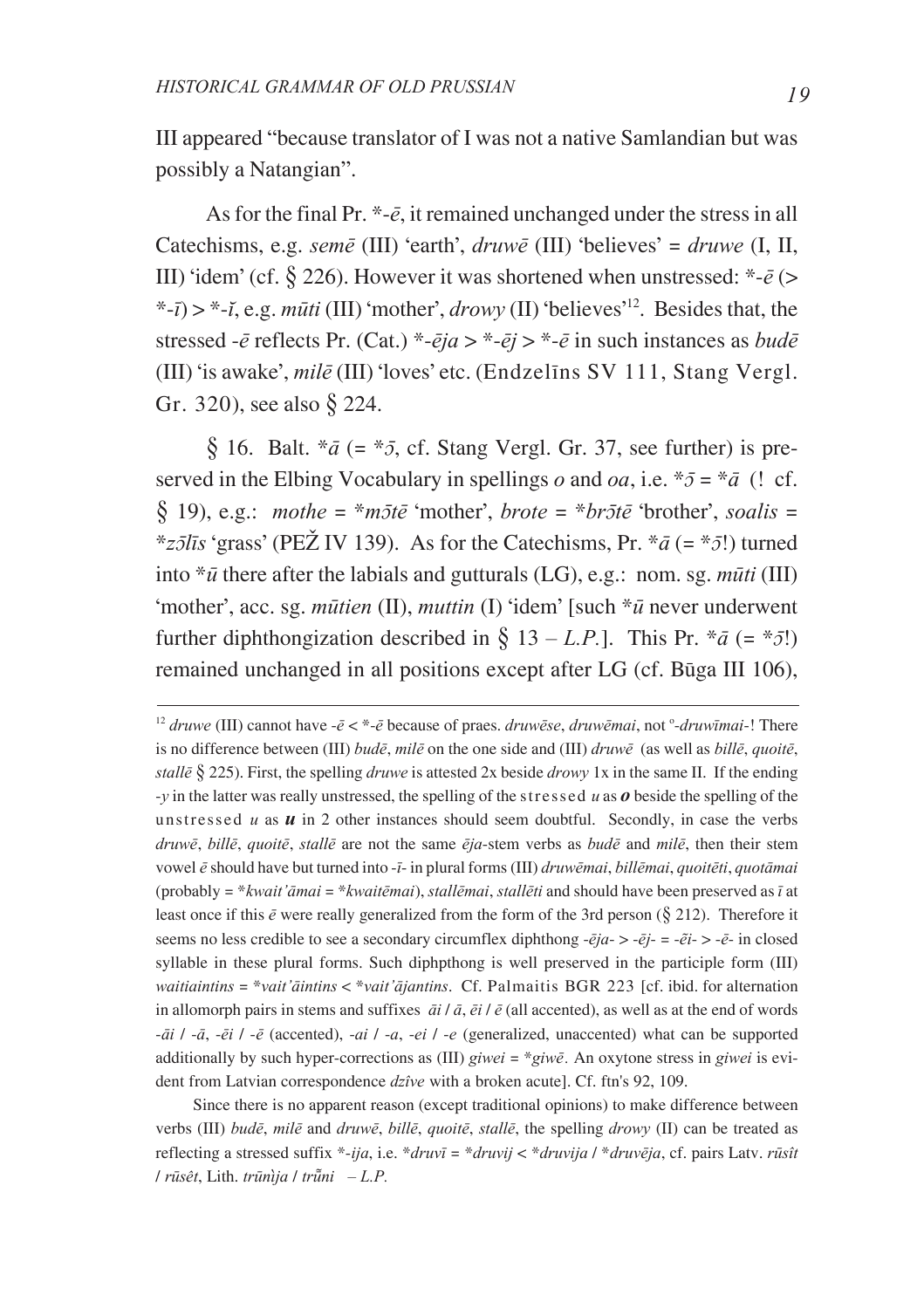e.g.: *brāti* (III) 'brother' (cf. above mentioned E *brote* 'idem'), *sālin* III = \*zālin 'grass' (cf. above mentioned E soalis 'idem')<sup>13</sup>.

The spellings *kaltza* (III) '(it) sounds', *maita* (III) 'nourishes' etc. reflect final accented \*- $\bar{a} <$  \*- $\bar{a}$  $i <$  \*- $\bar{a}$  $i$  (Endzelins SV 113, Stang Vergl. Gr. 360), cf. also § 228.

§ 17. A relic of Balt. \* $\bar{\sigma}$  (< IE \* $\bar{\sigma}$ ) = Pr. \* $\bar{\sigma}$  (which was closer than Balt. \* $\bar{z} = \dot{\bar{z}}$  is reflected in the Catechisms in spellings o and (III)  $\bar{o}$ , e.g.: perōni (III) 'community' (PEŽ III 267), acc. sg. perōniskan (III), *perroniscon* (I) 'idem', *tickrōmai* (III) 'right(ful)' (cf. Stang Vergl. Gr. 48; cf. § 63). This Cat. \* $\bar{o}$  was accented (!) but its phonetic quality was ca. \* $\bar{o}$ (narrowed  $*_{\bar{0}}$ ) or even  $*_{\bar{0}}\bar{u}$ . Being accented, it turned into Pr. Cat.  $*_{\bar{u}}$  resp. (diphthongoid) \*  $\bar{\phi}$ *u* after LG, cf. (III) *pūton* 'to drink', *poūton* 'idem', *poūt* 'idem' (PEŽ III 364 f.). Having turned into  $\overline{u}$  resp. (diphthongoid)  $\overline{u}$ after LG, it coincided with original Pr. (Cat.) \* $\bar{u}$  / \* $\bar{v}$  /  $\bar{v}$  / Salt. \* $\bar{u}$ , but did not coincide with Pr. (Cat.) \* $\bar{u}$  which had arisen after LG from Pr. \* $\bar{z}$ , because the latter never underwent diphthongization (cf.  $\hat{\S}$  16)<sup>14</sup>.

<sup>&</sup>lt;sup>13</sup> One should pay attention to striking parallelism in spelling "broadened" ea (cf. § 14) =  $*{\bar e}$ and not-"broadened" e or ee, beside "broadened" (?)  $oa = *5$  and not-"broadened"  $o = *5$  in the Elbing Vocabulary: seabre – steege, peadey – seese, teansis – peempe, and even seamis – semo  $\lt^*$ -ẽi-! beside soalis – wosee, moazo – sosto, doalgis – dongo, and even moasis  $\lt^*$ -ãi- $\frac{1}{2}(2x) -$  grosis. Why were \*- $\bar{e}$ - $\lt \dot \ast \bar{e}$  and \*- $\bar{e}$ - $\lt \dot \ast \bar{e}i$  uniformly broadened? What was the reason of broadening \*- $\bar{e}$ - in seamis = \* $z\bar{e}m\bar{u}s <$ \* $z\bar{e}im\bar{u}s$  and not broadening \*- $\bar{e}$ - in semo < \* $z\bar{e}im\bar{v}$ ? On the other hand, there is no doubt that the word for 'winter' (semo) is oxytone (cf. Lithuanian and Slavic) and that the spelling wosee reflects an oxytone word. As for the "broadened" ea, *oa*, they are never met in the final position. This resembles narrowing of unaccented  $uo > o$ before an accented syllable in North-Panevezys sub-dialects, cf. Lith. dial. podellis  $\epsilon$  puodellis on the one hand (Zinkevičius Z., *Lietuviu dialektologija*, Vilnius 1966, 88), and diphthongization of the lengthened accented  $a$  in stems (not in endings!) in Minia Samogitian sub-dialect on the other hand, cf. Lith. dial.  $v\tilde{o}a\tilde{z}i < v\tilde{a}zi$  (ibid. 51 with the reference to Bezzenberger about similar fate of the stressed long  $\bar{a}$  in Prussian Lithuanian). Therefore I should like to explain (E) ea, oa as under the stress diphthongized  $\bar{e}$ , \*5. This in its turn allows to define place of the accent in words (E) seabre, peadey, teansis, seamis, soalis, moazo, doalgis, moasis with the stressed stem vs. steege, seese, peempe, semo, wosee, sosto, dongo, grosis with the stressed ending (cf. Klusis M. Prūsų kalba, I, Vilnius 1989, 22–23). If so, the spelling peempe reflects lengthened first component of the tautosyllabic -em- in unstressed position (the ending  $*$ - $\bar{e}$ being stressed).  $-L.P$ .

<sup>&</sup>lt;sup>14</sup> In other words, the fate of new  $*\bar{u} < *5$  after LG and of new  $*\bar{u} < *5$  after L, G was the same: no subsequent diphthongization took place.  $-L.P$ .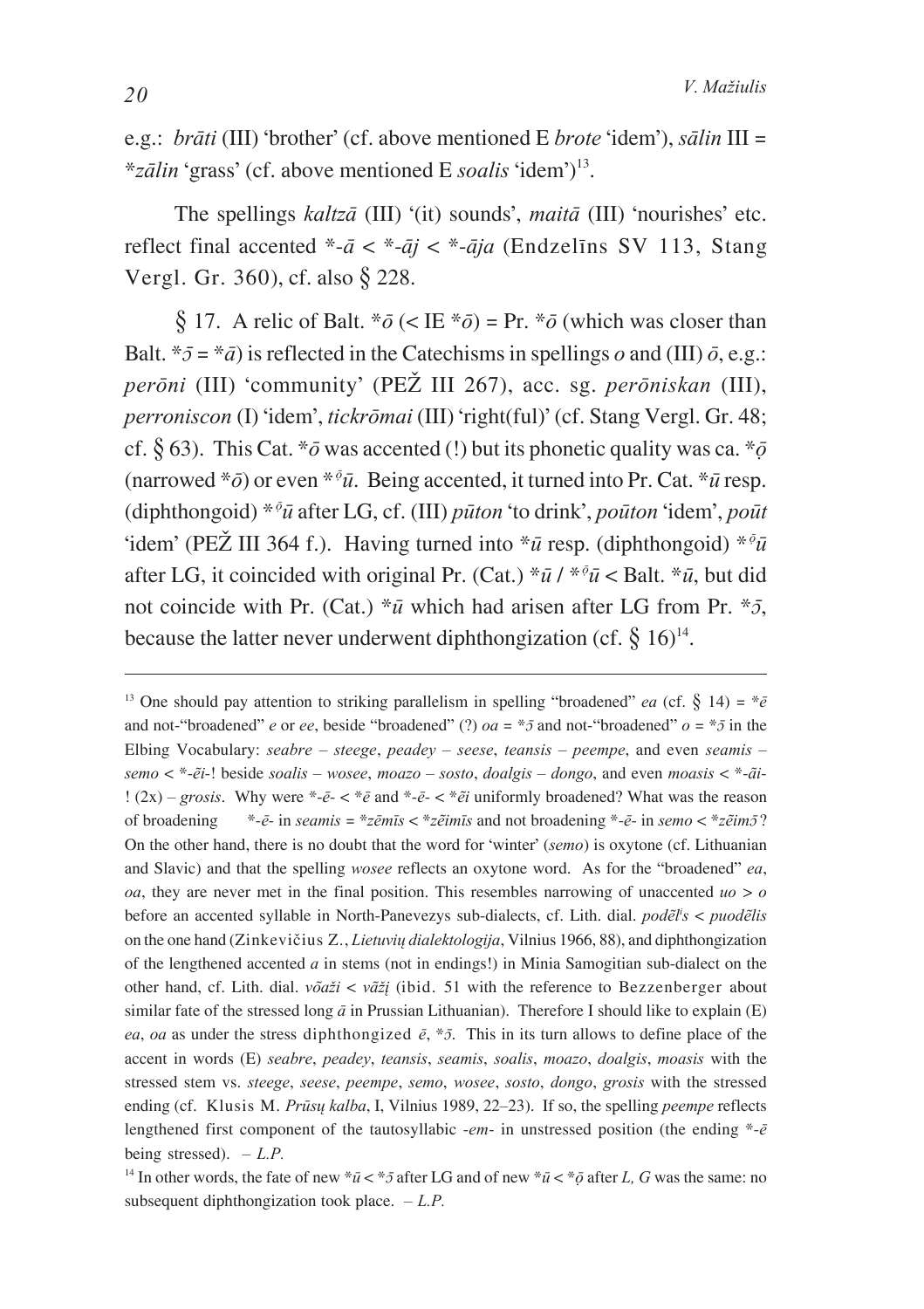$\frac{1}{2}$  18. In several instances Balt. \* $\overline{\sigma}$  is reflected in Pr. Cat.  $\overline{a}$  (not after LG), cf. (III)  $d\bar{a}t$  'to give',  $d\bar{a}twei$  'idem' (cf. Lith.  $d\acute{u}oti$ , Latv.  $du\acute{o}t$  < Balt.  $* d\bar{\sigma}$ -), *dāts* (III) 'given', *dats* (I) 'idem', *daeczt* (II) 'idem' = *dāts*. This  $\bar{a}$ came to being in the following way. The root vowel Balt.  $*$ <sup> $\bar{o}$ </sup> was unstressed in oxytone forms of this verb [the verb belonged to mobile type of accentuation, of what the "broken" tone in Latvian is the best evidence  $-L.P.$ ]. As unstressed, this  $*{\overline{\partial}}$  was broad  $*{\overline{\partial}}$  and thus coincided with Balt. \* $\bar{\sigma}$  < (=) Balt. \* $\bar{a}$ , i.e. so-called neutralization of \* $\bar{\sigma}$  and \* $\bar{\sigma}$  = \* $\bar{a}$ / took place. Since 2 different root-vowels are not desirable in paradigm of the same word, one of the both had to be generalized onto the whole paradigm. In Prussian this was the unstressed  $*_{\bar{0}}$ . Thus Balt.  $*_{d\bar{0}}$ - 'to give' turned into WBalt.  $*d\bar{z}$  'idem' > Pr. Cat. (not E!)  $*d\bar{a}$ -. At the same time the accented vowel  $*\bar{o}$  was generalized onto the whole paradigm in Eastern Baltic what caused the appearance of Lith. *dúoti*, Latv. *duôt* (cf. PEŽ I 181 s.v. *d`t* with bibl.); cf. also *\** 19. It is not easy however to define the phonetic quality of the vowels -*o*-, resp. -*oa*- in words (E) *podalis*, *woasis*: it might have been Pr. (E)  $*5$  (< Balt.  $*$ - $\bar{o}$ -) there, not Pr. (E)  $* \bar{o}$ , cf. PEŽ III 302 s.v. *podalis*, PEÞ IV 259 s.v. *woasis*. Cf. also *\** 94 (*sîru*).

*\** 19. Not once has it been said (cf. Bibliography apud Girdenis Baltistica XIII 302 tt., Palmaitis VBR III 15 ff.), that Prussian vocalism, as well as Lithuanian and Latvian vocalism, implies reconstruction of the vowel-quadrangle (not a triangle)<sup>15</sup> in Common Baltic:

| short |                           | long          |                              |
|-------|---------------------------|---------------|------------------------------|
| $*_i$ | $*_{\mathcal{U}}$         | $*_{\bar{L}}$ | ${}^*\bar{u}$                |
|       |                           | Ø             | $*_{\bar{O}}$                |
| $*_e$ | * $a (= *_{\mathcal{O}})$ | ${}^*\bar{e}$ | * $\bar{a}$ (= * $\bar{c}$ ) |

<sup>15</sup> Vowels are classified according to place of their articulation: (Balt.) front /*e*/, /ç/, /*i*/, /*î*/ vs. back /*a*/, /*`*/, /*ô*/, /*u*/, /*û*/ (correlation in zone), low /*e*/, /*ç*/, /*a*/ (/*É*/), /*`*/ (/*ɯ* /) vs. middle /*ô*/ vs. high /*i*/,  $\frac{\partial I}{\partial l}$ ,  $\frac{\partial I}{\partial u}$  (correlation in rise of tonge). The sign  $\theta$  marks absence of a correlate (see table) – L.P.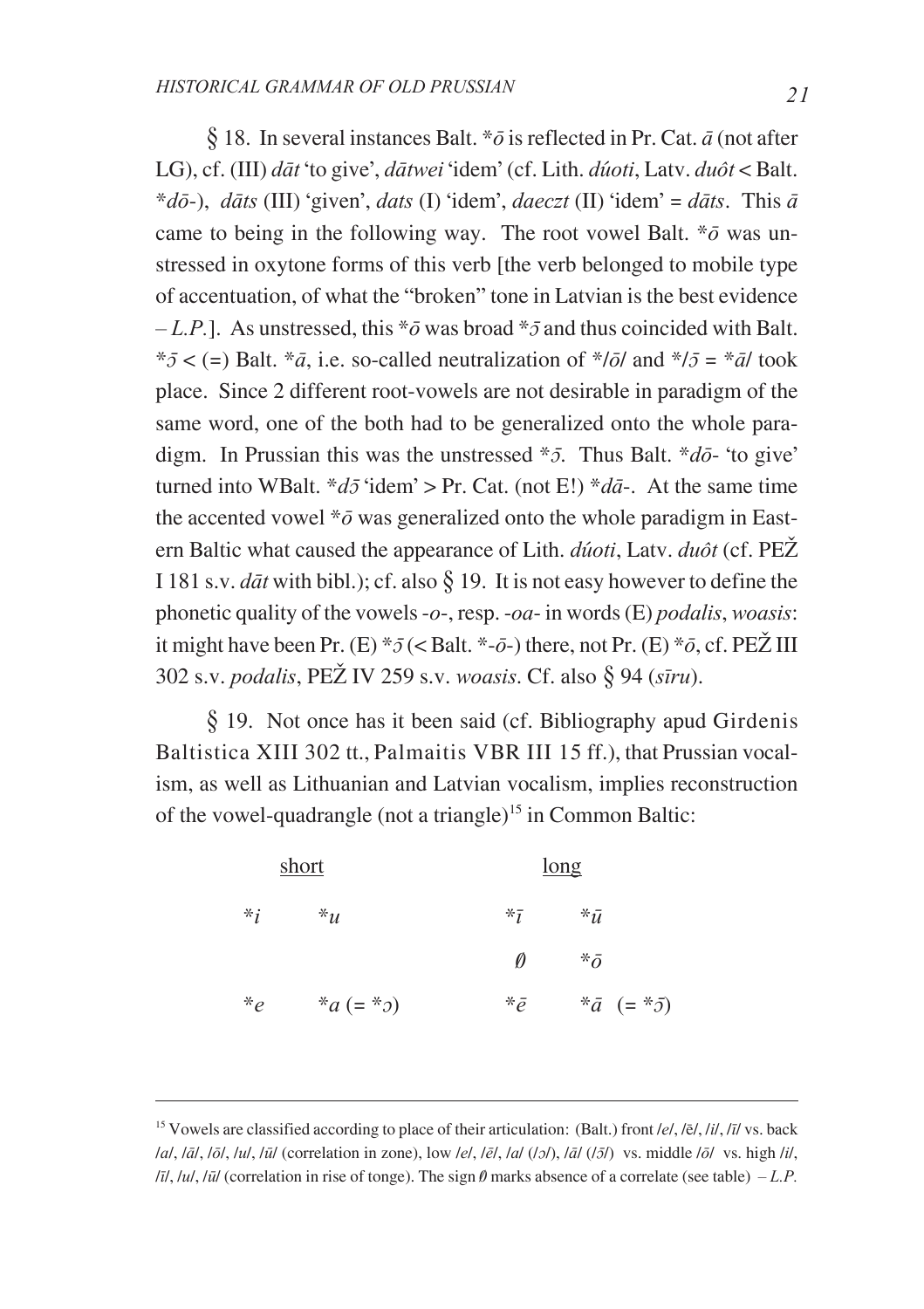I consent to the opinion of Girdenis l. c. that the above shown vowels  $*_a = *_a$  (=  $*_a$ ) and  $*_a = *_a$ ) were of low timbre near to the timbre of labialized vowels of the back zone. On the other hand, the sub-system of the long vowels without the foward-zone correlate of  $*{\overline{\sigma}}$  could not be stable. For this reason the opposition Balt.  $\angle \vec{a}$  (=  $\angle \vec{a}$ )/ began to be neutralized as  $*/\bar{a}$  (=  $*/\bar{a}$ ) in unstressed morphemes (cf. Kazlauskas LKIG 144 f.). In Eastern Baltic such neutralization was impeded by developing a correlate to EBalt.  $*{\bar{\sigma}}$ , i.e. by arising EBalt.  $*{\bar{\epsilon}} < *e$ *i*. No corresponding correlate arose in Western Baltic (\**ei* did not turn to \* $\bar{e}$  there) and this was the reason why WBalt.  $*{\bar{\sigma}}$  was more intensively neutralized to  $*{\bar{a}} (= *{\bar{\sigma}})$ than the EBalt.  $*{\bar{\sigma}}$  – cf.  $8$  18.

*\** 20. Diphthong Pr. \**ai* is spelled *ai* and *ay* in written documents, cf. *ains* (III) 'one', *snaygis* (E) 'snow'. Diphthong Pr. \**ei* is spelled *ei* and *ey* in written documents, cf. *Deiws* (III) 'God', *Deiwis* (III) 'idem'. For accented circumflex diphthongs and their phonetic quality cf. *\** 4.

### *Consonantism*

 $\oint$  21. Balt. \**i* > Pr. \**j*. The latter is spelled with the letters *i* and *y* (1x: *yous* I) in the initial position, e.g.: *iaukint* (III) 'to accustom to', pl. *iûmans* (III) 'to you" etc. In the middle of the word it is spelled with the letters *i*, *y*, *g*, e.g.: fem. *maia* (III) 'my', nom. *crauyo* (E) 'blood', *krawia* (III) 'idem', acc. *kraugen* (I) 'idem' etc. Pr. \**j* is not marked after the letter  $i$ , e.g.: (III) *biātwei* = \**bijātwei* 'to be afraid', *crixtia* = \**krikstija* 'I baptize', (E) *kalabian* = \**kalabijan* 'sword', *claywio* = \**klaivij* $\overline{O}$  < \**kleivij* $\overline{O}$ 'flank (meat)' (for this  $*$ -*ijā* cf. PE $\check{Z}$  II 208) etc.

*\** 22. The fate of Pr. \**j* after labials (*L*) was inconsistent: in some instances Pr. \**j* was preserved, e.g. E *piuclan* 'sickle', *knapios* 'hemp'. However in other instance this Pr. \**j* disappered, *L* turning into palatal *L'*, e.g. (III) *etwerpe* 'forgives' = *etwerp'a* < \*-*pja*. The segment -*my*- in (E) *samyen* 'earth' seems to reflect a palatal  $*$ -*m*'-, cf. PE $\angle$  IV 60; cf. also (E) *peuse* 'pine-tree' with its *pe*- coming from Pr. \**p'a*- < \**pja*- (\**pjausç*) with all probability, cf. PEŽ III 227 f.

*\** 23. In the same way Pr. \**j* disappeared after dentals (*D*) which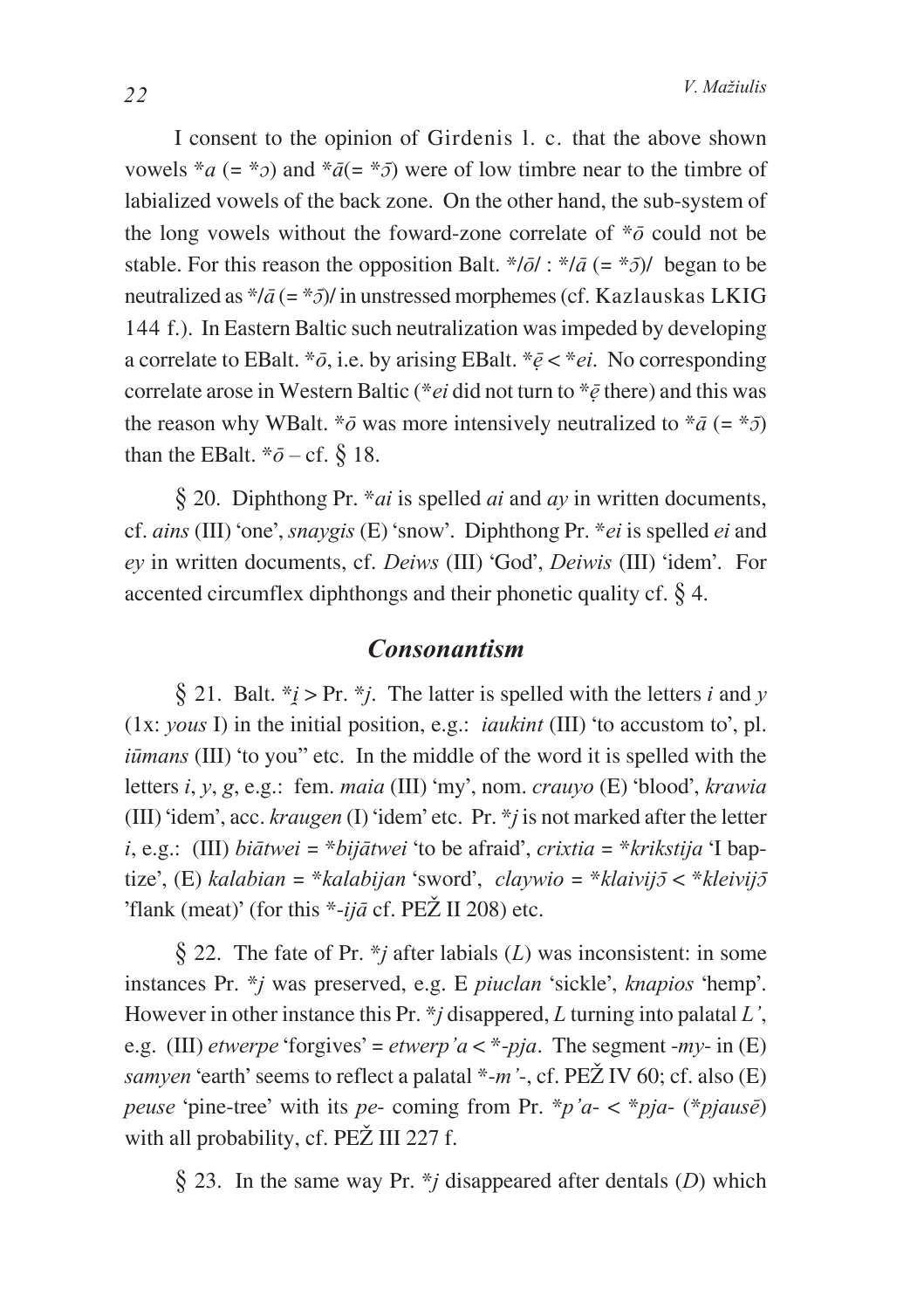became palatalized (*D'*), spelled as -*ti*-, -*di*-, e.g.: *median* (E) 'forest', *crixti`nai* (III) 'Christians' etc. Pr. *gçide* (III) 'waits' ends in -*de* coming from  $*$ -*d'a*  $\lt$   $*$ *dia*.

The same is after gutturals, cf. *dragios* (E) 'yeast' with -*gi*- reflecting Pr. \*-*g'*- (< \*-*gj*-).

 $\oint$  24. Pr. \**r* + \**j* and \**l* + \**j* turned into palatalized Pr. \**r'*, \**l'*. The latter are spelled *ri*, *ry*, *rg* and resp. *li*, *lg*, *lig*, e.g.: (E) *garian* 'tree', *karyago* 'military campaign', \**kargis* 'army' (PEŽ II 119), *angurgis* 'eel' (with -*rg*- $= Pr. * -r'$ ) etc., *kelian* 'lance' (with  $-li = Pr. * -l'$ ), *ansalgis* 'welt' (with  $-lg = Pr. * -l' -$ , cf. PE $\angle 181$ ), *saligan* 'green' (with  $-lig = Pr. * -l' -$ , cf. PE $\angle 2$ IV 43).

*\** 25. Pr. \**s* with subsequent \**j* turned into \**ð*, or \**ð'*, (spelled *sch*) before back vowels, e.g.: *schuwikis* (III) 'shoemaker', acc. fem. *schan* / *schian* (III) 'this' etc.

§ 26. Balt.  $*u > Pr$ .  $*v$ . This Pr.  $*v$  is spelled with the letter *w* in most instances in written documents, cf. *Deiws* (III) 'God', *Deywis* (E) 'idem'. Accidental spellings with the letter *u* reflect its non-syllabic pronunciation, i.e. \**u* or \*-*(u)u* (cf. Endzelins SV 34 f.), e.g.: (I) gen. *Deiuas* 'idem', acc. *Deiuan* 'idem', (E) *preartue* '*reutel*, plough-knife' (PEŽ III) 346), *schutuan* 'twisted yarn' (PEŽ IV 88).

Letters  $-ff$ - in spelling *droffs* 'faith' render the same spirant Pr.  $*$ - $v$ -.

Prothetic Pr. \**v*- [\**u*-] is not rare, cf. *woasis* (E) 'ash-tree' (PEŽ IV 259), *wosux* (E) 'he-goat' (PEÞ IV 265 f.), *wuschts* (I) 'eighth' etc.

*\** 27. Pr. \**s* comes either from Balt. \**s* < IE \**s*, or (as well as Latv. *s*) from Baltic  $*$ *s'* (> Lith. *š*) < IE  $*$ *k*.

Pr.  $*_z$  (as well as Latv. *z*) comes from Balt.  $*_z$  (> Lith.  $z$ ) < IE  $*_g$ .

Pr. \**s* and \**z* are spelled with the same letter *s* in written documents.

For Pr. \**s* < Balt. \**s* cf. *soûns* (III) 'son', *snaygis* (E) 'snow' etc.

For Pr.  $*_s$  < Balt.  $*_s$  cf. *sunis* (E) 'dog' (cf. Lith. dial.  $\frac{s}{u}$  *sunis* 'dog') etc.

For Pr.  $*z$  cf. *semo* (E) =  $*z\bar{e}m\bar{o}$  'winter' <  $*z\bar{e}im\bar{o}$  <  $*z\bar{e}im\bar{a}$  etc.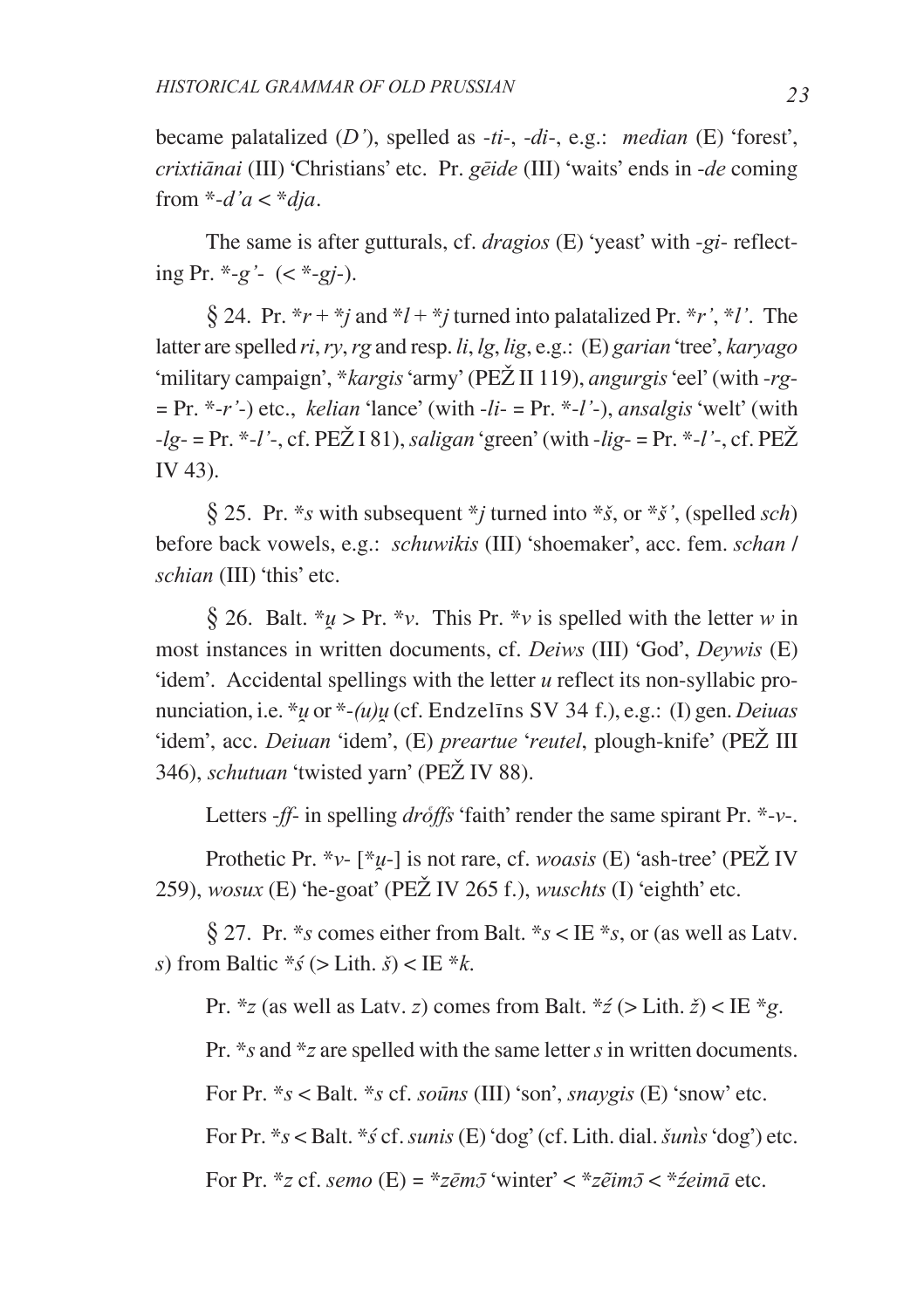Pr. \**s* has been turned into \**ð* under German influence sometimes, in following compositions:

a)  $sp - schpartial$  (III, beside *spartint* III), *schpāndimai* (III, cf. PEŽ I 122 s.v. *auschpāndimai*);

b) *sk* – *schkell`nts* (III, beside *skell`nts* III), *schkûdan* (III, beside *skûdan* III), *schkl`its* (III, beside *sclaits* III);

c) *sl* – *schlûsitwei* (III);

d) *rs* – *kirscha* (III, beside *kirsa* III).

 $\frac{1}{2}$  28. For the consonants Pr. *k*, *g*, *t*, *d*, *p*, *b* with easily traced origin, cf. e.g. Endzelîns SV 37–39 (as well as in paragraphs here above).

The fate of the compositions (Balt. >) Pr. \**dl*, \**tl* was not uniform. They were preserved in some dialects but they turned into \**gl*, \**kl* in some other (sub-)dialects.

Cf. Pr. \**dl*, \**tl* preserved in words *addle* (E) 'fir-tree', *ebsentliuns* (III) 'having marked'.

For \**tl* > \**kl* cf. *clokis* (E) 'a bear' (PEŽ II 20 ff.), *piuclan* (E) 'sickle' < \**pjûtlan*.

*\** 29. Sometimes a varying in spelling voiced and voiceless consonants occurs, i.e.

*p* instead of *b* – nom. *siraplis* (E) 'silver' beside acc. *sirablan* (III) 'idem' (PE $\check{Z}$  IV 112 f.),

*gn* instead of *kn* – *iagno* (E) 'liver' instead of \**iakno* 'idem', *sagnis* (E) 'root' instead of \**saknis* 'idem', *agins* (E) 'eyes' instead of \**akins* 'idem' (PEŽ I 49), *girmis* (E) 'worm' instead of \**kirmis* 'idem' (PEŽ I 368 f.) etc.

*\** 30. Affricate Pr. \*-*ts* of the final position is spelled in different ways:

 $-ts - d\bar{a}ts$  (III) 'given', *dats* (I) 'idem',

-*tz* – *ketwirtz* II 'fourth',

-*czt* – *bylaczt* (II) 'he told', and even

-*tzt* – *enquoptzt* (II).

For this varying in spelling cf. Endzelîns FBR XV 92.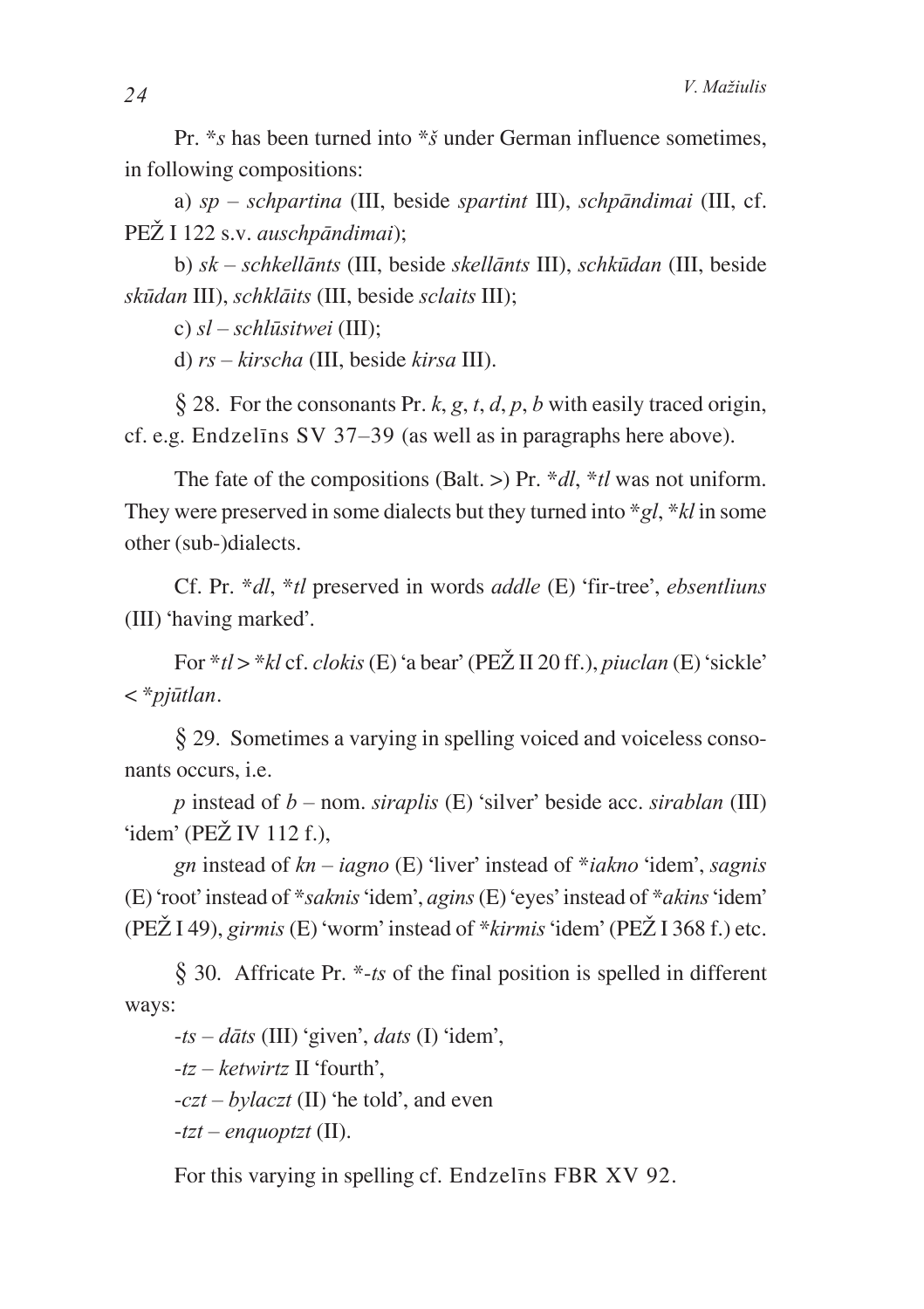# 2. ABOUT NOMINAL DERIVATION

### **Compounds**

§ 31. Compounds with  $(i)a$ -stem nouns as first components: *dagagavdis* (E) 'spring wheat' = \**dagagaidis* (PE $\check{Z}$  I 172), *cariawovtis* (E) 'military conference' = \*kar'avãitis (PEŽ II 123 f.), crauvawirps E 'bleeder' = \*kraujavirp(a)s (PEŽ II 261 f.), laucagerto (E) 'partridge' ("field") hen") = \*laukagert5 (PEŽ III 48), malunakelan (E) 'mill-wheel' = \*malūnakelan (PEŽ III 107), malunastablisl (E) 'millstone' = \*malūnastab(a)s (PEŽ III 107), piwamaltan (E) 'malt' = \*pīvamaltan (PEŽ III 289), wissasevdis (E) 'Tuesday' ("joint session") = \*visasedis (PEŽ IV 251 f.), acc. grēiwakaulin (III) 'rib' = \*krēivakaulin (PEŽ I 404 f.) etc.

The connecting vowel  $\dot{\tau}$ - $\ddot{a}$ - is absent: *butsargs* (III) 'house guardian, master' = \*butsarg(a)s (PEŽ I 167), kellaxde (E) 'pikestaff (stick)' = \*kel'(l)agzdē (PEŽ II 160), kerberze (E) 'shrubby birch' = \*kerberzē (PEŽ II 161), *lattako* (E) 'horseshoe' =  $**latak*5$  (PEŽ III 47 f.).

 $\S$  32. Compounds with  $\bar{a}$ -stem nouns as first components: gertoanax (E) 'hawk' = \*gert5u2naks < \*gert5vanag(a)s (PE $\check{Z}$  I 357).

§ 33. Compounds with  $\bar{e}$ -stem nouns as first components: *apewitwo* (E) 'osier (willow)' = \*apēvītvī (PEŽ I 87), pelemaygis (E) 'windhover' = \*pelēmaigīs (PEŽ III 249), pettegislo (E) 'shoulder artery' = \*petegīsl $\overline{\partial}$ (PEŽ III 276 f.).

§ 34. Compounds with  $i$ - or  $u$ -stem nouns as first components: dantimax (E) 'gums' = \*dantimak(a)s (PEŽ I 179) resp. panustaclan (E) 'fire-steel (-striker)' =  $*panustaklan$  (PEŽ III 220 f.).

 $\S$  35. A sample of an archaical compound is *waispattin* (III) 'mistress' = \*vaispatin (cf. PEŽ IV 214 f.; for -pat- cf. Rosinas Baltistica XXXV 129 ff.).

 $\S$  36. In Prussian dialects there were compounds with a connecting vowel -i- on place of some other older vowel, e.g.: (III) butti tāws 'pater familias, father of the house' = \*butitax beside butta tawas 'idem' = \*butatāvas (E buttan 'house'), cf. Lith. šonikaulis / šonākaulis (: šónas),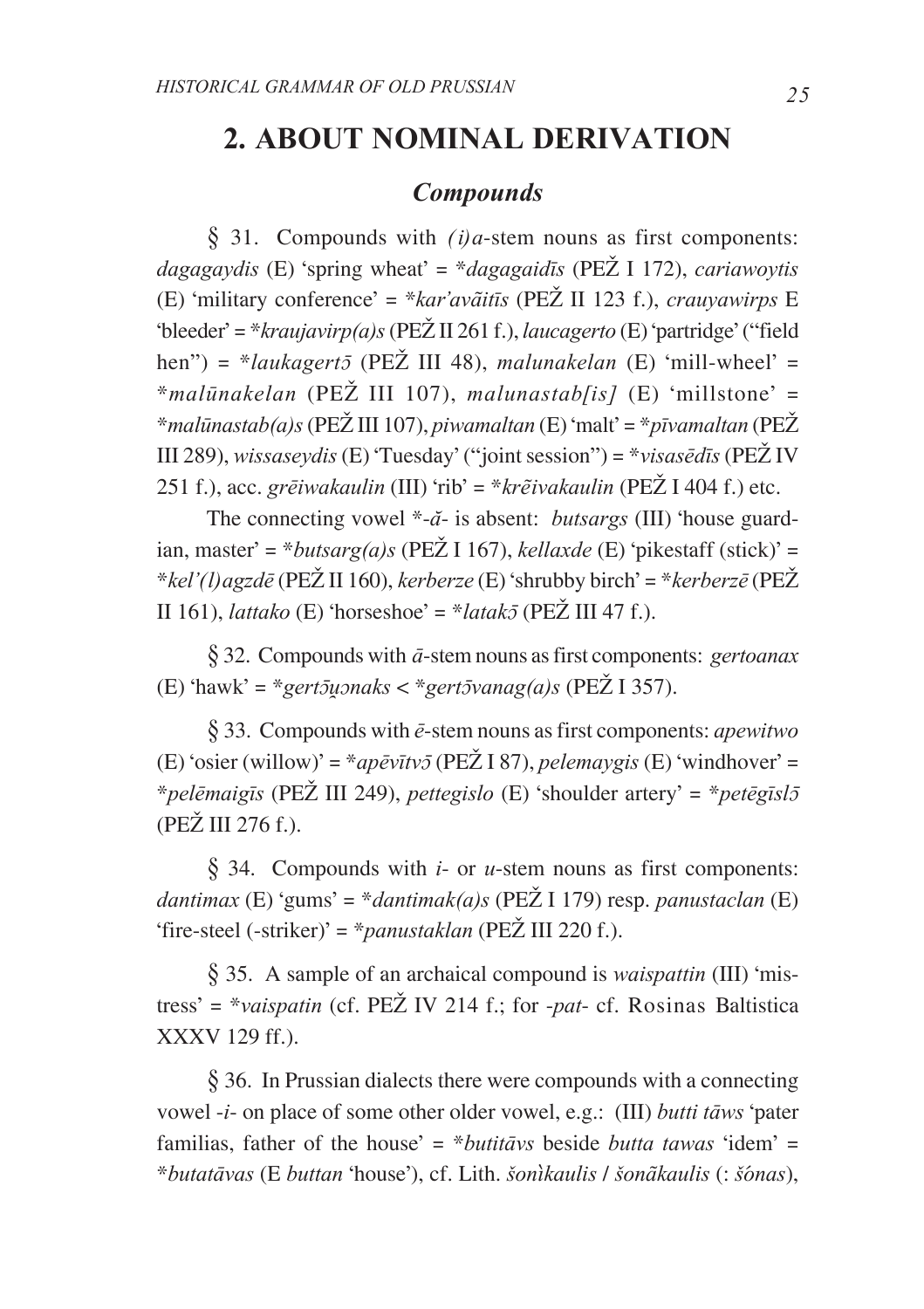*blauzdìkaulis* / *blauzdãkaulis* (: *blauzdà, blauzdas*) etc.; cf. also PEŽ I 168). Pr. (E) *lapiwarto* 'wicket-gate' ("fox's gate") =  $*$ *lapivart* $\overline{0}$  (: E *lape* 'fox' =  $*lap\bar{e}$ ) seems to be of this kind too. The connecting vowel  $*-i$ emerged on place of older  $*-e^-$  (PE $\check{Z}$  III 44).

*\** 37. There also existed compounds with inflected forms as first components in Prussian. Usually these were genitive singular or genitive plural forms, e.g.: (III) *buttas tapali* 'house table (plate)' = \**butastapali* (with gen. sg. *buttas* 'house', cf.  $PEZI168$ ), (E) *silkasdrûb'* 'silk pall' = \**silkasdrimbîs* (with gen. sg. *silkas* 'silk', cf. PEÞ IV 108), (top.) *Wilkaskaymen* "Wolf's Village' = \**Vilkaskaims* (with gen. sg. *wilkas* 'wolf'), (top.) *Sawliskresil* "Sun's Chair" = \**Saulîskrçslan* (with *ç*-stem gen. sg. \**saulîs* < \**saulçs* 'sun', cf. PEÞ IV 77), (top.) *Tlokunpelk* "Bears' Marsh" = \**Tl5kunpelkī* (with *ia*-stem gen. pl. \**tl5k'un* 'bears', cf. PEŽ II 220 ff. s.v. *clokis*).

### *Reduplicated stems*

Such are the following (usually E) substantives, part of them being onomatopoetic:

 $\hat{\mathcal{S}}$  38. *bebrus* (E) 'beaver' – this word, together with Lith. *b* $\hat{e}$ *bras* / *bebrùs* 'idem', Latv. *bebrs* 'idem', Bulgarian *beber* 'idem' etc., provides reconstruction Balt.-Sl. \**bebrus* (\**bebras*) 'idem' < IE \**bhebhr*- 'brown; beaver' (Pokorny IEW 136);

 $\hat{\mathcal{S}}$  39. *dadan* (E) 'milk' – together with OInd. *dadhán* (gen. *dadhnás*) 'curdled milk', this word is derived from reduplicated IE \**dhedhn*- 'milk' (Pokorny IEW 241 f.,  $PEZI171$  f. with bibl.);

 $\hat{\S}$  40. *gegalis* (E) 'diver' – together with Lith. *gaigalas* 'drake', Latv.  $gaigals'diver'$ , *gaigala* 'idem', Rus. *гоголь* 'golden-eye' etc., comes from (onomatopoetic) interj. Balt.-Sl. \* $ge(i)g$ - (PEŽ I 335 f.) < IE \* $she(i)gh$ -(Pokorny IEW 407);

*\** 41. *geguse* (E) 'cuckoo' – together with Lith. *geguþú*, Latv. *dzeguze* 'idem', ORus. *weerds-yna* 'idem', comes from Balt.-Sl. \*geguź- 'idem' originating in (onomatopoetic) interj. Balt.-Sl. \*gegu- (PEŽ I 337 f. with bibl.).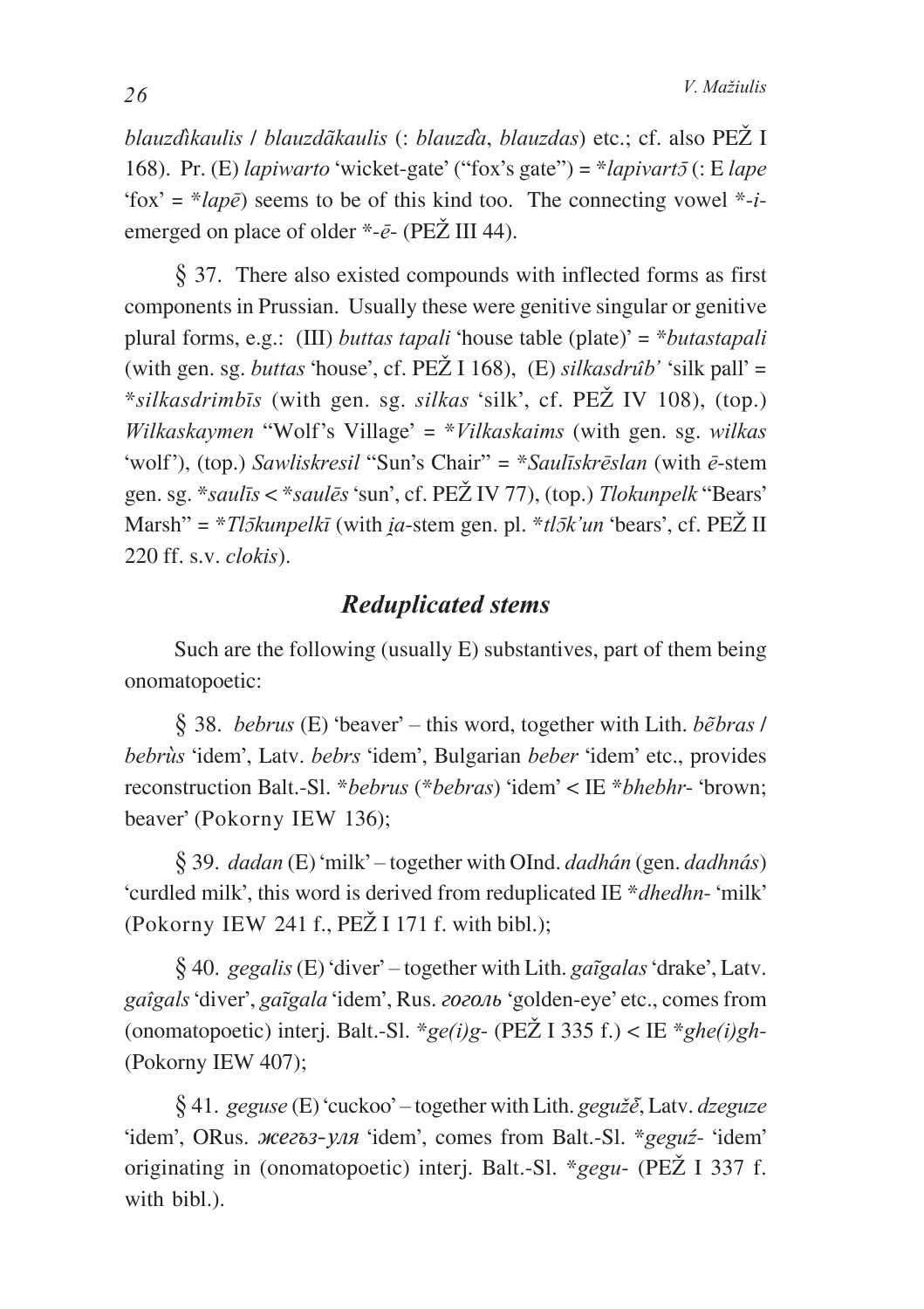$\&$  42. *penpalo* (E) 'quail' seems to have been dissimilated from WBalt. \**pelpal5* 'idem'. The latter, together with Common Sl. \**pelpelas* 'idem' (> dissim. \**perpelas* 'idem' > Russ. *nepenen* 'idem' etc.), implies reduplicated stem WBalt.-Sl. \**pelpel*-'idem' (cf. PEŽ III 254 f. with bibl.). Pr. (E) pepelis 'bird' =  $*$ pipelis (cf. acc. pippalins III 'birds', Gr pipelko 'bird') is an onomatopoetic word of reduplicated stem (cf. PEZ III 283).

§ 43. tatarwis (E) 'black grouse' – together with Lith. tetervas 'idem', Latv. teteris 'idem', Russian memepee 'idem' etc., comes from Balt.-Sl. \*teter(e)va-'idem', i.e. a reduplicated (onomatopetic) stem (cf. Trautmann BSW 320 f., Pokorny IEW 1079);

§ 44. werwirsis (E) 'skylark' comes from Balt. dial. \*vivirsis 'idem' (> Lith. Sam. vivirsṽs 'idem'. Lith. vieversṽs. voversṽs 'idem') of a reduplicated (onomatopoetic) stem, cf. Fraenkel 1247 with bibl.;

§ 45. weware (E) 'squirrel' = \*vevare – together with Lith. consonant-stem vėvaris (voveris) 'idem', Latv. vāvere 'idem' (= Lith. voverė̃), ORus. *вреверица* 'idem', implies a reduplicated consonant stem Balt.-Sl. \*vever-'idem', cf. Fraenkel 1233 f. with bibl., PEŽ IV 243 with bibl.

### **Suffix derivation**

### Vocal suffixes

 $\S$  46. This old type of various epochs is represented by many derivatives with suffixes  $-a - ($   $\lt E \times a^{-16})$  and  $-\bar{a} - ($  =  $-5$ - $)$  in written documents of Prussian. Cf. substantives and adjectives:

a) a-stems (masc., neut.) – cawx (E) 'devil' < \* kaukas (PEŽ II 149 f.), Deiws (III) 'God' = Deywis (E) 'idem' < \* Deivas 'idem' (< IE \* deiuos), golis (E) 'death' < \*galas (PEŽ I 320), dagis (E) 'summer' < \*dagas (PEŽ I 172) etc.:

<sup>&</sup>lt;sup>16</sup> The reader should not understand IE  $*$ - $o$ - etc. as a reconstruction of any real phonetic quality  $\pi$ [o] etc. Such symbols are only traditional conventional signs showing phonologic units as members of concrete phonologic oppositions (e.g.  $*$ /o/:  $*$ /e/) in a phonologic system assumed for some stage or dialect of proto-language. A real phonetic quality of IE  $*-o$ - could be  $* [a]$  if one finds no phonologic opposition  $*$ /o/:  $*$ /a/ in Common Indoeuropean. For the latter possibility cf. Palmaitis BGR 39 with bibl., etc.  $-L.P$ .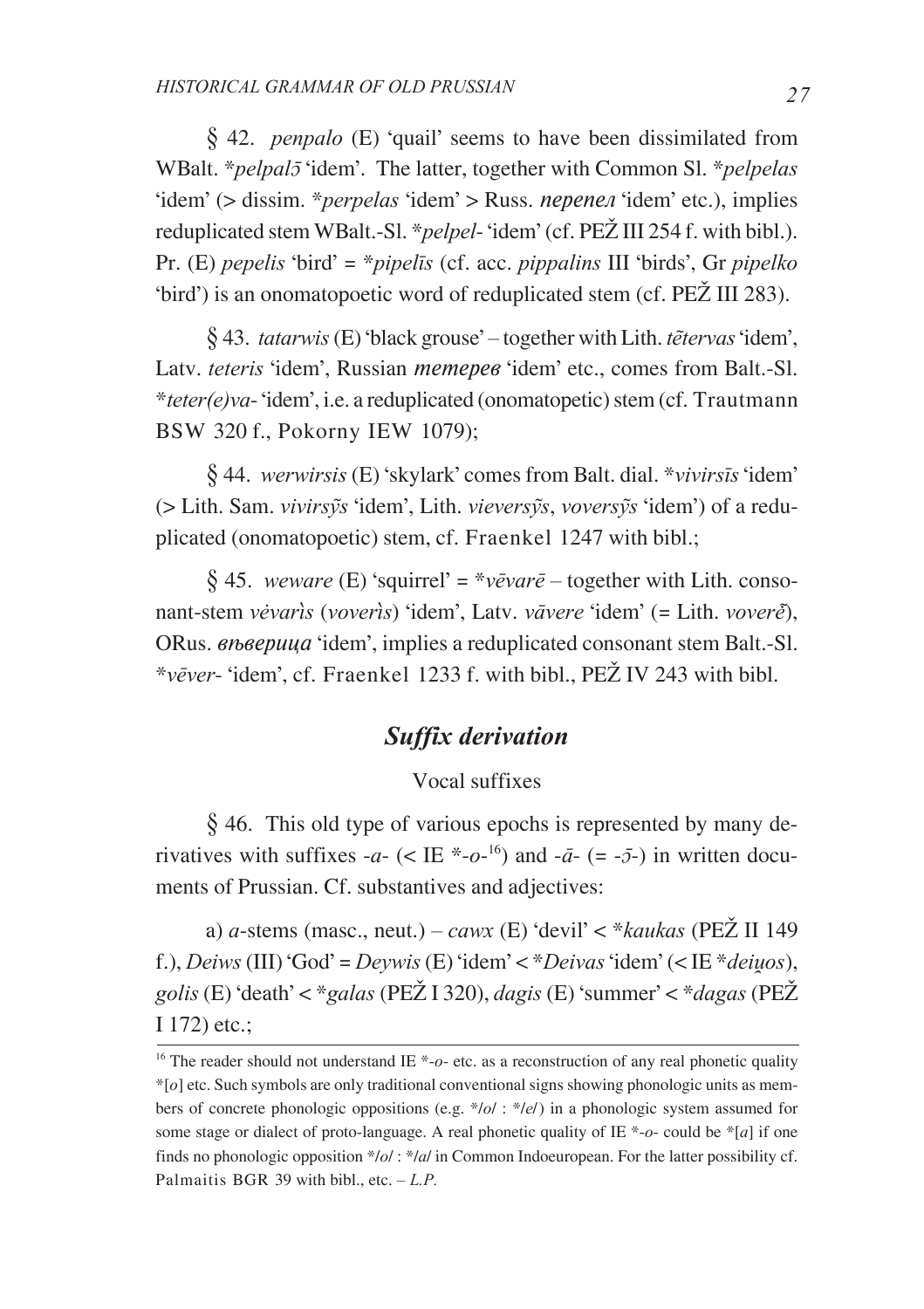b)  $\bar{a}$ -stems (fem.) *dongo* (E) 'hoop (arch)' = \* $d\tilde{a}$ ng<sub>2</sub> (PEŽ I 216 f., cf. also Baltistica XXXIV 96), acc. sg. *deinan* (Cat.) 'day' etc.

*\** 47. There are also *u*-stem derivatives in written documents: *apus*  $'(water)$  spring' (PE $\check{Z}$  I 88 ff.), *dangus* (E) 'sky' (PE $\check{Z}$  I 177 ff.), *camus* (E) 'bumble-bee' = \**kamus* (PEŽ II 107 ff.), *salus* (E) 'brook (rill)' (PEŽ IV 55 f.) etc.

*\** 48. It is not easy to trace derivatives with a suffix -*i*- in written documents because of the scantiness of the latter as well as because *i*stem paradigms have merged with other (especially *ia*-stem) paradigms in many instances. Although the words *geyty[s]* (E) 'bread', *pintys* (E) 'tinder' are *i*-stems undoubtedly, they seem to be derivatives with a suffix -*ti*-, not -*i*- (cf. PEÞ I 343 f. s.v. *geyty[s]*, PEÞ III 282 f. s.v. *pintys*), see further. Nevertheless the word *pentis* (E) 'heel' seem to be a derivative with a suffix  $-i$ - (cf. PE $\check{Z}$  III 255 f.).

*\** 49. *(Ù)ç*-stem nouns are well attested: *same* (E) 'earth', *semmç* (III) 'idem' = \**semç*, *berse* (E) 'birch' = \**berzç*, *kurpe* (E) 'shoe', *kurpi* (III) 'idem' < \**kurpç*, *teisi* (III) 'honour' < \**teisç*, *wosee* (E) 'she-goat' <  $*(v)$  $\bar{z}\bar{e}$  etc.  $*$ -*i* having vanished before front vowels very early in all Baltic languages,  $*$ - $i\bar{e}$  turned into  $*$ - $\bar{e}$ , although it was the genetive plural where this  $*-*i*$ - survived for a long time, i.e. Pr. ( $*-*i*\overline{e}$  +  $-*o*n$  -- $>$ )  $*-*i*un$ , cf. Lith. dial.  $\check{z}emju$  '(of) lands' beside nom. sg.  $\check{z}\check{e}m\check{e}$  'land' (< \* $\check{z}emi\check{e}$ ).

*\** 50. *Ùa*-stems are verbal nouns, cf. Pr. (E) *boadis* 'prick (stab)' =  $*$ *b* $\bar{\nu}$ *dīs* (PEŽ I 150), *īdis* (E) 'meal (eating)' < *ēdīs* (PEŽ II 17), *kirtis* (E) 'blow (stroke)' = \**kirt* $\overline{t}$ s. All of them end in  $[(Cat.) * -is < ] * -\overline{t}$ s < \*- $(i)$ *ias* in the nominative singular.

#### Suffixes with a consonant -*v*-

 $\hat{\S}$  51. Pr. (E) *gabawo* 'toad' = \**gabav* $\bar{\delta}$  is a substantivised adj. (fem.) \**gabav*<sup>5</sup>. Its suffix (fem.) \*-*av* $\bar{a}$ - points out to *a*-/ $\bar{a}$ -stem adjective with a suf. \*-*ava-/\*-avā*- (PEŽ I 309 ff. and PEŽ I 328 s.v. *garrewingi*). The latter possibly comes from earlier \*-*eva-l*\*-*eva*-. Adjectives with the a suf.  $*$ -*ava-*/ $*$ -*avā*- (as well as  $*$ -*eva-*/ $*$ -*evā*-) are reflected in adjectives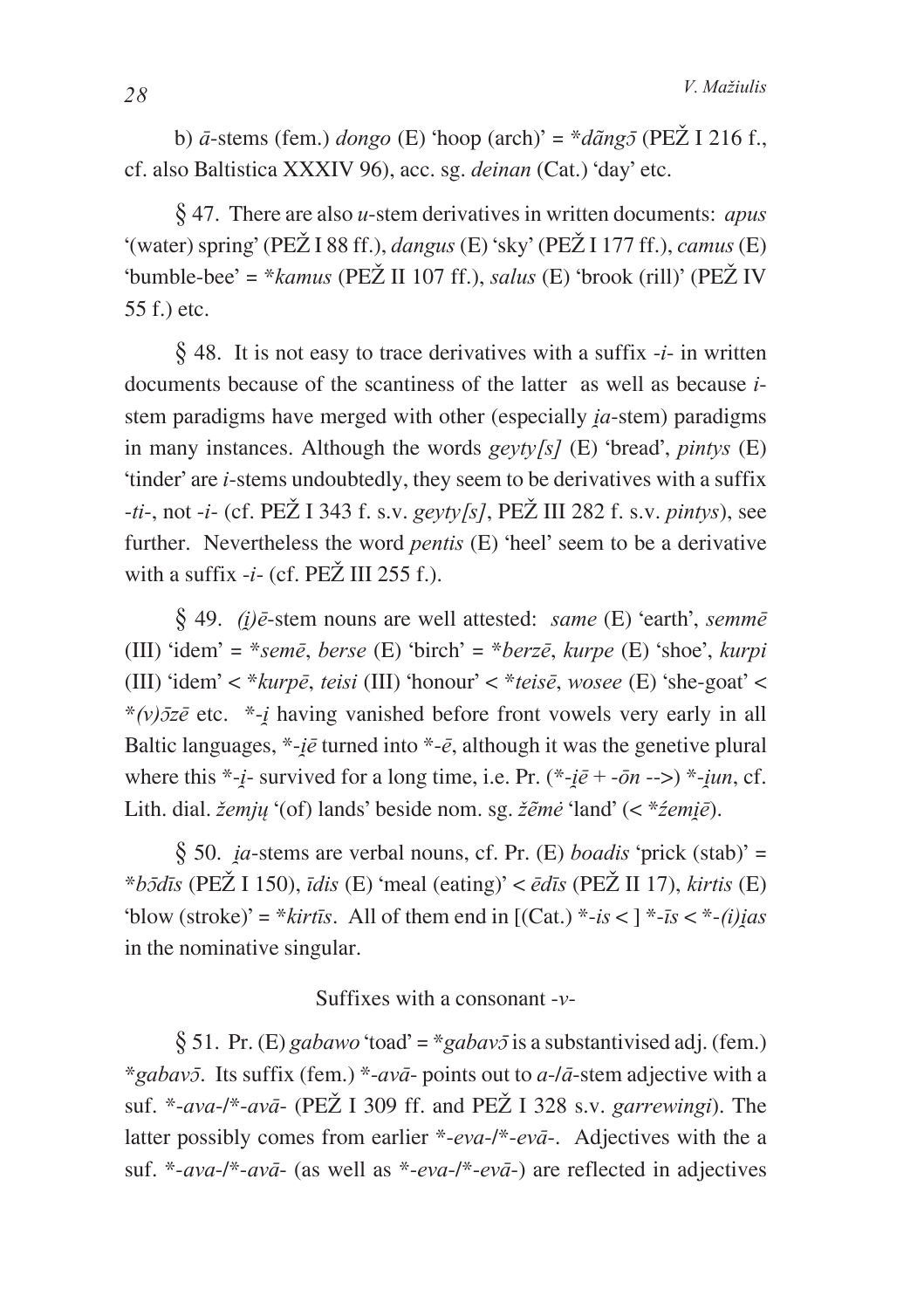extended with other suffixes in the 3rd Catechism. Cf. acc. *drûctawingiskan* 'stern' (coming from adj. \**drûktavas* 'stern' beside adj. \**drûkta*- 'idem', cf. Endzelîns SV 44), *stûrnaw*-*ingisku* 'seriously' and *stûrnawingiskan* (coming from adj. \**stūrnavas* PEŽ IV 164), *trintawinni* 'avengeress' (cf. PEÞ IV 200, but Endzelîns SV 53), av. *garrew*-*ingi* 'hot' (PEŽ I 328), *glandew-ingei* 'consolably', *nirīgew-ings* 'non-shrewish', *niseilew*-*ingis* 'insensitive' etc. (cf. also Endzelîns l.c.).

Besides said adjectives with a suf. \*-*ava-l-ava*-, there existed adjectives with a suf.  $*$ -*īva*-/ $*$ -*īvā*- (extended with other suffixes) in the 3rd Catechism too. Cf. *auschaudîw*-*ings* 'reliable' (for -*î*- cf. if. *auschaudî*-*twei* 'to rely upon'), *klausîw*-*ingis* 'listener (confessor)' (cf. if. *klausi*-*ton* 'to listen'), *poseggîw*-*ingi* 'subordinately' (cf. if. *seggî*-*t* 'to do') etc. cf. OSl. aj. *ljubiv*õ (if. *ljubi-ti*); see Endzelīns l.c.<sup>17</sup>

#### Suffixes with a consonant -*n*-

*\** 52. Pr. (III) adj. acc. *pilnan* 'full' = \**pilna*- 'idem' < Balt.-Sl. \**pµlna*- 'idem' is an ancient derivative with a suf. \*-*na*- < IE \*-*no*- (Pokorny IEW 800). The same was WBalt. adj. \**sasna*- 'grey' --> subst. Pr. (E) \**sasnīs* 'hare' (cf. PEŽ IV 67 f.).

 $\hat{\S}$  53. Pr. (E) *kartano* 'perch (pole)' = \**kartan* with all probability comes from Pr. \**kartenā* 'idem'. I derive the latter from "a tool for hang-

<sup>&</sup>lt;sup>17</sup> All these samples should not tempt us to see here a stem-ending  $(*-a/*-e, *-*i*)$  + the single suffix  $*_{-v}$ . Suffixes adj.  $*_{-av}a_{-v} - av\bar{a}_{-v} - \bar{c}_{-v}$  with all probability have been generalized from ancient *u*-stem nouns in \*-*au*-/\*-*eu*-, later extended with thematic vowels in Baltic (and in Slavic). Cf. here  $\oint$  46 and Balt. (Pr.) *Deiwas* < IE \**dei*-*uo*-*(s)* <-- \**di*-*eu*-*(s)* / \**di*-*uó*-*(s)*. As for Pr. suf.  $\dot{x}$ -*îva*-/ $\dot{x}$ -*īvā*- in connection with infinitives in -*ī*-, this seems to be one of later generalizations. For IE pairs  $*di$ - $eu$ - $(s)$  /  $*di$ - $u$ ó- $(s)$  cf. the name of Zeus: Gk. nom. Z $\varepsilon\acute{v}\varsigma$ , gen.  $Δ$ ιός. For the thematizing of IE athematic stems cf. also athematic Gk. nom. πούς (= Lat. *p* $\bar{e}$ s  $\langle \times \pi \rho e d - s \rangle$ , gen.  $\pi \delta \delta \zeta$  'foot' --> thematic Gk. nom.-acc. neut.  $\pi \epsilon \delta \delta v$  'soil (under feet)' (= Lat. neut. *pedum* 'stick'). Here a neuter (as a category) gender (barytone accented) corresponds to "inactive" meaning of one common primary lexeme. Cf. Palmaitis BGR 45 ff. and ftn. 38.

NOTE! Thematic are stems which end in a thematic vowel *a* / *e*: inflections are added to this vowel or merge with it [cf. Pr. adj. *(warg*-*)a*-*smu*, v. 1 pers. pl. *(perweck*-*)a*-*mmai*]. Athematic are root stems or suffixal stems to which an inflection is added directly, without a thematic vowel [cf. v. 1 pers. pl. *(as)*-*mai*]. A thematic vowel may be identified only by a linguist. – *L.P.*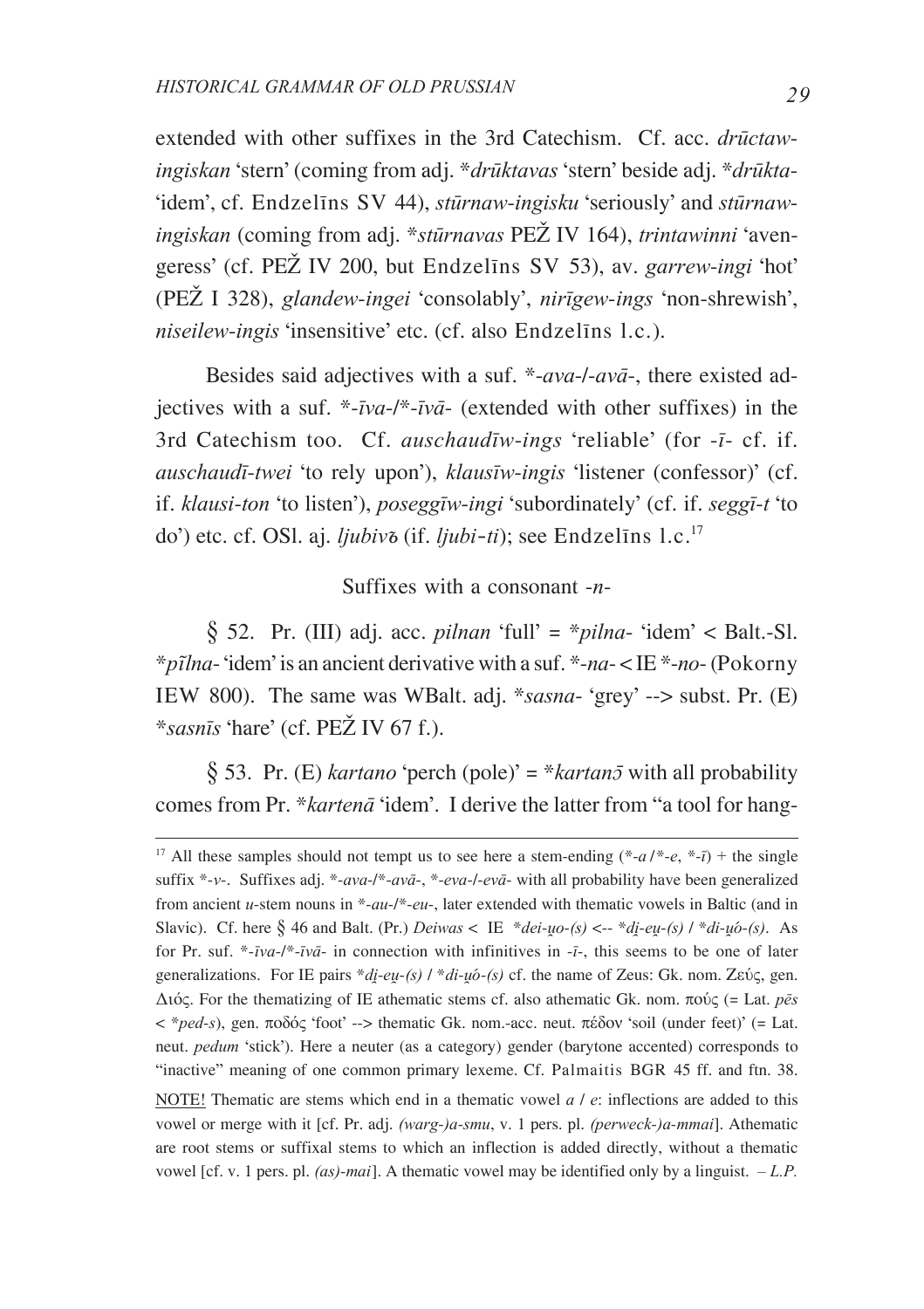ing" and I consider it to be a derivative with a suffix adj. fem. \*-ena from adj. (pc. pt. pass.) Pr. \* $karta$ - '(what is) hung' <-- Balt. v. \* $kar$ - 'to hang' (> Lith. kárti etc.). Cf. more detailed in PEŽ II 131–134. Pr. (E) gle [u] ptene 'mouldboard' = \*gl'aubtene or \*gl'aubtine arose in the same way (PE $\check{Z}$  II 275 f.).

For Pr. suf. \*- $\bar{\iota}$ nā cf. krixtieno (E) 'earth-swallow' = \* $k$ rīkstīn $\bar{\jmath}$  (PEŽ II  $275$  f.).

 $\frac{1}{2}$  54. Adictives with a suf. \*-en- $(:$ \*-an- $")$  produced: glosano 'slowworm' (PEŽ I 383 f.), *pelanno* 'hearth' (PEŽ III 247) and *pelanne* 'ashes'. warene 'copper cauldron' (PEŽ IV 220), wissene 'ledum (palustre)' (PEŽ IV 255).

§ 55. Pr. suf.  $*$ -men- was used to derive consonant-stem nouns, e.g.: Pr. (E) semeno 'plover (Brachvogel)' = \*semeno < adj. (fem.) \*semena <-- subst. \*sēmen- 'sowing, seed' (PEŽ IV 96 f.), schumeno 'wax-end' = \* $\tilde{s}$ *ūmen* $\tilde{\sigma}$  (PEŽ IV 87 f.), *plasmeno* 'resting basis of the foot's sole' = \*plasmen5 (PEŽ III 290), sealtmeno 'oriole' (PEŽ IV 89 f.), (Cat.) kērmens 'body' (PEŽ II  $168$  ff.)<sup>18</sup>.

 $§$  56. Pr suf. -in- was used to derive adjectives and substantivized adjectives, e.g.: *awins* (E) 'ram'  $\lt^*$ *avinas* 'idem' (PEŽ I 127), adj. acc. sg. deininan (III) 'daily' (PEŽ I 190), adj. acc. sg. lank[i]nan 'festive' (PEŽ III 37), acc. sg. mīlinan (III) 'blot' (PEŽ III 140), *aulinis* (E) '(boot's) leg' (PEŽ I 118), drawine (E) 'hollow-tub' (PEŽ I 223 f.), plauxdine (E)

<sup>&</sup>lt;sup>18</sup> As seen, these nouns were derived from verbs (the root Balt.(-Sl.) \* $sj\bar{u}$  > WBalt., EBalt. Latv. \*šū- 'to sew', cf. Pr. (E) schumeno), as well as from adjectives (Balt. dial. \*plesa-, cf. Pr. (E) plasmeno - PEŽ l.c.), or substantivized adjectives (Balt. \* *źeltan*, cf. Pr. (E) sealtmeno - PEŽ l.c.). This derivation was no younger than Common (or at lest West) Baltic epoch, therefore could not be productive in historical Prussian.  $-L.P$ .

<sup>&</sup>lt;sup>19</sup> Suf. \*-in-, \*-in- meant origin or belonging to a group (sort), and were used to derive nouns and adjectives from nouns. They were productive in Prussian, cf. Pr. fem. \*deina (cf. acc. sg. deinan III) 'day' --> deininan (III) 'daily', \*kaims (cf. caymis E) 'village' --> acc. sg. kaimīnan (III) 'neighbour'. This root (similarly to Lith. káimas 'village', kiẽmas 'farm, yard', Latv. cìems 'idem') represents a "centum" exception of satemization in a "satem" langiage - cf. its regular "satem" counterpart Pr. seimīns III, Lith. šeimà, Latv. saime, ORus. сѣмья. For regular correspondences in "centum" languages cf. Go. haims 'village', Gk.  $x\omega\mu$  'idem'. Lith. káimas is considered to be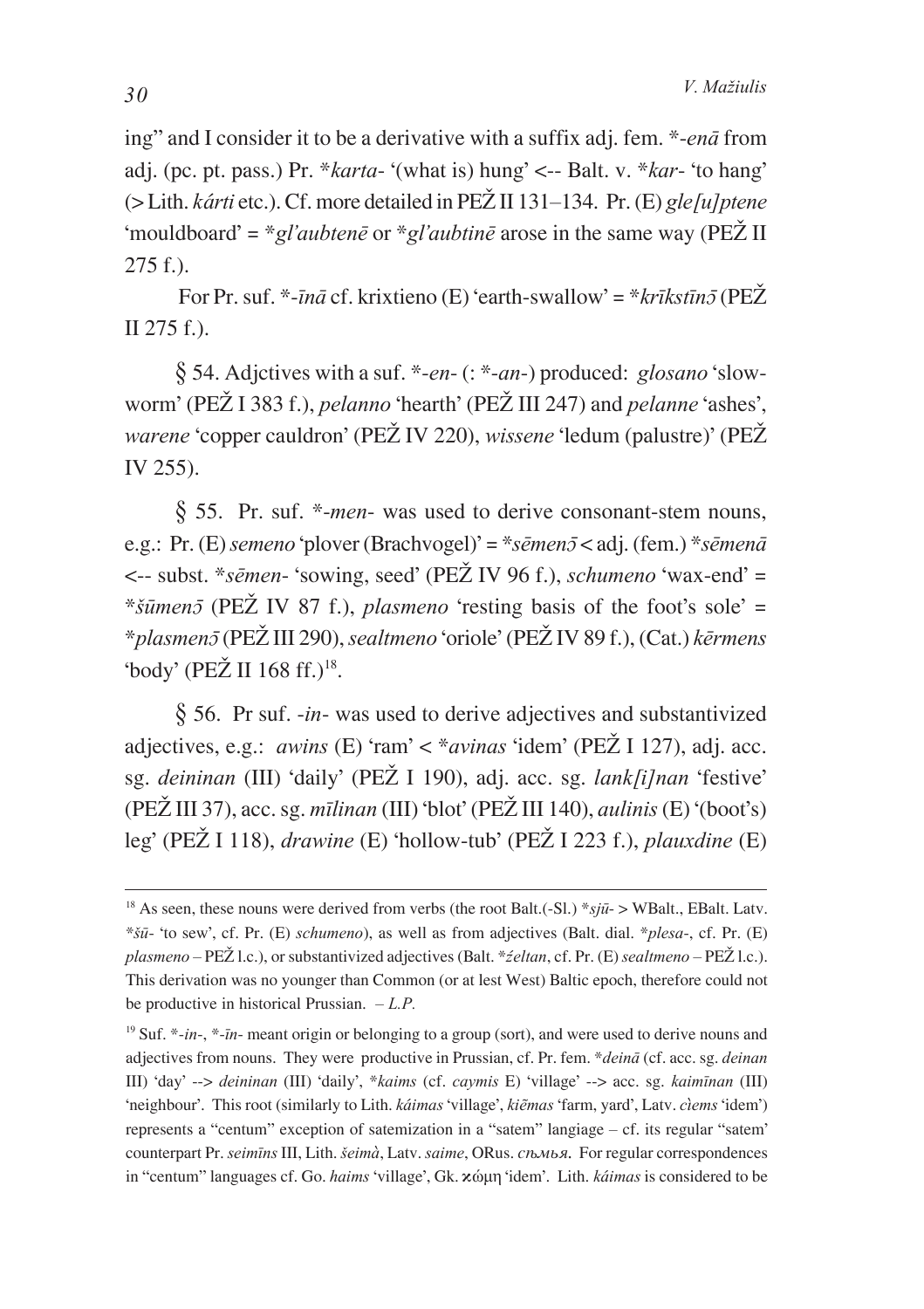'feather-bed' (PEŽ III 292), *sompisinis* (E) 'bread of coarse-ground flour' (PEŽ IV 140) etc<sup>19</sup>.

There are also derivatives with a suffix  $*$ - $\bar{i}n$  in Prussian, e.g.: adi. alkīns (III) 'hungry' (PEŽ I 66), subst. acc. sg. kaimīnan (III) 'neighbour' (PEŽ II 75 f.), subst. seimīns (III) 'family' (PEŽ IV 93).

§ 57. Pr. suf. -*ain*- and -*ein*- were used to derive adjectives and substantivized adjectives, e.g.: *devnavno* (E) 'morning star' =  $*deinain5$  $\alpha$  adj. (fem.) \*deinainā 'daily' (PEŽ I 188), g[elta]ynan (E galatynan) adv. 'yellow' = \*geltainan (PEŽ I 344 f.),  $s/u/wevnis$  (E seweynis) 'piggery'  $=$  \*suvein- (PEŽ IV 103 f., cf. Ambrazas DDR II 57), adv. angstainai (III) 'early' and *angsteina* 'idem' (PEŽ I 78 f.).

Note: The Germans (resp. Germanized Prussians) could confuse spellings -*ain*- and -*ein*- in Prussian texts (especially in Catechisms).

 $\S$  58. Suf. - $\bar{u}n$  was used to form substantives from verbs and (substantivized) adjectives, cf. Pr. acc. maldūnin 'youth' < Pr. adj. \*maldūna-'youthful' (PEŽ III 104 f.), Pr. *percunis* (E) 'thunder' < Balt. adj. masc. *\*perkūnas* 'related to *\*perkus* "oak-tree"' (PEŽ III 265), Pr. *alkunis* (E) 'elbow' = \*alkūn's < Balt. adj. \*alkūna-/\*elkūna- 'having a bend' (PEŽ I 67 f.), Pr. waldūns (pl. weldūnai) (III) 'inheritor' < Pr. \*veldūnas 'idem' < Pr. \*veld- 'inherit' (PEŽ IV 229), Pr. malunis (E) 'mill' < Pr. \*malūnas 'idem' < Polish  $m\ell yn$  + Pr. \*mal- 'to mill' (PEŽ III 107 f.)<sup>20</sup>.

a borrowing from Prussian because of irregular correspondence of tone in Pr. kāima(luke) 'visits' (= Pr. caymis E = acute \* $k\alpha/m(a)s$ , not circumflex  $^o$ coymis! – see § 4 and ftn. 2) vs. Lith. acute káimas 'village' (not cirkumflex as in kiemas = Latv. ciems, i.e. not  $\ell$ kaimas!). As for the said "centum" exception in general, it may have been not an exception but a result of borrowing from Germanic (cf. Gothic above) into Baltic.

Nevertheless some nouns, derived with a suf. -in, seem to be of archaic Baltic-Slavic origin, e.g. part of those which mark male animals in respect to basic feminine appellative, cf. Pr. (E) masc. awins 'ram', Lith. masc. avinas 'idem', Latv. masc. auns 'idem', OSI. ovbno 'idem' vs. Lith. fem. avis 'sheep', OLatv. fem. avs 'idem', OSl. "dimin."  $ovb-ca$  'idem'. - L.P.

<sup>&</sup>lt;sup>20</sup> Such words as Pr. waldūns (III) show that suf.  $*$ -ūn was still productive in Prussian, in spite of earlier derivatives of Common Baltic past, as e.g. Pr. percunis (E) - cf. Lith. perkūnas, Latv. dial.  $p\ddot{e}rk\hat{u}ns$ , or Pr. alkunis (E) – cf. Lith. alkūnė, Latv. elkuonis – L.P.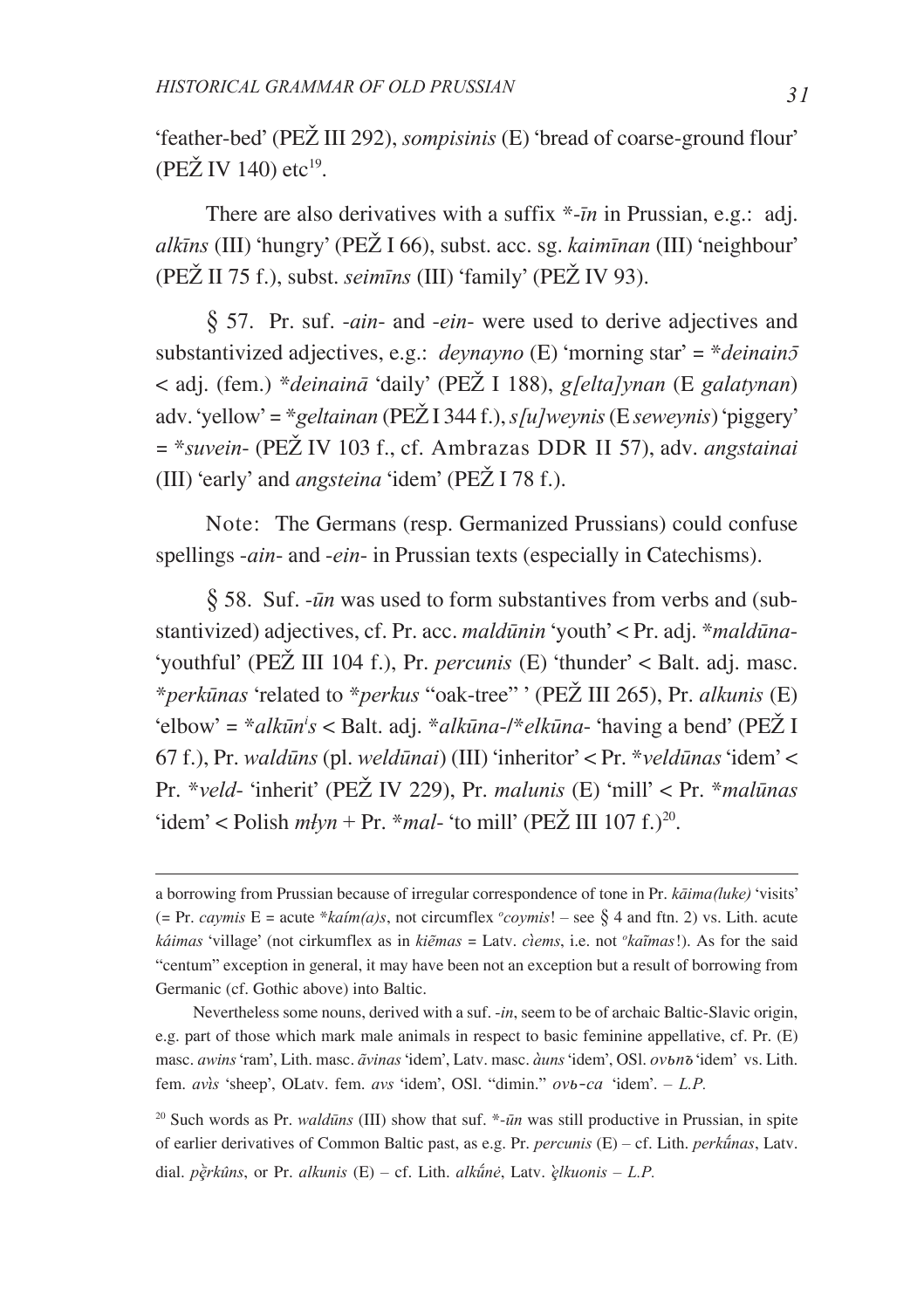*\** 59. Suf. \*-*ôn* was used to form consonant-stem nomina agentis. This may be traced in Pr. (III) *perôni* 'community' < Pr. \**perônç*, the latter having been derived from a deverbal consonant-stem substantive \**perôn* 'pressing smth. together by means of whipping', which had been derived in its turn from Balt. v. \**per*- 'to whip' with Balt. suf. \*-*ôn* (for another explanation cf. PE $\check{Z}$  III 267 f. and  $\hat{\S}$  60).

Yet it is not clear, whether suf. \*-*ôn* can be traced in Pr. *ackons* (E) 'awn' (PE $\check{Z}$  I 64 f.), *ansonis* (E) 'oak-tree' (PE $\check{Z}$  I 82 ff.).

 $\delta$  60. Suf. \*- $\bar{a}n$  is traced in Pr. (E) *medione* 'hunt(ing)' = \**med*' $\bar{c}n\bar{e}$  $(PEŽ III 122)^{21}$ .

*\** 61. Suf. \*-*sn`* and b) \*-*sen`* /-*senis* (for -*is* cf. Endzelîns SV 47) are widely represented in the Catechisms. They derive verbal substantives from infinitive stems, e.g.: a) *aumūsnan* 'washing off', *biāsnan* 'fearing', acc. *etskîsnan* 'resurrection', nom. *etwerpsn`* 'forgiveness', *girsnan* 'praising', *rickaûsnan* 'governing', *segisna* 'doing', etc.; b) nom. *atskisenna* 'resurrection', acc. *etwerpsennian* 'forgiveness', -*gimsennien* 'birth', *crixtissennien* 'baptizing'. For origin of the suf. \*-*sn`* and \*-*sen`* /-*senis* (as well as for Pr. E \**lauk*-*sn`* 'star') cf. PEÞ I 151–153 (s.v. *bousennis*) and PE $\check{Z}$  III 53 (s.v. lauxnos)<sup>22</sup>.

<sup>&</sup>lt;sup>21</sup> There is a "suf.  $-i\bar{a}n$ " in the author's original text of HGOP, p. 28. But cf. PEŽ III 122: "Pr. \**med'*  $\bar{\partial}n\bar{e}$  < \**medjānē* is derived from Pr. v. \**medjā-(tvei)* 'to hunt in a forest (E *median*)' with a suf. \*-*(`)nç*". Since -*Ùa* is a stem ending in the word *median* < \**medjan* , one could see lengthening in verbal stems like \**medjā-(tvei*) – cf. also a precise parallel Lith. dial. *medžiõnė* 'hunting' < v. *medþioti* < \**medj`ti*. In this case suffixes \*-*`nç* in Pr. *mediane*, Lith. *medþiõnë*, *abejõnë*, *svajõnë* etc. in palatal stems, Lith. *raudõnë*, *vakarõnë* etc. in hard stems, are complex. They were derived with lengthening of a stem vowel in verbs (infinitives) \*- $(i)a$  > \*- $(i)a$  + suf. \*- $n\bar{e}$ . Cf.  $\S$  52 f. and Skardžius ŽD, p. 272, 276. – *L.P.* 

<sup>&</sup>lt;sup>22</sup> J. Endzelins 1.c. considers suf. -*senis*  $\lt^*$ -*senis* to be an innovation in accordance with such verbal substantives as Pr. *ia*-stem *kirtis*, *īdis*.

V. Mažiulis derives suffixes Pr. -*sena*, Lith. -*sena*, Latv. -*šana* from Balt. adj. masc., neut. \*-*sÙena* (> \*-*sena*) /\*-*sÙana*, but fem. \*-*sÙen`* (> -*sen`*) /\*-*sÙan`*. He considers segment \*-*sÙ*- to be of a modal meaning near to Baltic "proto-future", but he identifies segments \*-*ena*, \*-*ana* with corresponding Baltic suffixes \*-*ena*, \*-*ana*. As for Pr. suf. -*snā*, V. Mažiulis derives it from a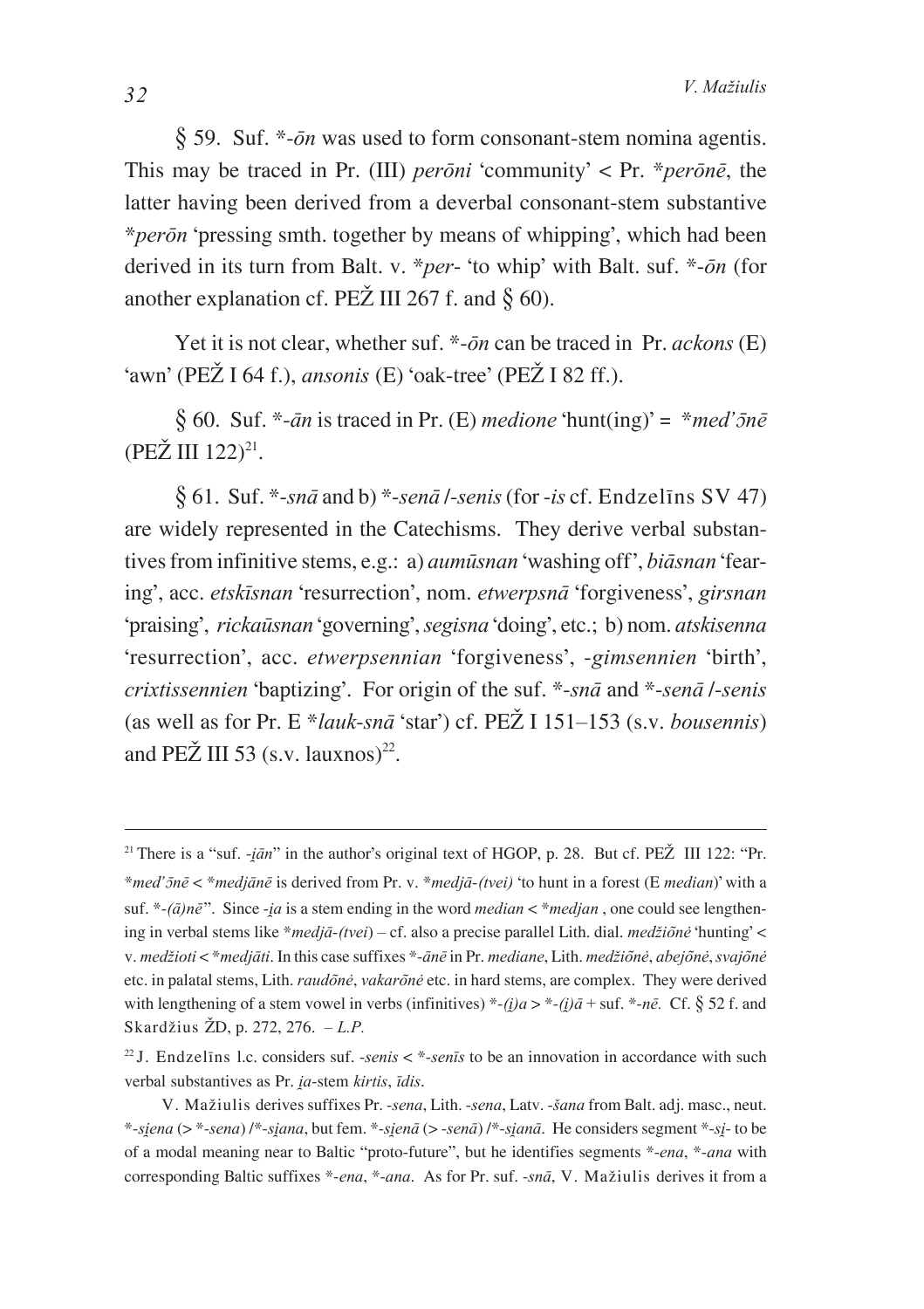Suffixes with a consonant -*m*-

*\** 62. There is a group of numerals with a suf. \*-*ma*- in Prussian: *sepmas* I 'seventh' (PEŽ IV 102), acc. *asman* III 'eighth' (PEŽ I 103), *pirmas* I 'first' (PEŽ III 284).

It seems to have been the analogy of \**pirmas* 'first', after which Pr. adjective \**pansdauma*- 'last' (*pansdaumannien* III, cf. Endzelîns SV 47, PEŽ III 219 with bibl.) was formed.

There are also adjectives with a suff. \*-*im*- in Prussian: \**auktima*- 'high (prominent)' (cf. PEŽ I 114 ff. s.v. *aucktimmien*), \**deznima*- 'frequent' (cf. PEŽ II 290 f. s.v. *kudesnammi*), \**ilgima*- 'long' (PEŽ II 294 s.v. *kuilgimai*).

In adj. \**auktuma*- 'tall' a suffix \*-*um*- may be traced (cf. PE $\check{Z}$  I 116 s.v. *Auctume*).

*\** 63. Pr. suf. (*a*-/*`*-stem) adj. \*-*ôma*- ( cf. nom. pl. *tickrômai* 'rightful', -*tickroms* 'righteous') may be reconstructed as a composition of (consonant-stem nominative) \*- $\bar{a}n$ - + \*- $ma$ -, cf. Lith. \* $ma\bar{z}\bar{o}(n)$  + \*- $ma$ - > adj. \**mažuoma*- --> subst. *mažúom-enė* 'minority; pauperdom' (for another view cf. Skardžius ŽD 237, Ambrazas DDR II 60 with bibl.).

Suffixes with a consonant -*l*-

 $\oint$  64. Pr. suf. \*-*el-/-al-* is well attested in (E), cf. *areli*[s] 'eagle' = \**arelis* (PEŽ I 90). It is diminutive in *patowelis* 'stepfather' = \**pat5welis* (PEŽ III 234), *podalis* '(worthless) pot' < \**põdalis* (PEŽ III 302).

Pr. suf.  $*$ -*il*- is represented in (E): *sirsilis* 'hornet' =  $*$ *sirsilis* (PEŽ IV 116 f.), *wobilis* 'clover' =  $*(v)$  *5bil<sup>i</sup>s* (PEŽ IV 259).

*\** 65. With Pr. suf. \*-*ail*- resp. \*-*eil*- are derived (E): *scritayle* 'rim'  $=$  \*skritailē (PEŽ IV 124 f.), *[c]rupeyle* 'frog' = \*krupeilē (PEŽ II 287 f.).

much more archaic (IE) epoch and divides it into modal IE \*-*s*- and IE suf. adj. \*-*no*-, which (i.e. Balt. \*-na-) may be traced either in Balt. suf. \*-*ena*, \*-ana. For all this cf. PEŽ I 153. Nevertheless the difference between \*-*senā* and \*-*snā* may have originated in binomial relation between barytone and oxytone forms in Western Baltic (not in Prussian itself!). – *L.P.*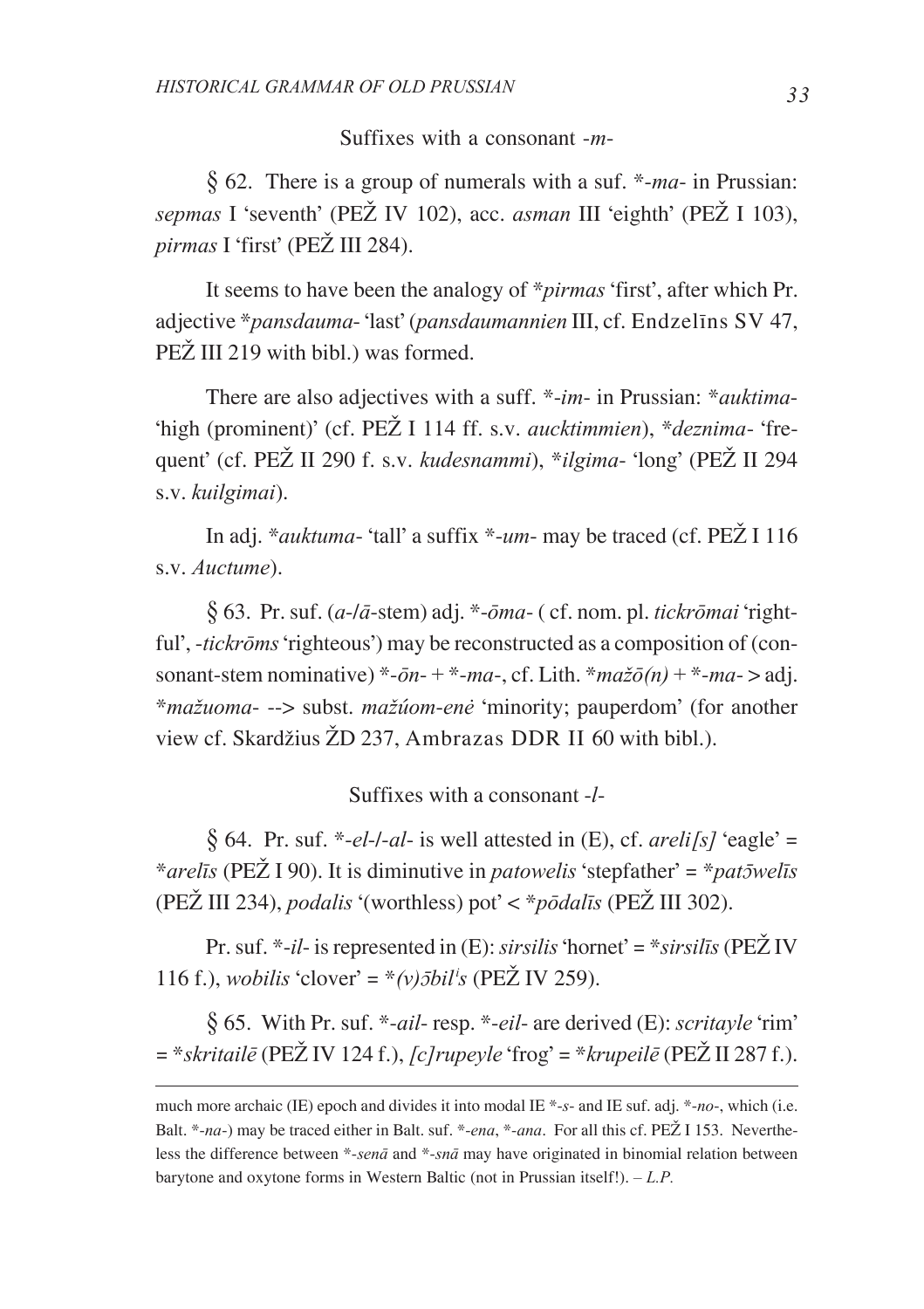With Pr. suf. \*-ol- and \*-al- are derived gramboale (E) 'beetle' < \*grambōlē (PEŽ I 395), peisālei (III) 'letter, scripture' (PEŽ III 242 f.)<sup>23</sup>.

Pr. suf. \*-ul- is represented in *wadule* 'shaft of a wooden plough' = \*vadulē (PEŽ IV 212), wevdulis '(eye's) pupil' = \*veidul's (PEŽ IV 228).

Pr. suf. \*-sl- is represented in (E): kersle 'double-edged axe' = \*kersle (PEŽ II 176 f.), *strovsles* 'flounders (fishes)' (PEŽ IV 161 f.).

 $\frac{1}{2}$  66. Pr. suf. \*-tl- resp. (\*-tl->) \*-kl- is represented in nouns (adjectives and substantives): adj. acc. *dīrstlan* (III) 'firm' (PEŽ I 207 f.). subst. \*zentla-'sign' [: ebsentliuns '(one who has) marked'] (PEŽ I 245), abstocle (E) 'lid (of a pot)' = \*abst $\bar{z}$ klē (PEŽ I 47), auclo (E) '(horse) halter' = \*aukl $\bar{z}$  (PE $\check{Z}$  I 113), gurcle (E) 'throat' = \*gurkl $\bar{e}$  (PE $\check{Z}$  I 425 ff.), *piuclan* (E) 'sickle' =  $*piiklan$  (PEŽ III 288), *riclis* (E) 'loft' =  $*riklis$ (PEŽ IV 27), spertlan (E) 'ball of the toe' = \*spertlan (PEŽ IV 145), stacle (E) 'support (abutment)' = \*stakle (PEŽ IV 149), -tinklo 'net' = \*tinkl5 (PEŽ IV 68 f. s.v. sasintinklo)<sup>24</sup>.

### Suffixes with a consonant  $-k$ -

§ 67. Suf. \*-*ika*-<sup>25</sup> had several functions in Prussian. First, it was used to derive agent nouns, cf. (masc.): mynix (E) 'tanner' =  $*$ mīnik<sup>i</sup>s (= Lith. mynikas 'idem', PEŽ III 141), genix (E) 'woodpecker' =  $*genik's$ (PEŽ I 350 f.), schuwikis (E) 'shoemaker' =  $*šuvik's$  (cf. Lith. siuvìkas 'tailor', PEŽ IV 88),  $*\overline{vidik}(a)$ s 'witness = seeing' (PEŽ IV 235 s.v. widekausnan), (fem.) grandico (E) 'plank (board)' = \*grandik5 (PEŽ I 396 ff. $)^{26}$ .

<sup>&</sup>lt;sup>23</sup> Pr. *peisālei* is a "hyper-correction" of \**peisāli* due to generalizing of the unaccented counterpart of alternation  $-\bar{e}i / -\bar{e}$  (accented) vs.  $-ei / -e$  (unaccented) – cf. ftn. 12.

Pr. \*-*ālē* is a complex suffix: \**peisāli* < \**peisālē* and similar words come from adjectives, derived from infinitives with a long vocal suffix  $+ *$ -la with subsequent inflectional derivation (PEŽ III 243). Such words mean a result of the verbal action (e.g. \**peisātwei* 'to write'). - L.P. <sup>24</sup> All these nouns have been derived from infinitive stems (PEŽ 1.c., cf. modern Lith.  $raš\tilde{v}$ -klė derived from if.  $ra\check{s}\text{-}\check{\nu}\text{-}ti$ ). Substantives with this suffix usually meaning "a tool", the suffix should have been productive in Prussian.  $-L.P$ .

<sup>&</sup>lt;sup>25</sup> \*-*ika*- means a thematic (*a*-stem) form of \*-*ik*-. For the term *thematic* cf. ftn. 17. - *L.P.* 

<sup>&</sup>lt;sup>26</sup> This suffix was used to derive agent nouns from infinitive stems and was productive in Prussian.  $-L.P.$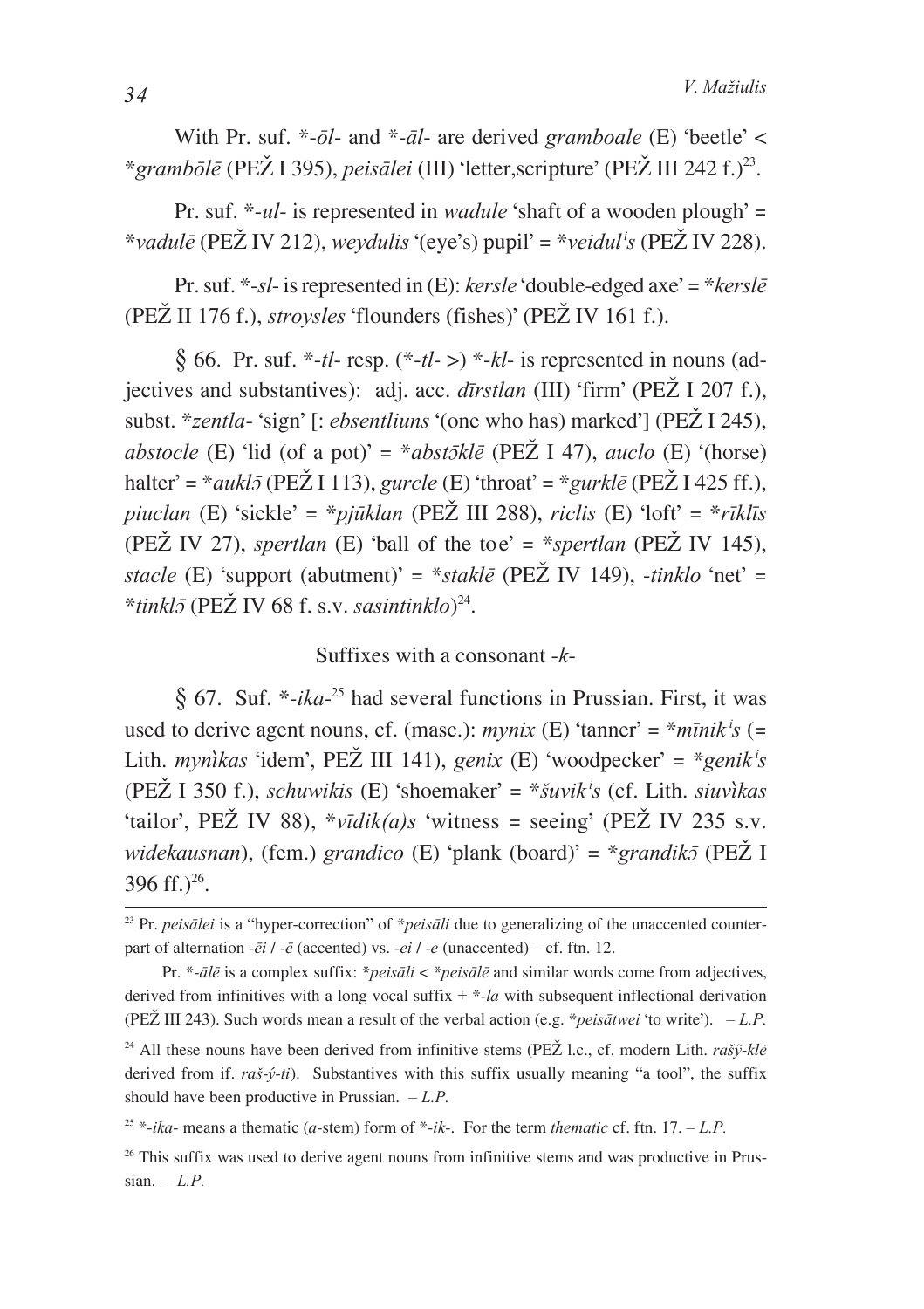Secondly, it had a primary diminutive meaning with which have been derived: *gunsix* (E) = \**gunzik<sup>i</sup>s* 'swelling (bump)' (PEŽ I 422 f.), *instixs* (E) 'thumb' =  $*instik's$  (PEŽ II 29 f.), *kuliks* (E) '(small) pouch' = \**kuliki s* (PEÞ II 299 ff.).

Thirdly, it could mark male animals in respect to basic feminine appellative, cf. *lonix* (E) 'bull' =  $*l\bar{5}nik\bar{s}$  (derived from a polonism fem. \**lānī* 'doe', cf. PEŽ III 79 f.).

Finally, with this suffix were derived substantives from adjectives, cf. acc. pl. *swintickens* (III) 'saints' = \**svintikans* (from adj. \**svinta*- 'holy', cf. PEÞ IV 177), *prçisiks* (III) 'enemy' = \**preisik … <sup>i</sup> s* (PEÞ III 351 f.).

It was Pr. suf.  $\overline{*}$ -*īk* (>  $\overline{*}$ -*īk* in an unstressed position) with which diminutive forms of substantives were derived in dialects of the Catechism, cf.: acc. *gannikan* (III) 'woman' (PEŽ I 323), *malnijkix* (III) 'child' = \**malnîkik(a)s* (PEÞ III 106), acc. *wijrikan* (III) 'man' = \**vîrikan* (PEÞ IV 246), acc. *grîmikan* (III) 'song' (PEÞ I 410), acc. *madlikan* (III) 'prayer' (PEŽ III 94), *stūndiks* (III) = \**stūndik(a)s* 'while (moment)' (PEŽ IV 163).

*\** 68. There are also diminutive forms with a suf. -*uk*- in Prussian:  $\frac{gaylux}{E}$  (E) 'ermine' =  $*$ *gailuk<sup>i</sup>s* (PEŽ I 315 f.), *wosux* (E) 'he-goat' = \**(v)Ézuk ¯ <sup>i</sup> s* (PEÞ IV 265 f.), *mosuco* (E) 'weasel' = \**mazukɯ* (PEÞ III 152).

*\** 69. It was Pr. suf. -*inîk*- / \*-*enîk*- (= Lith. dial. -*inyk*-, cf. Ambrazas DDR II 120 ff.) with which substantives meaning "possessor of a feature" were derived:

a) from other substantives, cf.: dat. pl. *auschautenîkamans* (III) 'debtors' = \**auðautenîkamans* (PEÞ I 121), *balgniniks* (E) 'saddlemaker' = \**balgninîki s* (PEÞ I 131), dat. pl. -*algenikamans* (III) '(day -)labourers' = \**algenîkamans* (PEÞ I 188 s.v. *dein`algenikamans*),  $gr\bar{\iota}ken\bar{\iota}x$  (III) 'sinner' < \* $gr\bar{\iota}ken\bar{\iota}k(a)s$  (PE $\bar{\i}$  I 409), *laukinikis* (E) 'landowner' = \**laukinīk<sup>i</sup>s* (PEŽ III 48), *medenix* (E) 'woodman' = \**medenîk(a)s* (PEÞ III 118 f. s.v. *medenixtaurwis*), *pogalbenix* (III) 'helper' =  $*$ *pagalbenīk(a)s* (PEŽ III 305), *stubonikis* (E with -*o*- instead of -*e*-) 'barber-surgeon' = \**stubenîki s*;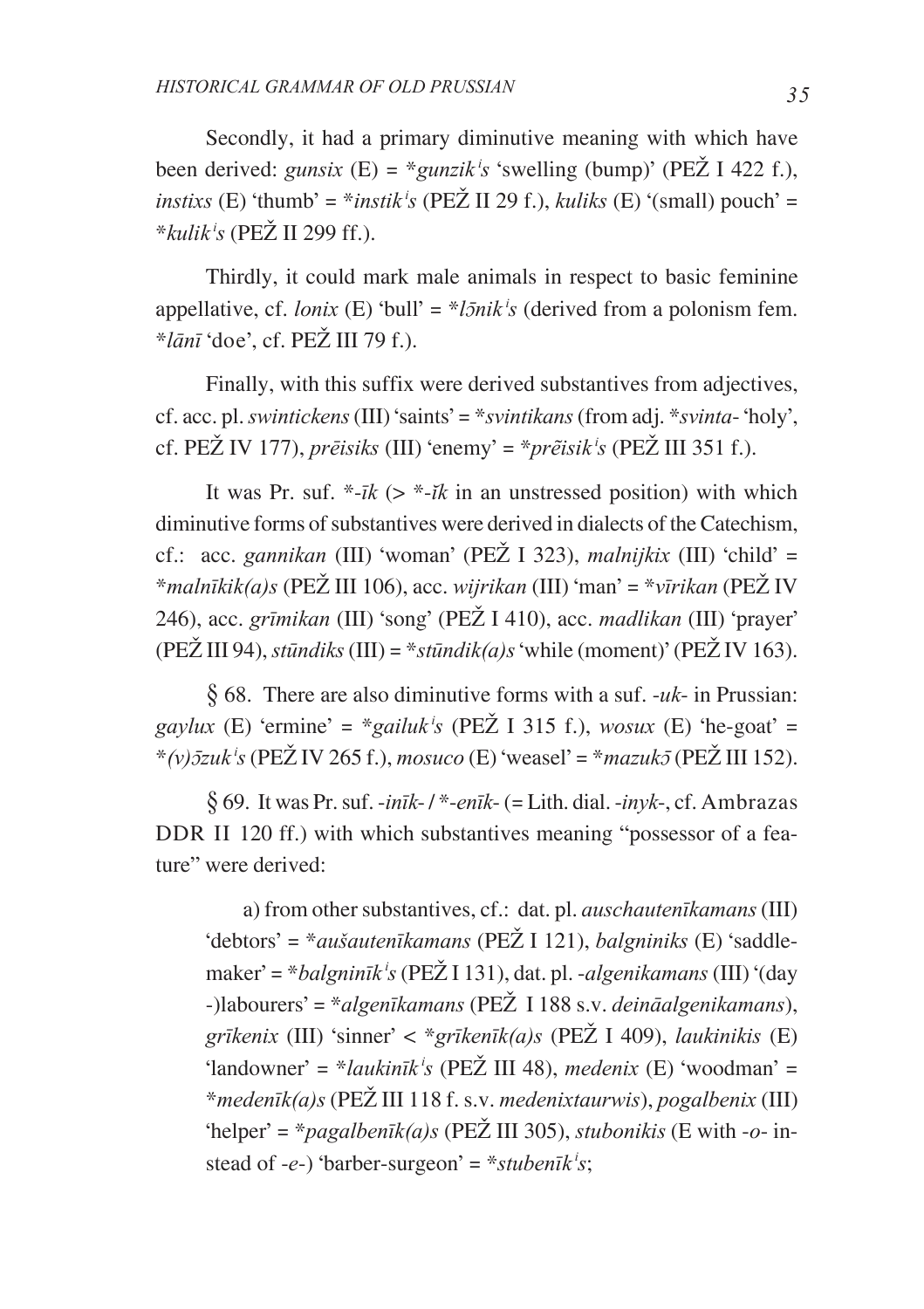b) from adjectives, cf. *maldenikis* (E) = \**maldenīk<sup>i</sup>s* (PEŽ III 106 f.);

c) from verbs, cf.: *scalenix* (E) 'hound' = \**skalenîks* (PEÞ IV 118), *crixtnix* (III) 'baptizer' = \**krikst(i)n* $\bar{x}$ (*a)s* (PE $\bar{Z}$  II 279 f.), acc. *retenīkan* (III) 'Saviour' = \**retenīkan* (PEŽ IV 20 f.), nom. pl. masc. -*wçldnikai* '(co-)heirs' < \*-*v…eldnîkai* (PEÞ IV 99 f. s.v. *sendraugiwçldnikai*), acc. *schlûsnikan* (III) 'servant' < nom. sg. \**ðlûz(i)nîk(a)s* (PEÞ IV 86), dat. sg. *klausîweniki* 'confessor' < nom. sg. \**klausîvenîk(a)s* with a complex suffix \*-*îvenîk*- [< \*-*îva*- (cf. *\**  $51$ ) + \*-*enīk*-] from if. *klausī*- 'to hear' (PEŽ II 213 f.).

*\** 70. Pr. suf. \*-*isk*- was used to derive adjectives:

a) from substantives, cf.: acc. *prûsiskan* (III) 'Prussian', nom. sg. fem. *kērmeniskai*<sup>27</sup> (III) 'carnal' (PEŽ II 167 f.), nom. sg. masc. *cristi`niskas* (III) 'Christian', acc. *tawiskan* (III) 'fatherly' etc.

b) from adjectives, usually together with additional suffixes before this -*isk*- (-*ing*- was mostly frequent among them), cf.: acc. *laimiskan* (III) 'rich' (: *-laims* 'idem', cf. PEŽ III 24 f.), acc. *deineniskan* (III) 'daily' (: *deininan* 'idem', cf. PEŽ I 189 f.), acc. deiwūtiskan (III) 'blissful' (: nom. *deiwuts* 'idem', cf. PEŽ I 193), acc. *swītewiskan* (III) 'wordly' (PEŽ IV 180), acc. *tikrōmiskan* 'righteous' (PEŽ IV 193), acc. *drūcktawingiskan* 'stern' (PEŽ I 230), acc. *kalsîwingiskan* (III) 'sonorous' (PEÞ II 95 f.), *noseilewingiskan* (III) 'spiritual' (PEŽ III 197), *niteisīngiskan* (III) 'unhonourable' (PEŽ III 190) etc.

§ 71. Adjectives with a suffix fem. *-iskā*- undergoing substantivization (cf. Lith. *jaun*-*iðkë* 'youth', see Ambrazas DDR II 47), many  $\bar{a}$ -stem adjective abstracts with this suffix came into being, cf.: acc. *ginniskan* 'friendship' (PEŽ I 336), *labbisku*<sup>28</sup> (III) 'kindness' (PEŽ III 10

<sup>27</sup> Pr. *kçrmeniskai* is a "hyper-correction" of \**kçrmeniska* due to generalizing of the unaccented counterpart of alternation  $-\overline{ai}$  /  $-\overline{a}$  (accented) vs.  $-\overline{ai}$  /  $-\overline{a}$  (unaccented) – cf. ftn's 12, 23. – *L.P.* 

<sup>&</sup>lt;sup>28</sup> nom. sg. fem. (unaccented)  $-isku < *-isk\bar{u} < *-isk\bar{a}$  after a guttural *k*, cf.  $\S\S 16, 17, 5 - L.P$ .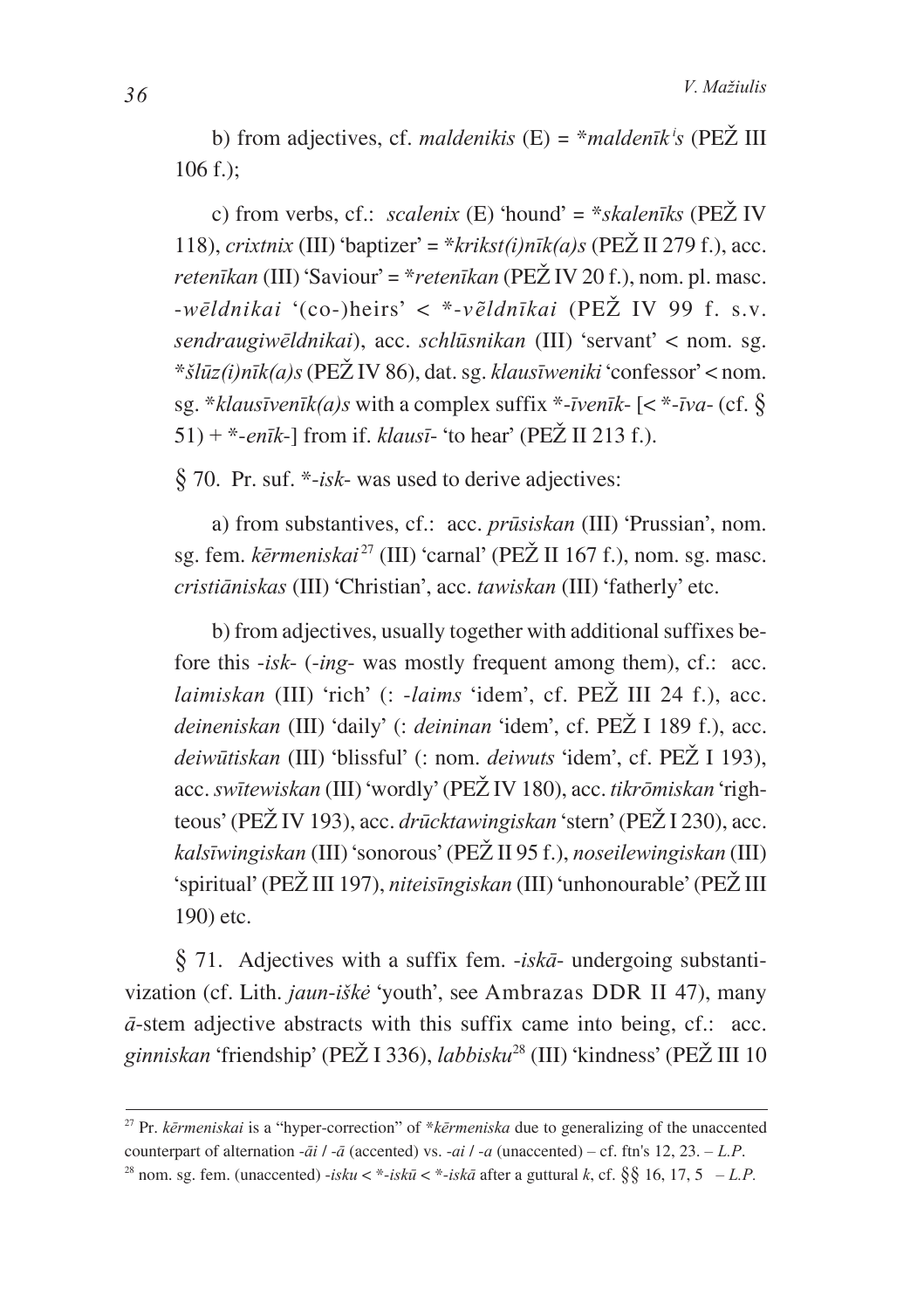f.), acc. prābutskan (III) 'eternity' < \* prābūtiskan (PEŽ III 339 f.). acc. teisiskan (III) 'honesty' and teisīwingiskan (III) 'idem' (PEŽ IV 190). swintiskan (III) 'holiness' (: swints 'holy') etc.

Suffixes with a consonant -g-

§ 72. Pr. suf.\*-agā is represented in (E) karyago 'military campaign' = \*kar'ag5 (PEŽ II 121 f.), witwago 'water-hen' = \*vityag5 (PEŽ IV 256), but Pr. suf. \*-*igā* is represented in  $(E)$  *wedigo* 'adze' (PEŽ IV  $228$ ).

§ 73. Pr. suf. \*-*ing*- (for its circumflex cf. van Wijk KZ LII 151) f., Endzelins SV 51) occurs in many adjectives derived with it from:

a) substantives, cf.: *nigīdings* (III) 'shameless' (cf. Lith. *gédingas* 'shameful', PEŽ III 188), *(ni) qualitings* '(not-)wishful' =  $*$ - $kw\tilde{a}$ *itings* (PEŽ III 189), ragingis (E) 'deer' < \*ragingas 'idem' (< 'horned',  $PEŽ IV 7$ :

b) adjectives, cf.: *labbings* (III) 'good' (: *labs* 'idem', PEŽ III 10), naunīngs (III) 'novice' (: nauns 'new', PEŽ III 172), wertīngs (III) 'worthy', wertiwings 'idem' – the latter having a complex suffix  $*$ -ĩving- (PEŽ IV 231), etc.;

c) verbs, cf.: *aulaikings* (III) 'restrained' (PE $\check{Z}$  I 116), pomettīwingi (III) 'subordinately' with a complex suffix \*-īving- (cf. above and PEŽ IV 322), etc.

Suffixes with a consonant  $-t$ -

§ 74. Pr. suf. \**ta* (< IE \*-*to*) resp. \*-*tā* is represented in ordinal numerals (cf. *kettwirts* 'fourth'), in passive past participles (cf.  $\S$  264) and in nouns, e.g.: *anctan* 'butter' (PEŽ I 80),  $*aukta$ - 'high' (PEŽ I 113 s.v. *auctairikiiskan*), *meltan* (E) 'meal (flour)' = \**miltan* (PEŽ III 125 f.), *sosto* (E) 'bench' =  $*_{s\bar{0}st\bar{0}}$  (PEŽ IV 140), etc.

§ 75. There are also a number of substantives in  $*$ -tā, some of which possdibly coming from \*-et-, cf.: giwato (E) 'life' = \*gīvatō (= Lith. gyvatà 'idem', PEŽ I 376), bruneto (E) 'hazel-hen' = \*brūnet $\bar{z}$  (PEŽ I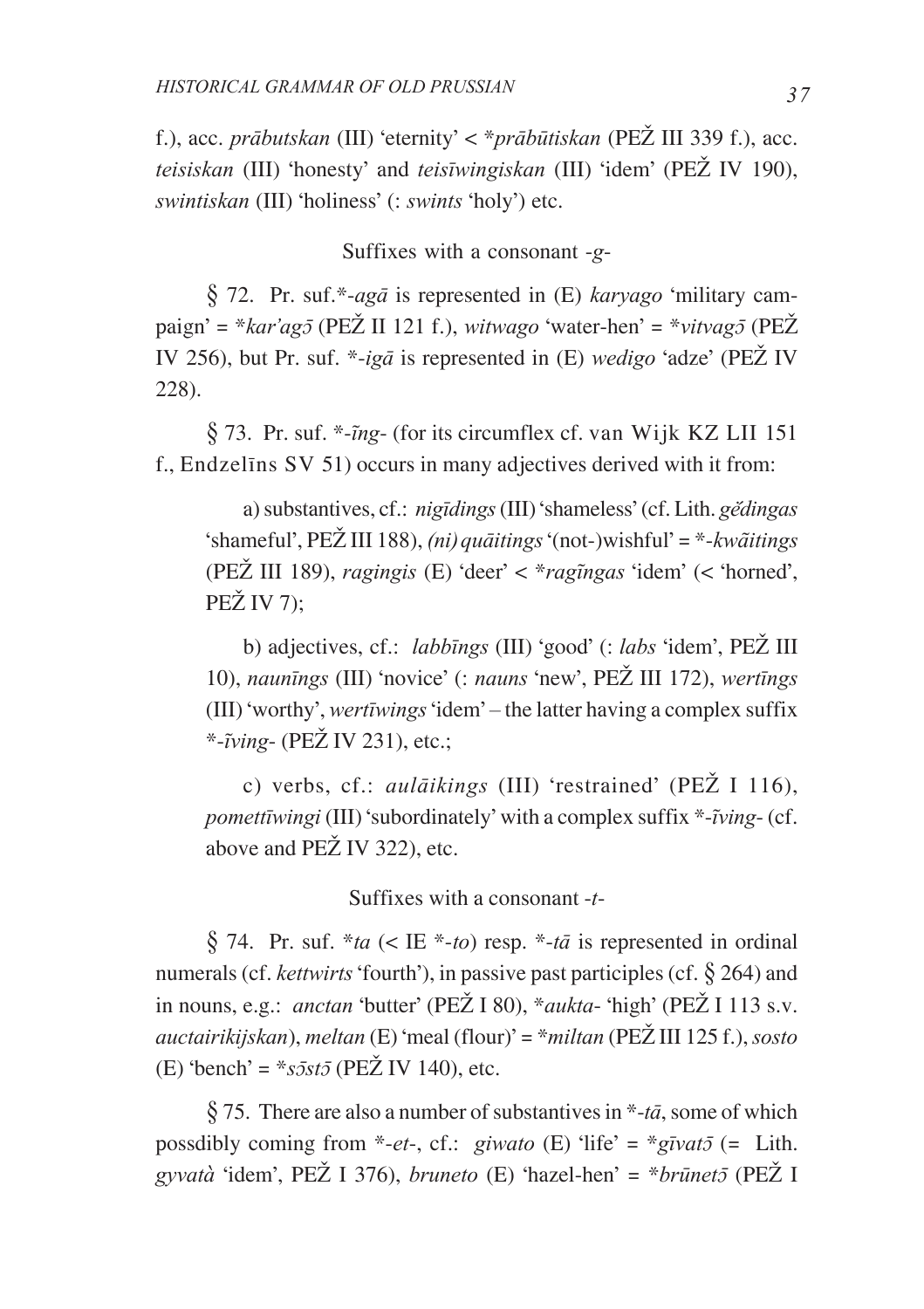159), melato (E) '(black) woodpecker' = \*melat $\bar{\jmath}$  (PEŽ III 112 f.), kamato (E) 'dill (Fenchel)' = \* kamat5 (PEŽ II 100 ff.).

§ 76. 3 (E) substantives with Pr. suf. \*-ait-/\*-eit- seem to have a collective meaning (Ambrazas DDR II 59) and, therefore, are not diminutives: *crichavtos* 'bitter plums' = \* $k$ rīkait $\bar{z}$ s (PEŽ II 272 f.), *sliwavtos* 'plums' = \*slīvaitōs (PEŽ IV 131), wisnaytos (E) 'cherries' = \*vīsnaitōs (PEŽ IV 255).

§ 77. Pr. suf. \*-*utis* /\*-*utis* seem to have expressed a concrete, not a diminutive (Ambrazas DDR II 103) meaning, what may be seen in the following 2 (E) substantives derived with this suffix: *locutis* 'bream' = \*lukutīs < \*'light-coloured fish' (PEŽ III 78 f.), cf. Lith. lauk-ùtis 'horse with a white spot on the forehead' (Skardžius  $\check{Z}D$  363); *nagutis* 'fingernail' =  $*$ nagutis (: OSI, nogot 'idem'), cf. Lith, krauj-ùtis 'milfoil' (Skardžius l.c.).

§ 78. Pr. suf. \*- $\bar{a}t$ - occurs in nouns: *deiwuts* (Cat.) 'blissful' < *\*deiwātas* 'devout' (= Lith. *dievótas*, PEŽ I 193), *nagotis* (E) '(iron) cauldron with legs' = \*nag5t<sup>i</sup>s (PEŽ III 168), sarote (E) 'carp' = \*zar5tē <-adj. \*zārāta- '(marked with) sparkling' (PEŽ IV 64 f.).

 $\S$  79. Pr. suf. \*-ent- is represented in consonant-stem Pr. (III) smunents 'man' =  $*zm\overline{u}$ nents <  $*zm\overline{u}$ nent- 'idem'.

 $\frac{1}{2}$  80. Pr. suf. \*-ti- was used to derive names of tools from verbs: granstis (E) 'borer (drill)' = \*granstis = \*granztis (PEŽ I 398 ff.), lanctis (E) 'oven prongs' = \**lanktis* (PEŽ III 38), *pagaptis* (E) 'grab, tool' = \**pagaptis* = \**pagabtis* (PE $\check{Z}$  III 207).

§ 81. Similar was Pr. suf. \*-*sti* /\*-*(s)tē*, e.g.: *trumpstis* (E with *t*c-) 'poker (rake)' = \*krumpstis (name of a tool! –  $PEZ$  IV 201), saxtis (E) 'bark, rind' = \*sakstis (PEŽ IV 42), grealn/ste (E) 'twig tie (rope)' = \*grēnstē = \*grēnztē (PEŽ I 404), sarxtes (E) 'scabbard' = \*sarkstēs = \*sargstes (PE $\check{Z}$  IV 64), etc.

Pr. subst. gen. sg. etnīstis (III), if an *i*-stem (Endzelīns SV 53, PEŽ I 298), has a suf. \*-sti-. However considered to be an  $\bar{e}$ -stem, it should have a suf.  $*$ -stē-, cf. Endzelins 1. c., PEŽ, 1. c.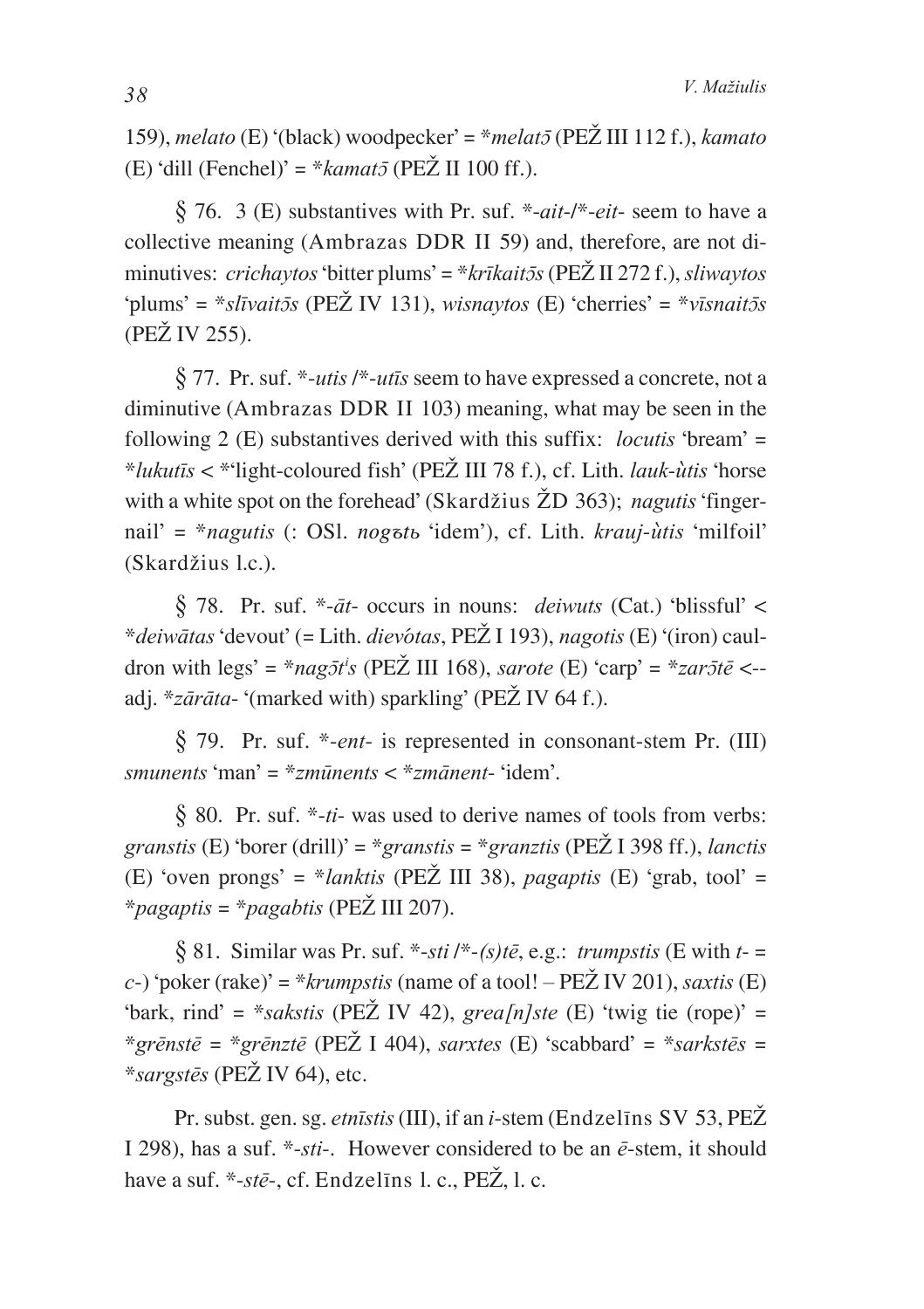$\frac{1}{2}$  81. Pr. suf. \*- $\bar{u}$ st- is found in adj. \* $kail\bar{u}$ sta- 'sound (healthy)' (--> acc. kailūst-iskun<sup>29</sup> III 'health'), cf. PEŽ II 73 f.

 $882$ . Pr. suf. \*-*ist*-was used to derived diminutives (of the neuter gender): *eristian* (E) 'lamb' = \*(*i*) $\bar{e}$ rist'an (=  $\bar{e}$ risčias 'idem' PEŽ I 284). gertistian (E) 'chicken' = \*gertist'an (PEŽI 356), \*wo [s] istian (E) 'goatling'  $=\frac{1}{2}(\nu)$ 5zist'an (PEŽ IV 262), \*wersistian (werstian E) 'calf' = \*versist'an (PEŽ IV 231), \*parsistian (prastian E) 'pig' = \*parsist'an (PEŽ III 334 f.): cf. also Endzelins SV 53.

With Pr. suf. \*-*īst*- an abstract name *cristionisto* (E) 'Christianity' = \*krist' onlisto was derived (PEŽ II 280 f.).

§ 83. Pr. suf. \*- $t(u)v$ - [= \*- $t(u)u$ -] was used to derive names of tools or means to do smth.: *coestue* (E) 'brush' = \* $k\overline{3}st(u)v\overline{e}$  < \* $k\overline{a}ist(u)v\overline{e}$  (PEŽ II 237), nurtue (E) 'shirt' = \*nurt(u)vē (PEŽ III 203), romestue (E) 'widebladed axe' = \*ramest(u)vē < \*remest(u)vē (PEŽ IV 31 f.), preartue (E) 'plough-knife' = \*pr $\tilde{e}$ i(j)art(u)v $\bar{e}$  (PEŽ III 346), neut. schutuan (E) 'twisted yarn' = \* $\delta \bar{u}t(u)v$ an (PEŽ IV 88); pl. tantum artwes (E) 'cruise' = \* $art(u)v\bar{e}s$  $\langle \ast \, \ast \, \text{ert}(u) \, \text{v}\, \text{e}\,$  sculling (as means of a cruise)' (PE $\check{Z}$  I 93 f.).

§ 84. With Pr. suf. \*-*tāja-*, \*-*ēja-*, \*-*ija-* (i.e. masc. \*-*tājas*, \*-*ējas*, \*-ijas) agent nouns were derived, cf. Pr. (E) artoys 'ploughman' = \*art5j's (PEŽ<sub>I</sub>93), gewineis '(unskilled) worker' < \* gevinēj<sup>a</sup>s (PEŽ<sub>I</sub>360), medies 'hunter' = \* medīs < \* medijas 'idem' (PEŽ III 120 f.) – see Skardžius ŽD 80, 83 f., 86 f., Urbutis ŽDT 256, Ambrazas DDR I 116, II 134.

§ 85. Pr. suf. \*- $u\acute{z}\acute{e}$  seems to have been used to derive diminutives, cf. Pr. (E) geguse 'cuckoo' = \*geguze < Balt. \*geguźe 'idem'. The same may be seen in Pr. (Gr) spelling *merguss* 'maiden' =  $*merguz\bar{e}$  'idem' – see Endzelins SV 54, PEŽ III 134 with bibl., Ambrazas DDR II 98.

<sup>&</sup>lt;sup>29</sup> With the ending *-un* in accordance with nom. \**kailustisku* < \**kailustisku*, cf. previous ftn. –  $L.P.$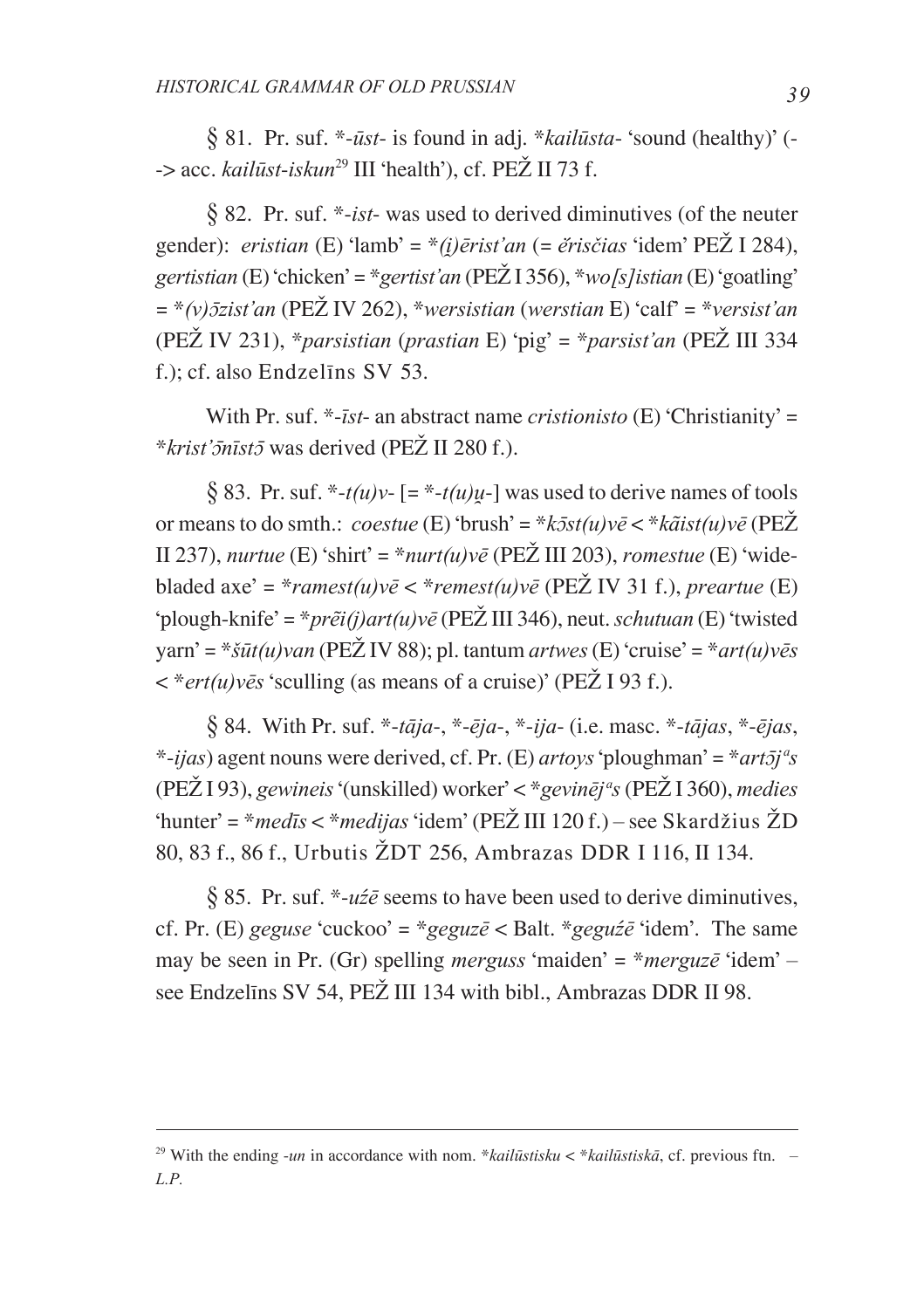# **3. DECLINATION OF SUBSTANTIVES**

## *Common notes*

*\** 86. The following grammatical categories of nouns (substantives, adjectives and numerals) are attested in written documents: a) 3 genders (masculine, feminine, neuter), b) 2 numbers (singular and plural), c) 4 cases (nominative, genitive, dative, accusative). All this will be discussed in following paragraphs.

It is not easy to reconstruct declension (as well as inflection in general) in scarce and poor old written documents. For the beginning let us observe variation (intermingling) of declensional types in the Catechisms.

*\** 87. Although Pr. *wijrs* (III) 'man' is an *a*-stem substantive (cf. acc. sg. *wijran*, acc. pl. *wîrans* etc.), its *i*-stem forms occur occasionally, cf. (III) acc. sg. *wijrin*, acc. pl. *(sallubai)wîrins*, dat. pl. *wijrimans*. And vice versa: an innovative *a*-stem form acc. sg. *geitan* 'bread' of the *i*-stem substantive nom. sg. *geits* (< \**geitis*, cf. \* 126) occurs too, cf. PEŽ I 343. I think that it was due to formal phonetic coincidence of the *a*- and *i*-stem inflections  $-s^{30}$  in the main = direct case [nom. sg. *(wijr)-s* = *(geit)-s*], that translators of the catechisms (and not the spoken Prussian language itself) produced such innovative variants, as e.g. (Cat.) acc. sg. *wijrin*, *geitan* respectively. In the same way an innovative *a*-stem acc. sg. *quatitan* arose beside *i*-stem nom. sg *qualits* 'will' (with its  $-s < *-is$ , cf. PE $\check{Z}$  II 324 and  $\hat{S}$ 126)<sup>31</sup>. Similarly, translators of the catechisms produced innovative  $a$ -

<sup>&</sup>lt;sup>30</sup> This -*s* being of different origin there, i.e.  $\lt^*$ -*as* and  $\cdot\text{-}$ *is* respectively.  $-L.P$ .

<sup>31</sup> Pr. acc. sg. *wijrin* (with -*i*- instead of -*a*-) is the single occurence among 5 instances of this form in the Catechisms, while *geitan* (with -*a*- instead of -*i*-) is the single occurence among 10 (!) instances of this form in the Carechisms. This possibly points to a printer's mistake. On the other hand, acc. sg. *quattan* (instead of *quattin*) is one occurence among 3 instances of this form in the Catechisms what makes its parallel use more plausible. This was probably a reason why V. Mažiulis conjectured the *a*-stem variant (*quatitan*) to be a fact of the living Samlandian speech (not a translator's mistake!) in PEŽ II 324 (cf. also *a*-stem *Etneïwings labs quaits* III 51<sub>0</sub>). Otherwise why does V. Mažiulis still keep speaking about innovations and not about mistakes even here in HGOP? What "innovation" can produce a foreigner except a mistake? – *L.P*.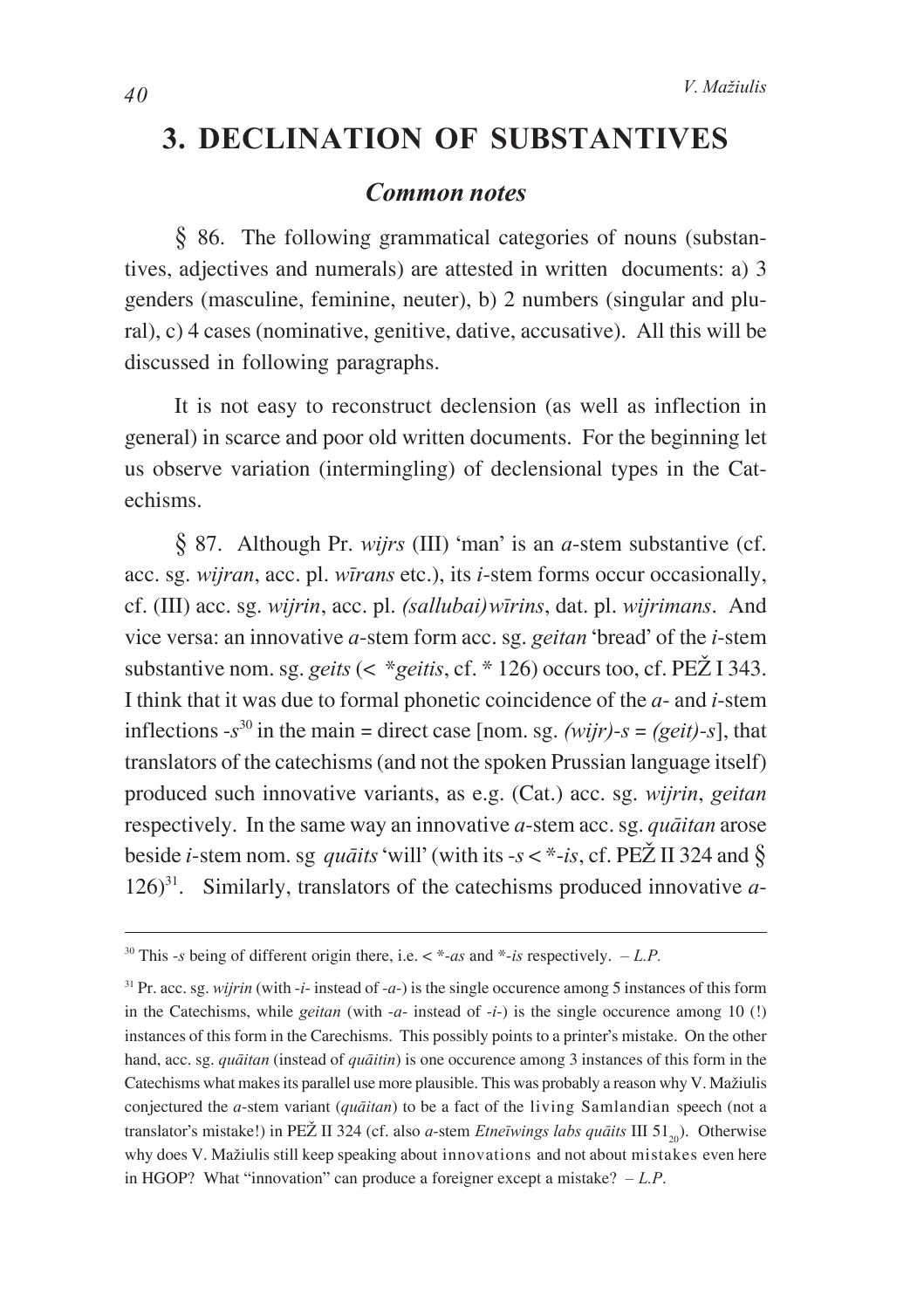stem acc. sg. *soûnan* 'son' beside older *u*-stem acc. sg. *sunun* 'idem' because of the nom. sg.  $(so\bar{u}n)$ -*s* (an *u*-stem form in Pr. Cat.  $-s < Pr. *-us, cf.$  $\{(8, 134) = (deiw) - s \text{ (an } a\text{-stem form})^{32}.$ 

*\** 88. In the same way were produced innovative *a*-stem forms of a numeral Pr. (Cat.) card. acc. sg. \*-*an* (*desimton* III 27<sub>1</sub> 'ten' used as a nominative), acc. pl.  $*$ -*ans* (*dessimtons* III 67<sub>3</sub>). These forms originate in *i*-stem nr. (subst.) nom. sg. \**desimts* '(a) ten' (Pr. Cat. \*-*is* > \*-*s*) under the influence of *a*-stem Pr. Cat. ord. nom. sg. \**desimts* (< \**desimtas*) 'tenth'.

Finally, Pr. (III) card. acc. pl. *tûsimtons* 'thousands' = \*tûsimtans should be treated as an innovative a-stem instead of original i-stem, Pr.  $(Cat.)$  nom. \*tūsimts 'thousand' < \*tūsimtis (cf. Lith. tū́kstantis 'idem'). Cf. also *\** 156.

#### *a*-stems

 $\S 89$ . **Nom. sg. masc.** Balt. \*-*as* (< IE \*-*os*) produced an inflection Pr. \*-*as*, which turned either into Pr. (E) -*s*, e.g.: *awins* 'ram', *slayx* 'worm' etc., or (most frequently) into \*-*<sup>i</sup> s* (< \*-*as*), e.g.: *Deywis* 'God',

Finally, 2 *i*-stem occurences among all 3 occurences of accusative singular even do not suffice to reconstruct *i*-stem at all (in spite of its possibility) when confronted to 7 instances of nom. sg. masc. (!) *quaits* (or *quaits*) in the Catechisms. An *a*-stem form (masc. \**kvãitas*) seems to be no less regular than an *i*-stem form (masc. or fem. \**kwaitis*) – cf. Lith. *a*-stem nom. sg. masc. dial. *kañdas* vs. *i*-stem fem. *kandìs*. Pr. nom. sg. *quātts* being undoubtedly masculine (*twais qu`its*), an assumption of the *i*-stem should contradict to regular feminine occurences of *i*-stem abstracts in Lithuanian. Therefore the opinion of PEŽ II 324 still seems to be more plausible: the spelling *quatitan* corresponded to living spoken Prussian.  $-L.P$ .

<sup>32</sup> This short survey does not embrace all instances when acc. sg. -*in* occurs instead of *a*-stem -*an* in the Catechisms. The *i*-stem declensional model hardly could influence even foreign translators to substitute with it much more frequent *a*-stem forms. One should take into consideration more frequent *Ùa*-stem forms (strongly mixed with *i*-stem forms) as well as a doubtful difference between *Ùa*-, *i*- and *e*-stem accusatives [uniformly spelled as -*ian(s)* / -*ien(s)* / -*in(s)*] in the Catechisms. A hard-stem accusative (-*an*, -*un*) was opposed to a palatal-stem accusative in which older inflections were neutralized and became allomorphs in Samlandian dialects of the Catechisms (cf. ftn. 54). Since a resonant \**l* seems to have been palatal in these dialects [cf. an *a*stem nom. pl. masc. *kaulei* (III) = \**kaul'ai* <-- Pr. \**kaulai*, and ftn's 48 and 8], such instances as *a*-stem acc. pl. *kaûlins* (III) should have arisen as a regular result of the said neutralization – cf. Palmaitis BGR 77 and *Borussica: 3. Über die Herkunft der Form kaûlins in der prußischen Katechismensprache* / Baltistica XXVI (1) 20–22*.* – *L.P*.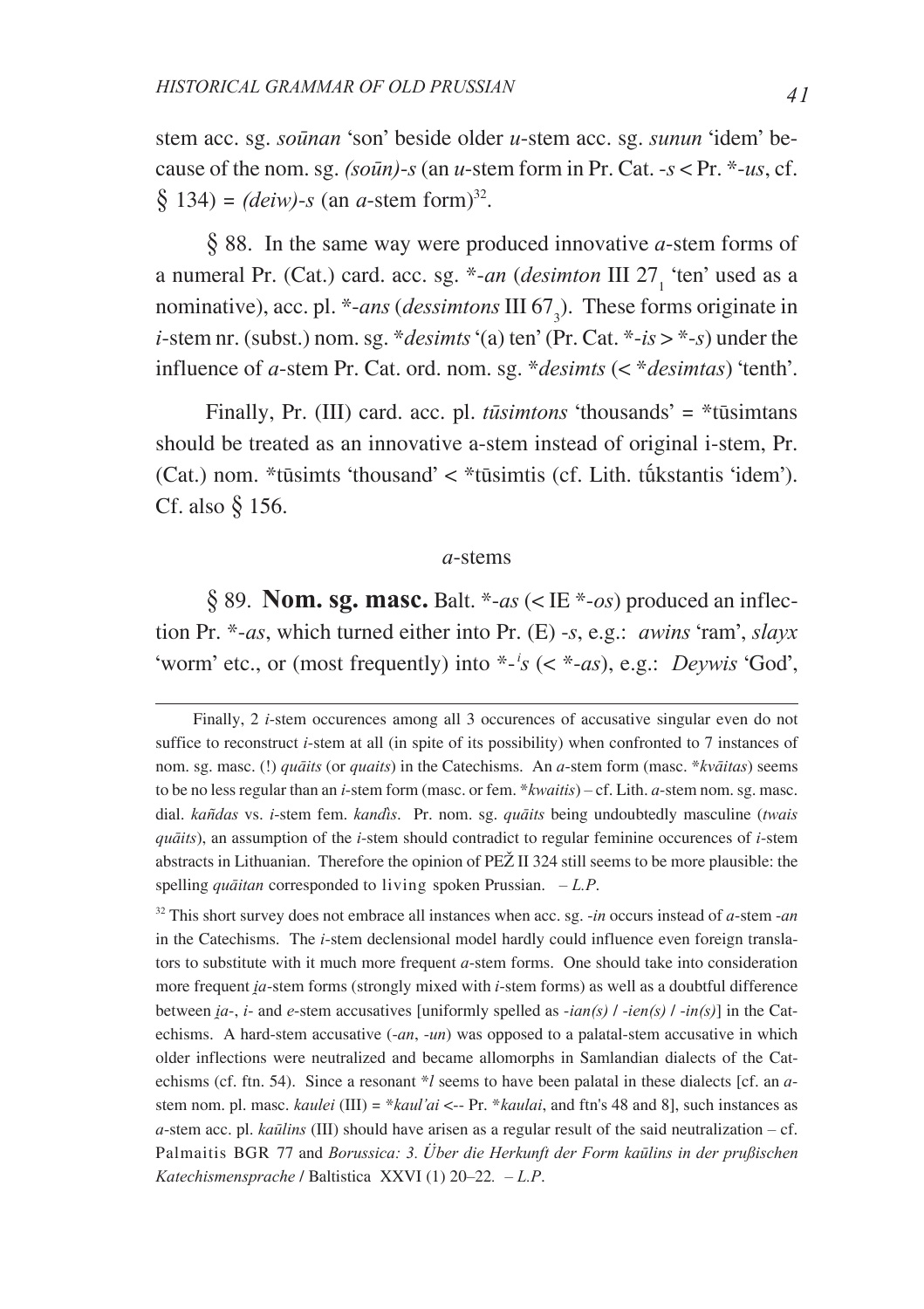$dumis = *d\bar{u}m's$  'smoke',  $cavmis = *kaim's$ 'village', etc.

In the Catechisms an ending -s is usual, e.g.: *Deiws* (III) 'God',  $t\bar{a}ws$ (III) 'father', wijrs (III) 'man' etc. Three times an ending -as occurs: Deiwas (III 99<sub>11</sub>), tawas (III 47<sub>210</sub>)<sup>33</sup>.

Note: An inflection nom. *-as* in *laiskas* (III) 'book' is an  $\bar{a}$ -stem feminine plural, not (as usually considered) an  $a$ -stem masculine singular, cf. PEŽ III 28.

§ 90. Nom.-acc. sg. neut. Balt. \*-an (cf. PEŽ III 50 f. s.v. salta) --> Pr.  $*$ -an, well preserved in dialects of (E): assaran =  $*$  azaran 'lake', buttan 'house (home)', dalptan 'chisel' (cf. Ch.Sl.Rus. dlato 'idem'), creslan 'arm-chair' (cf. OSl. krěslo 'idem'), lunkan 'bast' (cf. OSl. lyko), etc.

Cf. fewer in the Catechisms: buttan (III) = butten (II) 'house (home)', gīwan (III) 'life', wargan (III) 'evil', testamentan (I) 'testament' vs. masc. *testaments* (III) 'idem', etc.

§ 91. Gen. sg. (masc., neut.)  $*$ -as is attested in all Catechisms, e.g. (III): *Deiwas* 'God', *buttas* 'house (home)', *gīwas* 'life', *grīkas* 'sin', etc. The origin of this form was searched for in Pr.  $\bar{a}$ -stem gen. sg. (fem.) \*- $\bar{a}s$ (Leskien Deklin, 31, Berneker PS 186). According to a more popular hypothesis, (Deiw)-as goes back to WBalt. \*- $as(i)a$  (van Wijk Ap. St. 77, Trautmann AS 216, Endzelins SV 58, Stang Vergl. Gr. 181, Kazlauskas LKIG 173 f., Gamkrelidze-Ivanov I 387 f.).

I think that *a*-stem Pr. gen. sg. masc.-neut. -*as* points to IE  $*$ - $\delta s$ 

<sup>&</sup>lt;sup>33</sup> Cf. also adj. nom. sg. masc. -skas (isarwiskas III, etc.), not shortened due to difficulty in pronouncing complex °-sks, or ord. *pirmas* (I, Gr) 'first', not shortened because of the complex <sup>o</sup>-rms. All this points to considerably late differentiation of nom. -as and gen. -as in Prussian, i.e. to a "pre-accusative" syntactical structure of Common Prussian (Palmaitis BGR 115). For the purpose of shortening Pr. nom.  $*-as > -s$  cf. also ftn. 47.

<sup>&</sup>lt;sup>34</sup> Thematization (sic! BS 247) of IE consonant-stem ("athematic"!) \*-es /\*-os (with the same usual vowel-gradation  $*e/\dot*o$ , as in gen. sg. masc. Pr. -as = Grmc  $*$ -es) was first explained in Palmaitis BGR 40/41, 78 f., and even 19 years earlier in Палмайтис М.Л. Индоевропейская апофония и развитие деклинационных моделей в диахронно-типологическом аспекте / Издательство Тбилисского университета, 1979. All these ideas were highly appreciated by A. Desnitskaya who wrote: "Author heaps up hypotheses into a complex construction which, upon his mind, is able to solve all problems of Indoeuropean linguistics"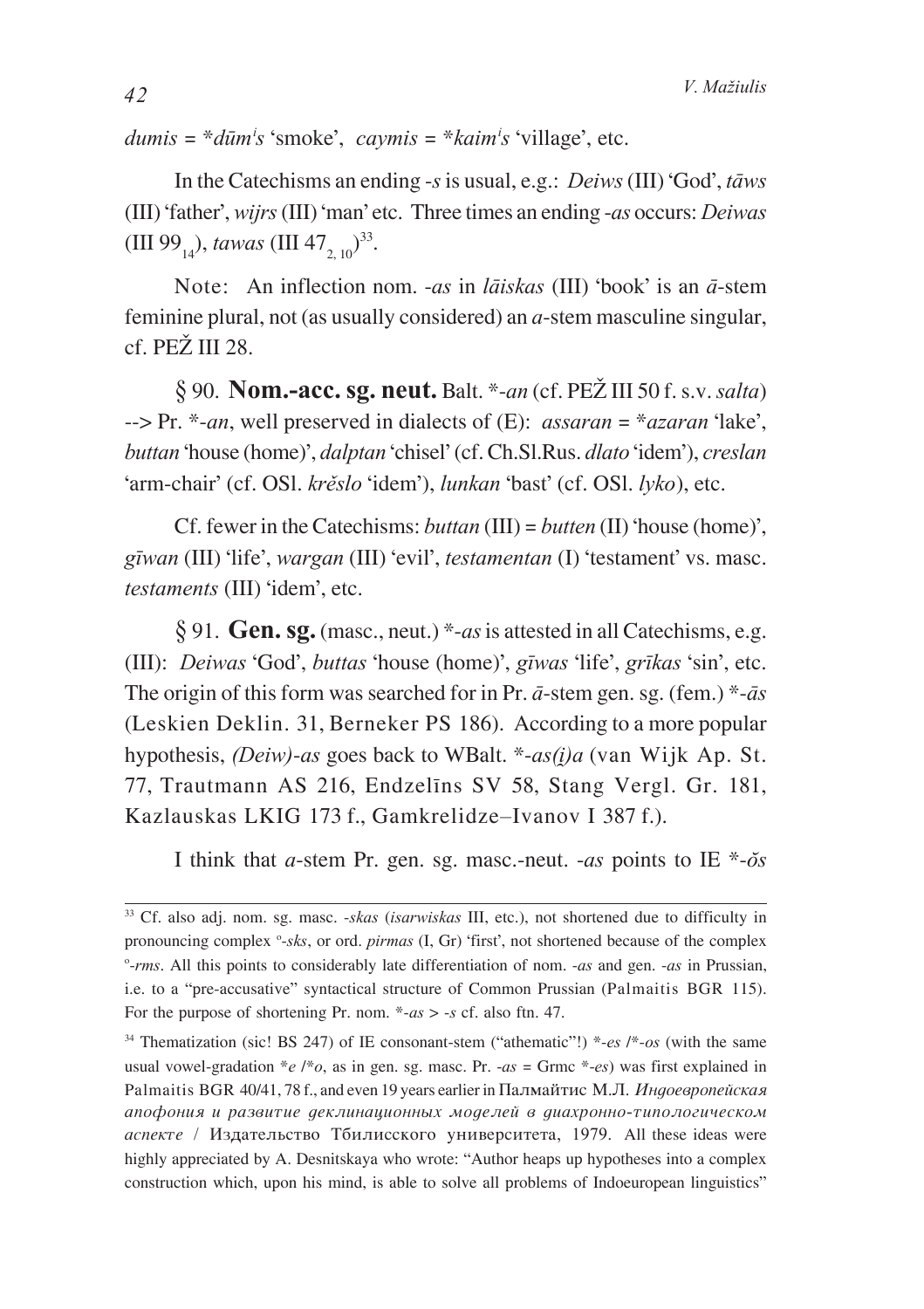which produced WBalt. \*-*as* (BS 88–99) as well as, possibly, EBalt. \*-*as* (for the latter cf. Palmaitis Baltistica XIII 337) $34$ . Cf. also further.

 $\S$  92. Rosinas BIM 83 f. (cf. also Girdenis, Rosinas GL 17, No 1, p. 3) proposed a new and interesting hypothesis: an original unaccented *a*-stem Pr. gen. sg.  $*$ - $\bar{a}$  [= Lith. *(vilk)*-*o* etc.] turned into Pr.  $*$ - $\tilde{a}$ . Translators of the Catechisms replaced it with (Cat.) -*as* under the influence of German morph gen. sg. -*(e)s*; this was the source of 50 times used gen. sg *Deiwas* "God" = Germ. *Gottes* 'idem'.

However why just an opposite thing was not possible: it was Germ. morph gen. sg. -*(e)s* which helped original *a*-stem gen. sg. -*as* to survive? A. Rosinas' (and A. Girdenis') hypothesis does not take into consideration that Pr. gen. sg. -*as* is attested not only in the Catechisms, cf. *silkasdrub' °*  $(E 484, \text{ see PEZ IV } 108, \text{ and especially Pakalniškienė VBK III } 39 \text{ f.}),$ top. *Wilkaskaymen* (1419, probably in Notangia) having gen. sg. masc. *Wilkas*- 'wolf' (*Gerullis ON* 201, 243, PEŽ IV 138 s.v. *wilkis*). There is also no need to explain the first stem *Butta* in compounds (III) *Butta Tawas* 'father of the house' and *Butta Rikians* 'house owners' as a genitive form in  $-a < \overline{a} =$  Lith. *(bùt)*-*o* (Rosinas l. c., cf. Endzelins FBR XI 190): in spite of separate spelling, this stem is compounded with following stems (e.g. *Tawas*, *Rikians*) with the help of usual connecting vowel -*a*- (cf. also  $\frac{8}{3}$  37 and PE $\angle$  I 168 s.v. *butta tawas*). Either is it not but risky to appeal to a form *pênega* in Bazel Prussian Distich (BPD) in this connection because of the strong morphologic intricacy of BPD. Therefore, I am still inclined to treat Pr. gen. sg. -*as* not as an innovation (as Rosinas l. c. does), but as an archaism coming from Balt. (dial.) \*-*as* (BS 88 f., 95 ff., Palmaitis BGR 78 ff., idem Baltistica XVI 22 f., cf. e.g. Stang Vergl. Gr. l.c., Gamkrelidze–Ivanov 1. c.), cf. also § 160. It seems to have been an  $\bar{a}$ -stem Cat. gen. sg. - $\bar{a}s$  (< Balt. \*- $\bar{a}s$ ) beside acc. sg. - $\bar{a}n$  (< Balt.  $*\text{-}\bar{a}$  that contributed to the presense of an unreduced *a*-stem gen. sg. - $\bar{a}s$ 

<sup>(</sup>a "black" review from Leningrad to Moscow "VAK" of 1979). For the terms cf. ftn. 17. – *L.P*.

<sup>&</sup>lt;sup>35</sup> Thus V. Mažiulis has showed that A. Rosinas' hypothesis was neither new (it was stated with the help of A. Girdenis in GL 1977), nor interesting, i.e. neither the same translators ("editorial board") for all 3 Catechisms ever existed, nor this hypothesis was worth mentioning at all since it demonstrated ignorance of primitive prussologic facts (*silkasdrub' °* , *Wilkaskaymen* etc.). – *L.P*.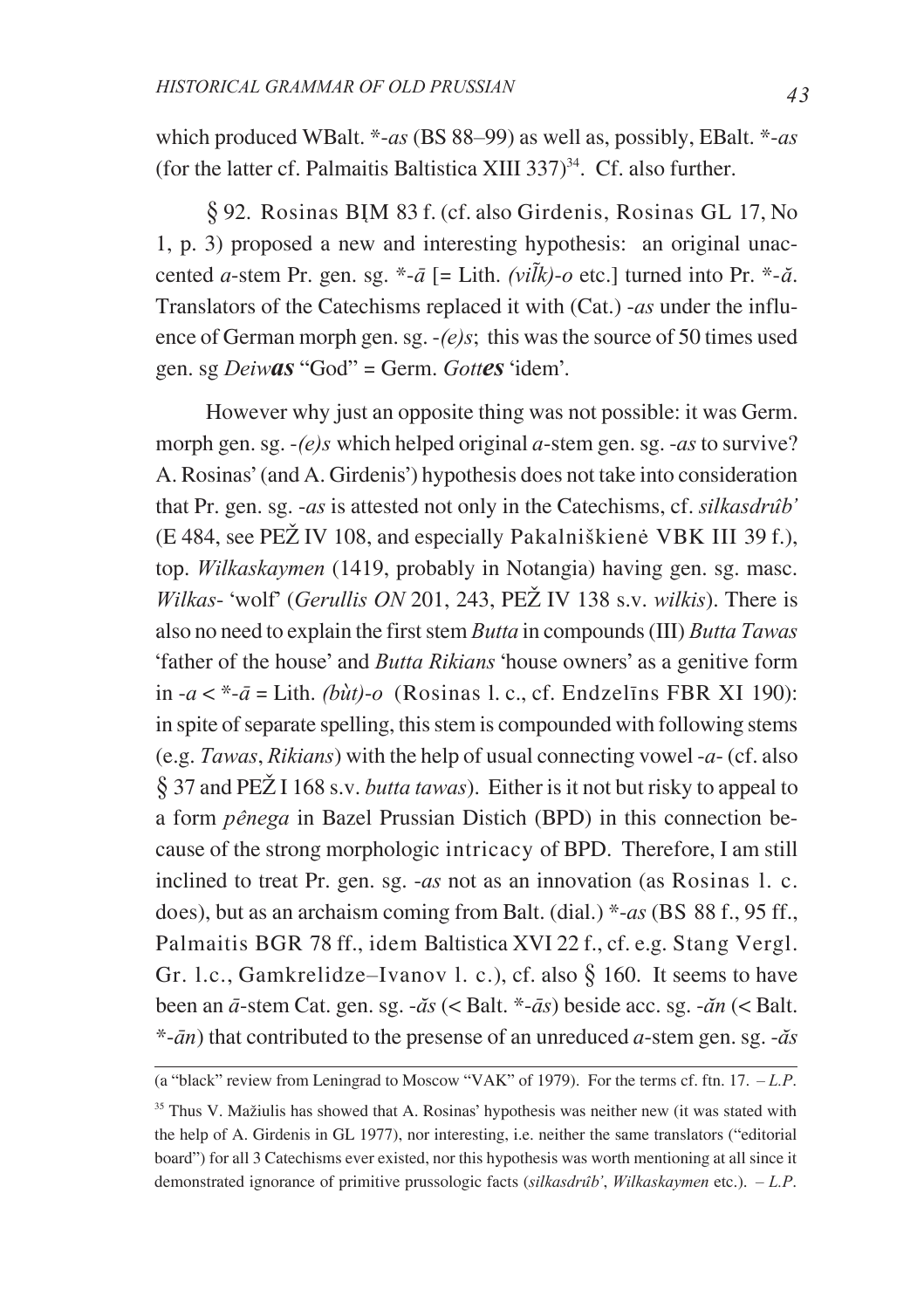(not  $-s$  as in nom. sg. masc.) beside acc. sg.  $-\tilde{a}n$  ("casus generalis")<sup>35</sup>.

*\** 93. **Acc. sg. masc., neut.** Balt. \*-*an* (< IE \*-*ôm*) > Pr. \*-*an* (: Lith. -*à*, Latv. -*u*), e.g.: (masc.) *Deiwan* (III), *Deywan* (II), *Deiuan* (I) 'God', *t`wan* (III), *thawan* (II, I) 'father', etc.; (neut.) *buttan* (I, III), *butten* (II with -*en* instead of -*an*) 'house (home)', etc.

*\** 94. **Dat. sg. masc., neutr.** ends in -*u* which is attested in following instances: a) (III) *grîku* 'sin', *malnîku* 'child', *waldniku* 'ruler', *piru* 'community', *sîru* 'heart' and b) in the pronoun (and adjective) morph -*mu* (III, II), e.g. *stesmu* 'that', *kasmu* 'whom', etc. (cf. also *\** 163). The final -*u* in *piru* may have arisen under the influence of *steismu (piru)* 'to that (community)' III 97 $\ldots$ , i.e. due to attraction in Abel Will's speech (for my earlier a bit other explanation cf. PEŽ III 284). It was a similar attraction, by which such instances as *sīru* (*stūrnawingisku prei sīru* III 115<sub>10</sub>) arose. The final -*u* (I, II), at least the pronominal [*(stesm)u*] one, may be derived from Balt. \*-*ô* (not \*-*ôi* as conjectured traditionally, cf. Endzelîns SV 58, 59, Stang Vergl. Gr. 240), see BS 106–127. It seems, however, that the final -*u* in *stesmu* 'that' comes from Pr. \*- $\bar{\jmath}$  (= \*- $\bar{a}$ ) < unstressed Balt.  $*$ - $\bar{o}$  (cf.  $\S$  19,  $\S$  163)<sup>36</sup>.

## *\** 95. Adv. (III) *bîtai* 'in the evening' points to *a*-stem **loc. sg.** Balt.

<sup>&</sup>lt;sup>36</sup> V. Mažiulis speaks about *a*-stem dat. sg. masc., neut.  $-u < \overline{a}$ , which cannot be  $-u < \overline{a}$ ,  $\overline{a}$ after a labial or a guttural consonant (cf.  $\frac{1}{2}$  17), cf. *sīru*, *pīru* with their -*u* after -*r*. In this instance \*-*a* < \*-*ā* = \*-*5* < generalized \*-*5* < unstressed \*-*ō* (cf.  $\S$  19) should be expected according to the theory of V. Mažiulis. Allusions to "attraction" cannot help already because in case of attraction at least one "unattracted" instance with -*a* should be expected, e.g. when the word *sîru* does not follow the word *stūrnawingisku* (III  $115_{19}$ ) immediately, i.e.  $\degree$ *sīra* = *a*-stem v. 1 pers. sg. ps. *as crixtia* III 129<sub>10</sub> < \*-*a* < \*-*ā* = \*-*5* < unstressed \*-*ō* (BS 22). Therefore, the single way is to accept the first version of V. Mažiulis' theory, according to which oxytone nouns had a stressed Balt. dat. sg. masc.  $*$ - $\bar{o}$  =  $*$ - $\bar{o}$  > - $\bar{u}$ , i.e. dat. Pr.  $*$  $s\tilde{e}\tilde{r}\tilde{u}$  > (Cat.)  $s\tilde{u}\tilde{v}u$  (BS, ibid.) = *stu (ilgimi)* (cf. § 163). Thus the theory of V. Mažiulis should be supplemented with a description of differences in the fate of Prussian stressed \**×ô* in the middle (> Cat. \*-*ô*-, cf. *perôni* III) and in the final (> Cat. \*-*u*, cf. *sîru* III) positions. – *L.P*.

<sup>&</sup>lt;sup>37</sup> BS 127 ff., on the contrary, states that paradigmatic locative forms come from unparadigmatic adverbial forms. Here and further V. Mažiulis negates his earlier views on the archaic character of Prussian 4-cases declension, and declines his own theory of the origin of Baltic and IE declension (BS) in favour of Rosinas l. c. Nevertheless, even the latter admits that "the locative, genitive, dative and instrumental, as "secondary cases", shaped in late Indoeuropean, possibly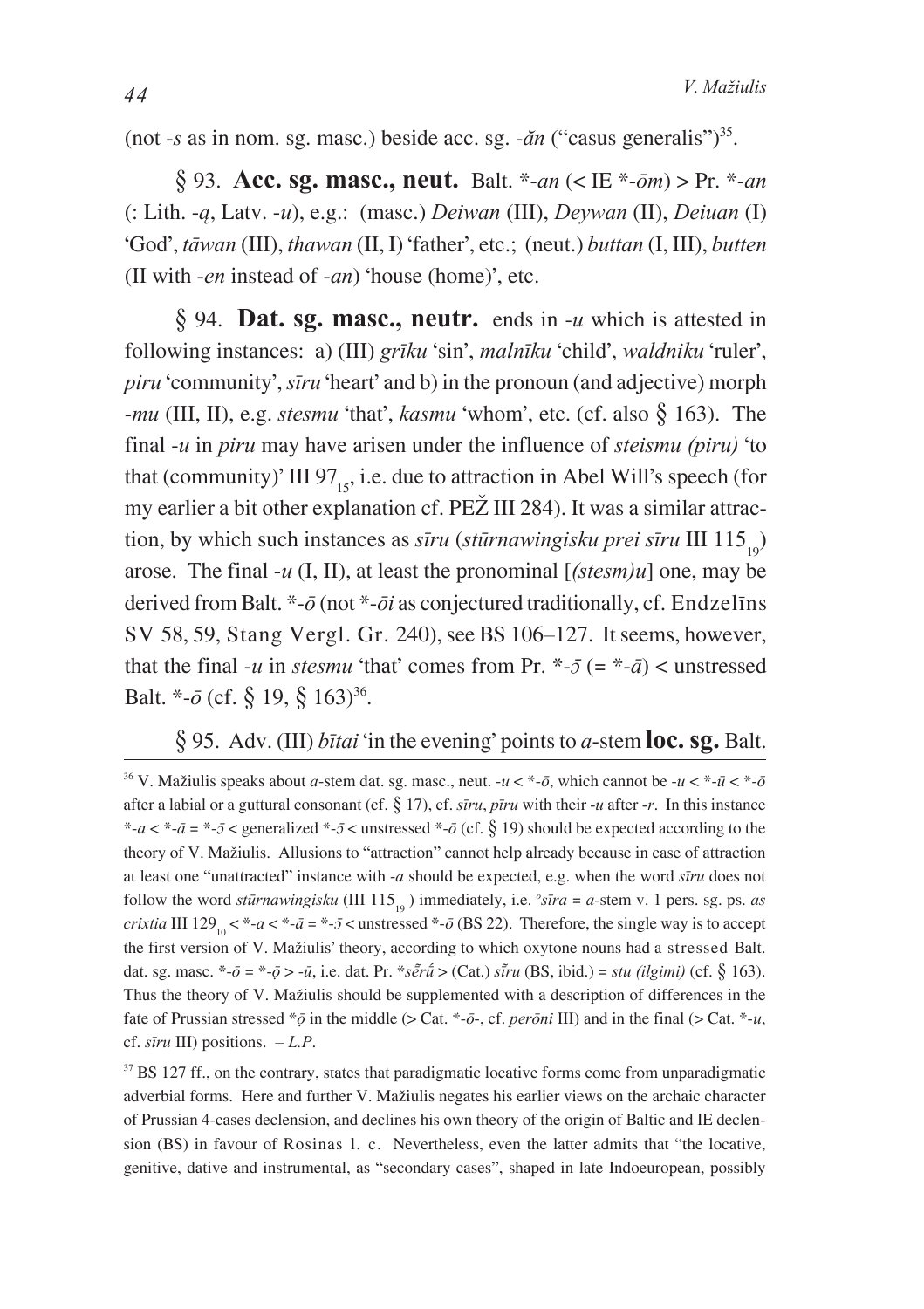\*-*ai* /\*-*ei*, in which Pr. adv. \*-*ei* (*qu*-*ei* 'where') originates in its turn, cf. Lith. -*iẽ* (nam-iẽ, or-*iẽ*), cf. BS 127 ff., Rosinas Baltistica XXXIV 179<sup>37</sup>.

An opinion that the inflection -*ai* in the first part of the compound *sallubai busennis* (III) is locative (Endzelîns SV 58 f.), seems to be doubtful (cf. PEŽ IV 51 f. s.v. *sallubai*).

*\** 96. **Nom. pl. masc.** Balt. \*-*ai* > Pr. \*-*ai*, cf.: *wijrai* (III) 'men', *tawai* (III, voc. pl.) 'fathers', *grîkai* (III) 'sins'. The same Pr. -*ai* is reflected in *pallapsaey* ( $II 5<sub>1</sub>$ ,  $I 5<sub>1</sub>$ ) 'commandments' with an accented final circumflex \*-*ãi* rendered as -*aey* (i.e. reflecting a lenthened first component of the diphthong, cf. PE $\check{Z}$  III 215, as well as  $\hat{\S}$  4). For the *a*-stem (i.e.  $a/e$ -stem) inflection Balt. (pron. adj.) \*-*ei* cf. BS 170 ff., as well as  $\delta$  164.

*\** 97. **Nom.(-acc.) pl. neut.** inflection is usually seen (due to OSI. nom.-acc. pl. neut. *vrat-a* < IE  $*$ - $\bar{a}$ ) in Pr. (E) *warto* 'door' (e.g. Endzelins SV 59, Stang Vergl. Gr. 301) with Pr. (E)  $-5 = -\bar{a}$ . Nevertheless it is not easy to say whether there still existed an *a*-stem neutral plural form of nominative-accusative in the time of (E) in Prussian, or it had already turned into a collective noun, i.e. into an  $\bar{a}$ -stem feminine singular form, cf. PE $\check{Z}$  IV 226 f. The same should be said about Pr. (E)  $slavo$  'sledge', cf. PE $\check{Z}$  IV 126 f. (s.v.  $slavan$ ) and bibliography<sup>38</sup>. In spite

even in separate dialects" (ibid. p. 178). However Common Indoeuropean was not any "standard Latin" but a sum of related dialects. The same is true for Common Baltic. Thus WBaltic and EBaltic were independent dialects of late Indoeuropean (WBaltic shared some isoglosses with Slavic and not shared them with EBaltic). Therefore, the "secondary cases", including the paradigmatic locative, were formed in EBaltic separately, as it has been showed in  $BS - cf$ . e.g. "loc." Pr.  $(b\bar{t})$ -*ai*  $\neq$  Lith. \*-*ei* in  $(nam)$ -*ie*. Rosinas, ibid. p. 178–180, applies B. Comrie's and S. Lauraghi's rules of syncretism of cases to an epoch when cases were on the initial stage of formation. – *L.P*.

<sup>38</sup> In spite of predicative neutral adjectives (used adverbially) and neuter-gender pronouns, there is no grammatical neuter gender in Eastern Baltic. The presence of this gender in Prussian (as well as orientation toward traditional comparative studies) led to a wide-spread opinion that the neuter gender vanished in EBaltic. Nevertheless, one finds no plural neuter forms in Prussian. A hypothesis (PEŽ 1. c.) that *a*-stem neuter plural forms first were re-interpreted as singular forms of abstract  $\bar{a}$ -stem substantives but later turned into collective nouns, does not convince. The development of plural originates in grammaticalizing forms of nouns with a collective meaning (cf. Palmaitis BGR 97–99 and especially 235–237 about absence of number in the 3rd "person" of Baltic verb as an implication of the absence of neuter gender). It is difficult to image a "degrammaticalization" of one case of a paradigm into some lexical meaning. – *L.P*.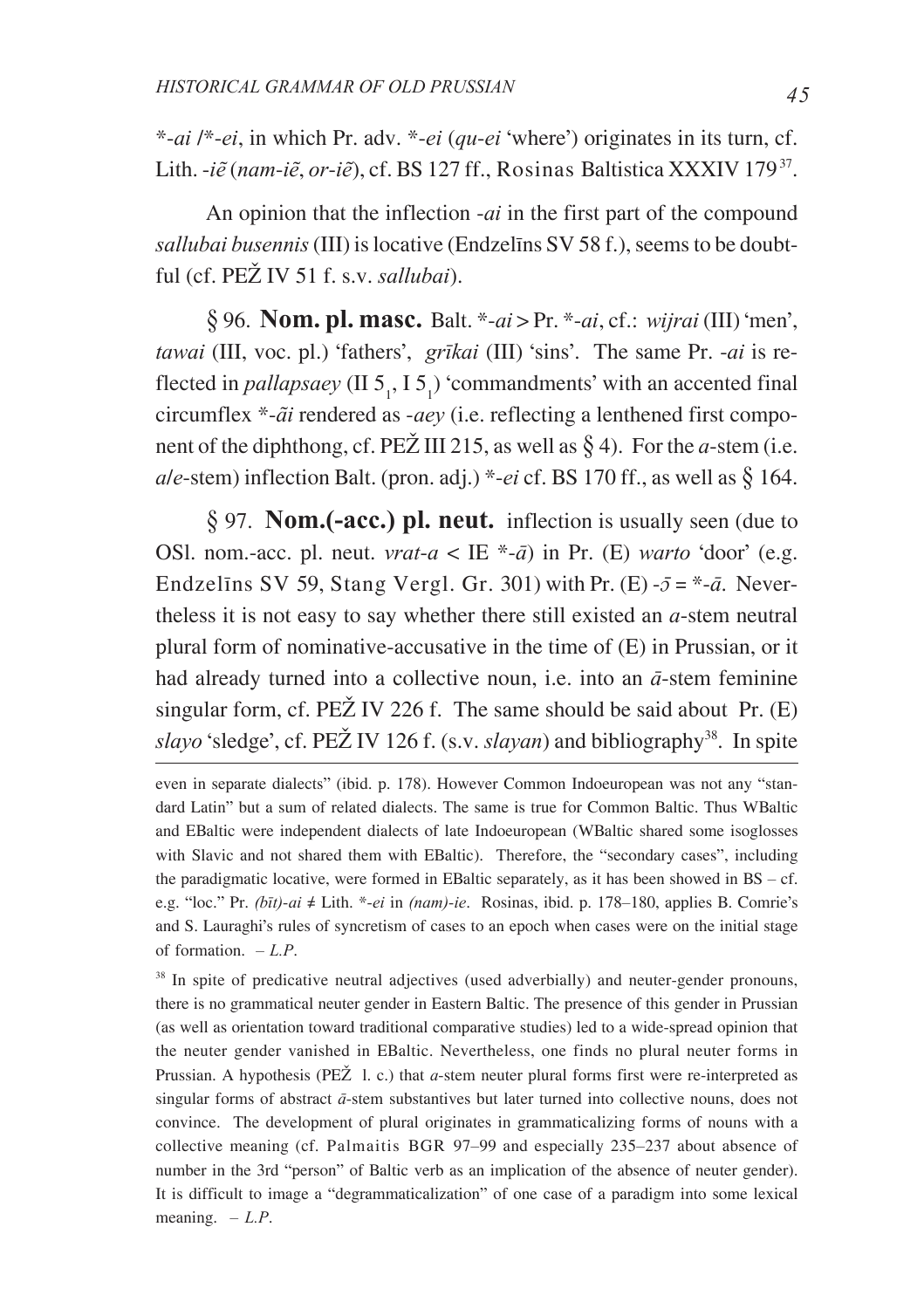of attempts to regard Pr. *malnijkiku* (III 47<sub>13</sub>, 113<sub>14-15</sub>) to be an *a*-stem neutral plural form (Trautmann AS 218, Endzelîns l. c., cf. Stang op. cit. 184), this seems to be a mistake with -*u* instead of nom. pl. masc. -*ai* (cf. PKP II 128, PEŽ III  $106$ )<sup>39</sup>.

*\** 98. **Gen. pl. (masc.)**. An allomorphism -*an* / -*un* is apparent in this case, cf.: *grîkan* (7x III), *grijkan* (4x III), *griquan* (2x III), *grecon* (1x I) 'sins', substantivized adj. *swintan* (III), *swyntan* (II) 'saints', but (pron.) *nusan* (I) and *nusun* (III), *noûson* (III) 'our', *ioûsan* (III) and *ioûson* (III) 'your', *stçisan* (III) and *stçison* (III) 'these', etc. Pronouns in -*an* may have a possessive meaning (Endzelîns SV 89).

A segment spelled (subst., pron.) -*on* reflects Pr. -*un* (cf. also top. *Tlokunpelk* 'Bears' Marsh', PEŽ II 220) coming from Balt. \*- $\bar{o}n >$  Lith. *(vilk)*-*ø* etc. This is a common opinion. Nevertheless there is no common opinion for -*an* (e.g. Berneker PS 159, Trautmann AS 220, Endzelins SV 59, Stang Vergl. Gr. 184, Schmalstieg OP 36), cf. §§ 99, 165.

*\** 99. Upon my mind, there existed an accented allomorph gen. pl. \*-*ôn* and an unaccented allomorph gen. pl. \*-*ôn* in Baltic. The latter turned later into Balt. (\*- $\bar{\rho}n =$ ) \*- $\bar{a}n$  due to neutralization of the opposition Balt.  $* \bar{\sigma}$ :  $* \bar{a}$  (cf. §§ 18, 19). In course of the shortening of the tautosyllabic diphthongs, these allomorphs Balt. gen. pl. \*- $\bar{c}n$  /\*- $\bar{a}n$  turned into \*- $\bar{u}n$  / \*-*an‹* . Further the accented allomorph \*-*un‹* was generalized in all positions, including unaccented, in EBaltic dialects, while it was the accented allomorph \*-*ăn* which was generalized in WBaltic dialects. Cf. what has been said above about the origin of vocalism in Pr. v.  $d\bar{a}t$  'to give' ( $\S$  18), as well as  $\frac{6}{98}$ .

 $39$  The same mistake in the same word  $(3x \text{ only!})$  on 2 different places of the same text is possible but nevertheless doubtful. I propose to explain nom. pl. *malnijkiku* instead of *malnijkikai*, as well as adv. *sîrisku* (1x III) 'heartily' instead of *\*sîriskai*, as a usual manifestation of the allomorphism of alternating pairs Pr. (Cat.) *`i* / *`* (accented), *ai* / *a* (generalized, unaccented), cf. ftn's 12, 23, 27. Such pairs as *malnijkiku* / *malnijkikai*, *sîrisku* / *\*sîriskai*, or nom. sg. fem. *deiwûtisku* / *deiwûtiskai* (cf. further ftn. 43) show that this allomorphism arose before the epoch of transition  $* \bar{\sigma} > \bar{u}$  after the labials and gutturals.  $-L.P$ .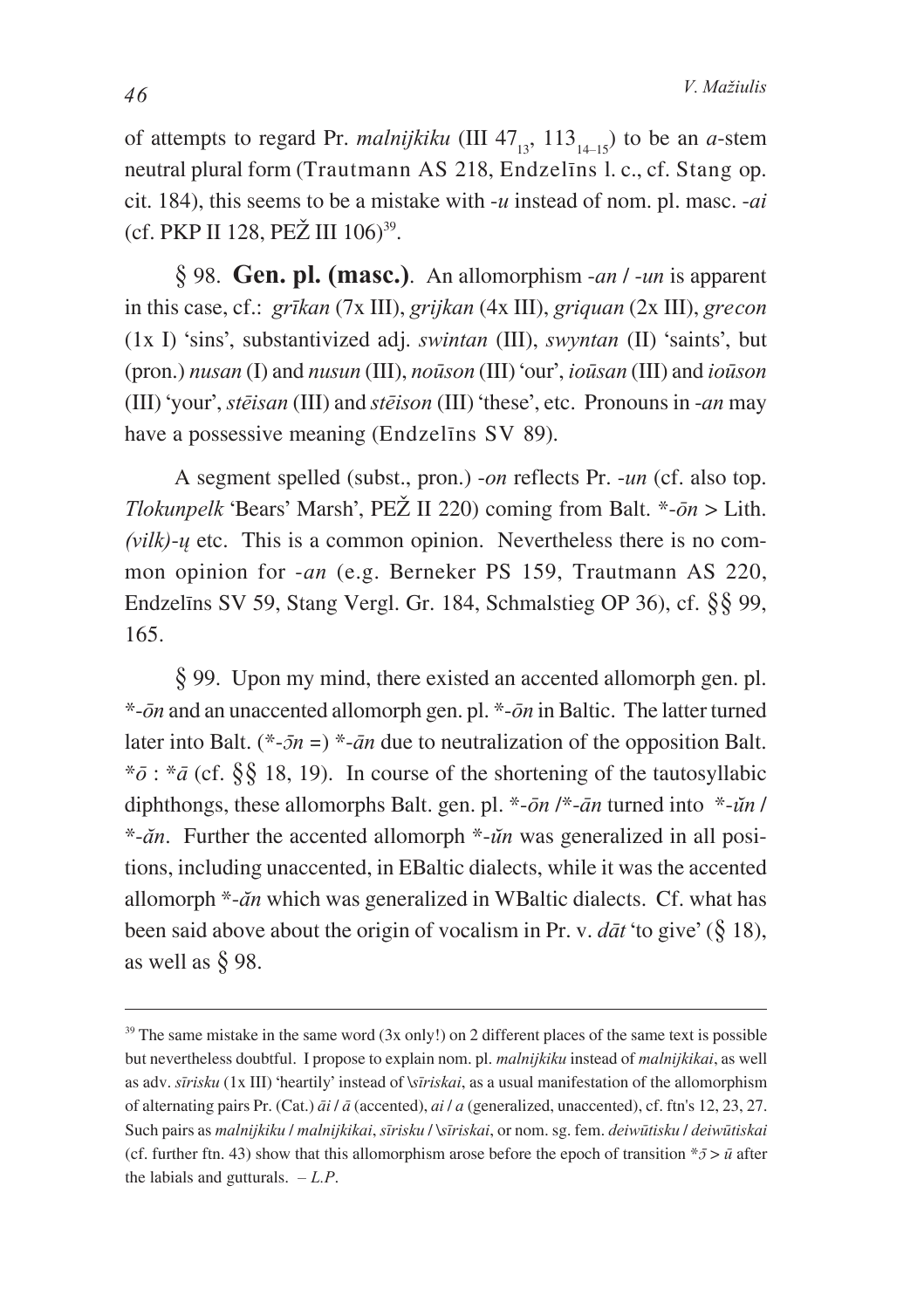Pr. (Cat.) gen. pl.  $*$ -*an* was supported by its phonetic coincidence with Pr. (Cat.) acc. sg.  $*$ -an, both forming so-called "general case" [*casus generalis* (acc. sg. = gen. pl.)]. It was the latter *a*-stem pattern, according to which an innovative *i*-stem gen. pl. (Cat.)  $*$ -in (cf. *nidruwingin* III 121<sub>-</sub>) came into being.

§ 100. **Acc. pl. (masc.)** Pr.  $*$ -ans (with undoubtful - $\check{a}n$ ) is attested in the Catechisms, cf.: Deiwans (I, II, III) 'deities', tāwans (III) 'fathers', etc., adj. *maldans* 'young', etc. This -*ans* cannot be easily put into connection with EBalt. acc. pl. -us (Lith.  $t\acute{e}vus =$  Latv.  $t\acute{e}v$ -us), plg. Būga III 703 (although the problem of Pr. -ans is not discussed), Endzelins BVSF 117, Stang Vergl. Gr. 186, Kazlauskas LKIG 176.

I should like to reconstruct Balt, acc. pl. masc.  $*-\delta ns$  which, in course of development, manifested in 2 allomorphs (cf.  $\S$ § 18, 19):

1) as an accented Balt. \*- $\delta$ ns > EBalt. \*- $\delta s^{40}$  > Lith.-Laty. -us (cf. Endzelins I. c., Stang I. c., Kazlauskas I.c.), and

2) as an unaccented Balt. \*- $\frac{2}{3}$  S WBalt. \*- $\frac{2}{3}$  S Pr. -ans (cf. Stang l. c.). This WBalt. \*-*ans* coincided with WBalt. acc. pl. fem. \*-*ans*<sup>41</sup> which had replaced an older WBalt. \*- $\frac{2}{3}$  < Balt. \*- $\frac{2}{3}$  (> Lith.-Latv. -as). cf. BS 185 ff., 311 f.

 $\S$  101. Rosinas BIM 82 ff. (with bibliograhy) has formulated a hypothesis that Pr. acc. pl. masc. -*ans* goes back to Balt.  $*$ - $\bar{o}s$  which, when unstressed, turned into WBalt.  $*$ - $\bar{a}s$ , but the latter, due to "secondary nasalization", turned into Pr.  $*-\tilde{a}s$ , spelled as -*ans* in the Catechisms.

<sup>&</sup>lt;sup>40</sup> V. Mažiulis explains East-Baltic denasalization in  $*-\delta$ ns due to mostly redundant character of its -n- in plural in the opposition acc. sg. \*-an : acc. pl. \*- $\delta$ ns, cf. BS 188. For an alternative view that Eastern Baltic never possessed acc. pl. \*- $\delta$ ns but developed its acc. pl. \*- $\delta$ s independently, cf. Palmaitis BGR 100 f.  $-L.P$ .

<sup>&</sup>lt;sup>41</sup> The assumption of this secondary acc. pl. fem.  $*-\hat{a}ns$  in Western Baltic had to explain the survival (due to systemic reasons) of acc. pl. masc.  $*-\hat{a}ns$  in spite of its redundant -n- (BS ibid.). For an alternative view of -n- formally transferred into Prussian masculine and feminine plural in accordance with the pattern  $*$ -*an* in singular, cf. Palmaitis ibid.  $-L.P$ .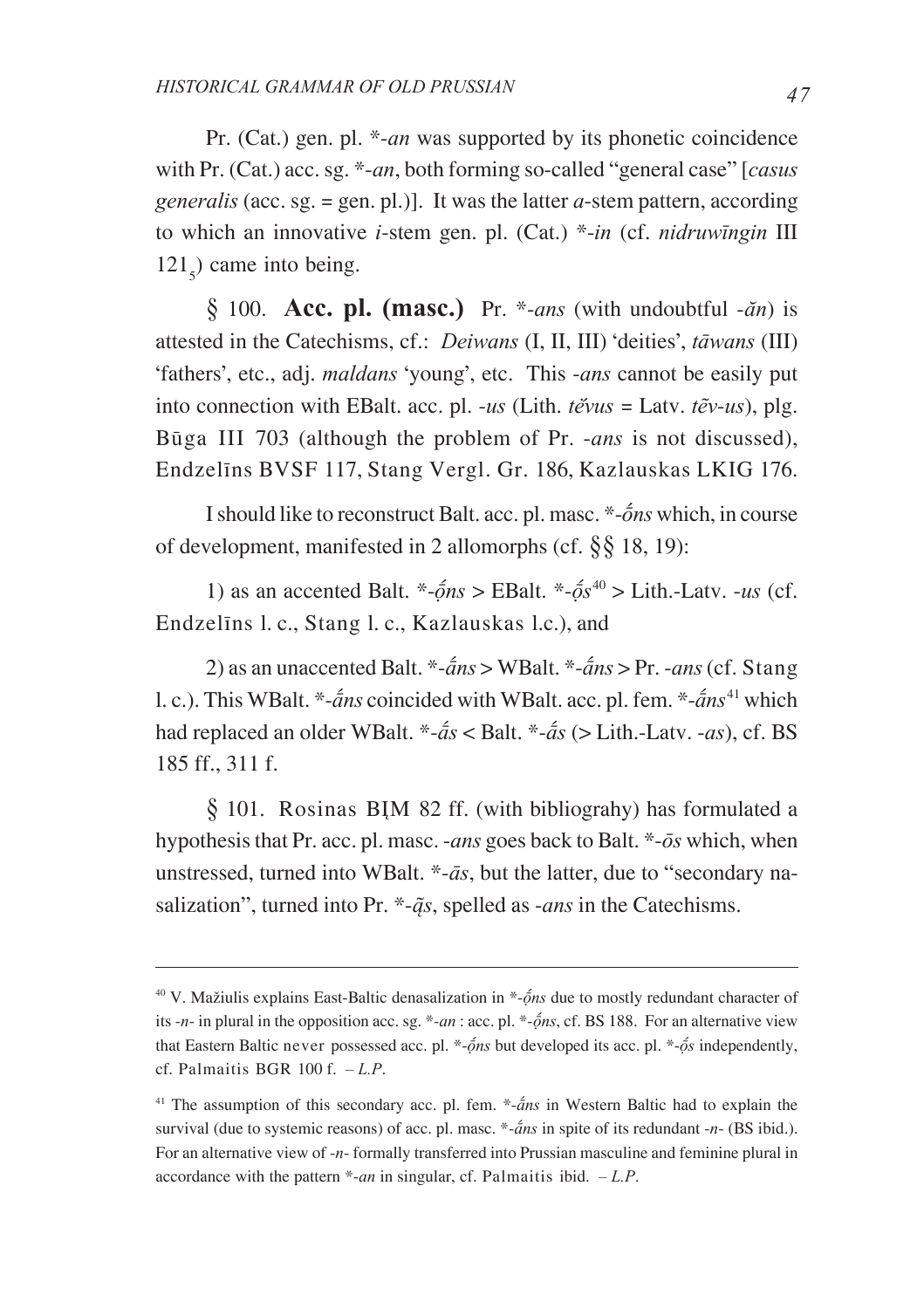*\** 102. This "nasalization" hypothesis does not convince already because not a single alternative spelling Pr. acc. pl. masc. <sup>o</sup>-as (not -ans) is attested. As for the reasonng, it is not sufficient in its turn, e.g.:

a) the main (first) argument of gen. sg. *sounons* (1x!) as if ending in  $*$ -*qs* (with a nasal  $*$ -*q*-, Rosinas BIM 82 ff.) is not correct because the spelling *(soun)-ons* (II 11 $_{14,15}$ ) is nothing but a mistake instead of *(soun)os* [=  $(sun)$ -*os* (I 11<sub>12</sub>) = Pr. (Cat.) gen. sg. \*-*us*, cf. more in § 135;

b) the 2nd hapax, referred to by Rosinas (BÁM), is dat. sg. *schisman* (1x III) 'this' in which the segment *-an* is not any nasal  $*_-q$ , but a mistake by Abel Will who added an -*n* to this word due to attraction to other wors in  $-n$  in sentence III 125<sub>4–5</sub>;

c) the 3rd hapax *gubas* (1x III) does not show the same "nasal" \*-*à*, as supposed in part. *gûbans* (III), but is another A. Will's mistake instead of *gūbans* (Endzelīns SV 181, PEŽ I 419);

d) similarly, one cannot assume the same "nasal" \*-*á* in (III) *kîrki* and *kīrkin* because *kīrki* (III 109<sub>10</sub>) is a mistake instead of gen. sg. *kīrkis*  $(cf. PEŽ II 193):$ 

e) -*a* in the 4th hapax *winna* (III) is is not any "nasal" \*-*à*: probably it is an occasional mistake either instead of  $*-a = *$ -*an* (Endzelins FBR XV 102), or as a result of dissimilation instead of \*-*an*.

 Thus I cannot find any evidence of nasal \**à*, \**æ*, \**á* etc. in the Catechisms. Therefore I cannot consent to Rosinas (BIM) that a nasal  $*_q$ might be reconstructed in Pr. acc. pl. -*ans*, or (cf. *\** 103 further) in the morphs dat. pl. -*mans* and -*mas*.

*\** 103. **Dat. pl.** -*mans* characterizes the entire system of Prussian declension in the Catechisms (cf. *waikammans* 'servants' etc.). Beside this, an allomorph -*mas* occurs among personal pronouns there, cf. 2 pers. pl. *ioumas* beside *ioûmans*, 1 pers. pl. *noumans* etc. The origin of the allomorphs -*mans* and -*mas* is regarded to be unclear, cf. Trautmann AS 220, Endzelîns SV 59 f., Stang Vergl. Gr. 185 f., Schmalstieg OP 36, Kazlauskas Baltistica IV 180 ff.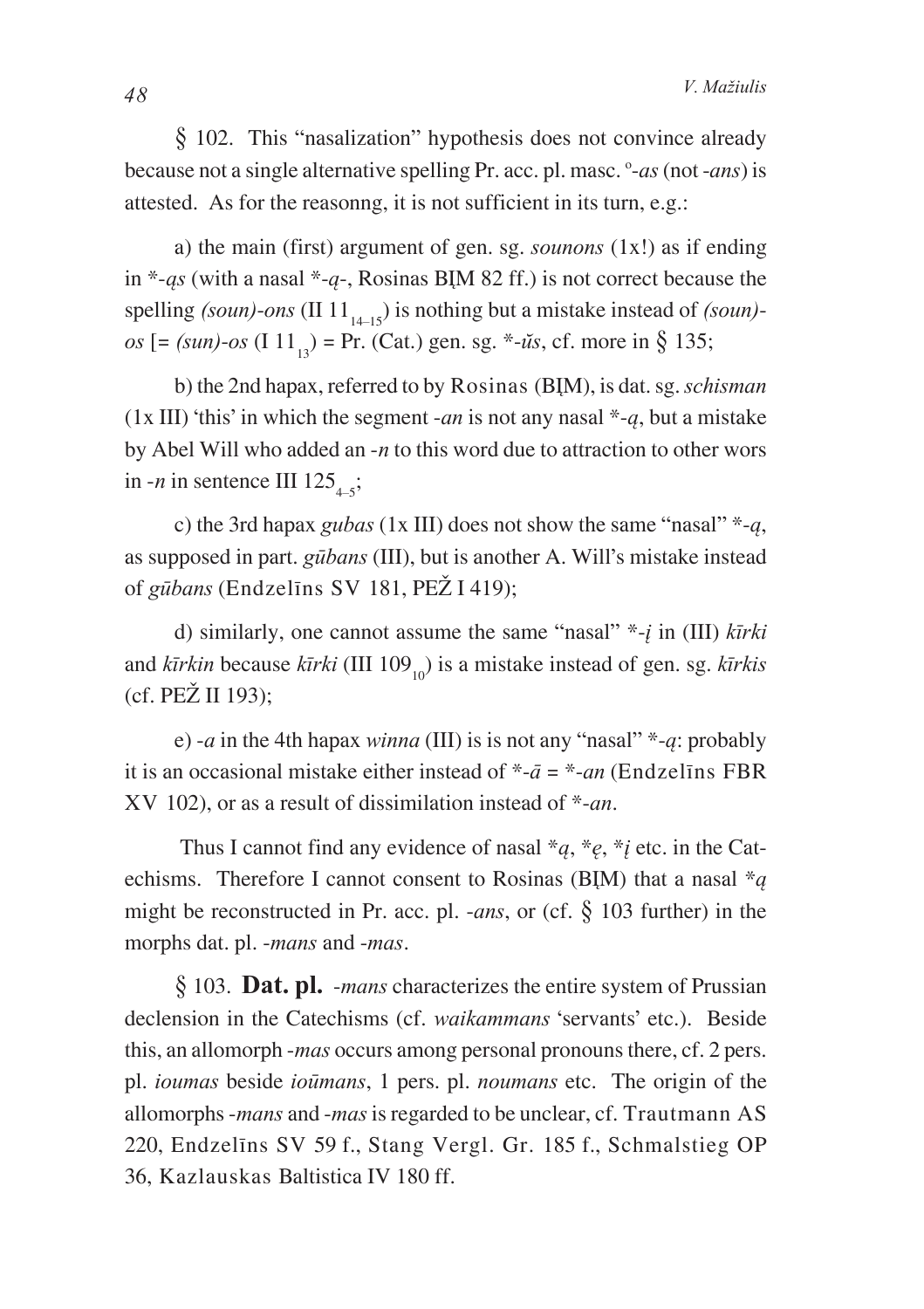I should like to derive the morph Pr. -*mans* = Pr. -*mans* from WBalt. \*-*mans*, and I regard the latter to be an unaccented variant of accented Balt. \*-*môns* < (accented / unaccented) Balt. \*-*môns*. It was its unaccented variant \*-*māns* (> Pr. -*mans*) which was generalized in West-Baltic dialects, however in East-Baltic dialects the accented variant was generalized, i.e.  $*$ - $m\acute{\theta}$ ns > EBalt.  $*$ - $m\acute{\theta}s$  > Lith. - $mus$  (= Latv.  $*$ - $mus$ ) – cf. what has been said about the origin of acc. pl. masc. Lith.-Latv. -*us* and Pr. -*ans* (*\** 100).

Similarly, it was a dual inflection (accented / unaccented) Balt. dat.  $*$ - $m\acute{\sigma}$  which manifested in 2 variants as (an accented) Balt.  $*$ - $m\acute{\sigma}$  and as (an unaccented) Balt.  $*$ - $m\bar{a} > Pr.$  - $m\tilde{a}$  in its turn. The dual number vanishing in some later epoch, this Pr. -*ma* was pluralized according to the pattern dat. pl.  $*$ - $m\tilde{a}$ ns, i.e it was supplemented with final -*s* as mark of the plural. In this way dat. pl. Pr. (III) -*mas* (in pronouns only!) came into being beside older -*mans* (I, II, III).

This is the explanation (cf. also Mažiulis Baltistica II  $43-52$ , BS 209 ff., Palmaitis Baltistica XII 161) to which Rosinas BIM 45 consented in principle. Nevertheless it is difficult to believe his reconstruction Balt. dat. pl. \*-*môs*, not \*-*môns*. Cf. also *\** 166.

#### $\bar{a}$ -stems

*\** 104. **Nom. sg. (fem.)** The single spelling of this inflection in (E) is -*o* (cf. *galwo* 'head', *gerto* 'hen', mergo 'maiden'). It reflects Pr. (E) \*- $\bar{J}$  = (conventionally) \*- $\bar{a}$  < Pr. \*- $\bar{a}$  (= \*- $\bar{J}$ ), which turned into Pr. (Cat.) -*û* (cf. *mergu* III, *widdewû* III 'widow') after the labials and gutturals, but

<sup>&</sup>lt;sup>42</sup> It was the quality Pr.  $* \bar{\jmath}$  which enabled its transition into  $* \bar{u}$  after the labials and gutturals ( $* \bar{a}$ could not turn into \**û* directly). This is confirmed by data of first German record of Samlandian toponyms in which  $o = *\overline{\mathfrak{I}}$  is attested on place of Cat.  $\overline{a}$  just as in (E), cf. top. *Byoten* and *biātwei* (III), Būga III 106. Beside the transition  $*5 > \bar{u}$  (after *L*, *G*), a transition  $* \bar{e} > \bar{i}$  is attested in (II, III). First records of Samlandian toponyms come from the 13th c., but many were recorded later, cf. *Krome* 1463, Gerullis ON 73, or *Sapoten* 1402/ *Seppothenn* 1494, ibid. 151. This means that \**ɯ* still had not turmed into  $\bar{a}$  in 1463 (82 years before I, II), but in 1494 (51 years before I, II) even had not turned into  $\bar{u}$  after p. A question arises whether in course of 51 years  $*\bar{\sigma}$  had time to turn into  $\bar{u}$  after *L*, *G*, but afterwards (\**z*) had time to turn into  $\bar{a}$  in other positions? In 1545 (II) \* $\bar{e}$  had already turned into  $\bar{i}$ , but this means that the transition of  $* \bar{\sigma}$  into  $\bar{a}$  "downwards from above" had to run almost symultaneously to an opposite transition  $* \bar{e} > \bar{i}$  "upwards from below"! Since therefore the transition  $*2 > a$  in one of the mostly archaic Baltic languages (which are very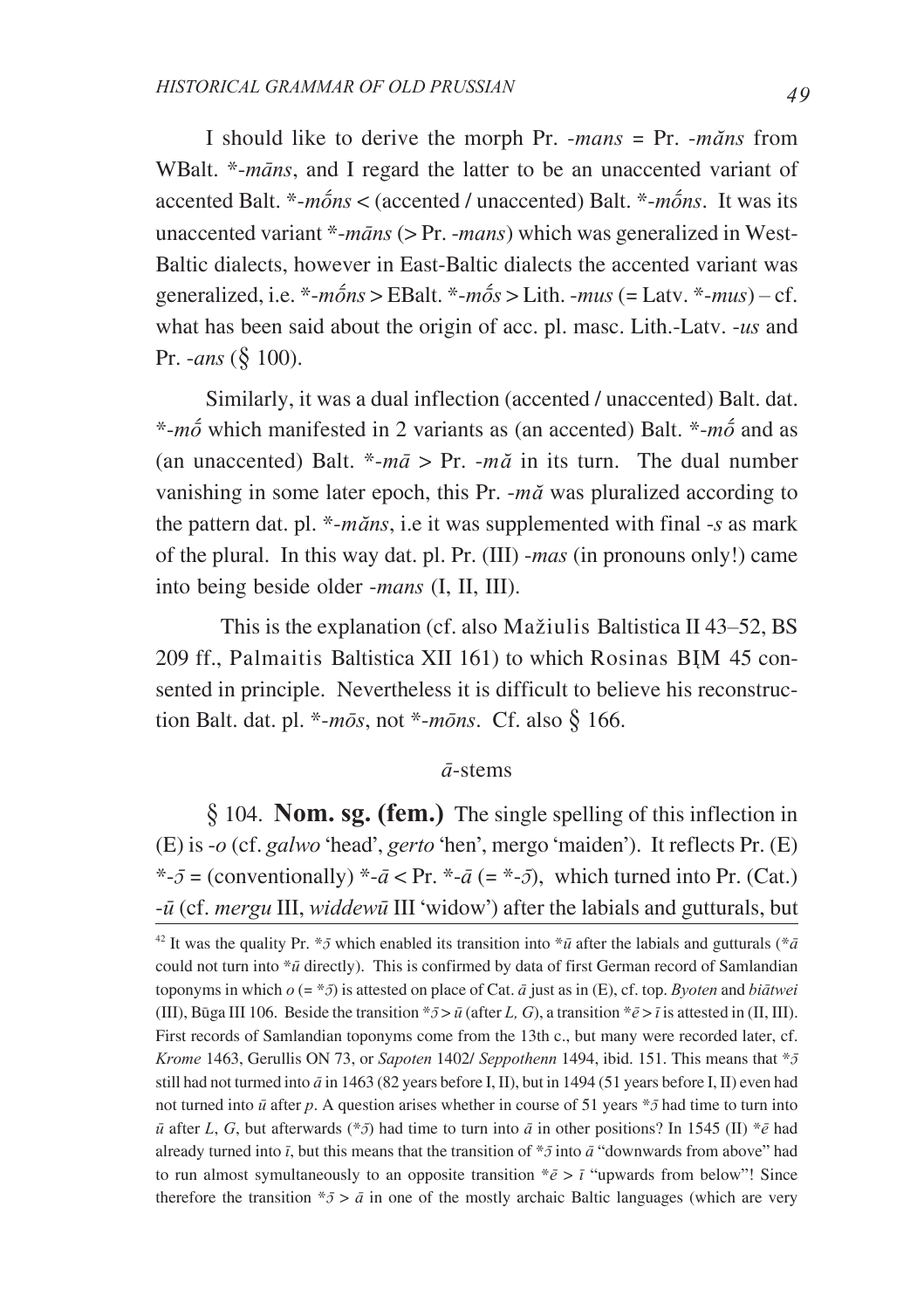it turned into Pr. (Cat.)  $-\bar{a}$  (cf. *spigsna* III 'widow') in other positions (not after the labials and gutturals)<sup>42</sup>.

Pr. (Cat.)  $-i\bar{u}$  ( $\lt$  \*- $\bar{z}$ ),  $-i\bar{a}$ , if unstressed, were shortened as  $-i\bar{u}$ ,  $-i\bar{a}$ .

Pr. (E, Cat.)  $*$ - $\bar{a}$  (=  $*$ - $\bar{a}$ ) < Balt.  $*$ - $\bar{a}$  (=  $*$ - $\bar{a}$ ) (IE <  $*$ - $\bar{a}$ ), as well as Lith. *(rank)*- $\dot{a}$  = Latv. *(ruok)-a*.

There are a number of instances when -*ai* occurs instead of -*a* in (III), e.g.: *mensai* 'meat' (beside *mens`* 'idem', cf. E *menso* 'idem'), *deiwutiskai* 'salvation' (beside *deiwûtisku* 'idem'), *crixtisnai* 'baptism' (beside *crixtisna* 'idem') etc. This -*ai* possibly comes from adj. / pron. -*ai* (cf. Trautmann AS 223, Endzelins SV  $62<sup>43</sup>$ .

§ 105. Note. A conjecture (Endzelins SV 62, Karaliūnas LKK XLIV 100) that the final -*a* in *rapa* (1x E2) can reflect a "non-labialized" inflection Pr. nom. sg. fem. -*a* because of -*a* in (Gr) *merga* (: E *mergo*) hardly can be grounded (cf. also Karaliûnas l. c.) because: 1) E *rapa* is a hapax legomenon morphologically as well as lexically; 2) all nominative singular feminine forms are spelled only with a "labialized" Pr.  $(E) * -\bar{a} =$ \*-*ɯ* in the Elbing Vocabulary; 3) in Grunau's Vocabulary the morphology of Prussian words is rendered much worse as in the Elbing Vocabulary, not to mention that 4) E is ca. 200 years older than Gr.

 $\frac{1}{2}$  106. Gen. sg. (fem.) ends in Pr. (Cat.) -as:  $\frac{1}{2}$  algas III (: Lith. algõs) 'salary', galwas III (: Lith. galvõs) 'head', gennas III 'woman, wife', menses

<sup>43</sup> These instances hardly can be separated from such "hyper-correction" as  $\frac{g}{w\bar{e}}i = \frac{k}{g}j\bar{w}\bar{e}$  in the same dialect (with no trace of any adj. / pron. -*ai*) and are typical samples of alternations in stems and suffixes Pr. (Cat.)  $\vec{a}i$  /  $\vec{a}$ ,  $\vec{e}i$  /  $\vec{e}$  (all accented), as well as at the end of words  $-\vec{a}i$  / $-\vec{a}$ ,  $-\vec{e}i$  /  $-\vec{e}$ (accented), -*ai* / -*a*, -*ei* / -*e* (generalized, unaccented). For the origin of this allomorhism cf. ftn. 12. Cf. also ftn's 23, 27, 39, 89, 92.

For a more risky ("new and interesting") my earlier explanation of *(mens)*-*ai* / *(mens)*-*o* as allomorphs of collectivity meaning cf. Palmaitis BGR 98. – *L.P*.

conservative, cf. the same dialects ourdays and in the 16th c. in Lithuania) appears to be doubtful chronologically as well as phonologically, I proposed to treat the language of Catechisms with their  $\bar{a}$  on place of Pr.  $*$  $\bar{a}$  as Sudovian or as a mixed Sudovian slang of Sudovians, settled in "Sudovian" Nook" by the Germans at the end of the 13th c. For this cf. VBK III 15–19 (the same in Polish: Komunikaty Mazursko-Warmińskie, 2000 3(229) 501-507). Cf. *Grammatical Incompatibility of 2 Main Prussian "Dialects" as Implication of Different Phonological Systems* / donelaitis.vdu.lt/ prussian [2002–2021], further Diallang, here ftn. 69, 94, 97, 114. – *L.P*.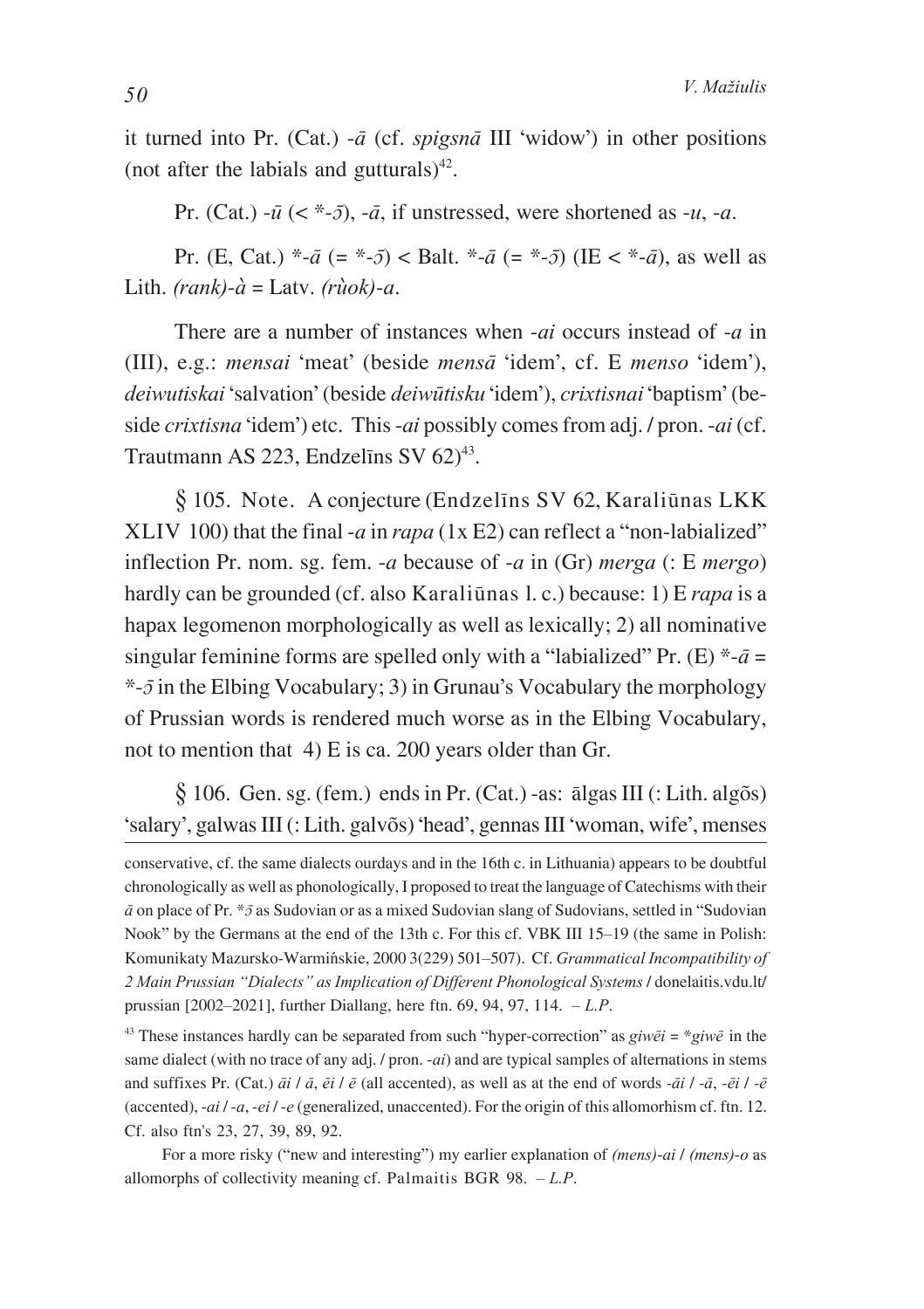II 'meat, body', etc. This (Cat.) inflection was unaccented, and therefore shortened as -*as*, because the transition \*- $\bar{z}$  > \*- $\bar{u}$  after L, G did not occur,  $cf. \bar{a}lgas III$  (not  $\partial \bar{a}lgus$ ) or a reduced ending in *menses* II (beside *mensas* III) - Endzelins SV 62, Stang Vergl. Gr. 197, 293.

§ 107. Dat. sg. Pr. (adj., subst.) -  $\tilde{a}i$  < Balt. \*- $\tilde{a}i$ : tickray 'right', alkīniskai 'trouble, hunger'. Forms (III) kanxtisku, spartisku etc. cannot be datives<sup>44</sup> (thus Trautmann AS 225, Stang Vergl. Gr. 199) – cf. Endzelīns SV 63, PEŽ II 112 f. (s.v. kanxtisku), PEŽ IV 143 (s.v. spartisku).

§ 108. Acc. sg. (fem.) Pr. -an =  $*\text{-}\tilde{a}n$  < Balt.  $*\text{-}\tilde{a}n$ : deinan 'day', rankan 'hand', aumūsnan 'washing (off)'.

Such forms as *mergwan* 'maiden' (I, II) have -wan instead of -an (cf. *mergan* III), cf. Endzelins SV 63, PEŽ III 133 (s.v. *mergo*); otherwise Stang Vergl. Gr. 39. Similarly, (III) krixtiāniskun 'Christianity' (beside *christiāniskan*) etc. have -un instead of -an; cf. Trautmann AS 226. Endzelins SV 63 with bibl., PEŽ II 275 s.v. crixtiāniskun<sup>45</sup>.

 $\frac{1}{2}$  109. **Nom. pl. (fem.)** Pr. (E)  $*-\bar{a}s$  (=  $*-\bar{a}s$ ) < Balt.  $*-\bar{a}s$  [> Lith.  $(\check{z}m\acute{o}n)$ -os (unaccented!)]: *lauxnos* 'stars', *wavos* 'meadows', etc.

Forms (stai) gennai (III) 'women, wives', preibillisnai (III) 'promises' are innovations in accordance with the *a*-stem pattern nom. pl. (masc.) -ai, cf. Trautmann AS 228, Endzelins SV 6346.

§ 110. Gen. pl. ends in  $*$ -un as in a-stems (cf. § 98): menschon  $(1x \t1910) = *$ menson = \*mensun 'bodies'.

<sup>&</sup>lt;sup>44</sup> Why not! Cf. ftn's 39, 43.  $-L.P$ .

<sup>&</sup>lt;sup>45</sup> Forms acc. sg. fem. *mergwan*, crixtiāniskun point to nom. sg. fem. *mergu*, \*crixtiānisku with their -u < \*-u < \*a after L, G, plg. gallu (III) < \*galwu < \*galwa 'head' beside galwo (E). Since tautosyllabic diphthongs had been shortened already in common Baltic, the inflection acc. sg. fem. - an was short and could not turn into -un phonetically. Forms acc. sg. fem. -un, -wan arose analogically in accordance with nom. sg. fem.  $-u$ , but the form in -wan additionally underwent a contamination with a usual acc. sg. (fem.) -an: -un + -an = -wan. -L.P.

<sup>&</sup>lt;sup>46</sup> A mistake (not an innovation) is credible, especially in *preibillisnai*. Neverthess for the plausibility of *stai gennai* as a collective form (cf. Greek nom. pl. fem.!) see ftn. 43 and Palmaitis M.L. Borussica: 1. Stai Gennai – ein Nomen Collectivum? / Baltistica XXV (2) 126 f. - L.P.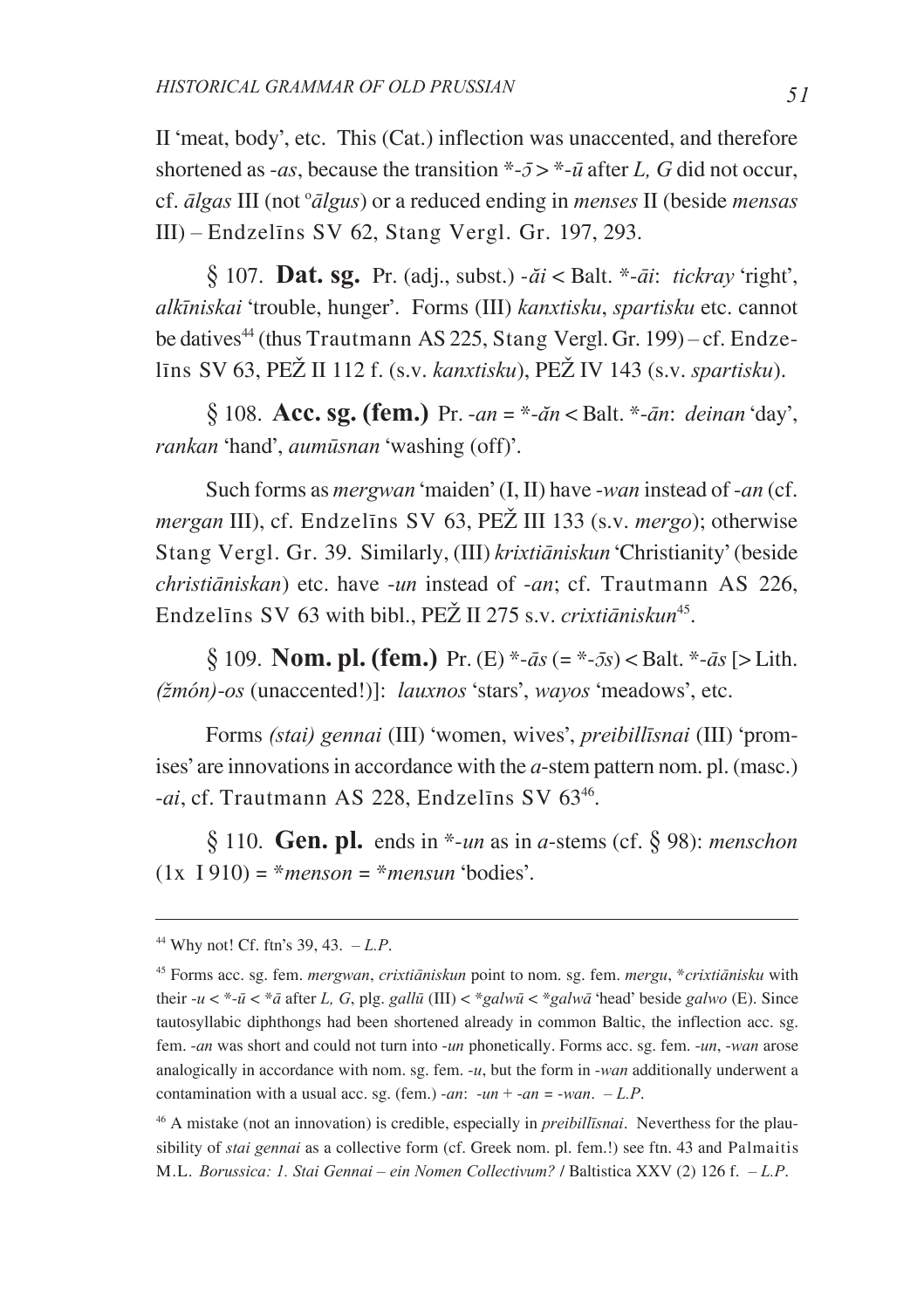$\oint$  111. **Dat.pl.** is formed with the morph -*mans* (cf.  $\oint$  103): (III) *genn`mans* 'wives', *mergûmans* 'maidens', *widdewûmans* 'widdows'.

*\** 112. **Acc. pl.** ends in -*ans* on place of earlier -*as* (cf. adv. *perpettas* III 351 , PEÞ III 268 f.) < Pr. \*-*`s* (> Lith.-Latv. -*as*): *deinans* 'days', *gennans* 'wives', *rānkans* 'hands', *billijsnans* 'sayings', etc., cf. BS 311 f., Rosinas BIM 46 and Endzelīns LVG 419, SV 64, Berneker PS 195, Kazlauskas LKIG 186.

## *ia*- and *iia*-stems

*\** 113. The evolution of these paradigms in Prussian (as well as in Lithuanian and Latvian) underwent multiple reciprocal contamination as well as a strong influence of the *i*-stem paradigm (cf. Endzelîns SV 60 ff., Stang Vergl. Gr. 191 f., 194 f.), see further.

**Nom.-acc. sg. neut.** ends in (*Ùa*-stem) \*-*'an* in (E): *median* 'forest' (= \*med'an), eristian 'lamb' (= \**i*erist'an, PEŽ I 284), wargien 'copper'  $(=\ast var'an, PE\check{Z}$  IV 221), etc.

**Nom. sg. masc.** occurs with following inflections in (E): a) an *iia*-stem  $*$ -*īs*, cf. *rikis* 'lord' (=  $*$ *rīkīs*), and b) *(i)ia*-stem  $*$ -*īs*, cf. *[c]uylis* 'boar' (= \**kuilîs*), *kadegis* 'juniper' (= \**kadegîs*), *angurgis* 'eel' (= \**angur'îs*, PEŽ I 79), etc. In the Catechisms the *iia*-stem inflection  $\overline{z}$ -*īs* was shortened into \*-*Ÿs*, if the stress had been retracted from it to the stem: *bousennis* (III) 'position (situation)' (= \**bûsenis* with the 1st syllable stressed, cf. spelling -*ou*-!), *nosēilis* (III) 'spirit' (= \**nōsēilis* with the main stress on the 1st syllable and the secondary occasional stress on the 2nd syllable, cf.

<sup>47</sup> One should reconstruct: Baltic *iÙa*-stem nom. sg. (masc.) \**(dag)*-*ija*-*s* 'thistle' (borrowed into Estonian *takijas*!),  $\mathbf{i}a$ -stem – \**(svet)*-*ja-s* 'alien',  $\mathbf{i}$ -stem – \* $\left(\frac{\partial a}{\partial s}\right)$ -*i*-*s* 'thief' (cf. Kazlauskas LKIG 178 ff.). Nom. sg. masc. *a*-stem \*-*as* should have lost its accent in oxytone nouns (OInd. *vîr³*-, but Pr. Cat. *wijrs*) when IE fientive ("active") case \*-*as* differentiated (Palmaitis BGR 47, 78–83) into gen. \*-*as* and nom. \*-*as* (for syntactical differentiation in Anatolian cf. Иванов Вяч. Вс. Общеиндоевропейская, праславянская и анатолийская языковые *системы* / Москва: Наука 1965, p. 54). Then the stress in oxytone \*-*ija-s* was retracted from \**a* to previous \**i*. This led to a syncopation \*-*ija-s* > \*-*ij-s* > \*-*īs* (cf. Lith. *dag* $\tilde{y}$ s 'thistle', Pr. *rikîs* 'lord'). Since as a result the morphilogical contrast between nom. \*-*îs* and acc. \*-*ijan* became unclear, the latter form was replaced with acc. \*-*în* > \*-*in* which coincided with the *i*-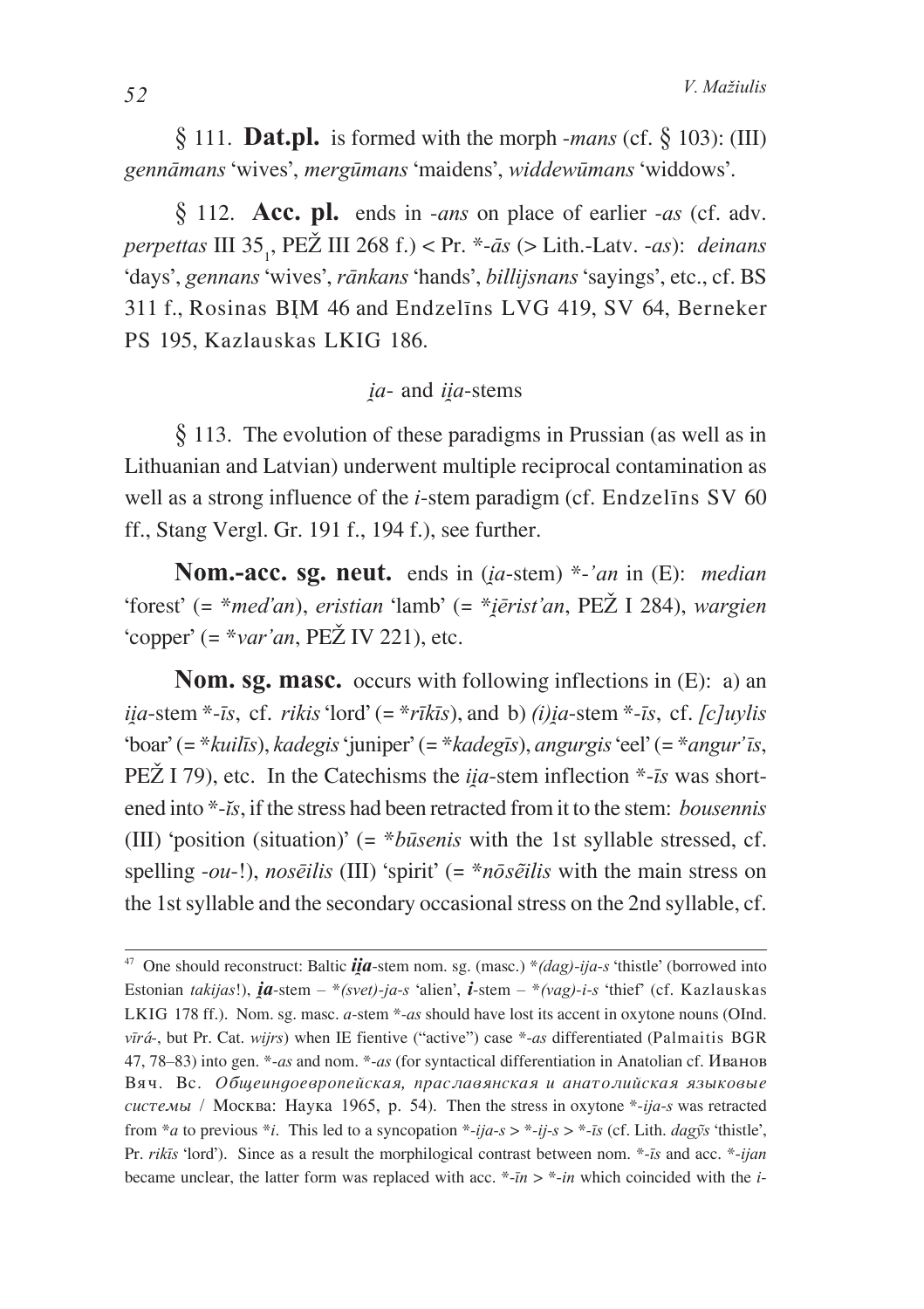PEŽ III 198). The *iia*-stem inflection \*-*īs* was not shortened if the word was oxytone and the stress was not retracted: *rickis* 'Lord' (= \**rikîs* <  $*$ *rīkīs* with the stressed ending, cf. PEŽ IV 24 ff.)<sup>47</sup>.

*\** 114. **Acc. sg.** inflections are:

an *iÙa*-stem -*ijan* – cf. (III) *rickijan* 'Lord' (for variation in spelling cf. PE $\check{Z}$  IV 25 f.).

a *Ùa*-/ *iÙa*-stem \*-*'an* – cf. *tawischan*, *tawischen* (III) 'neighbour' with -*schan* < \*-*s'an*, *noseilien* (III) 'spirit', etc., cf. Endzelîns SV 61, Stng Vergl. Gr. 194, and

an innovative *i*-stem \*-*in* – cf. *noseilin* 'spirit', etc., see *\** 12948.

*\** 115. **Gen. sg.** inflections are:

an *iÙa*-stem -*ijas* – cf. (III) *rickijas* 'Lord',

a *Ùa*-/ *iÙa*-stem \*-*'as* – cf. *tawischas* (III) 'neighbour' with -*schas* < \*-*s'as*, and

an *Ùa*-/ *iÙa*-stem \*-*Ÿs* – cf. (III) *nosçilis* 'spirit', *powaisennis* 'conscience'; this is an innovation which came into being under the influence of acc. sg.  $-in$  ( $\S$  114) according to *i*-stem pattern Pr. (Cat.) gen. sg.  $-is$ (which is an innovation in its turn); cf. *\** 127 and Trautmann AS 235 f., Endzelîns l. c., Stang Vergl. Gr. 195.

*\** 116. **Nom. pl. masc.** is attested with an inflection -*ijai* in the *iia*-stem subst. *rikijai* 'lords'. As for (III) nom. pl. nasc. *kaulei* 'bones',

stem accusative (Kazlauskas, ibid.). According to this pattern, first baryton masculine *ija*stems, then – all masculine *Ùa*-stems replaced their nominative with \*-*îs* (*Ùa*-stem neut. nom. acc. \*-*jan* survived in Prussian, cf. *median*, but nom. \*-*jas* occasionally survived in EBaltic, cf.: Lith. *svēčias* 'guest'', Latv. *svešs* 'alien'). Formally Pr. *iia*-stem *rikīs* (III) is an *a*-paradigm noun with stem-ending -*j* and a contracted nom. *rikîs* = *rikij*-*s* (gen. *rikij*-*as*, dat. \**rikij*-*u*, acc. *rikij*-*an*). – *L.P.*

 $^{48}$  A trend of generalizing acc. *-in* in all palatal stems. Cf. ftn's 49, 54. *-L.P.* 

<sup>&</sup>lt;sup>49</sup> Further in § 117 acc. pl. (III) *kaulins* is omitted. It is not enough clear why in the latter instance the final -*lins* is a translator's mistake in accordance with a (rare!) *i*-stem pattern (*\** 117 and *\** 87 referred), but in the former instance the final *(kau)lei* is a result of reduction in an unstressed position (*\** 116). Cf. even the *3rd* explanation for the SAME -*lin(s)* in *grçiwakaulin* III in *\** 117 (stem-ending of the 2nd component of a compound does not change usually: *crauyawirps* E, *butsargs* III, etc.). As it was assumed in 1989 (cf. Klusis M. *Prûsø kalba I*, p. 69), *l* in Samlandian may be treated as palatal due to the influence of German, i.e. just as *l* was (and still is among *Klaipëdiðkiai*) in Lithuanian dialects of Lithuania Minor. Cf. ftn's 32 and 8, 48, 54. – *L.P.*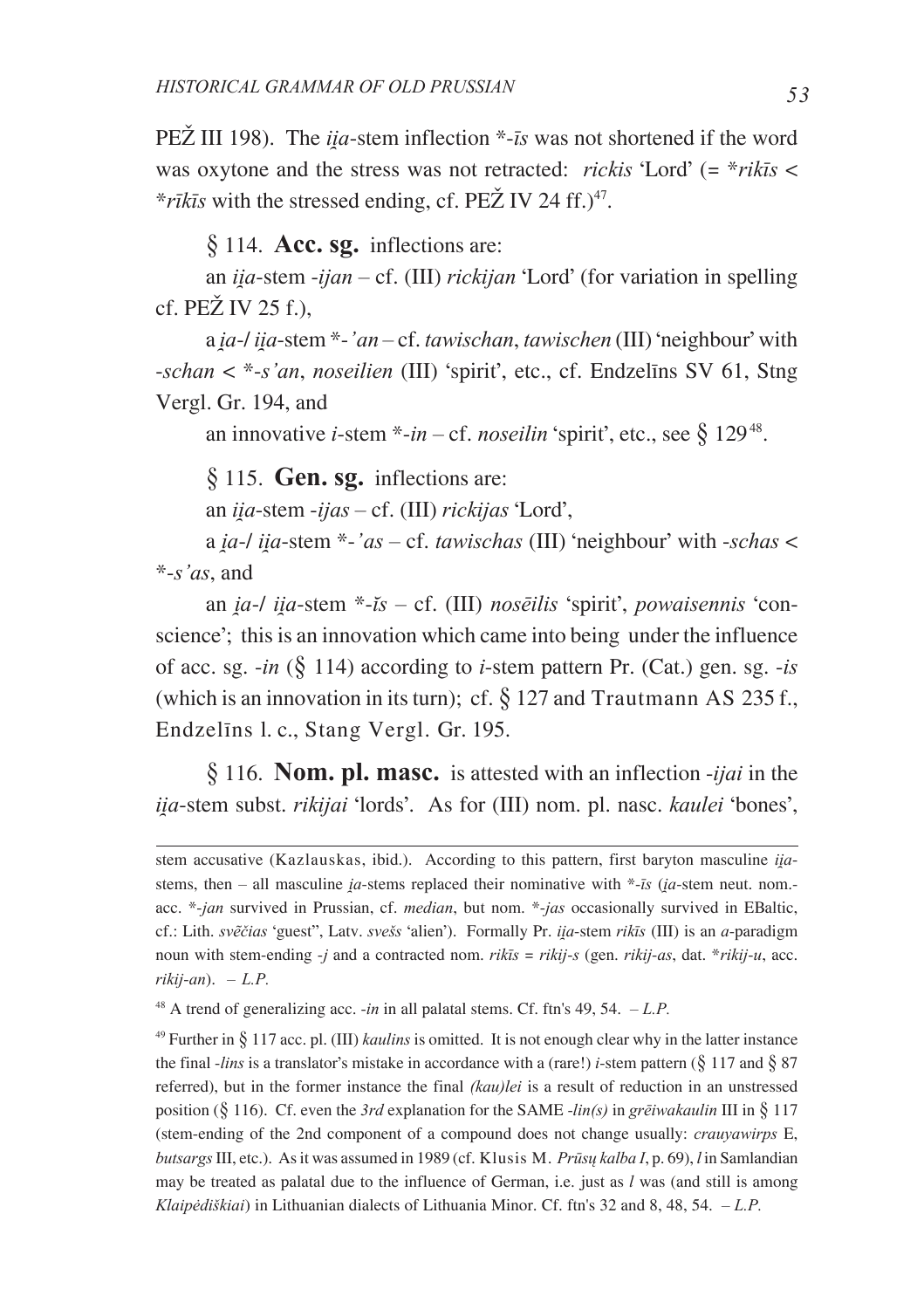this is not an *iia*-stem form (thus: Trautmann AS 238, Endzelins l.c.), but an *a*-stem form \**kaulai*, which was barytone (cf. Lith. *káulai*, Latv. *kauls …* ). As a barytone form, it ended in unstressed \*-*ai*, spelled as -*ei* (PEŽ II 143, Schmalstieg OP  $45)^{49}$ .

*\** 117. **Acc. pl. masc.** is attested with following inflections: -*ijans* in the *iia*-stem word *rikijans* (III) 'lords',

\*-*'ans* in the *(i)Ùa*-stem word *bousenniens* 'positions' with -*niens* = \*-*n'ans*,

\*-*Ÿns* in (III) *bîskopins* 'bishops', *predickerins* 'church rectors', etc., which is borrowed from *i*-stems to replace former acc. pl. masc. \*-*ans* (Trautmann AS 239, Endzelîns l. c.), cf. (III) acc. sg. *wijrin* 'man' instead of *wiran*, cf. § 87<sup>50</sup>.

Pr. (III 101<sub>13–14</sub>) *grēiwakaulin* 'rib' ending in -*in* may be a genitive plural (= accusative singular!), i.e. an innovative *i*-stem "general case" (*casus generalis*) form, cf. Endzelins l. c.<sup>51</sup>

## *î* / *Ù`*-stems

 $\frac{1}{8}$  118. This type of declension of feminine substantives is very archaic, cf. e.g. Lith. nom. *marti* 'bride'  $\lt$  \*-*ī* / gen. *marčiõs*  $\lt$  \*-*i* $\bar{a}s$  etc. beside OInd. nom. *devī* 'goddess' / gen. *devyās* etc. The Prussian language not only preserved this type better than Lithuanian, but even made this type productive. There are 30 such substantives – usually nominatives in  $\overline{*}$ -*ī* – in the Elbing Vocabulary: *asy* 'boundary' =  $\overline{*}$ *azī* (<  $\overline{*}$ *ezī* 'idem') crausy 'pear-tree' = \**krausî* (nom. pl. E *krausios* 'pears' < \*-*Ù`s*), *mary* 'sea' = \**marî*, *nozy* 'nose' = \**n`sî*, *pelky* 'marsh' = \**pelkî*, *sansi* 'goose' etc.; cf. PEŽ II 184 f. (s.v. *kexti* and bibliography), Kaukienė LKK XXXVI 87 ff. (and bibliography). These (E) words are of different age and origin (cf. Kaukienë l. c.), there are even borrowings among them, e.g. *dusi* (E) 'soul' = \**dûsî*, a slavism.

<sup>50</sup> *predickerins* is a German word ending in -*er*. Its *r* after a front *e* may be perceived as palatal – cf. ftn's 48, 49. Similar rendering of unstressed German or English -*er* is a norm in Lithuanian, cf. *Hitleris*, *Himleris*, *makleris*, etc. As for *bîskopins*, it was a foreign word too. – *L.P*.  $51$  Cf. ftn. 49. – L.P.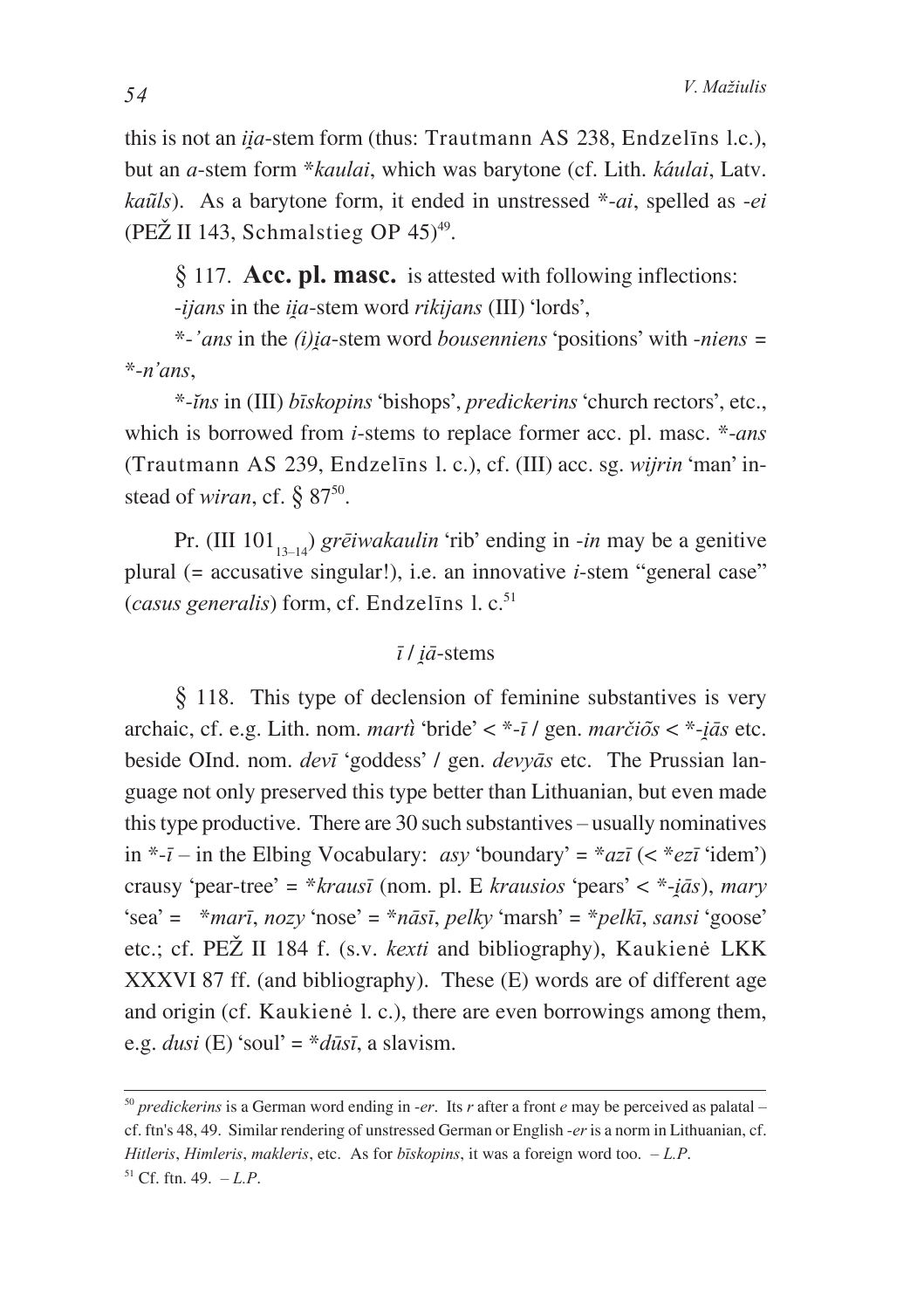#### $\bar{\rho}$ -stems

§ 119. **Nom. sg. (fem.)** Balt.  $*$ - $\bar{e}$  produced in Prussian Catechisms 1) accented \*- $\bar{e}$  (e.g. *semme* III 'earth'), 2) and unaccented (\*- $\bar{e}$  >  $*$ - $\bar{i}$  >)  $*$ - $\bar{i}$  (e.g. kurpi III 'shoe', cf. Lith. kurpe).

Rare forms (only in III) are *giwei* 'life' (cf. Laty, *dzîve* 'idem') and *peisālei* 'letter, scripture' with nom. sg. *-ei* in accorda nce with  $\bar{a}$ -stem nom. sg. -*ai* beside nom. sg. -*a*, cf.  $\frac{6}{9}$  104 and Endzelins SV 64<sup>52</sup>.

In the Elbing Vocabulary both accented (e.g. wosee 'goat') and unaccented (likely  $k$ urpe 'shoe') variants of  $\bar{e}$ -stem nominative singular inflection \*- $\bar{e}$  (cf. Endzelins 1, c.) come from Balt. \*- $\bar{e}$ . The latter originates in \*- $i\bar{e}$  (> Lith. - $\dot{e}$ , Latv. - $e$ ) which still seems to be of unclear provenance (one of more or less interesting hypotheses belongs to Stang Vergl. Gr. 201 ff.)<sup>53</sup>.

 $\S$  120. **Gen. sg.** III \*-*is* comes from unaccented (and therefore shortened) \*- $\bar{i}s$  (cf. III  $\bar{a}$ -stem gen. sg.  $\bar{a}lgas$  with - $as <$ \*- $\bar{a}s$  due to retruction of stress onto the 1st syllable,  $\S$  106) <  $*$ - $\bar{e}s$  < Balt.  $*$ - $\bar{e}s$  (> Lith. - $\dot{e}s$ , Latv. -es): gijwis 'life', teisis 'honour', etc.

In the first parts of compounds top. (doc.) Sawliskresil 'Sun's Chair' (1423, Varmia), *Wosispile* 'Goat's Castle' (1331, Samland) gen. sg. fem. *-is* may be \*-is (< \*-is) or \*-is from \*-es (PEZ IV s.v. Sawlisk resil), cf. Endzelīns SV 64

<sup>§ 121.</sup> Dat. sg. \*-ei (semmey I, semmiey II 'earth') reflects Pr. (Cat.) \*- $\tilde{ei}$  < Balt. \*- $\tilde{ei}$  (Lith. > - $ei$ ).

<sup>&</sup>lt;sup>52</sup> For an alternative view cf. ftn's 12, 23, 27 etc.  $-L.P$ .

<sup>&</sup>lt;sup>53</sup> Balt. \*- $\bar{e}$  "at least partly" < \*-*iia* according to Stang 1.c. Even (Common) Baltic provenance of \*- $\bar{e}$  is problematic, cf. OSI. zemlja < \*- $i\bar{a}$  < probably Balt.-Sl. \*- $i\bar{a}$  > Balt. \*- $i\bar{e}$  > Pr., Lith., Latv.  $\overline{z}$  =  $\overline{e}$  (Pr. semme, Lith.  $\overline{z}$ eme, Latv. zeme). For  $\overline{z}$ -ia  $\overline{z}$  =  $\overline{z}$  cf. also PE $\overline{Z}$  II 311 s.v. kurpe with a reference to Jerzy Kuryłowicz in Acta Baltico-Slavica III 83 ff.  $-L.P$ .

<sup>&</sup>lt;sup>54</sup> Cat. acc. sg. -in is a usual  $\bar{e}$ -stem ending (ca. 70x vs. ca. 20x -ien). Because of the neutralization of  $|a|$ :  $|e|$ , and since not a single spelling -ian (all being -ian) is found for the ia-stem accusative singular, any spelling *-ien* cannot be regarded reflecting  $\bar{e}$ -stem Pr. acc. sg. \*-en. In the Catechisms both *ia*- and  $\bar{e}$ -stems' accusatives have the same soft ending, contaminated with *i*-stem acc. -in, which tends to be generalized in all palatal stems. Spellings acc. -ien, -ian, -in correspond to 2 allomorphs of the soft ending; acc. \*-'an and \*-in. Cf. ftn's 32, 48, 49. -L.P.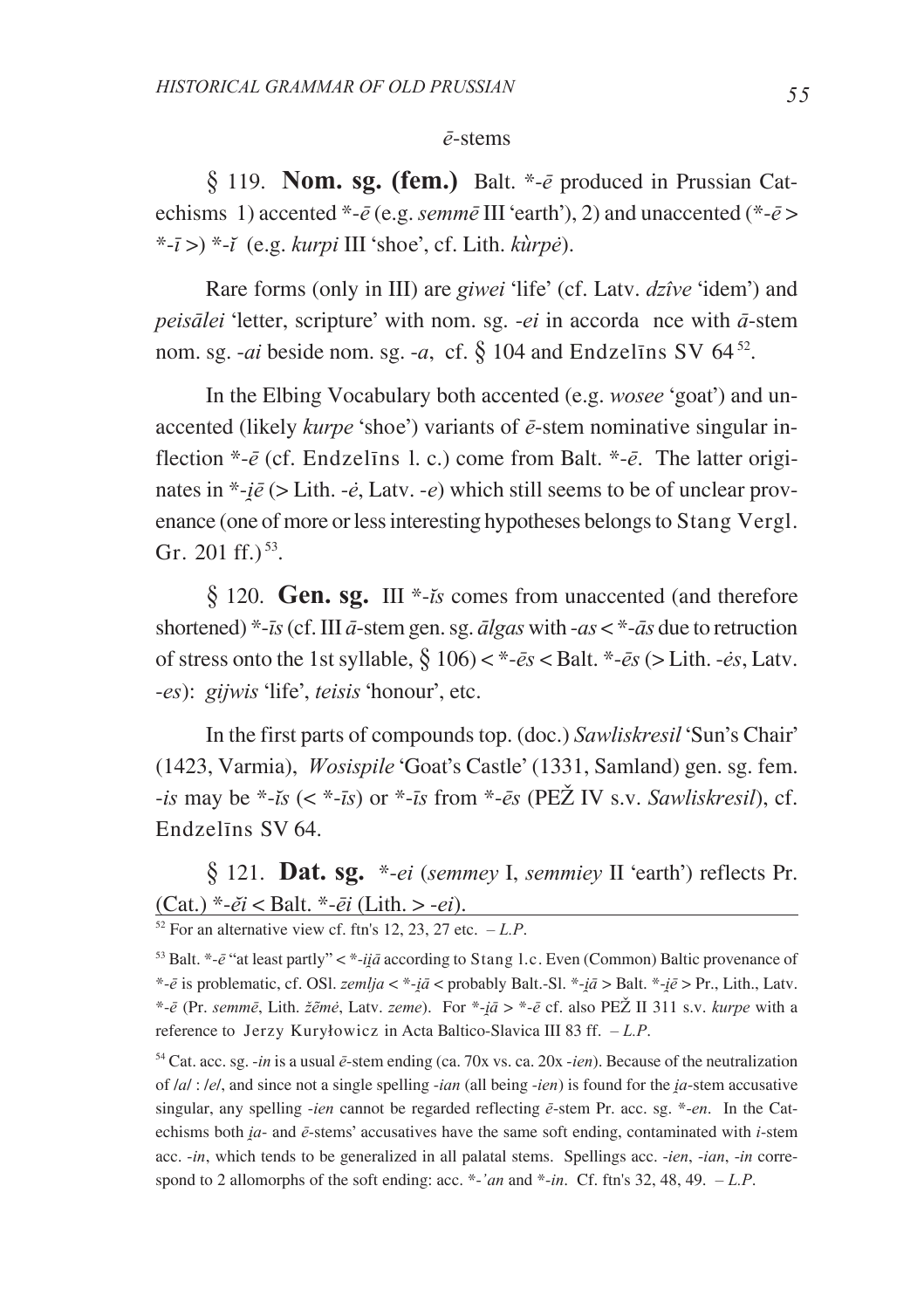§ 122. Acc. sg. -ien (geywien II 'life', peronien III 'community' with -*i*- marking palatalization of  $w$ ) = Pr. \*-en < Balt. \*-en (Lith. > -e). An innovative (thus also Endzelins SV 64 f.) ending is -in (peronin III 'community')<sup>54</sup>.

§ 123. **Nom. pl.** (E) -es reflects Pr.  $*$ -es (e.g. *raples* 'tongs', cf. Lith. *rẽples*). This form is not attested in the dialect of the Catechisms, in which it should have been  $*-\tilde{i}s$  < (unaccented)  $*-\tilde{e}s$  (cf. Lith. nom. pl. žėmės 'lands', katės 'cats', etc.; Endzelens SV 65 with bibl.).

 $\S$  124. Gen. pl. not attested. Dat. pl. not attested, however it can be easily reconstructed for dialects of the Catechisms of the 16th c., e.g. \* kurpimans 'shoes' (a barytone form – cf. Lith.  $k\hat{u}$ rpems – with \*-i- $\leq$ \*- $\bar{i}$ - $\langle$ \*- $\bar{e}$ - $\rangle$  and \**zemēmans* 'lands' (an oxytone form – cf. nom. sg. *semm*ē III – with preserved \*- $\bar{e}$ -). For dat. pl. -mans cf. § 103.

§ 125. Acc. pl. has -ins on place of older  $*$ -ens < Balt.  $*$ -ens, cf. PEZ II 311 f. and Endzelins SV 65. It seems doubtful whether the spelling  $k\bar{t}$ rkis III 131. 'church' reflects accusative plural (thus Bezzenberger KZ XLI 81, Toporov PJ V 13), cf. PEŽ II 193 with bibl., Endzelins l.c.

#### $i$ -stems

§ 126. Nom. sg. (masc., fem.) Balt.  $*-is$  > Pr.  $*-is$  is preserved as -is (antis 'duck', assis 'axle', etc.) in the Elbing Vocabulary. With the same (E) nom. sg. -is Balt. \*-iias > Pr. (E) \*-is is spelled there (kadagis 'juniper' etc.). The latter belongs to *iia*-stems (cf. Lith. *kadug* $\tilde{v}$ s 'idem' and  $\S$  113).

In dialects of the Catechisms *i*-stem Pr. nom. sg.  $*-is$  (being unaccented) turned into -s (cf.  $\S$  87), but *iia*-stem Pr. nom. sg. \*-*is* turned into (unaccented) \*- $i\delta$  (cf. § 113). Both transitions took place symultaneously, both nominative forms being finally opposed to the same accusative form *i*-stem -*in* = *(i)ia*-stem -*in* <-- (replaced) \*-'*an* (§ 114), cf. Lith. *i*-stem acc.  $(\tilde{a}v)$ -*i* 'sheep' = *iia*-stem acc.  $(dag)$ -*i* 'thistle'.

As for (Cat.) adj. nom. sg. masc. arwis 'true' and adv. (nom.-acc. neut.) arwi 'true', these forms possibly reflect an old *i*-stem [if not an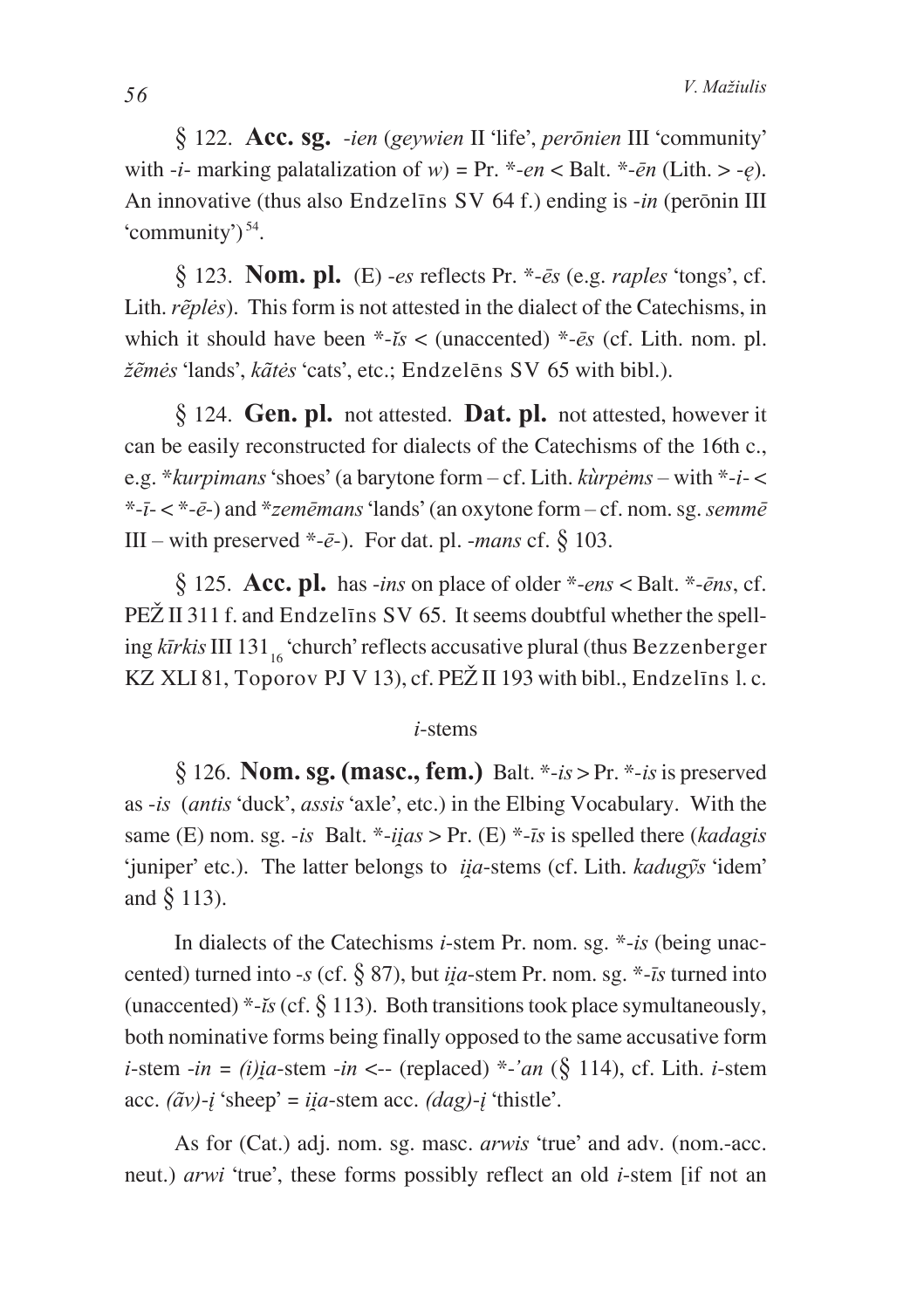$(i)$ *ia*-stem?] paradigm.

*\** 127. **Gen. sg.** is not attested in (E) and is not clearly presented in (Cat.). I assume that in the Prussian Catechisms an innovative *(i)ia*stem gen. sg. \*-*Ÿs* was produced (probably by Abel Will) beside nom. sg.  $*$ -*is* (<  $*$ -*is*, cf.  $\frac{1}{2}$  113) according to equation

```
a-stem nom. sg. -S: acc. sg. -a^2 : gen. sg. -a^2i-stem nom. sg. -S: acc. sg. -i\mathbf{n}: gen. sg. X =(i)ia-stem nom. sg. -is : acc. sg. -in : gen. sg. Y,
```
i.e.  $X = Y = * -iS$ .

With this innovative  $Y = Pr$ . (Cat.) gen. sg. \* $\check{t}s$  (probably attested in *wyssenmukis* 'almighty' II, cf. also  $\frac{8}{9}$  148 further) an old *i*-stem Pr. gen. sg. \*-*eis* (cf. BS 263 ff.) was replaced <sup>55</sup>. Cf. Stang Vergl. Gr. 207.

*\** 128. **Dat. sg.** -*ei* (Pr. Cat. *nautei* 'trouble') < Balt. \*-*ei*.

Similarly to processes described in  $\frac{6}{5}$  127, an innovative dat. sg. \*-*i* could be produced (with all probability by same Abel Will too) beside innovative Pr. (Cat.)  $(i)$ *ia*-stem gen. sg. \*-*is*, cf.  $(i)$ *ia*- or *a*-stem dat. sg. *klausîweniki* (III) 'confessor' (Endzelçns SV 65). Such (innovative) Pr. (III) dat. sg. \*-*i*, gen. sg. \*-*is* cannot be purely inherited Baltic *i*-stem forms because otherwise their short vowels should have disappeared in dialects of the Catechisms 55.

Nevertheless that (innovative) Pr. (III) dat. sg. -*i* seems to indirectly imply old Pr. dat. sg. \*-*i* < Balt. \*-*i* beside dat. sg. -*ei* < Balt \*-*ei* (Pr. Cat. *naut*-*ei*) etc.). For *i*-stem dat. sg. \*-*ei*/\*-*i* 55, cf. BS 288 f., Rosinas Baltistica XXXIV 179, Stang l. c.

*\** 129. **Acc. sg.** ends in Pr. (Cat.) -*in* (*nautin* 'trouble') < Balt. \*-

<sup>&</sup>lt;sup>55</sup> BS 271 explains distribution of  $i_j$ ,  $u_j$ -stems (originally "active", i.e. fientive) and  $i_z$ ,  $u_z$ -stems (originally "inactive") in later EBalt. gen. sg. \*-*eis*, \*-*aus*, but WBalt. gen. sg. \*-*is*, \*-*us*. Cf. also BS 288 f., Palmaitis BGR 89. Survival of unstressed Pr. (Cat.) gen. sg. \*-*is* was possible due to morphological reasons ("Systemzwang"), what is obvious especially in the dative: pure-stem dat.  $^n$ naut should have contradicted to  $a$ -,  $\bar{a}$ -,  $e$ -stem datives as well as to all other cases with vocal inflections. – *L.P*.

<sup>&</sup>lt;sup>56</sup> These variants seem to have been allomorphs of the same soft ending, cf. ftn. 54.  $-L.P$ .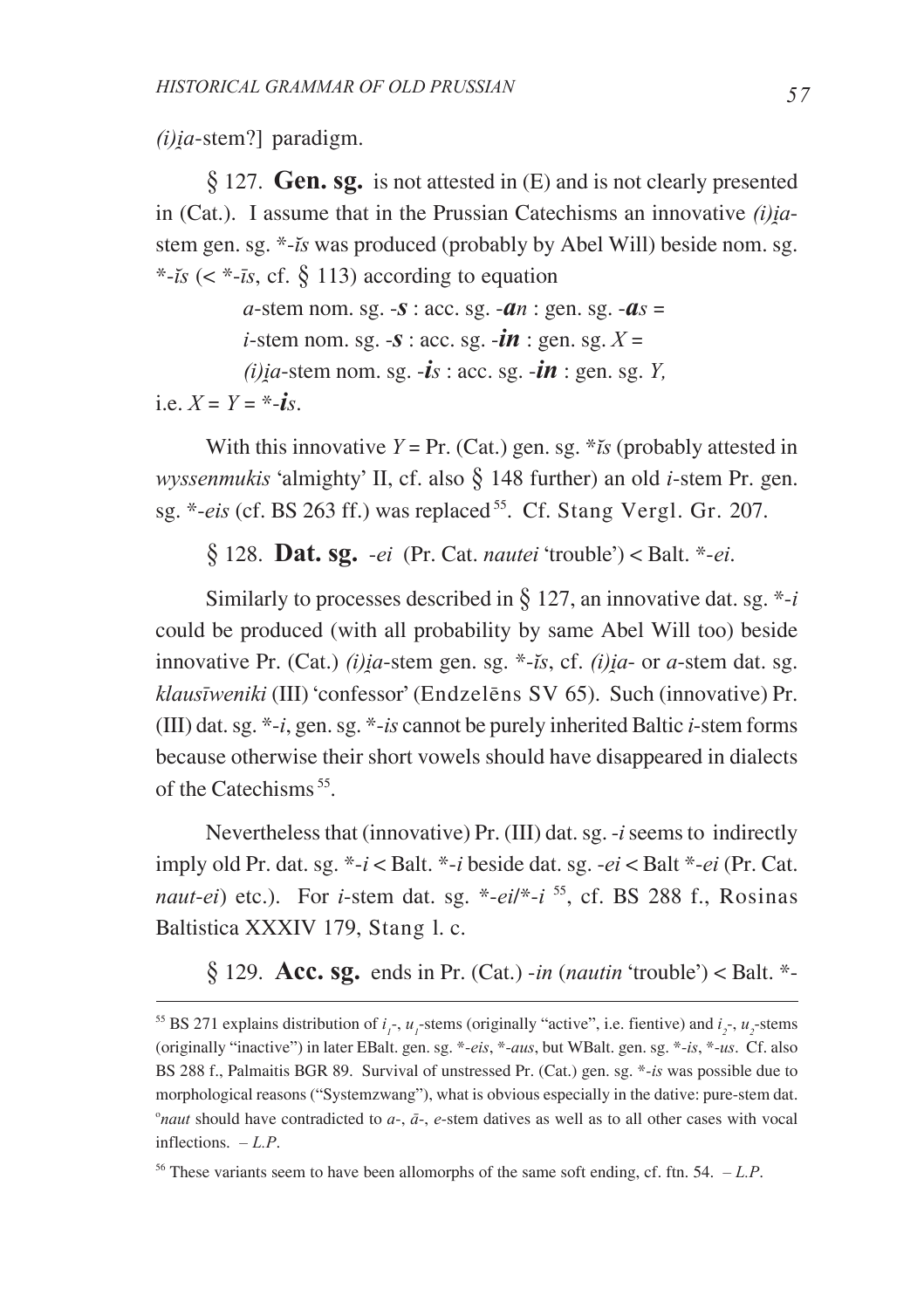in (> Lith. -i) beside Pr. (Cat.) \*-en (nautien etc.), which was an innovation borrowed either from the  $\bar{e}$ -stem, or from the  $\bar{t}/i\bar{a}$ -stem (if not even *ia*-stem) paradigm into the *i*-stem paradigm<sup>56</sup>. Cf. Endzellins SV 66 and bibl.

§ 130. **Nom. pl.** ends in -is (ackis III) reflecting Pr. (Cat.)  $*$ -is < (unaccented) Pr. \*- $\bar{i}s$  < Balt. \*- $\bar{i}s$ , cf. Lith. ( $\tilde{a}k$ )- $\gamma s$  'eyes' and Latv. (ac)- $i\bar{s}$ 'idem' < Balt.  $*$ -*īs* (for this inflection cf. BS 297 ff.).

This Pr. (Cat.) nom. pl. \*- is differentiated sufficiently well from nom. sg. Pr. (Cat.) \*-s (cf.  $\S 87, 126$ ). Both (*i*-stem nom. sg. \*-s < \*-is and nom. pl.  $*-iz < *-iz$ ) seem to have arisen symultaneously, threfore one should not identify Pr. nom. pl. *ackis* (III) with Lith. nom. pl.  $\tilde{a}$ *kys.* 

 $\S$  131. Gen. pl. is attested only in innovative forms, old forms are not represented (Endzelins SV 66, Stang Vergl. Gr. 212). For innovative forms in the Catechisms cf.  $\S$  99. For an original form cf. BS 299 ff.

 $\S$  132. Acc. pl. ends in Pr. (Cat.) -ins (ackins 'eyes', ausins 'ears' *nautins* 'troubles', etc.) =  $*$ -*ins* < WBalt.  $*$ -*ins* < Balt.  $*$ -*ins* > EBalt.  $*$ -*ins*  $(>\ast$ -is > Lith. -is); cf. more exhaustively BS 189, 300 ff., Endzelins BVSF 133. It was under the influence of very productive  $a$ -stem acc. pl. WBalt. \*-ans (§ 100) that WBalt. acc. pl. \*-ins did not undergo denasalization.

§ 133. Dat. pl. has a morph -*mans* (cf. § 103) attached to the stem ending in crixtiānimans (III). Cf. OLith. krikščionimus.

#### $u$ -stems

§ 134. Nom.-acc. sg. neut. ends in -u (E alu 'mead', meddo 'honey' with -o) = Pr.  $*$ - $\tilde{u}$  (cf. OInd. *mádhu* 'sweet drink', honey').

**Nom. sg. masc.** ends in -us (E apus '(water) spring', dangus 'heaven', camus 'bumble-bee') = Pr. (E)  $*$ - $\tilde{u}s$  (cf. Kaukienė PK 54 ff.). In dialects of the Catechisms this inflection turned into  $*$ -s (III souns 'son') < (unaccented) \*- $\check{u}s$ , cf. *i*-stem nom. sg. \*- $\check{u}s$  (= E gevtys) > (Cat.)

<sup>&</sup>lt;sup>57</sup> Cf. an alternative reconstruction WBalt. gen. sg.  $*$ -us in BS 271; cf. ftn. 55. - L.P.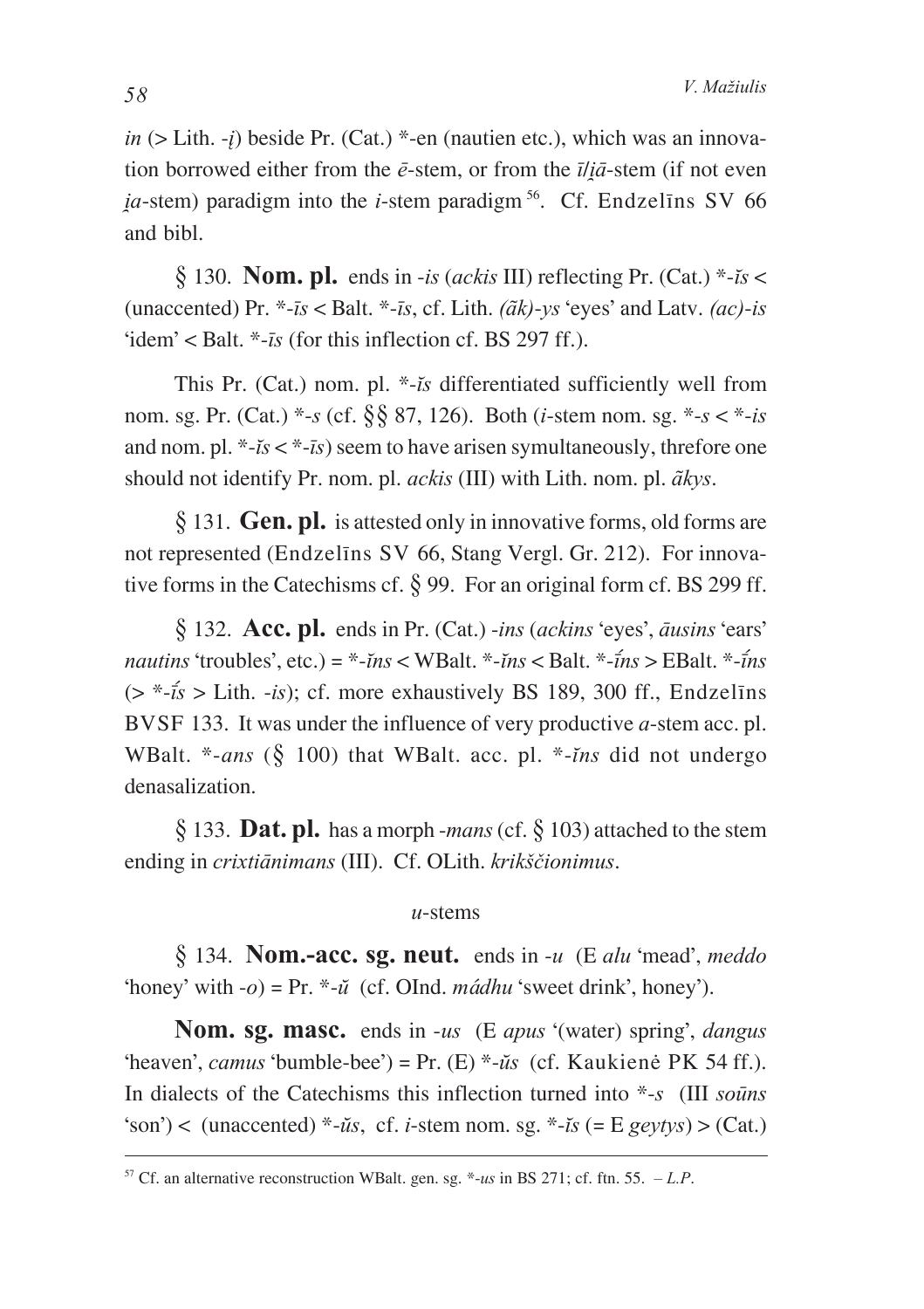\*-*s* (III *geits*), see *\*\** 87, 126.

*\** 135. **Gen. sg.** -*us* is attested in the Catechisms where it is innovative. This inflection arose in the same way as an innovative *i*stem (Cat.) gen. sg.  $-is$  ( $\S$  120, cf. Endzelins SV 66 with bibl.)<sup>57</sup>.

This (innovative) Pr. (Cat.) \*-*us* replaced original Pr. \*-*aus* < Balt. \*-*aus* (> Lith. -*aus*, cf. BS 263 ff.). The innovative form is evident in spelling Pr. (I 11<sub>12</sub>) *sunos* 'son' = \*-*us*. Therefore, a segment -*ons* (cf. a separate opinion of Rosinas BIM 82) in spelling (II 11<sub>14-15</sub>) *sounons* should not be corrected into \*-*ous* (thus e.g. Trautmann AS 433). It was an occasional influence of the segment *-ohns* in German (II 10<sub>10</sub>) *sohns* 'son' on original -os (= sunos I 11<sub>12</sub>) = Pr. (Cat.) \*- $\check{u}s$ , under which the spelling *sounons* appeared; similarly also van Wijk Apr. St. 74, 76, cf. Endzelîns l. c. and BS 269 ff.

A spelling *soûnas* (5x III) reflects gen. sg. -*as* and belongs to *a*stems, not to *u*-stems.

*\** 136. **Dat. sg.** ends in -*u* in the Catechisms (III *pecku* 'cattle'), cf. III PEZ 245 (s.v. *pecku*). The same occurs in the *a*-stem singular dative too (for its origin cf. *\** 94). For ancient forms of Baltic *u*-stem singular dative cf. BS 272 ff. with bibl.

*\** 137. **Loc. (iness.) pl.** is attested in a fragment of prayer of the beginning of the 15th c., i.e. *andangonsvn* 'in heaven', which was translated from Latin pl. *in coelis* (Mikalauskaitë APh VII ,102 ff.). This Prussian form seems to have arisen as a contamination of Pr. iness. pl. \**dangusu* 'idem' and a prepositional construction ill. \**en* \**danguns* 'to heaven', used also in sense of the inessive 'in heaven'.

**Acc. pl.** -*uns* is evident just in this \**danguns* (spelled -*dangons*-) showing the existence of *u*-stem Pr. acc. pl.  $*$ - $\tilde{u}$ ns < Balt.  $*$ - $\tilde{u}$ ns in the 15th c. For this inflection cf. Endzelîns SV 136 f., Stang Vergl. Gr. 218, BS 223 ff., 301 f.

Consonantal (= *C*)-stems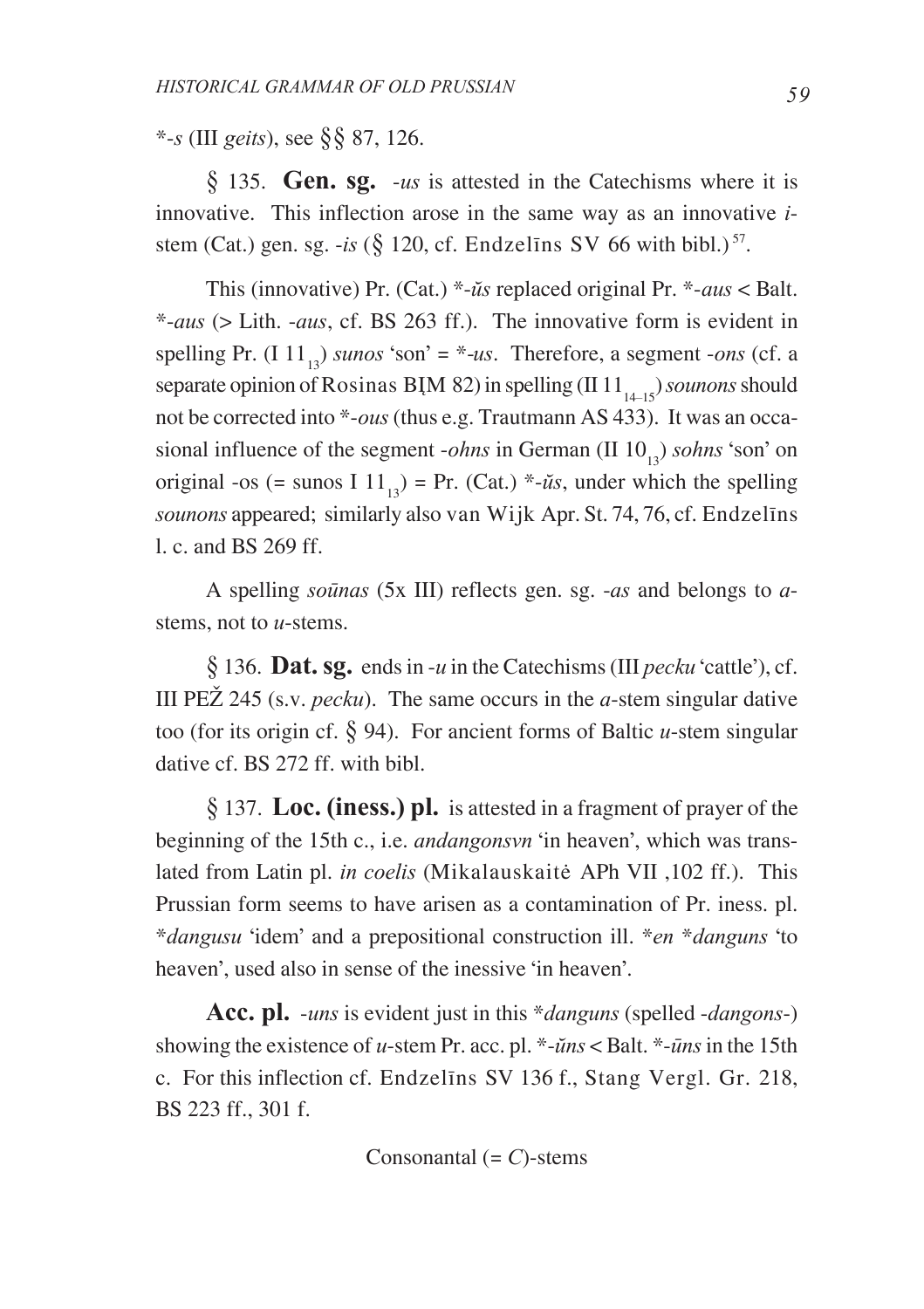These forms are rare, most frequent being nominative and accusative in singular.

§ 138. Nom. sg. neut. is of the bare stem:  $(E)$  semen 'seed' (PEZ IV 95 f.), sevr 'heart' =  $*_{S\bar{e}r}$  (PEŽ IV 95 f.).

**Nom. sg. masc., fem.**: (E) *brote* 'brother' =  $*br\bar{t}\bar{e}$ , mothe 'mother' =  $*_{m}5t\bar{e}$  and (III) *mūti* 'idem' (with  $-\bar{u} - \langle *_{-\bar{2}} - \text{Balt.} *_{-\bar{a}} - \text{and}$ with \*- $\tilde{i} < \tilde{i} < \tilde{j} < \tilde{j} < \tilde{k}$  . In the Catechisms is attested a corresponding innovative **acc.** sg. -in: mūtin (III, spelled 1x muttin in I) 'mother'  $\lt$  i-stem \*-*in*, beside  $\bar{e}$ -stem acc. sg. \*-en: mūtien (III, mutien I) 'idem' = \*mūten<sup>58</sup>.

These forms of the accusative point to the absence of original  $r$ stem paradigm in dialects of the Catechisms in the 16th c. (cf. Lith. dial. nom. sg. mótė, acc. sg. móterį vs. Latv. nom. sg. mãte, gen. sg. mãtes)<sup>59</sup>.

Pr. (E) smov 'man' = \*zmōi (: Lith. dial. \*žmuōj 'idem' < žmuō 'idem') imply Baltic *n*-stem nom. sg. \**źmō* 'idem' < \**źmōn* 'idem'; cf. Endzelins SV 67, PEŽ IV 132 ff. with bibl. As for Pr. (E) *irmo* 'arm', it is difficult to define whether this word was an *n*-stem, cf. Endzelins 1. c.,  $PEZII$  36 ff. with  $\frac{1}{100}$  60

 $\S$  139. In the Catechisms one finds instances of former consonantal-stem nouns with **nom. sg.**  $-s$  (which comes from the *i*-stem inflection  $*$ -is with all probability, cf. further): *dessimpts* (II, *dessempts* I) 'ten'  $= Pr. (Cat.) * desimts < Pr. * desimtis (cf. Lith. dešimtis), skellānts 'owing$ (indebted)' < Pr. \*skel $\tilde{a}$ ntis [cf. Lith. *(běga)-ntis*]; *(emprijki)sins* 'being (in front), (prae)sens'  $\lt$  \*sens 'being' (PEŽ I 257, as in Lat. ab-sens 'notbeing, absent') < (Cat.) \* sents < Pr. \* sentis 'idem' (cf. Lith.  $\tilde{e}$ santis 'idem'),

<sup>&</sup>lt;sup>58</sup> A direct interpretation of acc. sg. (III  $m\bar{u}t$ )-ien as -en < \*-en is questionable in so far all kinds of the soft accusative (spelled -ian, -ien, -in) may be treated as allomorphs of one innovative soft ending (the same concerns acc. pl. -ians, -iens, -ins) in dialects of the Catechisms. Cf. ftn. 54. - $L.P.$ 

 $59$  Therefore, the reader should not perceive (Cat.) *mūti* as a sample of consonantal stems: this word belonged to the  $\bar{e}$ -stem paradigm in the Catechisms. The single attested relic of the r-stem is a word (III 89<sub>5</sub>) *bratrīkai* 'brothers' (nom. pl. masc.) with the *a*-stem suf. dimin.  $-i k(a) - L.P$ .

<sup>&</sup>lt;sup>60</sup> V. Mažiulis reconstructs an  $\bar{a}$ -stem \**irm* $\bar{c}$ , cf. l. c. - L.P.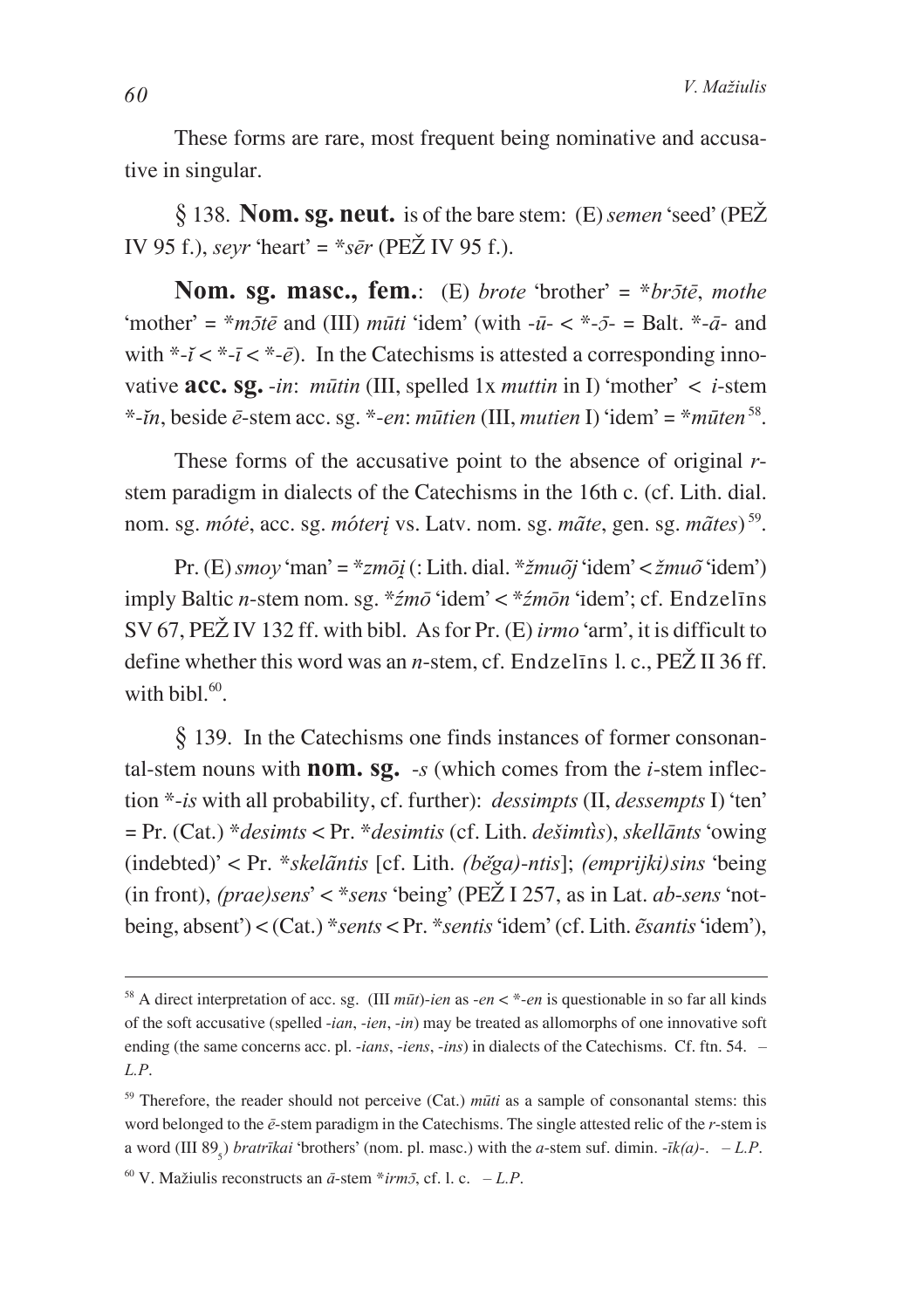smunents 'man' (=  $*zm\bar{u}$ nents < Pr.  $*zm\bar{z}$ nentis, PEŽ IV 135), (emm)ens 'name' =  $(k\bar{e}rm)ens$  'body'.

I consider Pr. (Cat.) nom. sg.  $-s$  in all these instances to be an innovation, produced according to pattern of *i*-stem Pr.  $*$ -*is* (Endzelins SV) 67, 126; cf. also Stang Vergl. Gr. 219 for an another opinion. Up to now it has not been taken into consideration that Pr. (Cat.) nom. sg. geits 'bread' (as well as E geyty/s] = \*geitis 'idem') and nom. sg. qualits 'will' are *i*-stem forms having their Pr. (Cat.) nom. sg.  $-s$  from *i*-stem Pr. nom. sg. \**is*, cf. PEŽ I 343 (s.v. \**gevtvs*) and PEŽ II 324 (s.v. *quatits*) respectively; cf. also  $\S$  87, 126.

§ 140. Acc. sg. has a *consonantal*-stem = *i*-stem inflection Pr. \*-*in*  $\langle$  Balt. \*-in (> Lith. -i): (III) smunentin 'man', -gimmusin 'born' (PE $\check{Z}$  I 52 s.v. ainangimmusin), cf. Lith. acc. sg. (móter)- $i = (\tilde{a}k)$ - $i$ .

Cf. also (*C*-stem = *i*-stem) **acc. pl.** Pr. (Cat.) \*-*ins* (= III *smunent*ins 'people' etc., cf. Endzelins SV  $67$ ) < Balt. \*-*ins* (§ 132)<sup>61</sup>.

Acc. sg. (III) kermenen 'body', emnen 'name' end in  $-en =$ unaccented (!) \*-in. The ending \*-in seems to have been reshaped as -en by Abel Will in accordance with synharmonic vocalism in stems kermen-,  $em$ [e]n- (for another opinion cf. Endzelins 1, c.). As for innovations acc. sg. (III) kermenan, emnan, their -an arose in a similar way as in acc. sg. (geit)-an (III) beside original (geit)-in  $(\S 87)$ .

§ 141. Gen. sg. ends in -es (III 5x kermenes 'body'), which is usually considered to be an archaic (*n*-stem) inflection Balt. \*-es [> Lith. (akmen)-ès], cf. van Wijk Apr. St. 75, Endzelins 1. c., idem BVSF 140, Stang Vergl. Gr. 220, Kazlauskas LKIG 253, BS 246, Zinkevičius LKIG 243, Rosinas BIM 83. However there is no ground to assume that (III -es) was accented (Stang Vergl. Gr. 297). The genitive singular of

 $61$  V. Mažiulis considers C-stem Balt. acc. pl.  $*$ -*īns* to have been lengthened according to pattern of  $i$ - (BS 259) and other stems by analogy with morphologic (not phonetic) lengthening in IE  $o$ - $(=$  Balt.  $a$ -) stems (BS 200 f.).  $-L.P$ .

 $62$  The same may be said about a-stem gen. sg. - as too. Systemic (not phonetic) reasons ("Systemzwang") prevented appearance of "nominative" -s in the genitive. Cf. ftn. 55, 63.  $-L.P$ .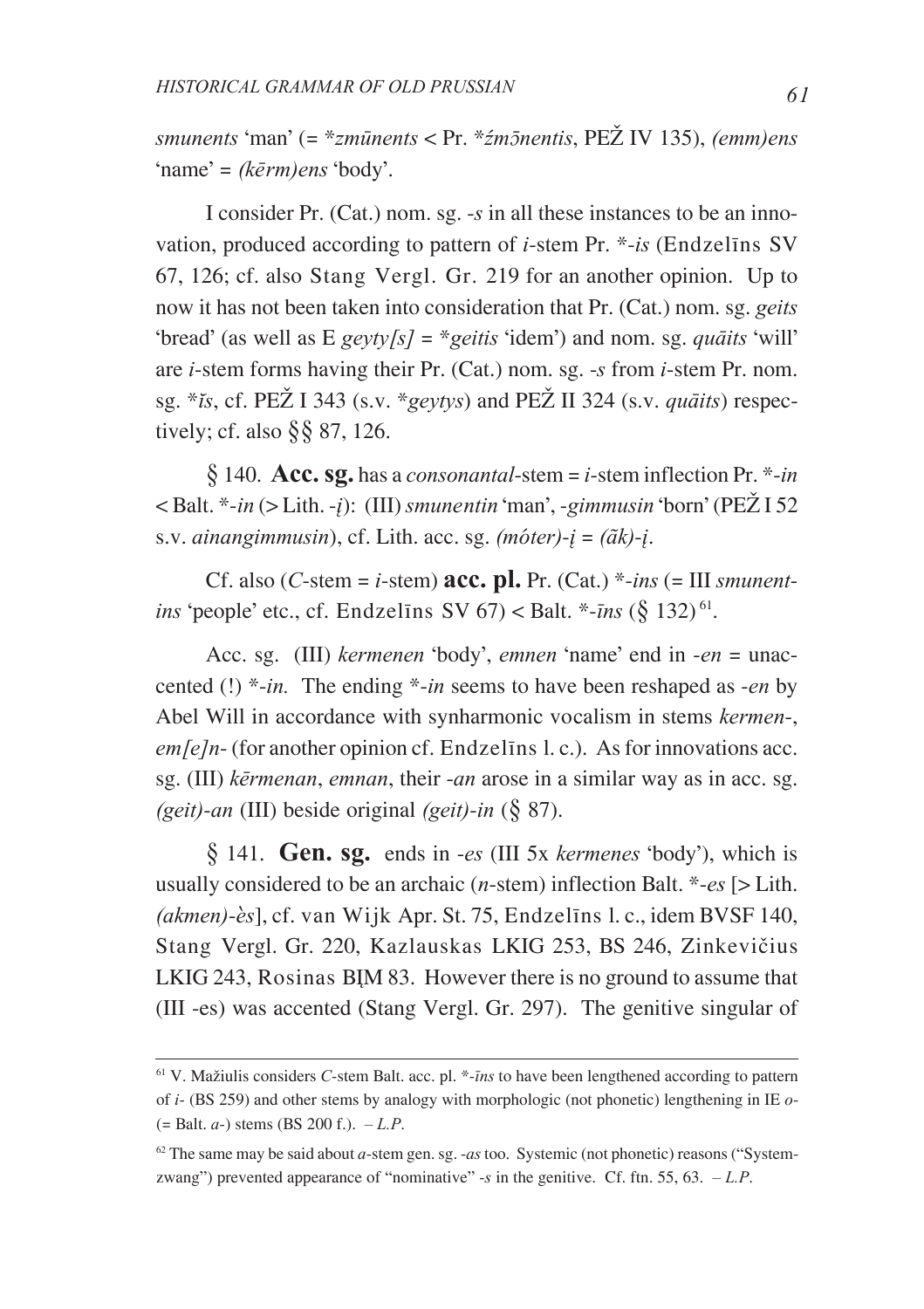any declension was unaccented in the Catechisms, cf. even 1)  $\bar{a}$ -stem algas III 'salary' with unaccented -  $\tilde{a}s$  < original accented Pr. \*- $\tilde{a}s$  (= Lith. algos), or 2)  $\bar{e}$ -stem *teisis* III 'honour' with unaccented -is < original accented Pr. \*- $\bar{i}s <$ \*- $\bar{e}s$  (under the stress the final \*- $\bar{e}s$  should not have turned into  $*$ -*is* > III -*is* at all). On the other hand, *(kermen)*-*es* could not come from unstressed  $*$ - $\check{e}s$  since then the latter should have been reduced into  $*-s$ <sup>62</sup>.

I think that *kermenes* 'body' has an innovative  $(i\text{-stem})$  gen. sg. -es = Pr. (III)  $*$ -*is*  $[$  = *(niaubillint)*-*is* (III) 'not speaking'], which appeared here in the same way as  $-en = Pr$ . (III) \*-*in* in acc. sg. *kermenen* (III, see above).

§ 142. Dat. sg. has *-ei* (*nautei* III 'trouble, misery' beside acc. sg. *nautin*) = *i*-stem -*ei* < Balt. \*-*ei* (> Lith. dial. -*ie*), what implies an alternative Balt. dat. \*-*i* too. Cf. BS 288 f., Rosinas Baltistica XXXIV 179, but Stang Vergl. Gr. 227 f.

§ 143. Acc. pl. masc., fem. has -ins (smunentins III 'people' etc.) < C-stem = *i*-stem Pr. -*ins*, for which see  $\S$  132.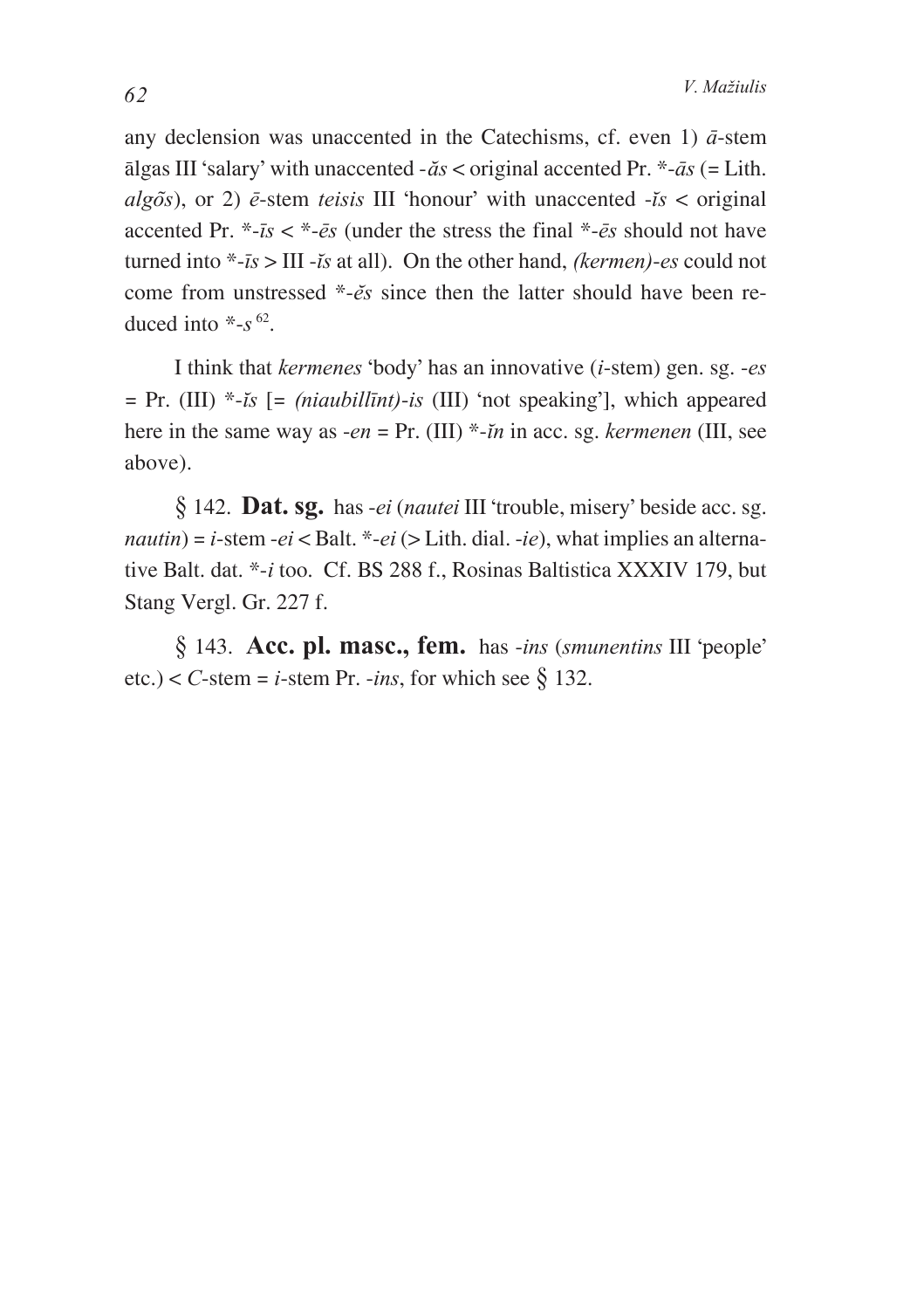## **4. DECLINATION OF ADJECTIVES**

 $a/\bar{a}$ -stems

§ 144. Nom. sg.:

a) masc. ends in (III) -s, (E) -is  $\lt^*$ -as (plg. E Deywis 'God" etc.,  $\S$  89), cf. labs III 'good', swints (III) 'holy', gaylis (E) 'white);

b) neut.,  $adv.$  (neut.) ends in -an, cf. E adv.  $kirsnan$  '(in) black' (PEŽ II 198), *sywan* '(in) grey' (PEŽ IV 117) etc. For neut. III (pron.) wissan 'all' and (pron.) wissa<sup>63</sup> 'idem' (cf. Lith. vìsa), as well as Gr salta 'cold' (cf. Lith. šálta Paulauskienė LKM 211 ff.) see PEŽ IV 50 f.

c) fem. ends in (E) - $o = *$ - $\bar{0} (= *$ - $\bar{a}$ ), (III) - $a < *$ - $\bar{a}$  and (after labials and gutturals)  $-u < *-\bar{u} < *-\bar{a}$ , cf. *pausto* E 'wild' (PEŽ III 238 f. s.v. paustocatto), tickra III 'right' (PEŽ IV 192), (pron.) wissa 'all', peronisku 'common', swintai 'holy' (cf. III mensai 'meat' beside mensa 'idem')<sup>64</sup> etc.

§ 145. Nom. pl.:

a) masc. ends in -*ai*: *maldai* III 'young' (cf. nom. pl. subst. *wijrai* III); an ending *-ei* (*wertei* III 'worthy') is of pronominal origin = Lith.  $-i$  $-ie < *-ei$  (Endzelins SV 69);

b) fem. ends in -as: miilas III 'lovely' (cf. nom. pl. subst. lauxnos  $E = *-5s <$ Balt  $*-a s$ ).

 $§ 146.$  **Dat.:** 

a) sg. masc. ends in *-asmu*: *wargasmu* III 'evil' (cf.  $\S$  163);

**b)** sg. fem. ends in *-ai*: III *prabutskai* 'eternal', pron. *wissai* 'all';

c) pl. ends in *-amans*: wissamans III 'all' with a nominal inflection, a pronominal inflection being *-eimans*: *wisseimans* 'idem'  $(\S$  164).

 $63$  Cf. ftn. 62.  $-L.P$ .

<sup>&</sup>lt;sup>64</sup> Pr. kai stāi Swintai bousei bhe niebwinūtei III 103<sub>13-14</sub> is translated from das sie Heilig sey vnd *vnstrefflich* III 102<sub>11</sub>, either in adverbial meaning "sacredly and inaccusably", cf. PKP 200<sup>598</sup>, or with pronominalized forms (cf. further  $\S$  152) in accordance with previous pronominalized form pron. stai < \* stājī, cf further  $\S$  158. For *mensai* / *mensā* cf. ftn. 43. - L.P.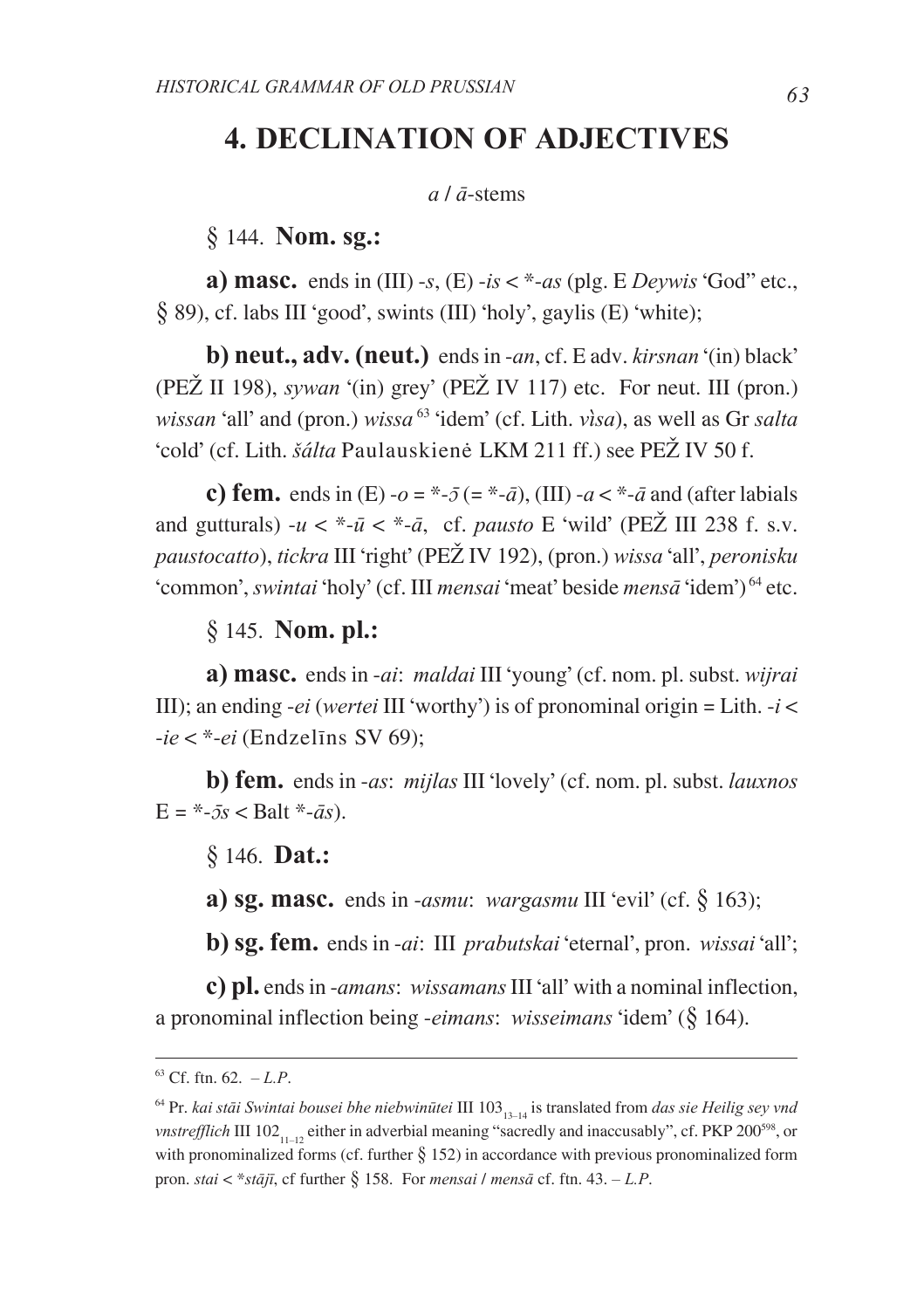$\frac{1}{2}$  147. Other *a* /  $\bar{a}$ -stem adjective (and substantive) inflections are:

**gen. sg. masc., fem.** -*as*: *swyntas* II 'holy';

**acc. sg. masc., fem.** -*an* : *labban* III 'good';

**acc. pl.** -*ans*: III *maldans* 'young', (fem.) *swintans* 'holy';

**gen. pl.** -an: *swintan* III 'holy' (cf. subst. *grîkan* 'sins', *\** 98).

It was the coincidence of such forms (especially in the accusative in singular and in plural) due to which an innovation

**nom. pl. fem.** *dûrai* III 'timorous' with an ending -*ai* came into being (apparently produced by Abel Will himself), cf. *\** 109.

### *(i)Ùa*-stems

*\** 148. **Nom. sg. masc.** ends in Pr. (Cat.) -*is* < \*-*îs* (cf. *\** 113): *mukinewis* III 'teaching (teacher)';

**Gen. sg.** ends in innovative Pr. (Cat.) -*is* (*\** 127): *wyssenmukis* II 'almighty' (PEŽ IV 254).

Other forms also show influence of the *i*-stem paradidm over the  $(i)$ *ia*-stem paradigm, e.g.:

**acc. sg. (masc.)** *druwîngin* III 'believer',

**acc. pl. (masc.)** *druwîngins* III 'believers',

**dat. pl. (masc.)** *druwîngimans* III 'believers'.

These forms imply nom. sg. masc. -*ingis* with an  $(i)$ *ia*-stem  $*$ -*is* < \*-*îs* [similarly to Lith. (*a*-stem -*ingas* -->) *Ùa*-stem -*ingis*, cf. Skardþius ÞD 121], not an *i*-stem \*-*is* (thus Kaukienë LKK XXXVI 95). A conjecture of Kaukienë l. c. that the ending -*is* even in E *gaylis* might belong to the *i*-stem  $*$ -*is*, is not grounded (cf. PE $\check{Z}$  I 312 ff.).

*u*- and *C*-stems

 $\frac{1}{2}$  149. An *u*-stem **nom. sg. neut.** = **adv.** *poligu* 'similarly' is a bare stem, dat, sg. masc. being *(em)polijgu* III, cf. Endzelîns Sv 71, PEŽ III 316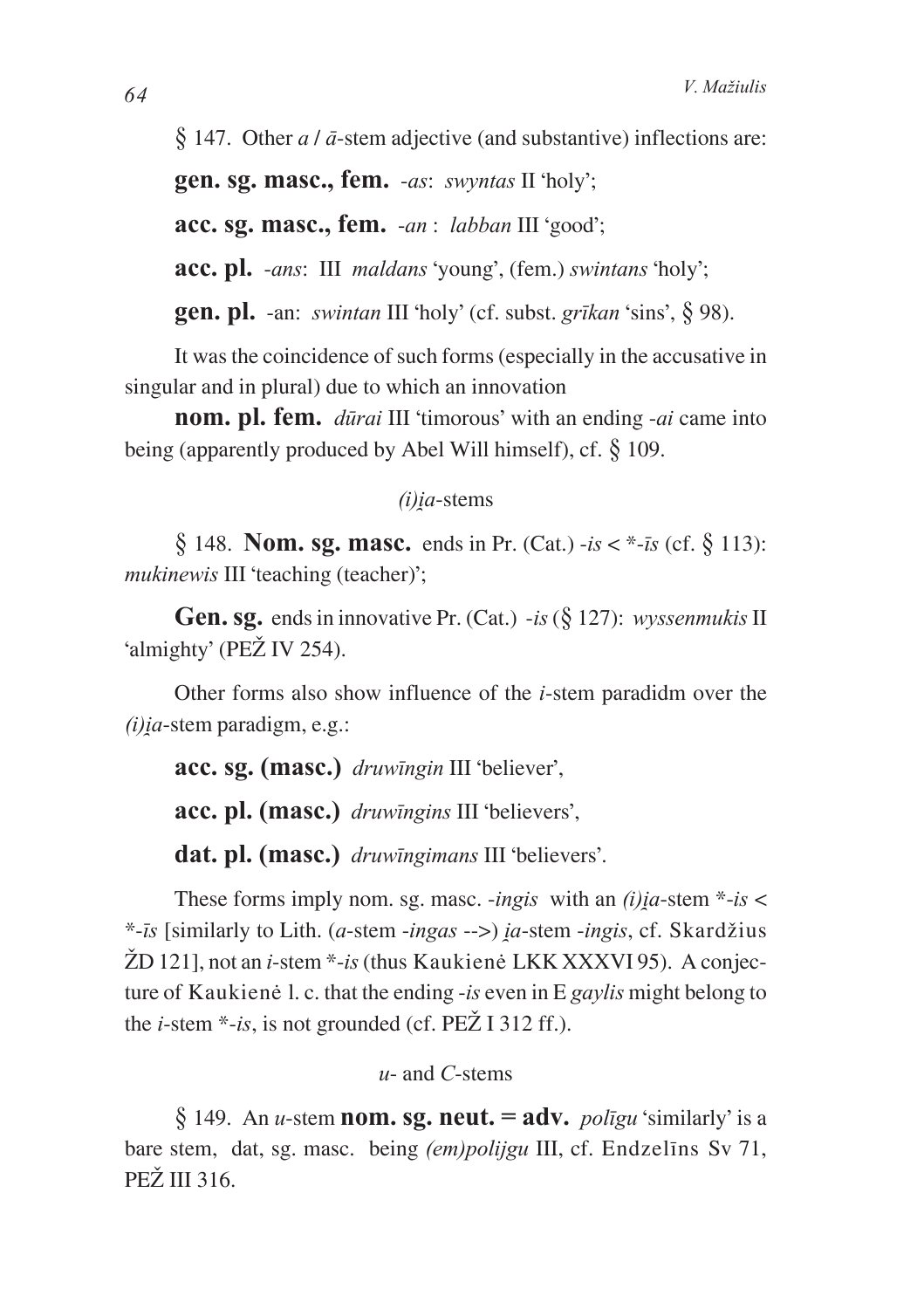*\** 150. For *C*-stem adjectives (participles), which belonged to the  $(i)$ *ia*-stem in the Catechisms. cf.  $\frac{1}{2}$  139.

### Pronominalized adjectives

*\** 151. Pronominalized adjectives are not attested in the Elbing Vocabulary. In the Catechisms they are few, often used in a basic (not pronominalized) sense.

*\** 152. **Nom. sg. fem.** *pirmoj* (III) 'the first' = Pr. (Cat.) \**pirmui ‹* < \**pirmûÙ* < Pr. \**pirm`jî* 'idem'.

According to this pattern, an innovation **nom. sg. masc.** \**pirmulis* = *pirmois* (II, III) 'the first' was produced. A pron. adj. *pirmonnis* 'the first' comes from Pr. (Cat.) \**pirmunis* (with  $-i\tilde{\iota}$ - on place of an older  $-a$ under the influence of  $**primüis*$   $\lt$   $**primanis*$  (cf. acc. sg. *pirmanien* 'the first' III), which is a combination of acc. sg. \**pirman* + pron. nom. sg. \*-*(j)is* 'that, he'.

All this elucidates also (III) acc. sg. *pansdaumannien* (1x spelled *pansdaumonnien*) 'the last', *walnennien* 'better' (with -*ne*- on place of original -na-), cf. PEŽ III 219 (s.v. *pansdaumannien*), PEŽ IV 218 (s.v. walnennien)<sup>65</sup>.

### Degrees of comparison

§ 153. A word *muisieson* III 69<sub>20</sub> 'größern' with all probability means Pr. acc. sg. 'bigger' witn  $\text{-}on = \text{*_-}an$  (for *muis*- cf. PE $\text{Z}$  III 154 f. with

For pronominalized adjectives cf. Lith. (non-pron.) nom. *geras*, gen. *gero*, dat. *geram*, acc. *gerà …* , etc. vs. (pron.) nom. *ger\$sis*, gen. *gerojo …* , dat. *ger³jam*, acc. *geràjá …* (cf. Lith. *jÑs*, *jõ*, *j³m*, *j…á*), or Rus. (already in basic sense only) *xopou-uũ*, *xopou-ezo*, *xopou-emy*, etc. – *L.P.* 

<sup>&</sup>lt;sup>65</sup> V. Mažiulis reconstructs pronominalized acc. sg. \**panzdauman'an*, \*walnan'an (l. c.), i.e. historical combinations of acc. \**panzdauman* + acc. \**jan*, acc. \**walnan* + acc. \**jan*. Corresponding nominatives should have been Pr. (Cat.) \**panzdaumanis*, \**walnanis* similarly to \**pirmanis* (*\** 152). However such combinations (accusative form as a stem + nominative inflection) could not be original. Their authenticity rests upon 2 instances of the word *pirmonnis* (III). Original combinations could be only nominative + nominative, i.e. Pr. \**panzdaumasîs* [\**panzdaum(a)s* + \**jis*] 'last-that = the last', \**walnasîs* [\**waln(a)s* + \*jis] 'better-that = that better'. Unfortunately, V. Mažiulis omitted the single possile sample of this kind in (III): *dengnennissis* 'celestial' (cf. PEÞ I 196) = possibly Pr. (Cat.) \**dengininîsis* < Pr. \**dengininîsîs* = *(i)Ùa*-stem \**dengininîs* + \**jis*.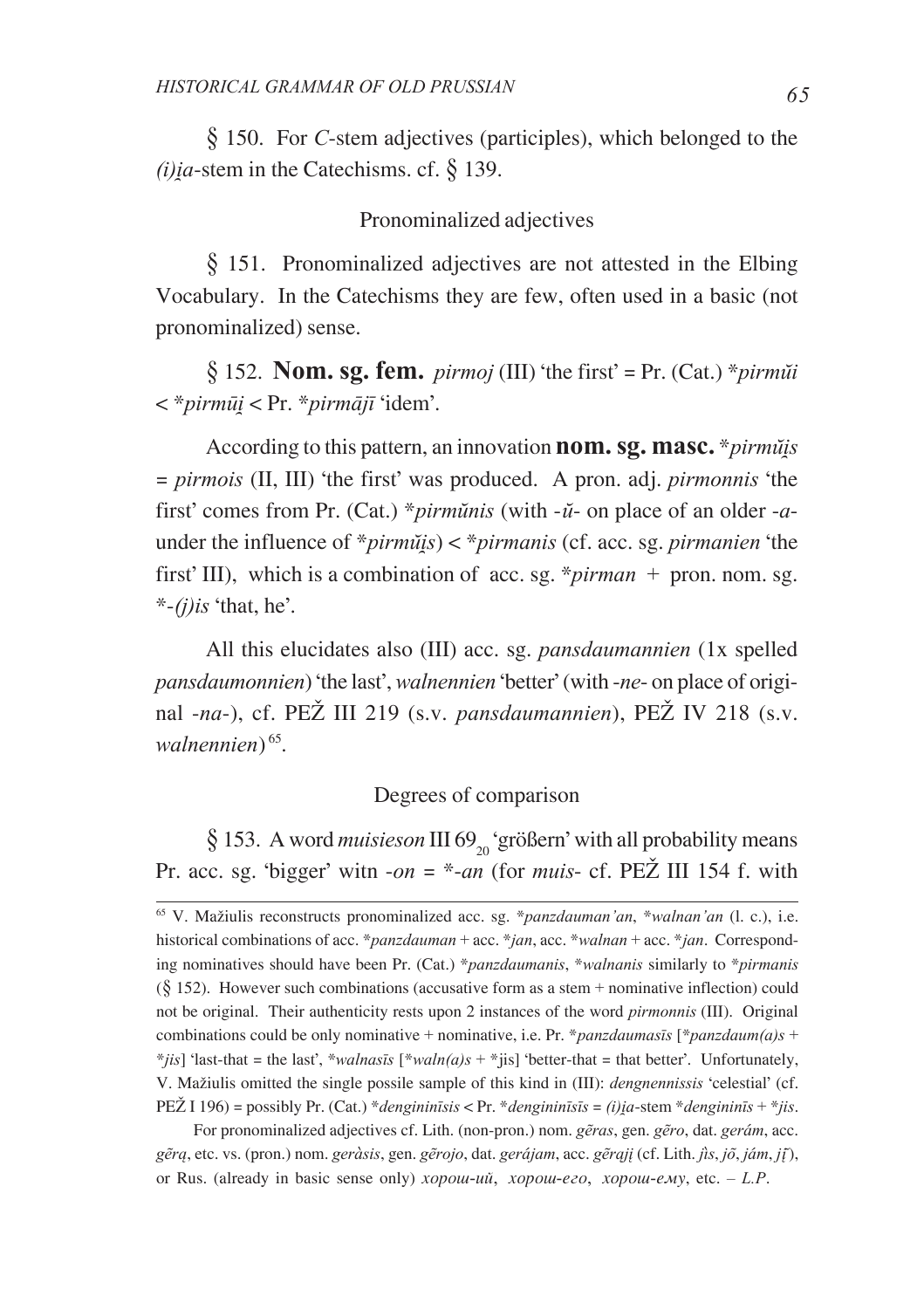bibl.). This word (a hapax legomenon) represents a comparative degree with a segment -sies-, which possibly implies Pr.  $*s'es - < *sies - < -$  Balt. \*-ies- > Lith. -es- (ger-ès-nis); cf. Endzelins SV 72, PEŽ III l. c.

This time I propose a new hypothesis: *muisieson* may be corrected into \**muisiesnon* (with an occasional or dissimilative loss of \*- $n$ -) < Pr. (dial.) acc. sg. \*mūisiesnan, cf. Lith. gerès-nis.

§ 154. An apophonic alternant Pr.  $*-is$ - of a comparative grade Pr. \*-ies- < Balt. \*-ies- seems to be present in words gen. sg. tawischas 'nearer', adv. toūls 'more' (< \*tūlis) etc. (Stang Vergl. Gr. 268, PEŽ IV 203 s.v. tūlan), maldaisin 'younger' etc. Cf. also Endzelīns l. c., Stang l. c. PEŽ III 101 ff. (s.v. *maldaisin*). For another opinion concerning the segment -*ai*in *maldaisin* cf. Schmalstieg OP 101-102.

 $\S$  155. The superlative degree is expressed by a combination of the word  $ucka + a$  positive or a comparative degree of corresponding adjective. The superlative may be also expressed by the comparative degree directly; cf. Endzelins SV 73, Stang Vergl. Gr. 269 f.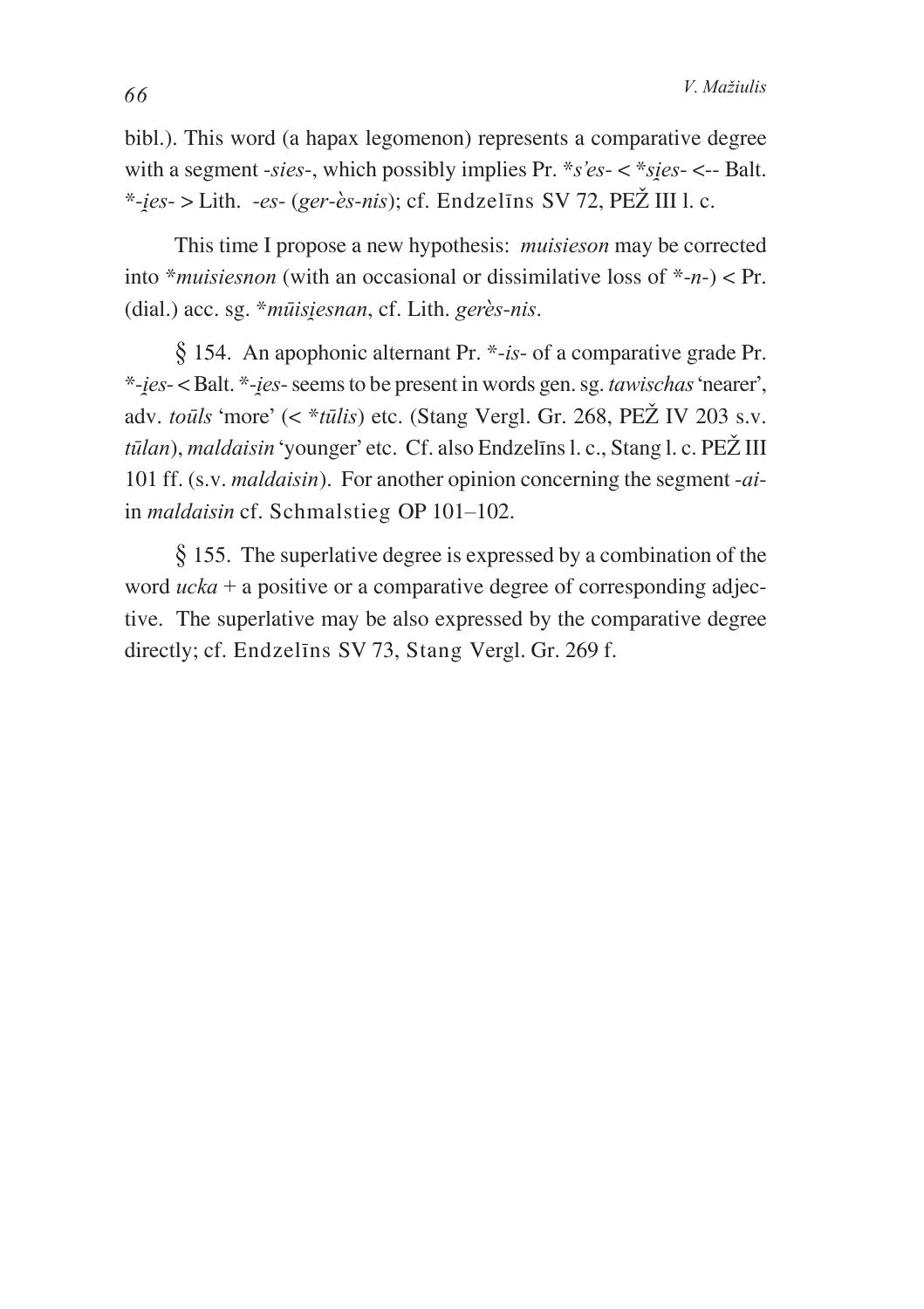## 5. NUMERALS

They are few and occur in the Catechisms only.

§ 156. Only 4 cardinal numerals are attested: *ains* 'one' (see § 186), *dwai* 'two' (cf. PE $\check{Z}$  I 243), *dessimpts* II and *dessempts* I 'ten' = Pr. (Cat.) \*desimts < Pr. \*desimtis (cf. § 88) < Balt. \*desimtis (> Lith. desimtis) an tūsimtons III 'thousands'.

Baltic numeral 'ten' was an *i*-stem, but its declension had alternating C-stem forms too (cf. C-, i.e. t-stem Lith. gen. pl. *dešimtų*̃ beside *i*-stem dešimči $\tilde{u}^{66}$ , cf. Stang Vergl. Gr. 280. As for 'thousand', the word *tūsimtons* III implies Pr. (Cat.) *i*-stem nom. sg. \**tūsimts* < Pr. \**tūsimtis* (cf. Lith. *tukstantis*); cf. PEŽ IV 206 and  $\S$  88.

 $\S$  157. More attested are the ordinals. They are declined as (masculine or feminine) adjectives. These are ten ordinals:

*pirmas* 'first' (= Lith. *pirmas*), pron. masc. *pirmois*, fem. *pirmoi* 'that first', cf.  $PEZ III 284 f$ .:

antars 'second' =  $*ant(a)ras$ , fem. antrā < Balt. \* antaras "idem' (> Lith. dial. antaras > antras 'idem'), \*antara respectively, cf. PEŽ I 84<sup>67</sup>; tirtis / tīrts, fem. tirti 'third' maybe coming from Balt. \*tritias 'idem'

--> EBalt. \*tretias 'idem' (> Lith. trēčias 'idem'), cf. PEŽ IV 194 f.;

kettwirts, fem. ketwirta 'fourth' < Balt. \*ketvirtas 'idem' (> Lith. ketvirtas 'idem', etc.), derived with suf. \*-ta- from the stem of cardinal 'four', cf. PEŽ II 177 f.;

*penckts*, fem. *pienckta* (with *i* marking palatalized *p*) 'fifth' < Balt. *\*penktas* 'idem' (> Lith. *peñktas* 'idem', etc.), derived with suf. \*-ta-from the stem of card. 'five', cf. PEŽ III 254:

<sup>&</sup>lt;sup>66</sup> Lith.  $\check{c}$  usually comes from  $* t j +$  "back vowels" in native words. Thus *i*-stem gen. pl. Balt. \*desimteiōn > EBalt. \*desimtiuon > Lith. desimči $\tilde{u}$  (for the inflection cf. BS 299). -L.P.

<sup>&</sup>lt;sup>67</sup> Segment -ar- in Pr. (Cat.) nom. sg. antars can be directly compared with \*-ar- in the reconstruction Balt. \* *antaras* only because of dat. *antersmu* III = \*  $\tilde{a}$ *ntarsmu*. Otherwise one could explain nom. sg. *antars* as having arisen in the same way as nom. sg. *tickars* III 'right' instead of *etikrs* (to avoid difficulty in pronouncing  $\mathcal{C}_{krs}$ ), cf. III acc. *āntran* = tickran, see ftn. 33. However dat. antersmu III in its turn might have been occasionally fitted to nom. antars, i.e. a form dat. \**antrasmu* could also exist.  $-L.P$ .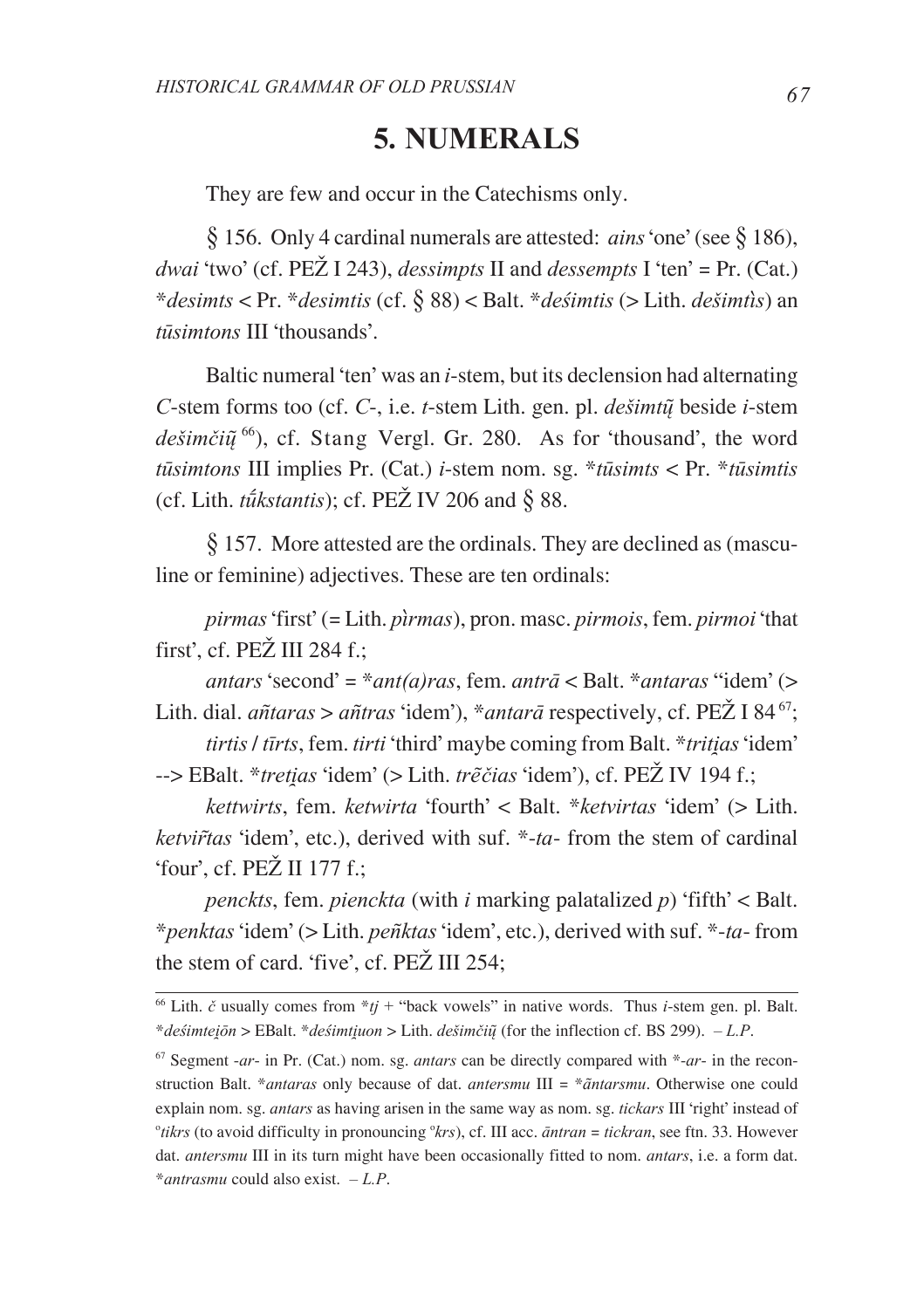usts / uschts, fem. uschtai (for -ai cf. swintai  $\frac{1}{2}$  144) 'sixth', having its  $\check{s}$  (spelled *sch*) from card. 'six' (with \*- $\check{s}$ - $\lt$  \*- $sj$ -), implies Pr. \**ustas* 'sixth', derived with suf. \*-ta- from WBalt. C-stem card. \*ves-/\*us- 'six' (2 apophonically alternating stems) < indeclinable Balt.-Sl.  $*<sub>s</sub> \vee <sub>s</sub>$  'idem'  $\leq$  IE \*suek's 'idem'. Cf. Lith.  $\check{s}e\check{s}i \leq$  \*sest  $\leq$  \*svest.

sepmas (I), septmas (II, III) 'seventh' < Balt. \*septmas 'idem', derived with suf. \*-ma-from Balt. card. \*sept-'seven'; since root consonant \*-t- tended to be lost in earlier epochs (cf. Pr. sepmas and Lith. sekmas < \*sepmas), one may regard -t- in Pr. septmas (II, III) to have been introduced anew according to card. \*sept-'seven'. Cf. PEŽ IV 102 with bibl.;

asmus 'eighth' = Pr. nom. sg. masc.  $*_{\text{asms}}$ <sup>68</sup> (cf. acc. asman III) < \*asmas < Balt. \*asmas 'idem' (> Lith.  $\tilde{a}$ smas 'idem'), derived with suf. \*-ma- from Balt. card. \*ast-'eight' (cf. Balt. \*septmas), cf. PEŽ I 103;

*newints* 'ninth' < Balt. \**nevintas* 'idem' (with a circumflex \*-in-), derived with suf. \*-ta- from Balt. card. \*nevin 'nine' < IE \*neun 'idem'; original initial  $*_n$ - has been replaced with  $*_d$ - in Eastern Baltic and Slavic (cf. Latv. devini 'idem'), cf. PEŽ III 181;

*dessimts* 'tenth' < Balt. \**desimtas* 'idem' (with a circumflex \*-*im*- as in Lith.  $dešimtas$ ) < IE \* $dek'mtos$  'idem', derived with IE suf. \*-to-from card. IE  $*dek'm$  'ten', cf. PEŽ I 198.

<sup>&</sup>lt;sup>68</sup> Pr. *asmus* =  $*$ *asm<sup>u</sup>s* with an auxiliary labialized (after *m*) vowel to enable pronouncing complex \*sms, cf. ftn's 67, 33,  $-L.P$ .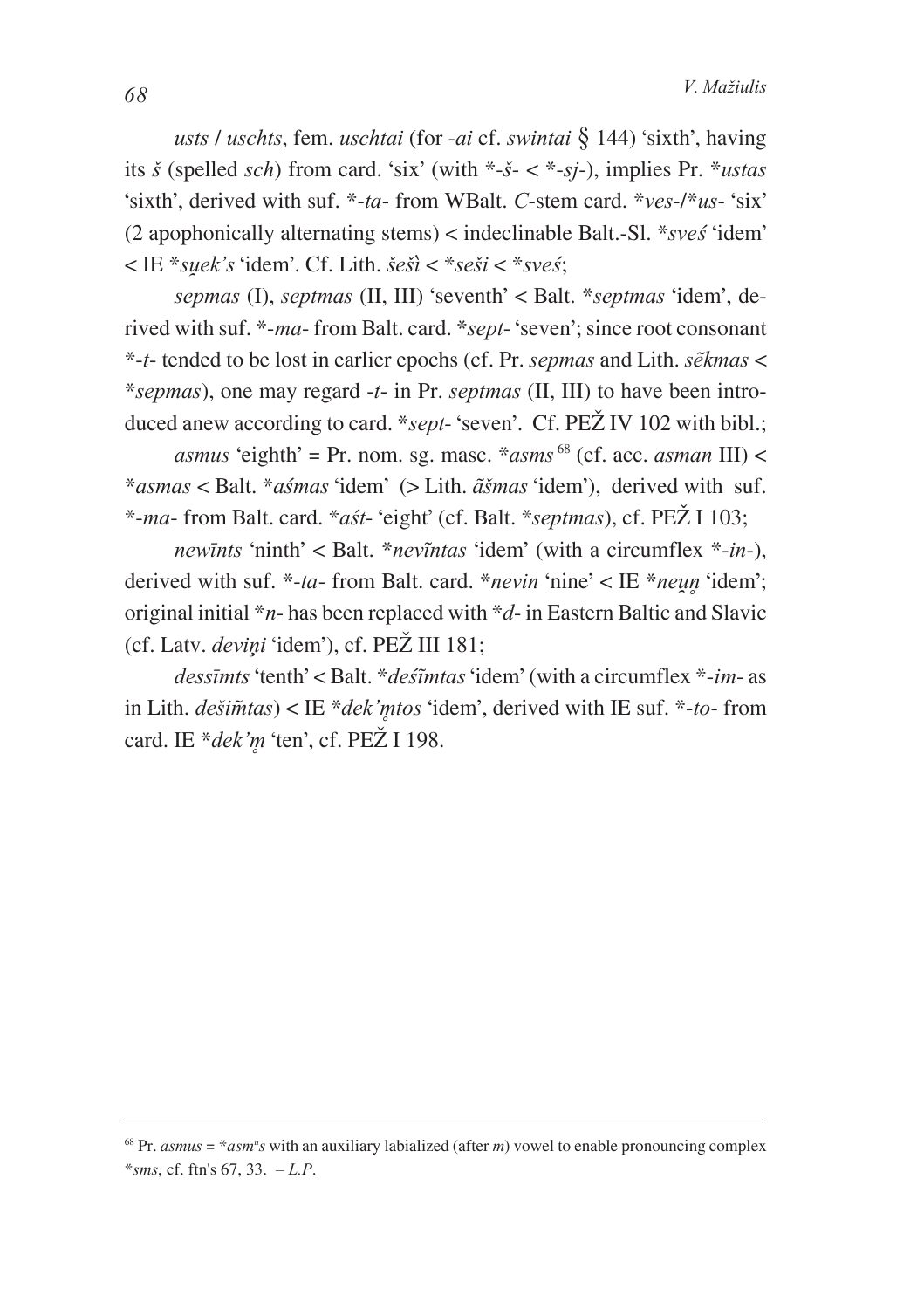# **6. PRONOUNS**

## *Gender pronouns*

*stas* 'that'

*\** 158. Gender pronouns are found only in the Catechisms. Were at least few of them attested in the Elbing Vocabulary, then the history of gender pronouns should have been more clear.

A neutral deixis *stas* (used also as a definite article<sup>69</sup>) is one of the most problemic pronouns in Prussian.

**Nom. sg. masc.** *stas* 'that; this';

**Nom.(-acc.) sg. neut.** *sta* (1x *stae* II) and (more frequently) *stan*;

**Fem.** *sta* (1x *sta* III) beside *stai*, which is easy to derive from a pronominalized Pr. \**stājī* (thus also Rosinas BIM 86; otherwise Endzelîns SV 75, Stang Vergl. Gr. 244); see further.

*\** 159. The origin of initial *st*- in *stas* is obscure. According to a known hypothesis (van Wijk Apr. St. 111, Endzelîns l. c.), this *st*- comes from a suppletion of stems \**sa*-/\**ta*-. However it is not easy to consent to this opinion: Pr. *stas* with all probability comes from Pr. \**sitas* (: Lith. *ðÑtas*) < Pr. \**si*- 'this' (see further) + Pr. \**tas* < Balt. \**tas*, cf. Stang Vergl. Gr. 232, Kuzavinis Kalbotyra VII 217 f., Mažiulis Baltistica XXVI 27, and especially Rosinas BI 208 with bibl. Balt. (masc.)  $*$ *tas* (fem.  $*$ *tā*, neut. \**t* $\check{a}$ ) was common to all Balts (> Lith. *tas*, Latv. *tas*) having developed from IE suppletive pron. \**so*-/\**to*-.

<sup>&</sup>lt;sup>69</sup> A controversary concerning Prussian article is very old. Most of researchers are inclined to negate article in Prussian. They try to explain a corresponding usage of *stas* as a literal translation from German. Isufficient morphosyntactic oppositions of case inflections (so called "general case",  $\frac{8}{99}$  in substantives and adjectives beside full distinction of all cases in the pronouns (cf. absence of the "general case": gen. sg. *stesse* vs. gen. pl. *steison*) reveal a syntactic function of artroid *stas* in differentiating cases, what is a feature of analytism in Samlandian of the Catechisms, cf. Palmaitis M.L. *Rekreation als Überprüfung der Rekonstruktion* / Baltistica XXXIII (1) 43–46, as well as *Diallang*. – *L.P*.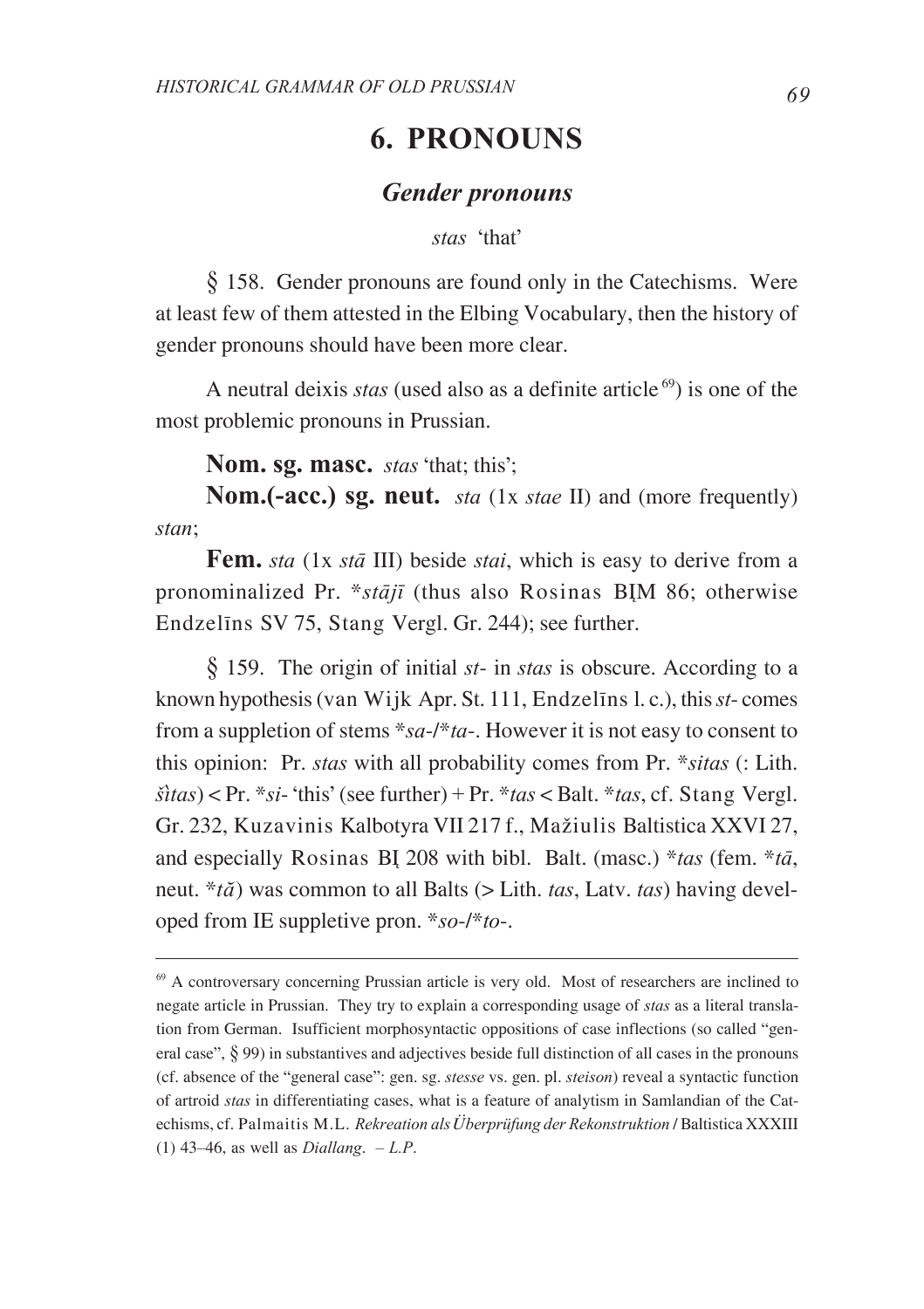*\** 160. **Acc. sg. masc., fem.** *stan*. For a spelling *sten* cf. Endz elîns SV 78. Pr. (Cat.) masc. *stan* comes from Balt. \**tan‹* , but fem. *stan* comes from Balt. \**tān*.

*\** 161. **Gen. sg. masc., neut.** *stesse* (etc.) is obscure in its turn. It may be derived from WBalt. \**tesja* (\**tesje*), i.e. from *a* / *e*-stem \**tes*, extended with a formant \*-*ja* (\*-*je*), cf. Endzelîns SV 75 f. with bibl., idem BVSF 167, Stang Vergl. Gr. 240, cf. also Schmalstieg OP 124, BS 93 ff., Gamkrelidze–Ivanov 378 f. After this WBalt. \**tesja* (\**tesje*) had been associated with *a* / *e*-stems adjectives and pronouns, it could produce Pr. gen. masc. \**tesja*- and gen. fem. \**tesjā*-.

*\** 162. Quite new and worthy of attention hypothesis belongs to Albertas Rosinas (and Aleksas Girdenis): Pr. (Cat.) nom. masc. *stesse* (etc.), fem. *stessies* (etc.) come from pronominalized forms of this pronoun, i.e. masc. \**stãs-jā*, fem. *stās-jā* respectively (Rosinas BIM 86, Girdenis, Rosinas GL 17, No l, l). True this hypothesis does not seem to be reliable. Beside sigmatic pronominal forms of this pronous, there is also a sigmatic nominal *a*-stem gen. sg. form in -*as*, which evidently comes from Balt. (dial.)  $*$ -*as* ( $\frac{6}{92}$ )<sup>70</sup> and is not any "morphological borrowing" (sic Rosinas BIM 84). A plenty of forms with stem-vowel -*e*-, *stesse*, *stessei*, etc., as well as dat. *stesmu*, *stessei*, etc. (except *stasma* 2x I, for which Endzelîns SV 77 71) point to WBalt. *a* / *e*-stem pron. \**tes*- (--> \**stes*-, cf. Stang Vergl. Gr. 240, BS 93 ff., Baltistica XVI 23), not to Pr.

<sup>&</sup>lt;sup>70</sup> The reader should understand as if gen. sg. *stessias* III  $125<sub>6</sub>$  (1x) is spoken about. The latter is feminine (*So wollet mir an oder jrer seiner stat : ... adder en stessias stessei deicktan '...* or on **her** / his place'. If feminine, this *(stessi)*-*as* seems to have come from Balt. \*-*ās* (cf. a bit intricate speculations of Endzelîns l. c.), although such conjecture for 1 occurence is not necessary. As said, the opposition /*a*/ : /*e*/ was neutralized in all positions except initial, therefore spellings *stessias* and *stesses*, *stessies* meant just the same [(cf. also variations -*ian(s)* / -*ien(s)*]. – *L.P*.

<sup>71</sup> J. Endzelîns explains *a* as a broad *e*. However not only was /*e*/ broad, but its opposition against */a/* was neutralized, cf. *stasma* on the same place in (I). For *stasma* I = \**st'asm* $\bar{J}$  [(with not fully finished  $* \bar{\sigma} > * \bar{u}$  after *L*, *G* in (I)] cf. Comments (No 88) in the Reconstruction by M. Klosse in: *CATECHISMUS IN PREUßNISCHER SPRACH, UND DAGEGEN DAS DEUDSCHE.* First published: 1545. 6th reprint: Vilnius 1995. Introduction, text, philological comments, reconstruction. / In: Bibliotheca Baltica. Vilnius: Pradai 1995, p. 107. – *L.P*.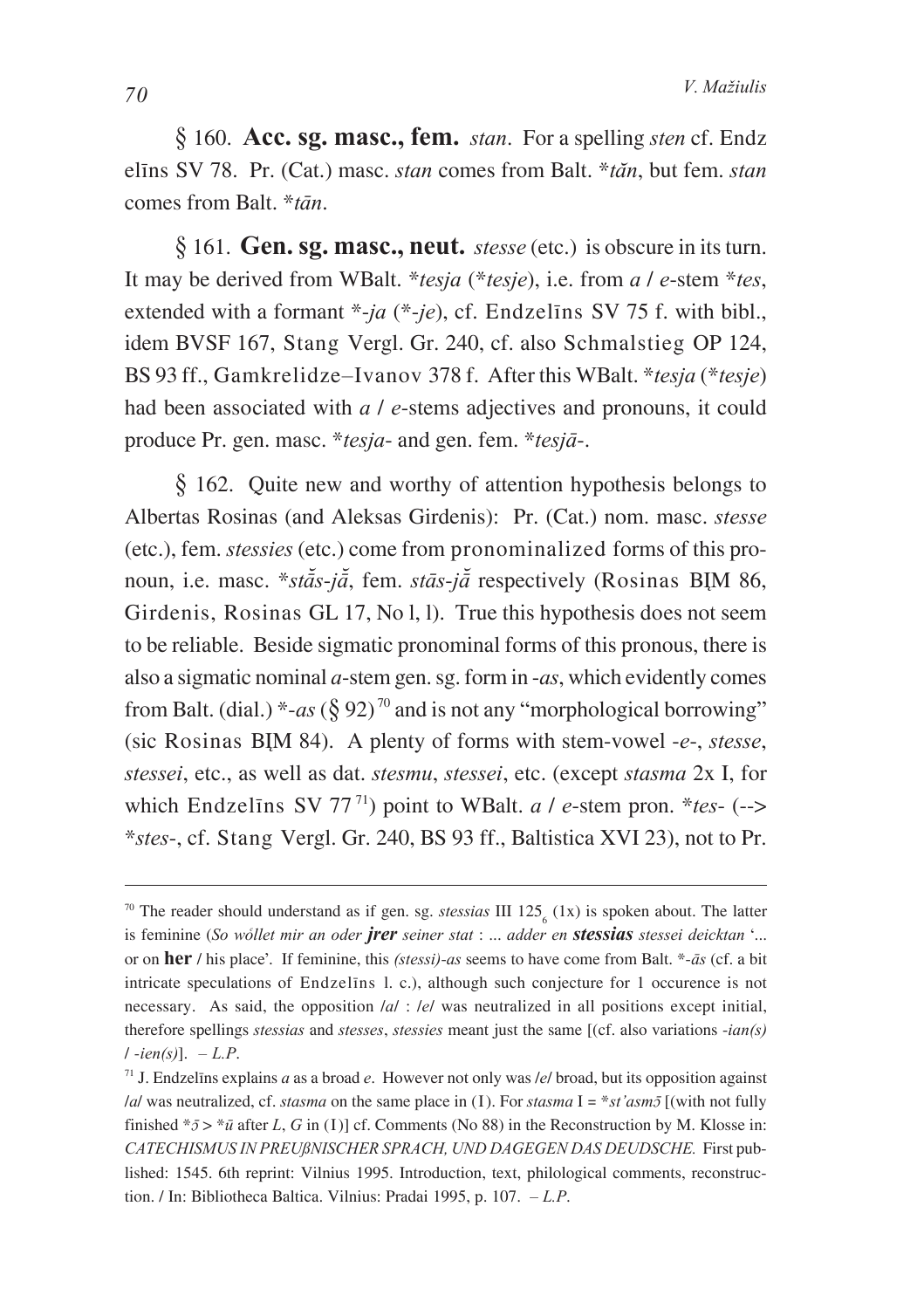\*stas-. In addition, when inquiring into the origin of Pr. -es- (stesse etc.), one should not ignore the segment -es- in OSlav. gen. česo 'what'<sup>72</sup>.

Note: forms sg. *steises*, *steismu*, etc. got their -ei-from the genitive plural (cf. Endzelins 1, c.). With all probability this -ei- indirectly confirms oldness of Pr. -es- (stesse etc.).

§ 163. Dat. sg. masc. *stesmu* ends in  $-u <$  (oxytone-stems) accented dat. sg.  $*- \bar{o} <$ Balt.  $*- \bar{o}$  (Rosinas BIM 85). Pr. (Cat.) *stesmu* (*stesma*) < WBalt. \* tesmō <-- Balt. \* tamō (cf. BS 163 ff.). See also § 94.

For dat. sg. fem. (stessei etc.) cf. Endzelins SV 77.

A relic of **instr. sg.** is adv.  $stu$  'so' < Pr. (accented) \* $st\bar{o}$  < Balt. \* $t\bar{o}$ ( $>$ Lith. tuõ) in expression *stu ilgimi* 'so long as'. In another expression, ste mijls 'the more willingly', the word ste = Pr. \*ste shows that there existed an alternant instr. sg. \* $t\bar{e}$  beside \* $t\bar{o}$  in Baltic<sup>73</sup>.

Quite convincible, simple and sufficient explanation of the origin of Pr. stesse is given by Mažiulis BS 93 ff.: 1) Pr. gen. sg. masc. subst. \*-as and pron. \*-es- are of the same IE origin with apophonic Balt. \* a /\*e (IE \*o /\*e), e.g. Pr. (deiw)-as = Hit. (ešh)-aš = Go. (wulf)-is < \*-es-= Pr. (st)-ess-e = OS1. (č)-es-o; 2) difference in final vowel between Pr. (stess)-e and OS1. (čes)- $\alpha$  is also apophonic. Palmaitis BGR 47-54, 82 explains this final vowel as relic of Proto-IE vocalisation of the inflection  $-s$  < deictic \*-sole, cf. IE pronoun OInd. nom. sá, Gk.  $\dot{\text{o}}$ , Go. sa.  $-L.P.$ 

<sup>73</sup> This contradicts to Mažiulis BS, which is a theory of Baltic (and Indoeuropean) declension. Contrarily to tradition, BS shows that Indoeuropean "secondary cases", especially locative and instrumental, were formed in different IE dialects by different paradigmatizing of often the same adverbial stems (not the adverbs might be relics of "Common-IE" cases which as if differently vanished in various groups due to "syncretism"). Thus Greek appears to have had 4-cases paradigms from the very beginning. Of course, Prussian instrumental may be discussed in frames of BS. However dative, instrumental and locative alternants (the same form often appearing in different cases) even in Lithuanian dialects make their paradigmatic (not adverbial) provenance impossible. BS does not allow to reconstruct 6-cases paradigms neither in Common Indoeuropean (7-cases), nor in Common Baltic. To speak about "Baltic instrumental", whether in 2 forms, means to assume *paradigmatic* instrumental, locative, etc. in Baltic. Cf. also ftn. 37.  $-L.P$ .

<sup>&</sup>lt;sup>72</sup> Some comparative-historical ruse is necessay to ground the reconstruction *stesse* < \**tesja* (\*tesje), e.g. either \*tesja > \*tesja > \*tese --> \*tese (similarly Endzelins 1. c.), or \*tesja > \*tesie > \*tese. In any case the transition \*sia > \*sie (usually speaking - Baltic-Slavic \*Tiā > \*Tie, cf. ftn. 53) is hardly imaginable on Prussian level: Pr. gen. masc. \*tesja- and gen. fem. \*tesjā- should have turned into masc. °teša-, fem. °tešā- respectively, not into \*tese-, \*tesē- (?). (Not to mix up with spellings -sia- = -sie-, which reflect neutralization of phonems  $\ell a$  :  $\ell e$ , in Samlandian of the Catechisms! This dialect had nothing to do with Baltic  $*$ tes-).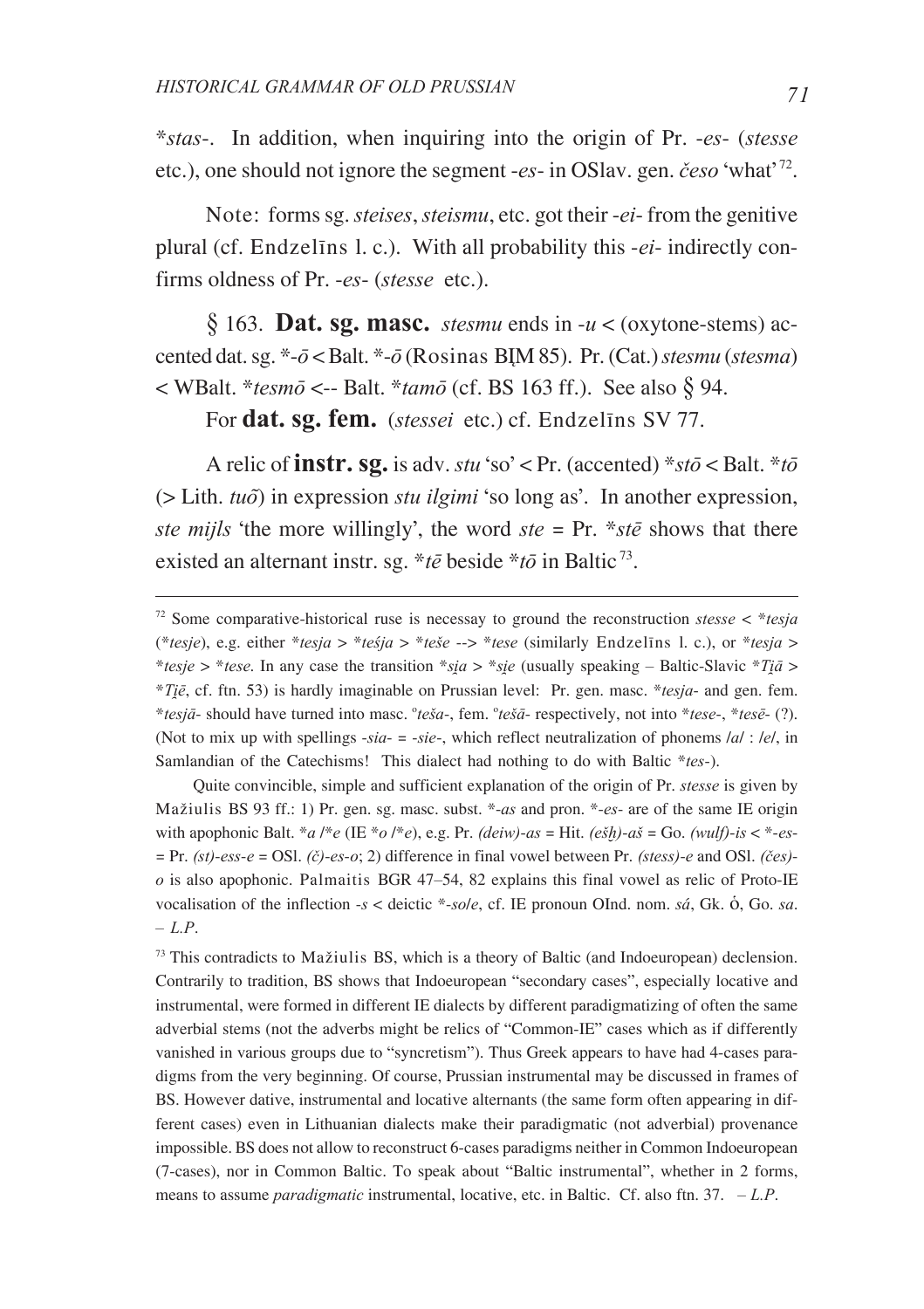§ 164. Nom. pl. masc. *stai* (III), *staev* (I, II with -*aev* = circumflex - $\tilde{a}i$ , § 96) 'those; these' = Pr. (Cat.) \*st $\tilde{a}i$  ends in -*ai* which is a nominal (subst.) inflection. This inflection replaced original pron. \*-ei (cf. e.g. gen. pl. *stētson* with this archaic \*-*et*, Endzelins 1. c.). These Pr. (Cat.) stai, stei come from Pr. \*tai, \*tei respectively, both originating in Balt. pron. \**tei* (cf. also  $\S$  96). For more exhaustive explanation cf. BS 170 ff.

Note: An opinion, as if nom. pl. fem. *stai* (3x) is not a mistake (Endzelins SV 79), is incorrect (cf. also Rosinas BIM 88)<sup>74</sup>.

§ 165. Gen. pl. masc., neut. stēison (4x), steison (8x), stēisan (1x) reflect allomorph alternants Pr. (Cat.) \*steisun  $\pi$  \*steisun (with a circumflex \*- $\tilde{e}i$ -) < Pr. \**tetsun || \*tetsan*. These form were also **femi**nine (Endzelins SV 79).

It seems that the morphs Pr. (Cat.) gen. pl.  $*$ -*ŭn* and  $*$ -*ăn* imply an accented Balt. \*- $\bar{a}n$  and inaccented Balt. (\*- $\bar{a}n$  >) \*- $\bar{a}n$  (> Pr. \*- $\bar{a}n$ ) respectively: cf. origin of nominal Pr. gen. pl.  $*$ - $\tilde{u}n$  //  $*$ - $\tilde{a}n$ , § 98.

 $\S$  166. **Dat. pl.** (attested for all genders): *stējmans* (11x), *steimans*  $(18x)$ , *stermans*  $(2x$  probably a mistake instead of *stermans* or *stermans*, cf. Endzelins l. c.).

Pr. stētmans (with a circumflex  $*-\tilde{e}i$ -) comes from Pr.  $*t\tilde{e}im\tilde{a}ns <$ Balt. \* temos for \*-mons see § 103). The circumflex \*-et- was replaced with an acute one when Balt. \*-ei- turned into \*-e [cf. Lith. *tiemus*, Latv.  $ti\tilde{e}m(s)$ ].

It seems that the segment \**te* $i$ - in Balt. \**te* $i$ *emong* is of the same origin as Balt. nom. pl. masc. \**te* $i$  'those, these' with a circumflex \*- $\tilde{e}i$ . The latter was replaced with an acute \*- $\dot{\tilde{e}}$  (\* $t\tilde{e}i > *t\tilde{e}$ , cf. Latv. ti $\tilde{e}$ , although Lith.  $ti\tilde{e}^{75}$  at the same time as \* $t\tilde{e}i \rightarrow$  \* $t\tilde{e}$ - in \* $t\tilde{e}im\tilde{o}ns$ .

 $§$  167. **Acc. pl. (masc.)** is *stans*. Two allomorphs may be distinguished in this form theoretically: 1) an unaccented Balt. \**tans* (<  $*_{t} \delta_{n}$  and 2) an accented Balt. \**tons*. The 1st was generalized in WBaltic

 $74$  For a form of collectivity in *-ai* cf. ftn. 46. Typologically cf. Polish "forma mianownika" rzeczowa" (this does not imply a similar paradigmatic form in Prussian).  $-L.P$ .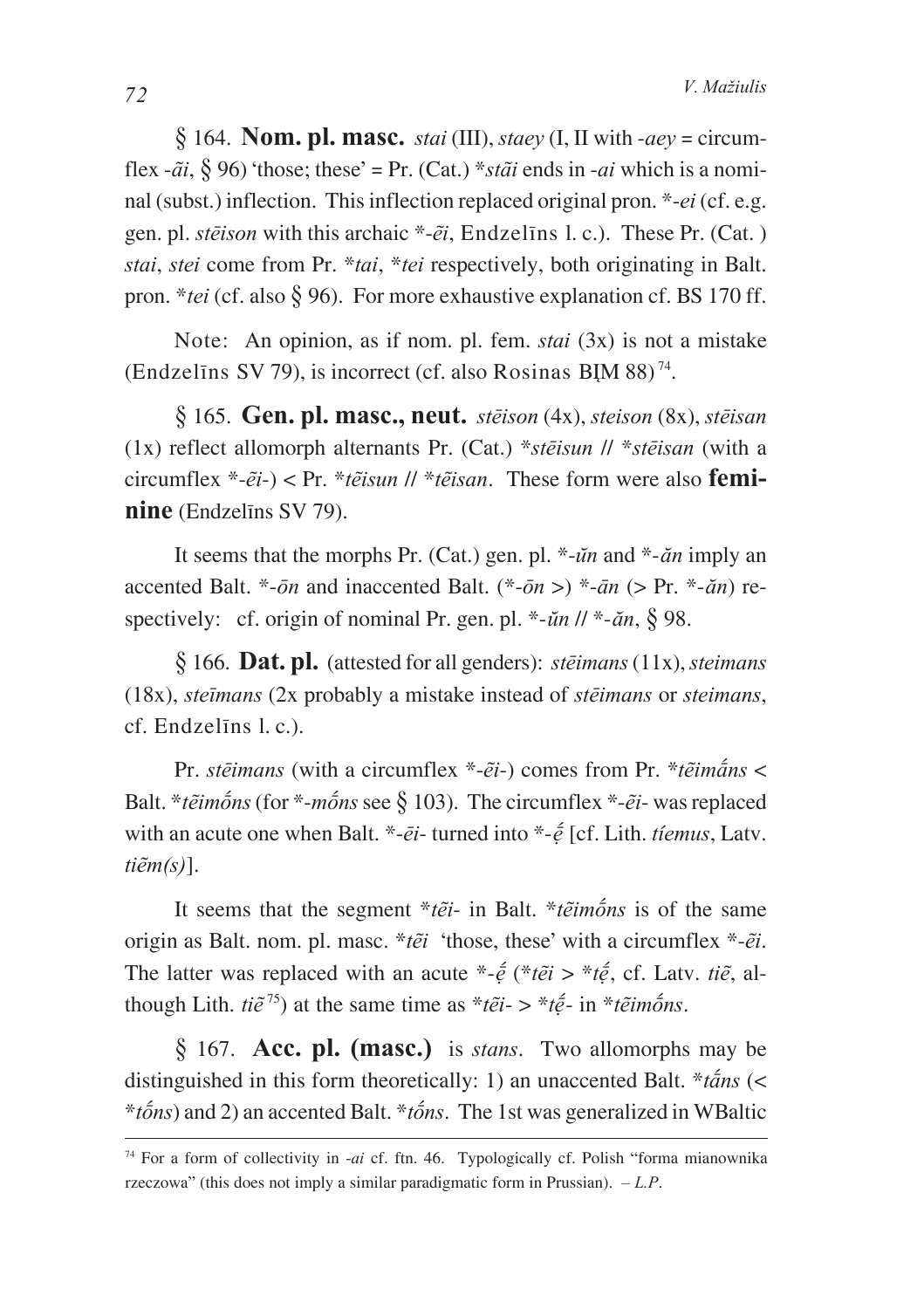( $> Pr. stans$ ) but the second was generalized in EBaltic ( $> Latv. tu\tilde{o}s$ , although Lith.  $tu\tilde{\sigma}s^{75}$ . Cf. also  $\hat{\xi}$  100 f. For the origin of the segment *ans* in Pr. acc. pl. fem. *stans* from Balt. \*- $\acute{a}s$  see § 112.

### schis 'this'

§ 168. Pr. (Cat.) **nom. sg. masc.** schis = \**šis* begins with  $\check{s}$ - (on place of original  $*_{sis}$ ). This  $\zeta$ - was generalized from case forms beginning with \* $si\bar{a}$  (as in Laty,  $\dot{g}is$  'this' too). However it is not clear whether Pr. sis  $(1x \text{ II})$  'this' reflects original initial Balt. \*  $\zeta$ - in Pr. \* sis < Balt. nom. sg. masc. \**śis* [**neut.** \**śi*, **fem.** \**ś* $\overline{i}$  (> Lith. *ši*)], or it is misspelled instead of \*schis with initial  $\check{s}$ - reflecting a non-nominative stem Balt. \*si $\check{a}$ - (cf. Lith.  $\check{s}i\tilde{o}s$ ).

Declensional forms of Pr. \*sis are discussed in PEZ IV 79 ff. Its gen, sg. was Pr. (Cat.) \* sis- = \* schisse > schisse-s, which arose similarly to Pr. gen. sg. \**tes-/\*tas-* ( $\S$  161): nom. sg. masc. \**tas* = gen. sg. X: nom. sg. masc. \*sis with  $X =$  \*sis- (cf. Rosinas BIM 87 f.). This explains an appearance of dat. sg. (masc.) Pr. \*sis- $m\bar{o} > schismu$  in its turn (for dat. sg. schisman cf.  $\S$  102 b).

§ 169. Acc. sg. (masc.) schian implies Pr. (Cat.)  $*_{s'an}$  on place of original Pr. \*sin < Balt. \*sin (> Lith.  $\tilde{s}\tilde{\iota}$ ).

Acc. sg. fem. Pr. (Cat.) \* schian etc. < Pr. acc. sg. fem. \* s'an < Balt. \*siān (> Lith. ši $\tilde{q}$ ).

§ 170. **Nom. pl. masc.** schai 'these' <-- Pr. \*sei (for this \*-ei cf. Pr. nom. pl. masc. \*stai with -ai on place of original \*-ei, cf.  $\S$  164) < Balt. \*  $\dot{s}ei$  > Lith.  $\dot{s}i\tilde{e}$ .

§ 171. Gen. pl. schietson (1x III 111, used as genitive singular!) = Pr. (Cat.) \*  $\check{s}$  etisun < Pr. \*  $s$  etisun, which arose according to pattern \*  $t \check{e}$  isun  $(*t\tilde{e}isan)$  'those', cf.  $\delta$  165.

§ 172. Acc. pl. masc. schans < Pr. \*s'ans < Balt. \* sions (> Latv.  $\delta u\delta s$ , Lith.  $\delta u\delta s$ ) with  $*-\delta ns$  (§ 100 f.). As for acc. pl. masc. schins (III),

<sup>&</sup>lt;sup>75</sup> This circumflex in Lithuanian one-syllable words is a result of later metatony.  $-L.P$ .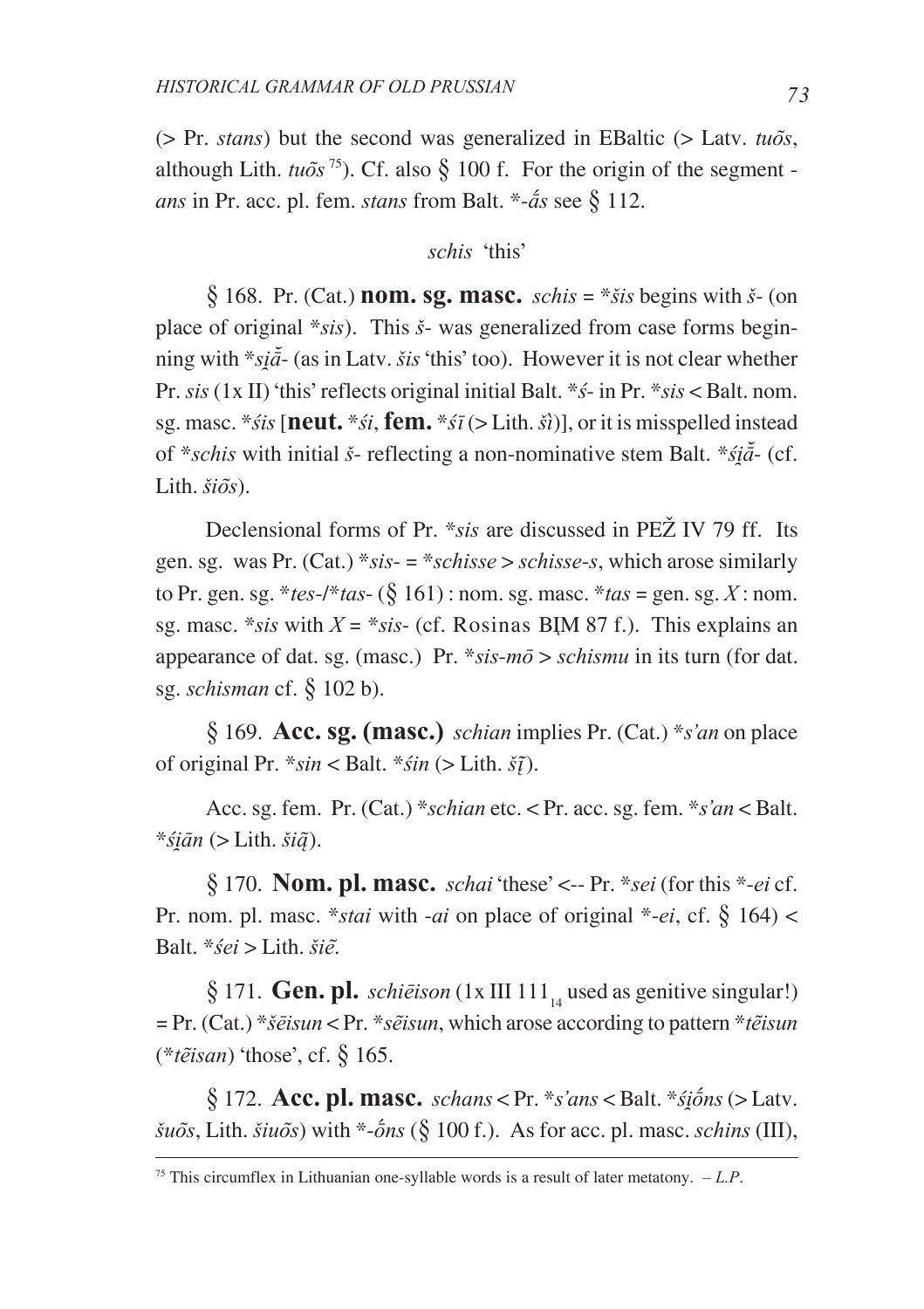this is an innovation in accordance with acc. sg. masc. \*sin, and not an old form (thus PEŽ IV 81).

### $t\bar{a}ns$  'he'

§ 173. **Nom. sg. masc.** is *tans* (III, very frequent) 'he' = *tans* < \*tanas (with a short accented \* $\tilde{a}$  in the 1st syllable <sup>76</sup>).

Nom. sg. fem. is tannā, tennā (III) 'she'. Root vowel e (not a) is more frequent in other cases, plg. Pr. (Cat.):

gen. sg. masc. tenessei (beside tanassen), dat. sg. masc. tennesmu, acc. sg. tennan, tennen, nom. pl. masc. tennei, dat. pl. masc. tennēimans, acc. pl. tennans (beside tannans), etc.

For the derivation of this forms (their *ten*-coming from *tan*-, cf. Endzelins SV 81, Stang Vergl. Gr. 253 f.) see what has been said about pron. stas correspondingly.

§ 174. Pr. masc. \*tanas, fem. \*tana come from the composition of stems Pr. \**ta*- 'that' (§ 158) + \**ana*- 'that there' (= Lith. *anàs*), cf. van Wijk Apr. St. 115 ff., Endzelins 1. c., Stang Vergl. Gr. 1. c.

Note: relics of archaic Pr. pron. \*(i) is 'he, that' < Balt. \* is (> Lith.  $\hat{u}$ s) are represented in pronominalized forms of adjectives and pronouns, cf.  $\S$  152, as well as Endzelins SV 71, Rosinas BI 166.

#### -din 'him, her'

 $\S$  175. This is an anaphoric enclitic, attested in following forms (Cat.): acc. sg. masc., fem. -din, acc. sg. fem. dien, acc. pl. **masc.** -dins, -diens. There is also -dil-dei, a translation of Germ. man,  $cf$  PE $\check{Z}$  I 202  $f$ 

§ 176. Pr. -din etc. < Balt. (dial.) \*-din 'him, her' is related to Av. dim 'idem' < Iran. \* dim 'idem', cf. Toporov PJ I 342 ff. with bibl. This enclitic should not be regarded an innovation (as Rosinas BI 167 f. do

<sup>&</sup>lt;sup>76</sup> This \* $\tilde{a}$  underwent circumflex lengthening (cf. § 4) in a tautosyllabic diphthong an (>  $\tilde{a}n$ ) which arose due to a syllable closed with the formant  $-s < * -a s$ .  $-L.P$ .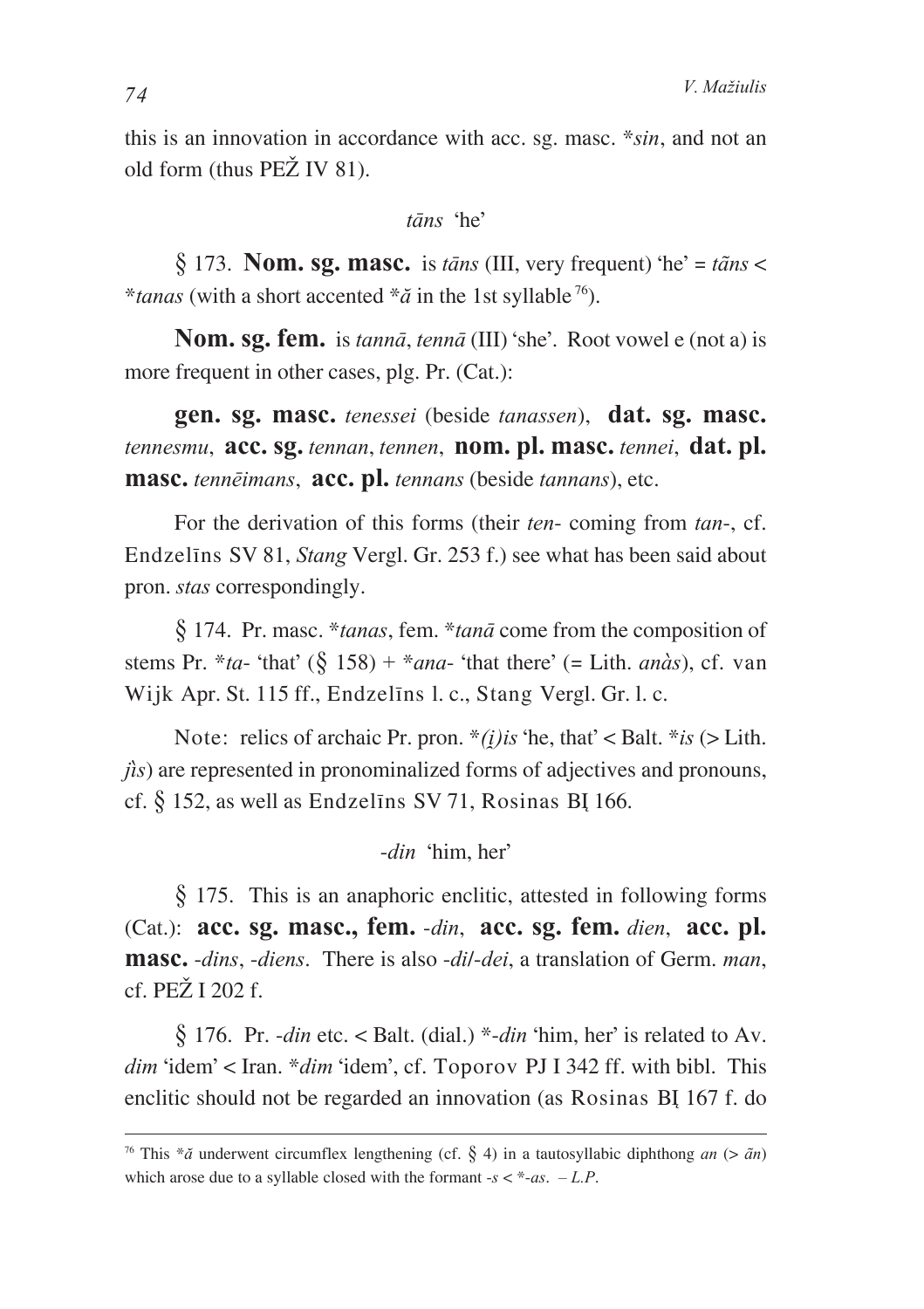cautiously), cf. Toporov l. c. with bibl., Mažiulis Baltistica XXVII 95 f.). An enclitic IE  $*$ -*di* should have existed which was morphologically neutral. It became morphologized in some Indoeuropean dialects independently, i.e. its turned into a) Balt. (dial.) acc.-nom. sg.  $*$ -di, acc. sg.  $*$ -din etc.; b) Iran. acc.-nom. sg.  $*$ -di, acc. sg.  $*$ -dim etc.

 $kas$  'who',  $ka$  'what'

## $\S 177$ . Pr. nom. sg. masc., fem. kas. nom.-acc. neut. ka is:

a) pron. interrg. 'who? what?', e.g.: Kas pogaunai [...] wertiwings? "Who gets [...] worthy?" (III 77. a), *Ka ast sta billiton?* "What is that (what is) said?" (III  $27<sub>o</sub>$ );

b) pron. relat. 'who, what', e.g.: Tāwa Noūson kas tu essei Endangon "Our Father who art in Heaven" (III 47), Wissan ka prei kermenes "All what [belongs] to body" (III  $53_{11}$ ).

 $\S$  178. It is an undoubtful archaism that Pr. pron. interrg., relat. kas / ka earlier had no plural form and two genders (masculine-feminine and neutral), Rosinas BI 191 ff., PEŽ II 136–138). This means that pron. relat. fem. quai, nom. pl. masc. quai, acc. pl. masc. kans were innovations.

§ 179. Gen. (sg.) is not attested. It is not difficult to show that Abel Will should have pronounced this form as \*kasse, cf. gen. sg. stesse.

For the origin of **dat.** kasmu (III) (with  $-\tilde{u} < \tilde{\tau} - \bar{u} < \tilde{\tau} - \tilde{\sigma}$ ) cf. stesmu  $(\S$  163).

Pr. acc. masc.-fem. \*  $kan$  (cf. Lith.  $k\tilde{q}$ ) is reflected in cnj.  $kan$  (III)  $105$ .) 'while, as'. The latter meaning developed under the influence of innovative pron. **relat. neut.** \*kan, which occasionally replaced original ka, cf. PEŽ II 110 s.v. kan). This facilitates understanding the origin of innovative pron. **relat.** acc. pl. kans (1x III  $65_{18}$ : stans kans).

Pr. adv. ku (III) 'as, how' (PEŽ II s.v. kudesnammi, kuilgimai) is a relic of Pr. instr. sg. \* $k\tilde{u} <$  \* $k\tilde{u} <$  Balt. \* $k\tilde{\sigma}^{77}$  (> Lith.  $ku\tilde{\sigma}$ ), cf. stu (§ 163).

<sup>&</sup>lt;sup>77</sup> Cf. ftn. 73. –  $L.P.$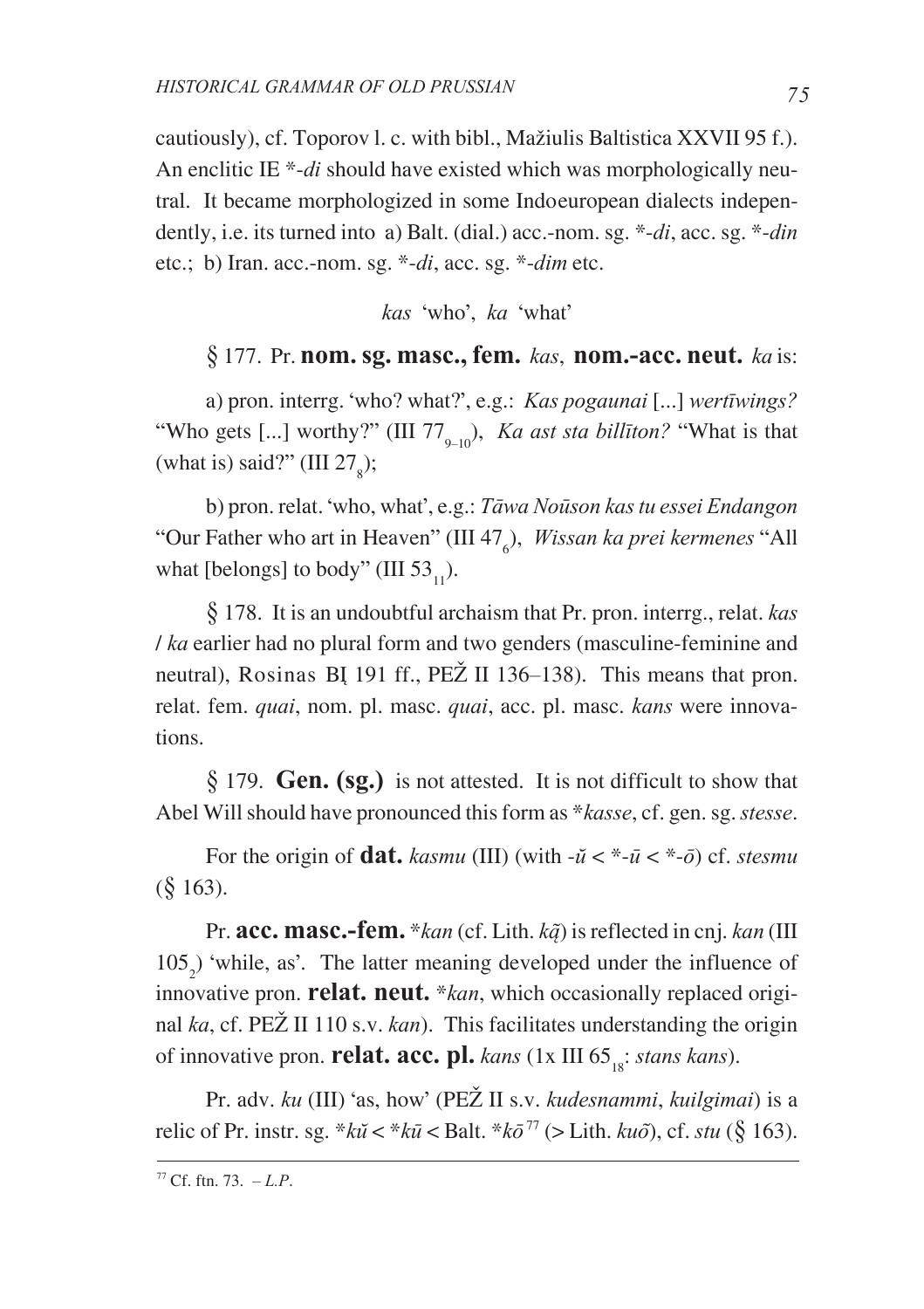$\frac{1}{2}$  180. I regard Pr. adv. *quei* (III) 'where' = \**kvei* to be Pr. \**ku* extended with a formant loc. \*-*ei* [e.g. cf. Lith. adv. *(nam)*-*i* $\tilde{e}$  'at home']. Pr. \**ku*, in its turn, is a root pron. \**k*- 'who, what' extended with a formant loc.  $*$ -*u* (cf. Endzelins SV 93, Stang Vergl. Gr. 243); cf. adv. Lith.  $ku\tilde{r}$  $\langle \times^* k + \times^* u + \times^* r \rangle$ . See also PEŽ II 41, 327, Mažiulis Baltistica XXVII 94.

*\** 181. Archaic Pr. pron. *kas* / *ka* implies Balt. \**kas* / \**ka*, but the latter implies even older Balt. masc.-fem. \**kas* / neut. \**ki* in its turn, cf. PEŽ II 137, 205 ff. (s.v. *kittan*), Mažiulis 1. c. (§ 180).

### *kawîds* 'which', *stawîds* 'such'

*\** 182. Pr. (III) pron. interrg./relat. **nom.sg. masc.** *kawîds* (PEÞ II 146 ff.) comes from pron. \**ka* (see *kas*) 'what' + suffixoid \**vîda*- < subst. \**vîda*- 'appearance, looks', i.e. "(that) what is of this shape". Pr. subst. \**vīda*- is related with Laty. *veīds* 'shape', Lith. *véidas* 'face, appearance'. Cf. Endzelins SV 84 f., Stang Vergl. Gr. 238, Rosinas BI 204. Just the same is Pr. *stawîds* 'such', i.e. \**sta* (see *stas*) + \**vîda*-, cf. also adv. *ainawīdai* (III) 'in the same way' (PEŽ I 54) etc.

*\** 183. For Pr. (Cat.) **gen. sg. fem.** *kawijdsa* (III) cf. Endzelîns SV 85. For Pr. (Cat.) **dat. sg. masc., neut.** *kawîdsmu*, *stawîdsmu* (III), with their -*smu* = *(ste)*-*smu*, as well as for other attested forms, cf. Endzelîns l. c.

### *wissa* 'all'

§ 184. Of all declensional forms of Pr. (Cat.) pron. *wissa*- 'all' (PEŽ IV 248 f.), I would specially mention here **dat. sg.** (masc.) *wismu* (III 85<sub>3</sub>, not 83<sub>3</sub> as l. c.). The latter has the same segment -*smu* as in *kawīdsmu*, cf. Endzelîns SV 85 with bibl.

*\** 185. Pr. *wissa*- implies Baltic collective pron. \**visa*- 'all' (> Lith. *visas*, Latv. *viss*), which, as well as OSl. *v*<sub>bsb</sub> 'all, whole', comes from Baltic-Slavic adjective \* 'increasing' etc. The latter was an inflectional derivative from Balt.-Sl. \*vis-/\*veis- 'to increase' (PEŽ IV 228 f. s.v. *wēisin*); for all this cf. Rosinas Baltistica XX 52, idem BI 196, PEŽ IV 249.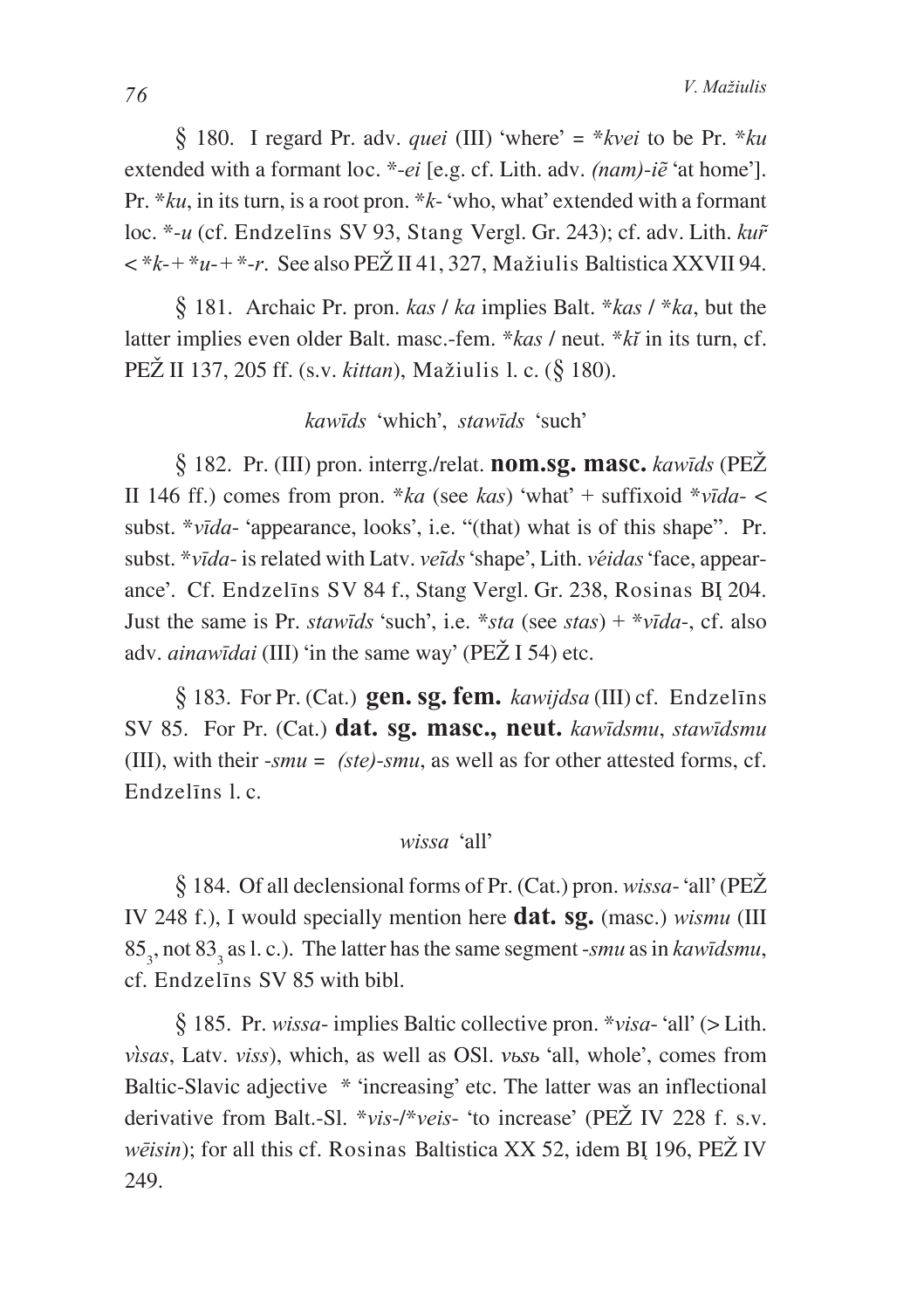#### *ains* '(some) one'

 $\S$  186. For declensional forms of Prussian pronoun, article<sup>78</sup> and cardinal number (Cat.) *aina*-'one' cf. PEŽ I 56 f. It comes from Pr. pron.. num. card. \* aina- 'one' < Pr. \* eina- 'idem' < Balt.-Sl. \* eina- 'idem' (cf. Rosinas BI 197). From the latter also comes EBalt. \*v-eina- 'idem' (Lith.  $>$  *vienas* = Latv. *viêns*) with a prothetic *v*- of unclear origin (Stang Vergl. Gr. 276). This \*v- originates in some particle, i.e. \*ve (Fraenkel) 1239), or probably Balt. \*vi (Endzelins 1. c., idem BVSF  $155$ ) = Balt. adv. \*vi- 'separately, particularly, namely' < IE \*ui- 'idem' (cf. Pokorny IEW 1175 f. s.v.  $*u\check{i}$ ). In this case EBalt. pron., num. card.  $*eina$  > EBalt. num. card. \*vi-eina- 'exactly one' > \*veina- 'one'. The latter, after having ousted an older EBalt. pron., num. card. \*eina-, turned into EBalt. pron., num. card. \*veina- 'one'.

#### subs '(one)self'

 $\S 187.$  Nom. sg. (masc.) subs, sups, gen. sg. supsei, dat. sg. subbsmu, **acc. sg.** subban, **acc. pl.** subbans imply Pr. **pron. nom.** sg. masc.  $*_{suba}$ , fem.  $suba$ -; cf. Endzelins SV 85 f.

§ 188. Pr. \*suba- '(one)self' comes from WBalt. \*sv(e)ba- 'one's own', which was derived from pron. \* $s(e)v(e)$ - 'one's own' (related with Pr. swais 'one's own') with suf. \*-ba-  $\ll$  IE \*-bho-, cf. BS 213 ff.). Cf. PEŽ IV 166 (with bibl.), Rosinas Baltistica XXXV 131 (with bibl.).

Note: as Rosinas Op. cit., 123–139 has shown, pron. Lith., Latv. *pats* '(one)self' comes from Balt. subst. \**pat(is)*, i.e. it is not of pronominal origin.

# Non-gender (personal) pronouns

### Singular

 $\S$  189. **Nom. 1 pers.** as (46x I, III), es (2x II) T, together with Lith. aš, OLith. doc., dial. eš (Zinkevičius LKIG II 45), Latv. es, < Balt. \* $e\acute{s}$  < IE \* $e\acute{e}$  eq' - (> Lat. eg-o etc.).

<sup>&</sup>lt;sup>78</sup> Pr. *ains* was used beside *stas* (under German influence) similarly to *stas* (ftn. 69).  $-L.P$ .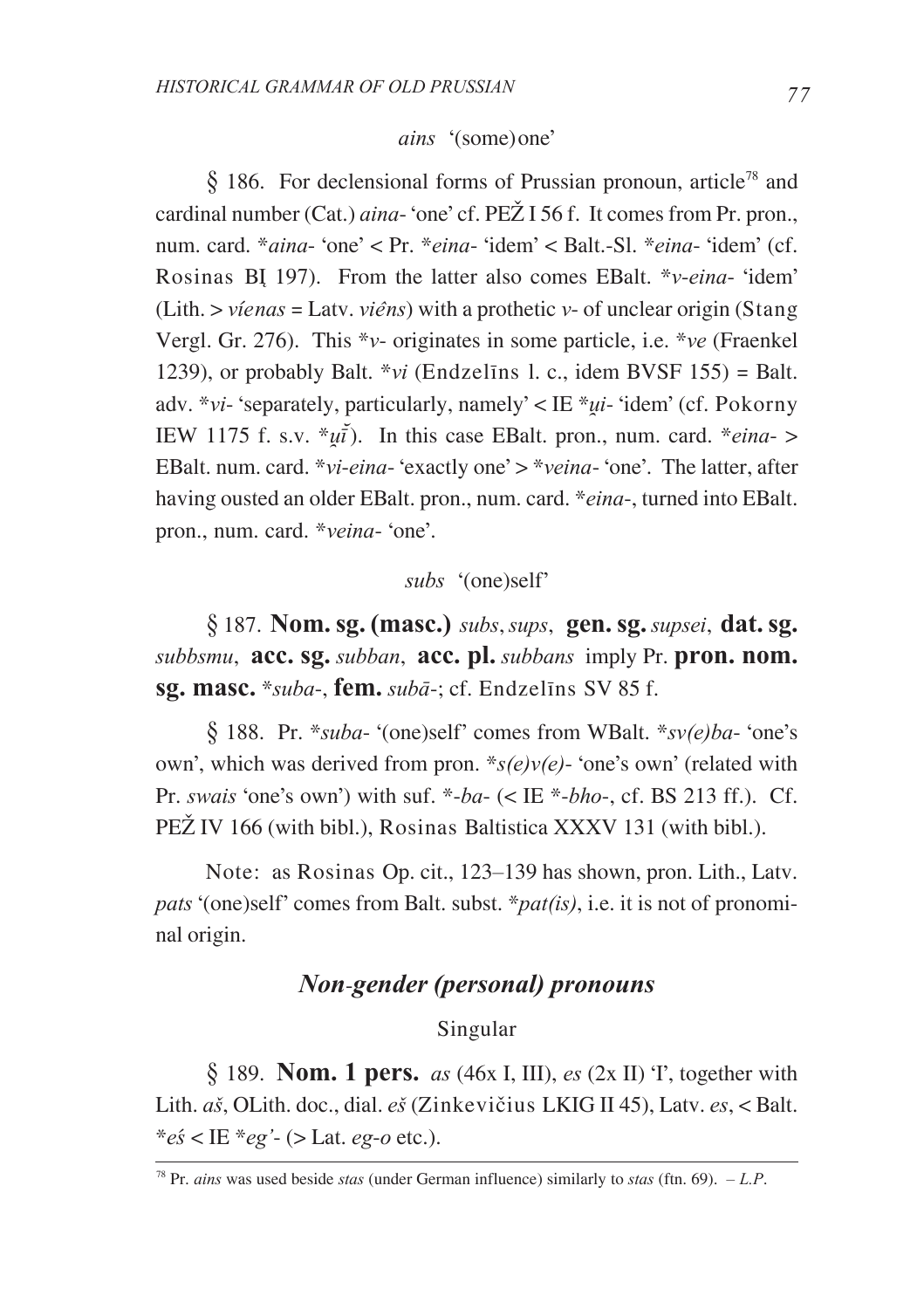**Nom. 2 pers.** *toû* (III), *tou* (10x II), *thou* (10x I), *tu* (III) 'thou' reflects Pr.  $*$ *tū* and  $*$ *tŭ* (the latter coming from  $*$ *tū* in enclisis) which originate in Balt. accented  $* t\bar{u}$  / unaccented  $* t\tilde{u}$  [> Lith. *tu* (Sam. *to*), Latv. *tu*]  $\langle$  IE \**tu* /\**tū* > OSl. *tv*, Gk. (Dor.)  $\tau v$ , Lat. *tū* kt.

*\** 190. **Gen. 1 pers.** *maisei* 'my', **2.** *twaise* 'thy', **refl.** *swaise, swaisei* 'his, her, their, one's' are genitive singular forms of possessive pronouns  $(\S$  200), cf. Endzelins SV 87, Rosinas BI 47 f. In spoken Prussian had to exist non-possessive genitives 1 pers. \**mene*, 2. \**teve*, refl. \**seve* (Rosinas BÁM 35) < Balt. \**mene*, \**teve*, \**seve* which was later used for the accusative too. In this way arose Lith. (dial.) acc. *mane*, *tave*, *save* still used as genitives in some dialects<sup>79</sup>.

**Dat. 1 pers.** *mennei* 'to me', **2.** *tebbei*, *tebbe* 'to thee', **re**fl. *sebbei* 'to oneself' come from Balt. **1 pers.** \**menei* / \**meni*, **2.** \**tebei* / \**tebi*, **refl.** \**sebei* / \**sebi*. The latter produced Lith. *mãnie* / *mãni* as well as *tãvie* / *tãvi*, *sãvie* / *sãvi* with *v* which had replaced original \**b* in them.

*\** 191. There were also enclitic (atonic) personal pronouns in Prussian (WBaltic) **1. pers. sg. dat.-acc.** \**mei* / \**mi*, **2.** \**tei* / \**ti*, **refl.** \**sei*  $\frac{f * s_i}{g}$ , inherited from Common Baltic<sup>80</sup>.

*\** 192. **Acc. 1 pers.** *mien*, **2.** *tien*, *tin* (1x), **refl.** *sien*, as well as a reflexive particle *sin*, *si* are attested. An opinion, as if spellings *mien*, *tien*, *tin*, *sien* should be read as \**mîn*, \**tîn*, \**sîn* (Endzelîns SV 87 f. with bibl., idem BVSF 162), is not plausible, because tautosyllabic \**î* should have been shortened in such an instance. Even less plausible is an opinion, as if these spellings should be read as \**mien*. \**tien*, \**sien* (Stang Vergl. Gr. 248): \**Ù* before \*-*en* should have had disappeared in much earlier epoch.

 $79$  A "Slavic" (not "Lithuanian"!) character of Prussian non-gender pronominal system (cf. correspondences of Pr. singular dat. *mennei*, *tebbei*, *sebbei* to Slavic *muně*, *tebě*, *sebě*, plural 1 pers. nom. Pr. *mes* – Sl. *my*, Pr. 1 pers. dat. *noûmans* – Sl. *namú*, 2 pers. acc. Pr. *wans* – Sl. *vasú*) forces to assume Pr. sg. gen. 1 pers. \**mene*, 2. \**tebe*, refl. \**sebe* = Sl. *mene, tebe*, *sebe*, not any Lithuanized \**teve*, \**seve* in spite of Av. *mana*, *tava*, etc. Finally, whether and when any boundary between Baltic and Slavic dialects of Baltic-Slavic "language" could exist, is a question. Seeing isomorph features in Prussian and in Slavic, how can we reconstruct "Baltic" without these features? Cf. Palmaitis BGR 118, 132. – *L.P*.

<sup>80</sup> Since enclitics dat. \**mei*, \**tei*, \**sei* are reflected in Sl. *mi*, *ti*, *si*, they shoud be reconstructed on Baltic-Slavic level in their turn. – *L.P*.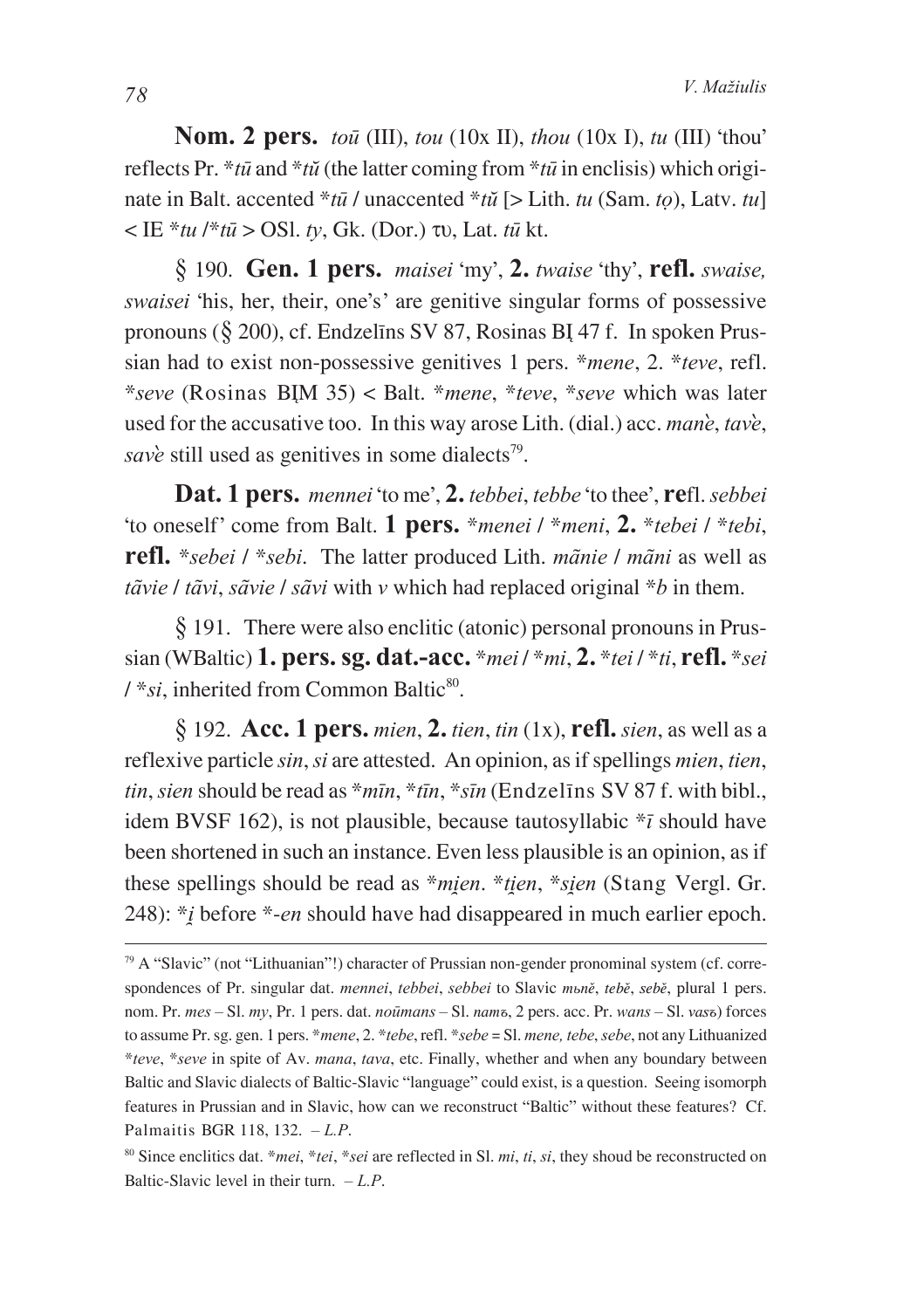As a matter of fact,  $-i$ - is a mark of palatalization in these spellings  $s<sup>i</sup>$ , which reflect Pr. \**men*, \**ten*, \**sen*. The latter come from Balt. acc. \**me*, \**t* $\check{\epsilon}$ , \**s* $\check{\epsilon}$  (cf. Rosinas BIM 36) extended with a formant acc. -*n*. The reason of this extension was that the segment  $*e$  in  $*m\tilde{e}$ ,  $*t\tilde{e}$ ,  $*s\tilde{e}$  was identical to the same segment  $* \check{e}$  in orthotonic gen.-acc.  $*$ *men* $\check{e}$ ,  $*$ *tev* $\check{e}$ ,  $*$ *sev* $\check{e}$ .

As for Pr. (Cat.) *tin*, *sin*, they come from pronominal enclitics Pr. (Cat.) \**ti*, \**si* (*\** 191), extended with an accusative formant -*n*.

*\** 193. Baltic enclitic pron. \**mei* (\**mi*), \**tei* (\**ti*), \**sei* \**si*) produced possessive pron. WBalt. \**meja*-, \**teja*-, \**seja*- > Pr. \**maja*- (*mais* 'my'), \**tvaja*- (*twais* 'thy'), \**svaja*- (*swais* 'one's'); cf. also Rosinas BÁ 172 f.

*\** 194. A relic of the **instrumental** case may be seen in 1 pers. sg. (used as dative)  $m\overline{a}$  im (III 107<sub>15</sub>) 'to me' and (used as instrumental) *sen māim* (III 79<sub>10</sub>), *sen maim* (III 81<sub>10</sub>) 'with me' <sup>82</sup>. Many assumptions and

81 Such marking of palatals points to Polish influence, cf. Polish spellings *miæ*, *ciæ*, *siæ*. – *L.P*.

To show that dat. *m`im* is instr. *manim* (an opinion of Endzelîns) in phrase *As N. imma tin N. māim prei ainan Salubin* (III 107<sub>15</sub>) "I N. take thee N. to me for a spouse", one must first explain a corresponding reading. The latter may be justified only in case if a dash over  $\bar{a}$  in  $m\bar{a}$ *im* marks omission of following *n*. This is impossible since: 1) shortening by omitting vowels was usual in manuscripts to save place and paper; it occured in any position, not in some specific words (such might be only sacred taboo or frequent and well-known shortenings, not an informative pronoun); 2) in print, as e.g. in the 3rd Catechism, such shortening could occur only occasionally, once or twice in different words, or when it was necessary to find room for a sentence on one line; 3) there was enough place for  $n$ , i.e. for one letter more, on line III 107<sub>..</sub>, and there was much place for *n* on line III 81<sub>10</sub>, not to say that there were entirely no reason to evade moving a word to next lines (20) on pages III 79 and 81 (cf. *teikūsnā* = *teikūsnan* III 39<sub>10</sub> due to centering lines!); 4) one can hardly imagine shortening by omitting a letter (so rare in print) 3 times in the same word, which does not occur without shortening at all (as if a sacred taboo); 5) on page III 81 there is no dash-marking of as if omitted *n* in *maim* at all; 6) a dative form may express instrumental in many languages, however it seems incredible that an instrumental form could express dative at the desire of A. Rosinas. As for Latv. *manim*, formally instrumental, it is really used to express dative in Latvian. This was a reason for J. Endzelîns to look for an analogy in Prussian. However Latv. *manim* ends in -*m*, what is a generalized inflection of dative masculine even in *a*stem substantives in Latvian. In Lithuanian dialects 1 pers. sg. dat. *mani* is wide-spread. With no doubt such form in Latvian dialects could be extended with Latv. dat. -*m*, thus coinciding with older instr. *manim*. For pr. *m`im* cf. Palmaitis BGR 111–112. – *L.P*.

 $82$  Here (see the end of  $\frac{8}{9}$  194) a paradigmatic instrumental case is reconstructed not only for Baltic, but even for Baltic-Slavic (in this case such contradictions should be explained as e.g. between thematic forms Balt. **instr.** pl. \*-*ais* and Sl. **loc.** pl. \*- $\check{e}x\sigma <$ \*-*ois-u*; cf. also V. Toporov's term "casus indefinitus", Топоров В.Н. *Локатив в славянских языках*. Москва 1961, p. 349). Cf. earlier ftn. 73. For the term *thematic* cf. ftn. 17.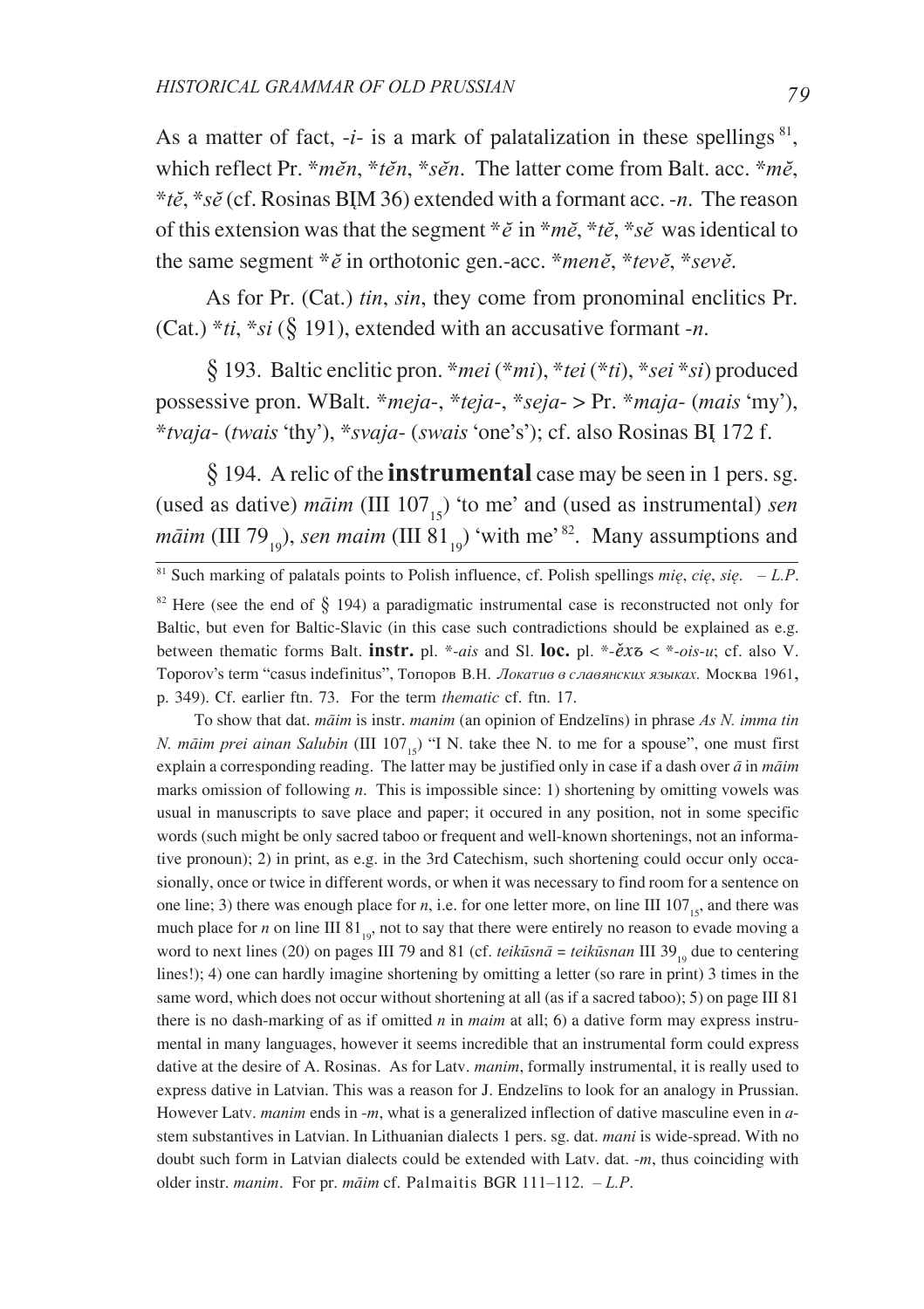hypotheses concern the origin of this *maim* (see bibl. in Endzelins SV 88 f., Rosinas BIM 35 f.). An opinion of Endzelins (FBR XI 83) is especially worthy: Pr. *m`im* (III) should be read *manim* and connected with the instrumental case Lith.  $\text{manim}(i) = \text{Latv}$ .  $\text{manim}$  (see also Rosinas l. c.). Then a question arises, "how an instrumental form with the stem *man*- could coexist beside a dative form with the stem *men*- in Prussian?" (Endzelîns SV 89, as well as Palmaitis Baltistica XII 160). However it seems that the form instr. \**manim*, when no more paradigmatic (in dialect of III) and having an unstressed -*a*- with all probability, had just arisen from Pr. \**menim* < \**menimi*; cf. Lith. (with an unstressed -*a*-) *manimì* > *manim̃*, *tavimì* > *tavim̃*, *savimi* > *savim̃* and Latv. *manim* (on place of older \**men*-), *tevim*, *sevim* 83.

Note: a formant Pr. instr. sg. \*-*m* comes from Balt.(-Sl.) \**mi*, not from Balt.(-Sl.) \**mî*; cf. BS 210 f.

#### Plural

 $\frac{1}{2}$  195. **Nom. 1 pers.** *mes* (62x II, III), *mas* (1x I) = Pr. \**mes* 'we'  $\leq$  Balt. \**měs* 'idem' (> Lith. *měs*, Latv. dial. *mes* 'idem') with \**m*- on place of older Balt. \* $v$ - (Endzelins BVSF 163). **2 pers.** *ious* etc. = Pr. \* $i\hat{u}s$ 'ye' < Balt.  $*ji\bar{a}$ s 'idem' (> Latv.  $ji\bar{a}$ s, Lith.  $j\bar{u}$ s 'idem')<sup>84</sup>.

*\** 196. Other plural (and dual) cases of these Balt. \**mes*, \**jûs* had suppletive stems Balt.  $*\overline{n}\overline{o}$ -'us' and  $*\overline{v}\overline{o}$  'you' respectively. These forms produced Balt. \**nū*- and \**jū*- respectively (Mažiulis Donum Balt. 334– 339); see further.

<sup>&</sup>lt;sup>83</sup> This explanation still is not enough convincible, especially when as if a new and no more paradigmatic Pr. *m`im* is compared with paradigmatic Latv. *manim*, *tevim*, *sevim* again (in Latvian all non-nominative cases of 1 pers. sg. have the stem *man*-). More perspective would be a direct comparison of Pr. *māim* with really existing instr. *maimî* (Lazūnai), *tajim̃*, *sajim̃* (Zietela) in Lithuanian dialects od Belorussia (Zinkevièius Z. *Lietuviø dialektologija*. Vilnius: Mintis 1966, p. 125, 301). Of course, this can lose neither the problem of the dative use of instrumental, nor 6 cases paradigms in Baltic and Indoeuropean (+ the 7th ablative!), cf. previous ftn. – *L.P*.

 $84$  Lith. *m*es has a short *e*, which underwent circumflex lengthening (together with a short *a*) in almost all stressed positions. In literary Latvian  $m\bar{e}s \bar{e}$  is long in accordance with *jūs*. According to Endzelîns l. c., initial *m*- replaced original \**v*- (cf. Germanic or Aryan) due to 1 pers. pl. verbal inflections with initial -*m*-. However the replacement of \**v*- in pronouns was Baltic-Slavic, not Baltic (cf. Sl. *my*). The same *m*- is also represented in Armenian *mekh* 'we'. – *L.P*.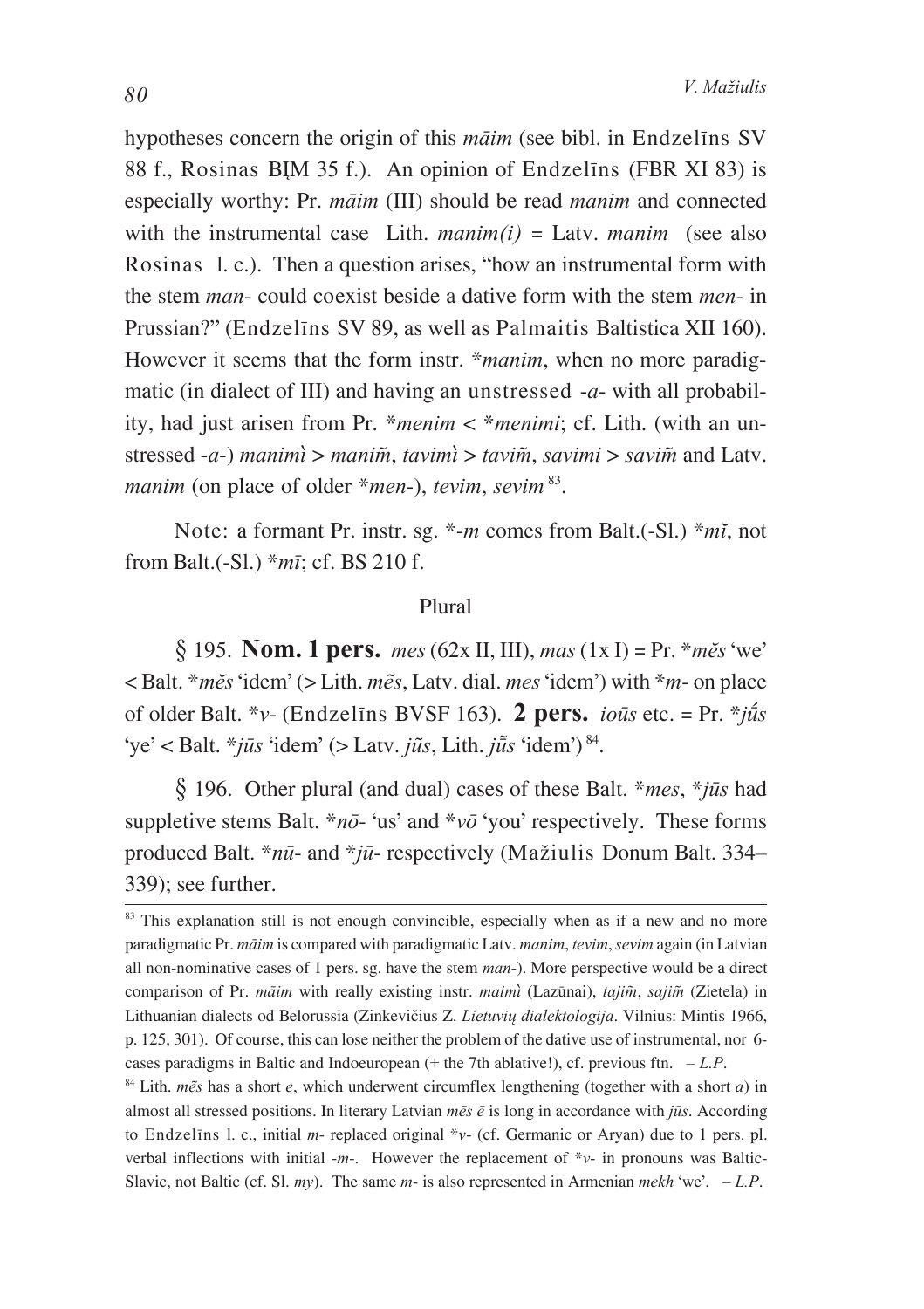*\** 197. **Gen. 1 pers.** Pr. *noûson* / *noûsan*, **2.** *iouson* / *ioûsan* (with the inflection  $*$ -*un*/ $*$ -*an* <  $*$ - $\bar{0}n$  in both instances, cf. § 98) imply WBalt. \**nûsôn*, \**jûsôn* respectively (cf. Endzelîns BVSF 163, Stang Vergl. Gr. 255); see Mažiulis l. c.

*\** 198. **Dat. 1 pers.** Pr. *noûmans* etc., **2.** *ioûmans* etc. imply Baltic \**nōmôns*, \**vōmôns* respectively.

There are also forms with a morph -*mas* (19x) beside forms with a morph -*mans* (22x) in Prussian (Cat.). According to traditional view, the origin of these morphs is obscure, cf. Endzelins SV § § 111, 191, Stang Vergl Gr.  $185, 255$ . The newest hypothesis (Rosinas BIM 82), as if both -*mans* and -*mas* reflect \*-*màs* with a nasal vowel \*-*à*-, is not plausible. I consider:

a) Pr. -*mans* to have originated in  $*$ -*mans*  $\lt$   $*$ -*mâns*  $\lt$  Balt.  $*$ -*môns*;

b) Pr. -*mas* to have originated in  $*$ -*mas* <  $*$ -*mas* = dual.  $*$ -*mas* (< Balt.  $*$ -*mô* $)$  + pl.  $*$ -*s*; see  $\frac{8}{3}$  103 with bibl.

**Acc. 1 pers.** *mans* (I, II, III) 'us'  $\lt^*$  *nans* (Endzelins SV 90)  $\lt$ \**n`ns #* < Balt.(-Sl.) \**nôns #* ; **2.** *wans* (I, II, III) 'you' < \**v‹ans* < Balt.(-Sl.) \**vôns #* .

The fate of these Balt.(-Sl.)  $*\overline{n}$ *ons* /  $*\overline{v}$ *ons*, (for their inflection  $*\overline{\overline{o}}$ *ns* cf. § 103) in Eastern Baltic is analysed by Mažiulis 1. c.<sup>85</sup>

 $85$  V. Mažiulis 1. c. reveals the history of the distribution of plural stems and their vocalism Balt.-Sl. 1 pers. \**nô*, 2 pers. \**iû*, \**uô* in Western and Eastern Baltic, as well as in Slavic. For the study of Prussian it is necessary to mention that all these changes took place due to the weaknes of Balt. \**u* before \**ô* (as well as Sl. \**i* before \**i* < \**v*). The presence of Pr. \**u*- in the accusative *wans* and its presence in all forms of the 2nd person pl. in Slavic allow to reconstruct Pr.  $*_u$ - also in the genitive and dative. There was initial Pr. (Balt.)  $*_i$  in the nominative. This suppletion allowed Pr. \**u* to vanish before \**ô* in the genitive (\* $\psi \delta \delta n$ ) and dative ( $*\overline{a}$  *mons*): the  $*\overline{o}$  was accented there. In the atonic (one-syllable) accusative there had been  $*\bar{a}$  on place of  $*\bar{o}$  already ( $*\bar{u}$ *ans*), therefore  $*\bar{u}$  did not vanish in the accusative.  $*\bar{u}$  having vanished in the genitive and in dative, these forms had to appear without root. Therefore the root \**iû* was borrowed from the nominative: nom. \**iûs*, gen. \**iûsōn*, dat. \**iûmôns*, acc. \**uans*. Further, the 1 pers. gen., dat.  $*\overline{n}\acute{o}$  was accomodated to the vocalism in the paradigm of the 2 pers. gen., dat.  $*_{\hat{i}}\hat{u}$  -:  $*_{n}\hat{u}$ , but 1 pers. acc.  $*_{n}\hat{a}$  ns  $> *_{m}\hat{a}$  (with its  $*_{m}$ - from the nominative  $*$ *mes*) remained parallel to 2 pers.  $**u*āns. - L.P$ .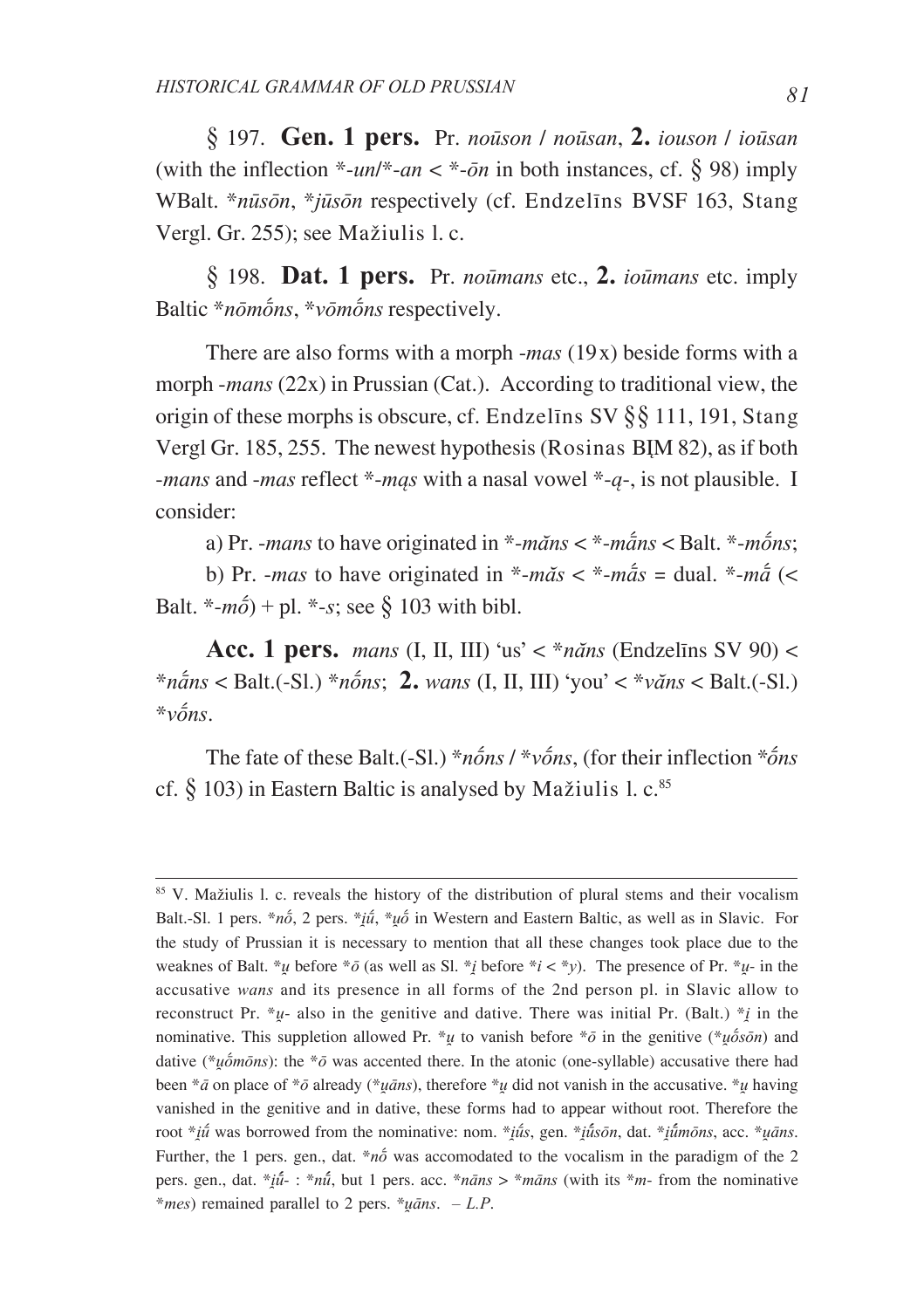#### Possessive pronouns

*\** 199. **Nom. sg. masc.** Pr. (Cat.) *mais*, *twais*, *swais*, as well as **fem.** *maia*, *twajā*, *swaia*, 'my', 'thy', 'one's' < WBalt. masc. \**majas*, \**tvajas*, \**svajas*, fem. \**maj`*, \**tvaj`*, \**svaj`* (cf. OSl. *mojü* / *moja*, *tvojü* / *tvoja*, *svojü* / *svoja*), but Pr. (Cat.) nom. sg. masc. \**noûs* etc. 'our' = \**nûss*, *ioûs* etc. 'your' = \**jûss* < WBalt. \**nûsas* etc., \**jûsas* etc. respectively (§§ 193, 202); cf. Endzelins SV 90 f.

*\** 200. **Gen. sg.** are Pr. (Cat.) *maisei*, *twaisei*, *swaisei* < Pr. \**majase*, \**tvajase*, \**svajase*, see Endzelîns l. c.

*\** 201. **Dat. sg.** *twaismu* (1x III), *swaiasmu* (3x III) are rare. More frequent are (for all genders, III): *maiāsmu* (2x), *twaiāsmu* (3x), *swaiāsmu*  $(10x)$  with the long - $\bar{a}$ - of unclear origin (Endzelins 1. c. with bibl., Stang Vergl. Gr. 240 f., Schmalstieg OP 127). I am inclined to explain this long  $-\bar{a}$ - (on place of short  $-a$ ) as accented and influenced by  $\bar{a}$ -stem feminine forms of this possessive pronoun.

*\** 202. **Acc. sg.** (for all genders) are *maian*, *twaian*, *swaian* etc. with  $-an \left( <$  Balt. masc.  $*$ -*an* $\right)$  = -an  $\left( <$  Balt. fem.  $*$ -*ān* $\right)$ .

In plural only dative and accusative forms are attested.

*\** 203. **Dat. pl.** is *swaimans*, *sw`imans* (with a circumflex \*-*ãi*-, cf. *stēimans*,  $\frac{8}{9}$  166) < \**swaiamans* (with a morph *-mans* < Balt. \**-môns*, *\** 103).

**Acc. pl.** is (masc., fem.) *maians*, *twaians*, *swaians* with masc.  $-ans$  (< Balt.  $*- \delta ns$ ,  $\S$  167) = fem.  $-ans$  (< Balt.  $*- \delta s$ ,  $\S$  165).

The relic of **instr. sg.86** may be *swaieis* (corrected by Endzelîns SV 91 into acc. pl. *swaiens*) in a phrase *sen wissan swaieis* (III 119<sub>15</sub><sup>16</sup>). Here -*eis* = Balt. \*-*ais*, see BS 234 ff.); cf. also Trautmann AS 272, Stang Vergl. Gr. 178, Schmalstieg OP 131.

*\** 204. **Gen. pl.** *noûson*, *ioûson* were used to produce declinable forms nom. sg. masc. *ioûs* (< \**jûsas*), fem. *nous`*, *iousa*, dat. sg. *noûsesmu*, *noûsmu*, *ioûsmu*, acc. pl. *noûsons*, *ioûsons*. Cf. also Endzelîns SV 91.

<sup>86</sup> Cf. ftn's 73, 81. – *L.P*.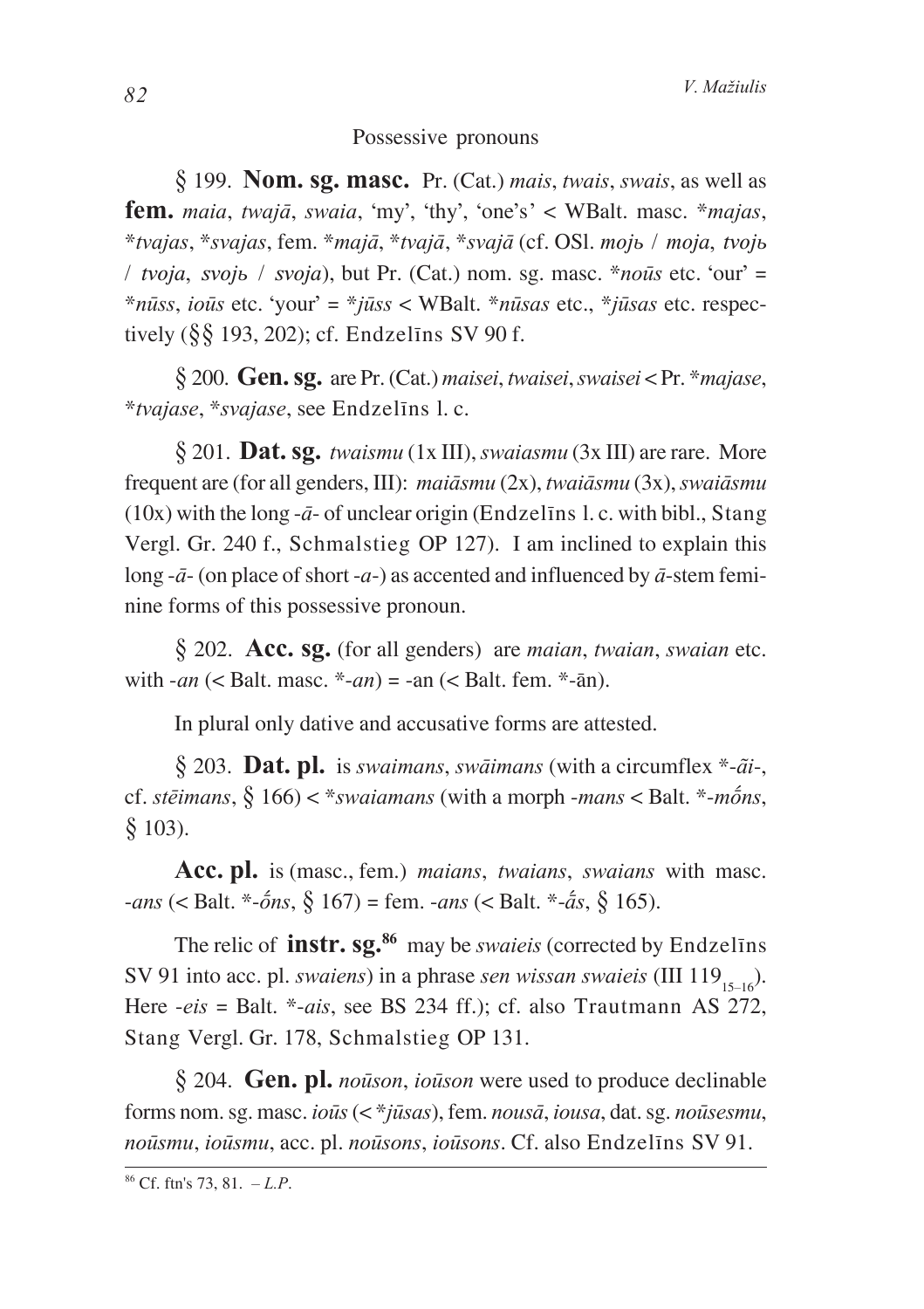# **7. CONJUGATION**

# *Verbum finitum*

*\** 205. **Ps. 1 pers. sg.** is attested in athematic verb of the root \**es*- 'to be': *asmai* (10x), *asmu* (2x), *asmau* (1x) 'am'. Only the first of these forms is really athematic. The last, *asmau*, occurs only once and therefore is not reliable: its segment -*au* may be a mistake instead of -*u* (cf. Trautmann AS 273, Endzelîns SV 104). As for *asmu* (2x), it apparently has a mixed ending, Pr.  $*\text{-}u \leq \text{-}x - \bar{u} \leq \text{-}x - \bar{v}$  having been transferred from the thematic paradigm and having replaced original final vowel of the athematic inflection. Cf. Lith. *esmù* 'idem' beside original athematic *esmì* (as well as fully thematized literary *esù*), Latv. *esmu* 'idem' <sup>87</sup>.

*\** 206. However the origin of *asmai* (10x) is problematic too. According to a traditional hypothesis, *asmai* (< \**esmai*) replaced original athematic \**esmi* im accordance with \**vaid(m)ai* 'I know". The latter came into being as a result of contamination of "perf." \**vaidai* 'I know' (= OSl. *vědě* 'idem') and ps. \**vai(d)mi* 'idem' (= OSl. *věm*b 'idem'). See Endzelīns SV 103, cf. Stang Vergl. Gr. 314, 406 f., Schmid IF LXXIII 355 ff., Schmalstieg Balt. Verb. 36.

This hypothesis is not plausible since it does not take into consideration that there is also 1 pers. pl. *asmai* "we are' beside 1 pers. sg. *asmai* 'I am'. 1 pers. pl. -*mai* should be explained in its turn.

According to Kazlauskas LKIG 295, there was 1 pers. pl. \*-*mă* beside 2 pers. pl. \*-*tç* originally. According to pattern 1 pers. sg. \*-*mi*, the inflection \*-*ma*<sup>\*</sup> was reshaped into \*-*mai* and then ousted both older inflections, i.e. \*-*mi* and \*-*ma*. I have slightly reinterpreted this contamination in Baltistica I Priedas, 97<sup>88</sup>.

*\** 207. I propose another solution: under the influence of 2 pers. sg. \*(es)-sei 'thou art' (a very old form, cf. Mažiulis l. c.) there appeared Balt. (dial.) 1 pers. sg. \**(es)*-*mei* 'I am' beside older \**(es)*-*mi* 'ibid'. The

 $87$  For the terms *thematic*, *athematic* cf. ftn. 17.  $-L.P$ .

 $88$  In this article V. Mažiulis assumes a development in direction singular  $\rightarrow$  plural.  $-L.P$ .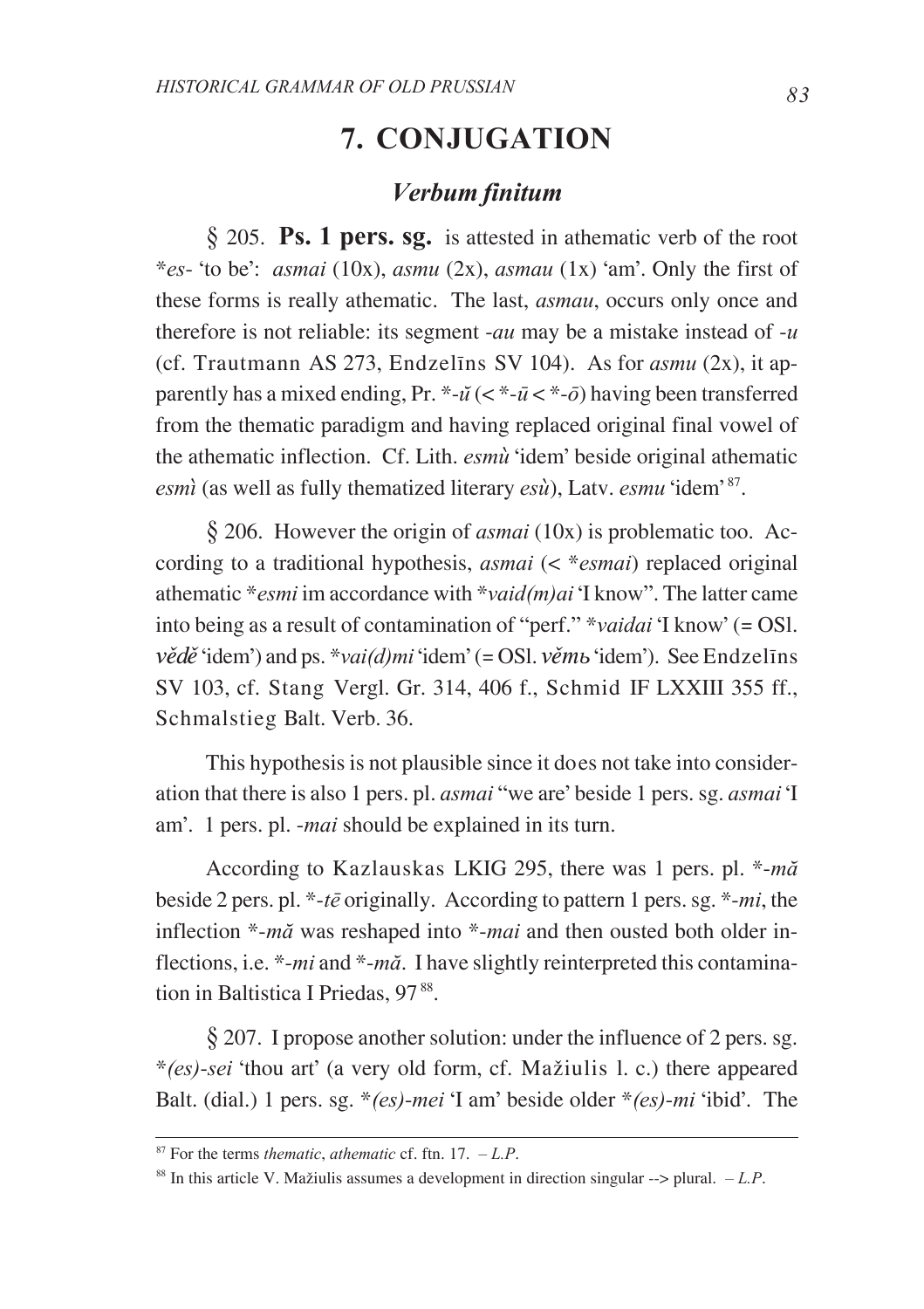new form 1 pers. sg. \**(es)*-*mei* underwent contamination with athematic and thematic 1 pers. pl.  $*$ - $m\tilde{e}/*$ - $m\tilde{a}$  (<  $*$ - $m\tilde{e}/*$ - $m\tilde{a}$ ) and turned into Balt. (dial.) athematic and thematic 1 pers. pl. \*-*mei* /\*-*mai*. The latter produced athematic and thematic Pr. 1 pers. pl., sg. -*mai*, as well as Lith.- Latv. (dial.) 1 asm. pl. \*-*mei* > \*-*mie* (for the latter cf. Endzelins SV 105, Zinkevičius LKIG II 81 f.)<sup>89</sup>.

*\** 208. **2 pers. sg.** is spelled with the endings -*sei*, -*se*, -*si*: *assei* (4x), *essei* (1x), *assai* (7x), *asse* (2x), *aesse* (1x) 'art', *d`se* (1x) 'givest', *çisei* (1x) 'goest', *waisei* (1x), *waisse* (1x) 'knowst', *gîwassi* (1x), *giwassi* (2x if not reflexive) 'livest', *druwçse* (2x) 'believest', *seggçsei* (1x) 'doest', *etskîsai* (1x) 'standst up', *post`sei* (2x) 'wilt become', *quoitîlaisi* (5x) 'wouldst'. Spellings -*sei*, -*se*, -*si* reflect Pr. \*-*sei* (see over), however -*sai* = \*-*sai* is an innovation in accordance with 1 pers. sg. -*mai*.

*\** 209. **3 pers.** did not differentiate number similarly to other

Pr. 1 sg. \**asma* had \*-*a* instead of \*-*u* in accordance with all thematic inflections 1 sg. -*a* due to systemic morphological reasons ("Systemzwang"). However it (in its manifestation *asmai*, see further) was not rare (in comparison with a "normal" *asmu*) because of the influence of 1 pl. -*asmai*, of course. As for the difference between 1 sg. *asmai* and \**asma*, there was no difference at all, because both variants were allomorph due to usual alternation Pr. (Cat.) -*ai* / -*a*, -*ei* / -*e* etc. (cf. ftn's 12, 27, 39, 43). As said, the variant *asma* was not attested because the existence of 1 pl. *asmai* (which in its turn was equal to \**asma*) factually neutralized morphological difference of number in the 1st person. The diphtong form (which in plural was equal to \**asma*, but was supported by diphthongs 2 pl. -*tai*, -*tei*) appeared to be "stronger", therefore the variant *asma* (although existing) was rare and accidentally was not used by translators.

This explanation is correct on synchronic level of the language of the Catechisms. As such it cannot fully deny a possibility of some archaic "medial" -*mai* (cf. Gk. -µ $\alpha$ ) < \*- $mi$  + medialperf. \*-*ai*, which could exist independently. For this cf. OLith. 1 sg. refl. *(duo)*-*mies* beside 1 pl. *(n…eða)*-*mies*, if all these instances, including Latvian, are not a result of generalizing vocalism of 2 sg. -*ie*- before refl. -*s(i)*. – *L.P*.

<sup>&</sup>lt;sup>89</sup> As Mažiulis 1. c. emphasizes, the coincidence Pr. 1 sg. = 1 pl. -*mai* was a recent innovation. The origin of pl. -*mai* seems to be connected with Lith. dial. 1 pl. *(neða)*-*mies*, 2 pl. *(neða)*-*ties* (Zinkevièius l. c.) < \*-*mei*, \*-*tei*. First, the presence of a diphthong is important, not relations to singular (and even not the quality -*ai* or \*-*ei*) because, similarly to Lithuanian, a diphthong is attested in Pr. 2 pl. -*tei* too (see *\** 211). Therefore, seconly, inflections 1, 2 pers. pl. with a diphthong may be treated as a Common Baltic ("dialectal") feature. Not trying to explain the origin of Pr. 1 pl. -*mai*, 2 pl. -*tei* [/ -*te* in accordance with usual alternation Pr. (Cat.) -*ei* / -*e*, see further], I only should present a simple explanation of Pr. (Cat.) 1 sg. *asmai*. The latter is nothing else but a well-known Baltic "thematized" form \**asma* = Pr. (Cat.) *asmu* < \**asmû* (= oxytone  $a$ *smau* III 37<sub>12</sub> ?) < \* $a$ *sm* $\overline{a}$  = Lith. dial.  $e$ *smu* = Latv.  $e$ *smu* (see § 205).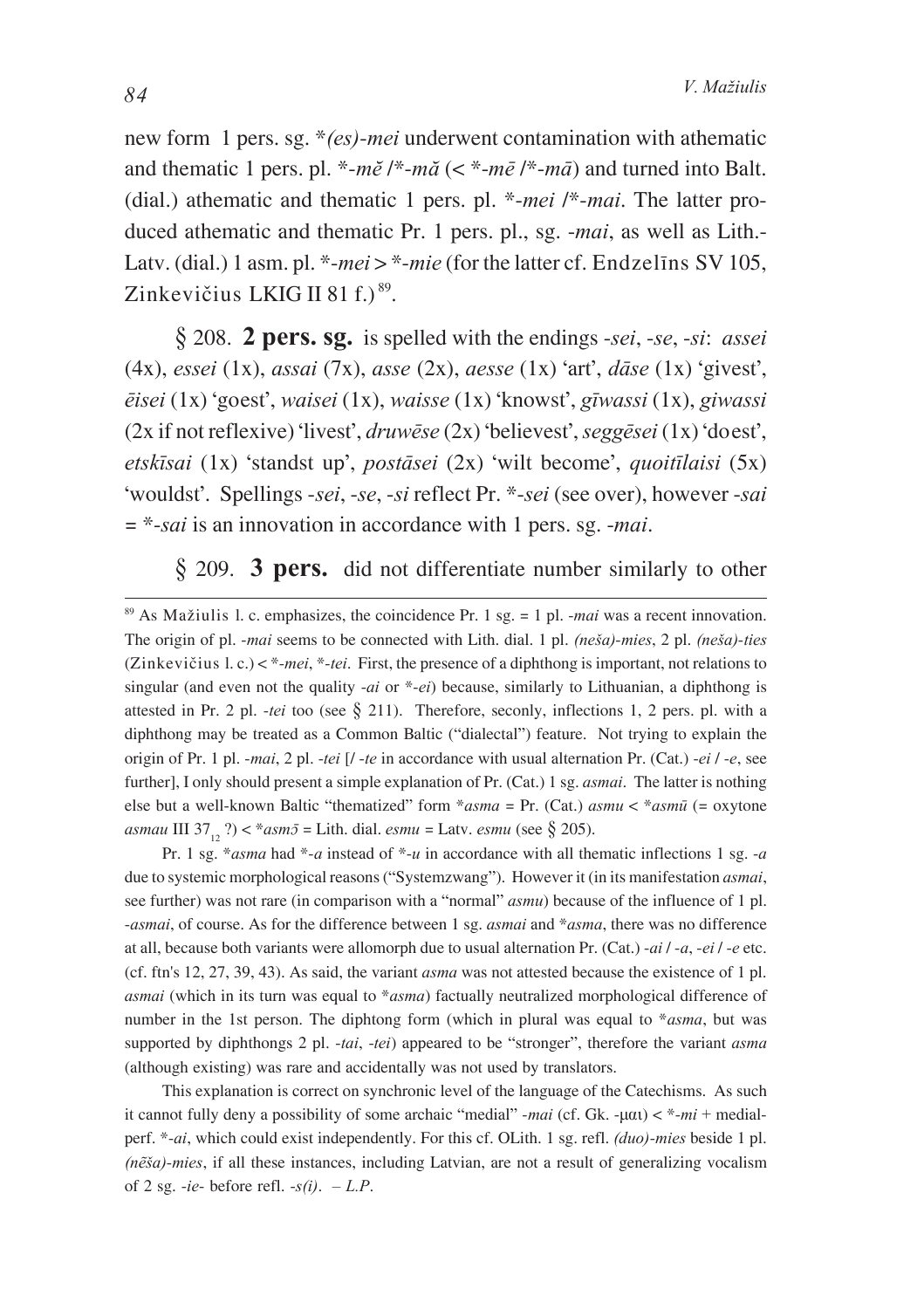Baltic languages (Lithuanian, Latvian). Athematic verbs ended in Pr. -*t*  $(\langle \xi^* - t_i \rangle)$ : *ast* 'is' (= Lith.  $\tilde{\epsilon}$ *sti*),  $\tilde{\epsilon}$ *it* 'goes' (= Lith. dial.  $\tilde{\epsilon}$ *it*, Latv. *i* $\hat{\epsilon}$ *t*<sup>90</sup>), *d* $\tilde{a}$ *st* 'gives' (= OLith. *duosti*).

Forms of the 3rd person are extended with the formant -*ts* sometimes: *astits* 'ist es', pt. *billats* 'spoke' etc. This -*ts* seems to have come from WBalt. pron. \**tas*, used anaphorically. See Stang Vergl. Gr. 410, cf. Endzelīns SV  $105^{91}$ .

 $\frac{1}{2}$  210. **1 pers. pl.** is attested with the morph *-mai* (see  $\frac{1}{2}$  206, 207) in all types of stems. e.g.: *asmai* 'we are' *perçimai* 'we come', *giwammai* 'we live', *l`ikumai* 'we keep', *turrimai* 'we have'.

 $\oint$  211. **2 pers. pl.** possesses morphs -*ti* (ca. 80x; spelled also -*ty*), -*tei* (9x), -*tai* (8x), -*te* (4x), -*ta* (1x), e.g. *asti*, *estei*, *astei* 'ye are', *seiti* 'be!', *laikûtai* 'ye keep' (in imperative sense), *turriti* 'have!', *immaiti* 'take!', *edeitte* 'eat!', *nidrausieiti* 'do not forbid!', *rikauite* 'dominate!', *seggîta* 'do!'. The morph *-te* seems to have appeared on place of *-tei*<sup>92</sup>. The latter has its *-tei* in accordance with pattern 2 sg -*sei*, while -*ai* in -*tai* came from 1 pl. -*mai*; the spelling -*ta* (1x) seems to be a mistake. For all this cf. Endzelîns SV 105 f. with bibl. The most frequent (ca. 80x) -*ti* is authentic < Pr. \*-*tç* (*Endzelîns* l. c.) < Balt. \*-*tç* (> Lith.-Latv. \*-*tç* > -*te*) 93.

<sup>92</sup> Here V. Mažiulis de facto recognizes alternation Pr. (Cat.) -*ei*  $l$  -*e* (cf. ftn's 12, 23, 27, 39, 43, 89, 109). – *L.P*.

<sup>&</sup>lt;sup>90</sup> Here Latvian acute differs from Lithuanian and Prussian circumflex.  $-L.P$ .

<sup>&</sup>lt;sup>91</sup> If *(asti)*-*ts* = *(ist) es*, why *(imma)*-*ts* = *(nahm) er* ? What anaphora can be seen in *nostan kai* **tans** sparts astits prei paskulīton  $(III 87<sub>o</sub>) = \alpha$ uff das **er** mechtig sey zu ermanen ? Why is anaphoric \**tas* used in the nominative when corresponds to a direct object: *limatz bha daits* I 136 – nom. 'he' or acc. 'it (= es)'? (Cf. : "took bread and blessed it, and brake it, and gave it" Math 26 : 26). In all instances -*ts* occurs only when something is narrated. For Pr. (Cat.) -*ts* as a mark of narration (relative mood), as well as for an alternative view of its origin, cf. Borussica 2 in Baltistica XXV (2) 128–132. – *L.P*.

<sup>&</sup>lt;sup>93</sup> V. Mažiulis' samples show 2 pl. -*ti* being typical for the imperative mood. Balt. 2 pl.  $*$ -*t* $\bar{e}$  was possibly ousted from the indicative by innovative \*-*tei*. If the latter had been really accomodated to 2 sg. Balt. \*-*ei*, not necessarily to athem. \*-*sei*, its diphthong could occasionally provoce diphthongization of 1 pl. too (for \*-*tei* cf. EBaltic facts, ftn. 89). As for spellings -*tai*, -*ta*, they may reflect Pr. (Cat.) \*-*t'ai* / \*-*t'a* (= \*-*tei* / \*-*te*) without the letter *i* as usual mark of palataliza- $\lim$  ( $\textdegree$ -*tiai*,  $\textdegree$ -*tia*). – *L.P.*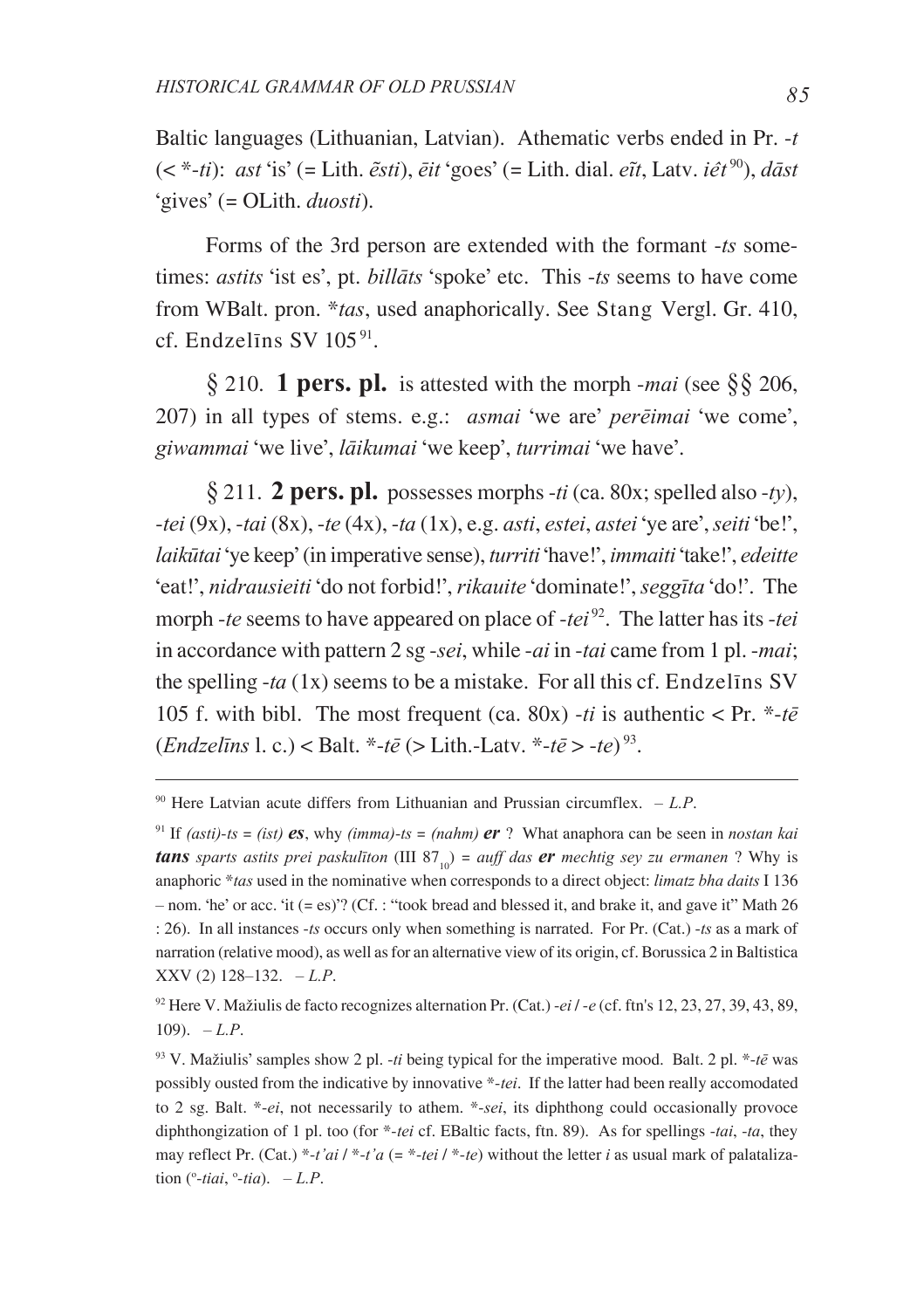*\** 212. Note. 1 pers. pl. *giwammai*, *l`ikumai*, *turrimai* etc., 2 pers. pl. *turriti* etc., beside 3 pers. *giwa*, *l`iku* etc., could be comprehended as if derived from the 3rd person. Due to this reason such innovations could arise as 1 pers. pl. *wîrstmai* 'we become' (: 3 pers. *wîrst*), *dînkaumai* 'we thank', *massimai* 'we can' (: 3 pers. *massi*), *grîkimai* 'we sin' (: 3 pers. *grîki*-*si*), *schlûsimai* 'we serve', *waiti`mai* 'we speak' (: 3 pers. *en*-*waitia*), *druwçmai* 'we believe' (: 3 pers. *druwç*), *seggçmai* 'we do' (: 3 pers. *seggç*), *etwçrpimai* 'we forgive' (: 1 pers. = 3 pers. *etwerpe*), *girrimai* 'we praise' etc.; cf. Endzelîns SV 106 .

# *Tense and mood*

*\** 213. In the language of the Catechisms present, past and future tenses are attested, as well as 2 numbers: singular and plural. The form of the 3rd person is often used in the meaning of the 1st and the 2nd person in singular, e.g.: *as drowe* (I), *es drowy* (II), *as druwç* (III) 'I believe', *thou tur* (I), *tou tur* (II) 'thou shalt'. This seems to be a fault of translators (Endzelins SV 102 f.), but possibly not only theirs (cf. Mažiulis Baltistica I Priedas, 95–100). An authentic form of the 1st person is that of the verb 'to be' (see  $\frac{8}{3}$  205 ff.); for 2 sg. -*si*, -*sei*, -*sai* see  $\frac{8}{3}$  208<sup>94</sup>.

<sup>&</sup>lt;sup>94</sup> Having in mind Prussian and Slavic isomorphism (cf. ftn. 79), one really could expect an inflection 2 sg. \*-*sei*, 'borrowed' from the athematic paradigm, as this possibly took place in Slavic (\*-*sei*, not the "primary" \*-*si*!). However forms without this -*sei* (cf. *gīwu* III 85<sub>14</sub> beside gīwasi III 95<sub>3</sub>) are also attested. What "translators" could then make such terrible mistakes? Who can believe that priest Abel Will did not know how to say corresponding verbs in the 2nd person or even in the 1st person singular? The formulas of Matrimony *As imma ti*[ $e$ ]*n* III 107<sub>15</sub> 'I take thee', and of Baptism *As Crixtia tien* III 129<sub>10</sub> 'I baptize thee', were used by priests throughout all Prusa (Baltic Prussia), first translated by native-speaking "Tolkers". Such "Tolker" was also Paul Megott, helper of A. Will (P. Megott could not make primitive mistakes but A. Will was a translator, not "translators"). No doubt, 1st sg. (as if the 3rd person) *imma*, *crixtia* are authentic forms. In referred article (Baltistica I Priedas 101) V. Mažiulis says: "when in occasional instances an athematic  $-s(e)i$  was added, arose Pr. 2 sg.  $-a + s(e)i > -a-s(e)i$ , cf. Pr.  $giw-a-ssi$ . An explanation of Pr. 1 sg. (as if the 3rd person) -*a* is given by V. Mažiulis in BS 22: this was regular ending of barytone verbs, in which Balt. 1 sg.  $*-\bar{\sigma}$  > Pr.  $*-\bar{\sigma}$  > Pr. (Cat.) > -*a*. As in other instances, barytone, not oxytone, allomorphs were generalized in Prussian. Thus the *a*-stem form of the 1st person in singular was identical with that of the  $3r$ d person in the  $\bar{a}$ -stem present and in the  $\bar{a}$ -stem preterite. This supported the  $a$ -stem 3 pers. pr.  $*$ - $\bar{a}$  after the shortening of the final vowels and prevented the latter from disappearing. As a result, wide processes of neutralization and decline of inflectional oppositions between persons and tenses took place in the said dialects. A need of analytism appeared, cf. *Diallang*. Cf. also ftn. 114. – *L.P*.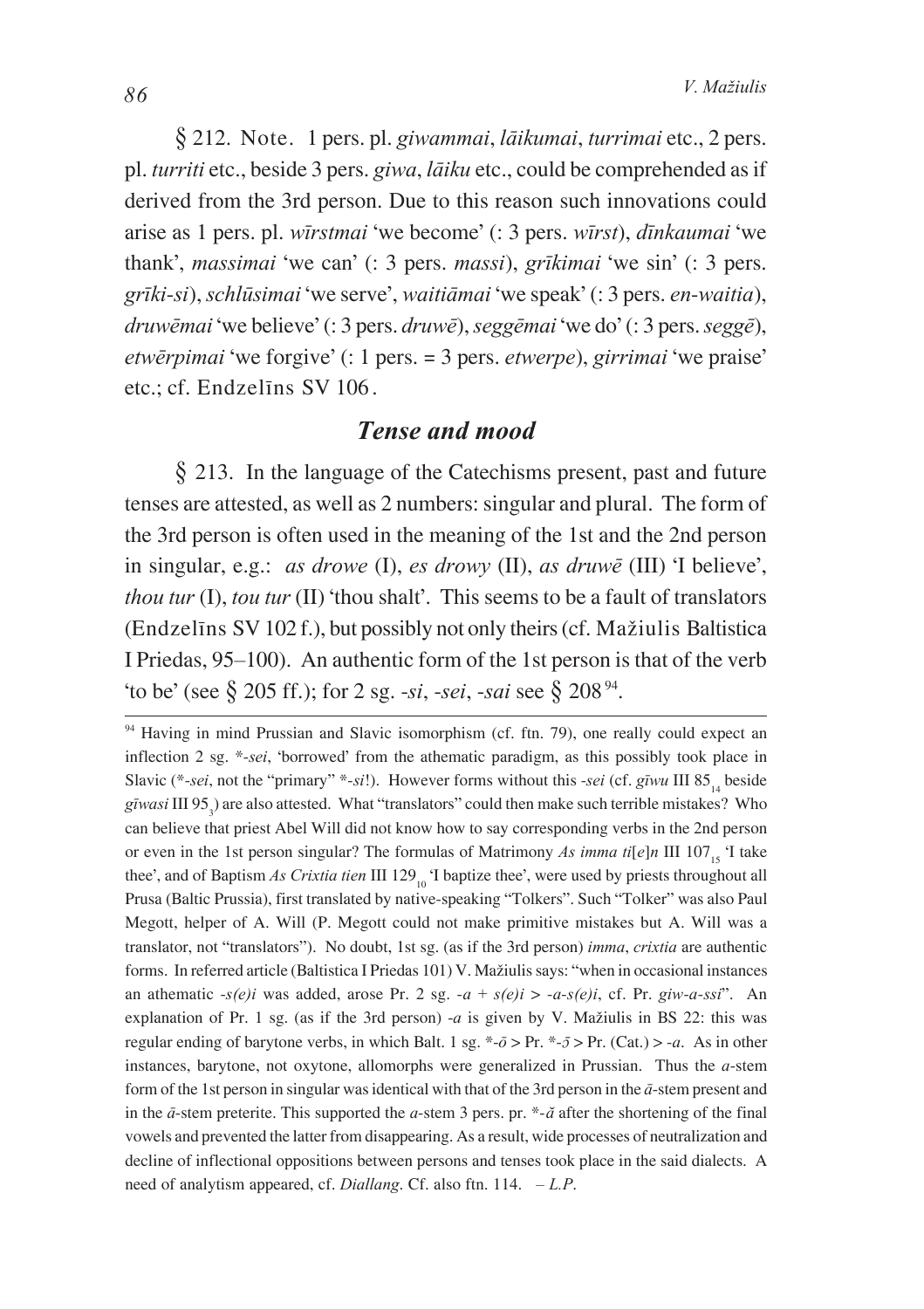### **Present stems**

### a) athematic stems

 $\S$  214. For 1 pers. sg. *asmai*, *asmu* 'am' cf.  $\S$  205; for 2 pers. sg. assei, essei, assai, asse, aesse, esse 'art' cf.  $\S$  208; for 3 pers. ast, astits (I, III), *aest, est* 'is' cf.  $\frac{5}{209}$ ; for 1 pers. pl. *asmai* 'we are' cf.  $\frac{5}{210}$ ; for 2 pers. pl. *astai*, *estei* 'ye are' cf.  $\S$  211;

2 pers. sg. *ēisei* 'goest'; 3 pers. *ēit* 'goes', 1 pers. pl. *perēimai* 'go';

2 pers. sg. *dāse* 'givest'; 3 pers. *dāst* 'gives';

2 pers. sg. waisei, waisse 'knowst'; 1 pers. pl. waidimai 'know'; 2 pers. pl. *waiditi* 'know' – these forms underwent the influence of *i*-stems, see Endzelins SV 107, Stang Vergl. Gr. 420;

3 pers. *quoi* 'wants' is used also in the meaning of the 1st and the 2nd person in singular, see Endzelins 1. c., cf. PEŽ II 329 f. with bibl.

#### b)  $\bar{a}$ -stems

 $\S$  215. Prussian  $\bar{a}$ -stem presence corresponds to  $\bar{a}$ -stem infinitive in case of the *ī*-stem correspondence in Eastern Baltic, e.g. beside ps. *lāiku* 'keeps' (<  $*$ - $\bar{a}$ , see further), there is an if. *laikūt* 'to keep' (with  $-k\bar{u}$  <  $*$ - $k\bar{a}$ ) vs. Lith. laikýti = Latv. làicīt; see Endzelīns 1. c. with bibl., Kaukienė LVI I 190. A word *maisotan* E 466 'gemengt' < 'mixed' implies Pr. if. *maisāt* 'to mix' beside ps. \**maisā* 'mixes' (PEŽ III 99), cf. Lith. *maišvti* (= Latv.  $m\dot{a}$ *isît*), ps.  $ma\tilde{a}$ so<sup>95</sup>;

perbānda 'tempts' (= Lith. pérbando, if. pérbandvti, cf. PEŽ III 258) beside if. \**perbandāt* 'to tempt' (implied by verbal noun *perbandāsnan* 'temptation');

 $l\bar{a}$ iku 'keeps' (= Lith.  $l\alpha\bar{i}k\alpha$ , Latv.  $l\dot{\alpha}ika$ ), 1 pers. pl.  $l\bar{a}ikumai$  (: Lith.  $la\tilde{\mathbf{k}}$  and  $\tilde{\mathbf{k}}$  and  $\tilde{\mathbf{k}}$  and  $\tilde{\mathbf{k}}$  and  $\tilde{\mathbf{k}}$  are pers. pl. *laikutei*, if. *laikut* (see over);

bia 'is afraid' = \*bij5, if. biātwei (= Lith. bijóti, Latv. bijât).

<sup>&</sup>lt;sup>95</sup> But cf. if. giwīt < \* gīvītvei (?) beside ps. (2 sg. = 3 pers.) gīwu (< \* gīwū < \* gīwā), 3 pers. giwa (with -a generalized due to "Systemzwang"?), 1 pl. giwammai (with a generalized -a?).  $-L.P$ .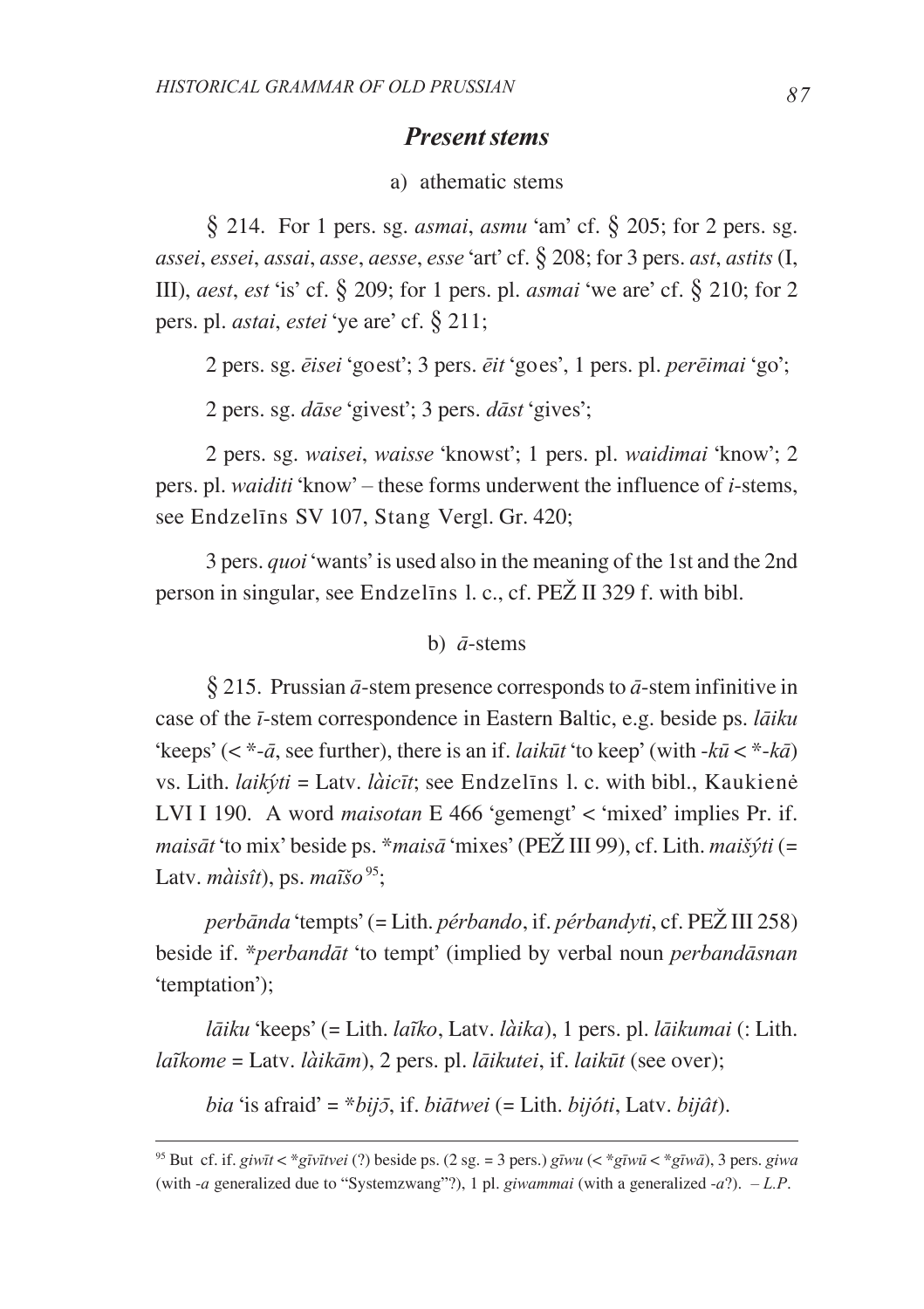#### c) *i*-stems

*\** 216. There are *ç*-stem infinitives beside *i*-stem present forms, e.g. if. *turrîtwei* (III), *turryetwey* (II) 'tu have' < Pr. \**turçtvei* (= Lith. *turê*-*ti*, Latv. *turê-t*) and ps. *tur* (20x I, II) 'has' < \**turi* (with \*-*ĭ*) = *turri*  $\frac{96}{28x}$ III), l pers. pl. *turrimai* (III), 2 pers. pl. *turriti* (III). A form ps. *turei* (10x III) 'has' is an  $\overline{e}ia$ -stem innovation with  $\overline{e}$ - $\overline{e}i$  <  $\overline{e}$ - $\overline{e}ia$  (see  $\overline{\xi}$  226); cf. Endzelîns SV 108 with bibl.

It seems that 1 pers. pl. *kîrdimai* 'we hear' (beside if. *kirdît* 'to hear') with  $-i - < \overline{\cdot} - \overline{e}$  implies an *i*-stem present form too, see Endzelins 1. c. differently from  $PEZ$  II 191 f. (I doubt the latter today).

### d) *a*-stems

*\** 217. a) pure *a*-stem present forms are: *imma* 'takes' (in the meaning of the 1st person in singular), 2 pers. pl. *immati* (= Lith. *Ñmate*), 1 pers. pl. *immimai* [with -*i*-*(mai)* under the influence of *i*-stems]; *ebimmai* 'we embrace' (possibly an optative form); see Endzelîns SV 114 with bibl., cf. Stang Vergl. Gr. 361 with bibl.

Note: for the fate of Balt. *a*-stem 1 pers. sg. \*-*ô* in Prussian see Mažiulis Baltistica I Priedas 95 ff.<sup>97</sup>;

3 pers. (pl.) *ertreppa* (1x) 'overstep' beside if. *trapt* (1x) 'to step' < \**trept* with all probability;

1 pers. pl. *perweckammai* 'we scorn', cf. PEŽ III 275.

<sup>&</sup>lt;sup>96</sup> Pr. (III) 3 pers. *turri* cannot come directly from \**turi* because of the non-reduced final -*i*. Differently from -*a* in *crixtia* (see ftn. 97), there was no ground for -*i* to survive in *turri*. This form can be either a result of generalizing of the *iia*-stem ending  $-i < \frac{1}{i}i < \frac{1}{i}i < \frac{1}{i}i$ , which "restored' original \*-*i*, or it was directly a parallel *iia*-stem (cf. Lith. *trūni* / *trūnija*), or a *ia*-stem (cf. Lith. *kóri / kória*) form, cf. Palmaitis BGR 212, as well as further § 221 about Pr. (Cat.) \**giri* < \**girÙa*. – *L.P*.

 $97$  There, and much more clear – in BS 22 (cf. ftn. 94), V. Mažiulis shows that Pr. (Cat.) *imma* (with its  $-\tilde{a} < \tilde{\alpha} < \tilde{\alpha} < \tilde{\alpha}$ ) was a regular 1 pers. sg. form, not any form "in the meaning of the 1st person". Even more, it is not on the contrary obvious, how *imma* coud be a 3rd person form with its short unstressed -*a* not reduced to zero at the end of the word (cf. 3 pers.  $wirst < *virsta$ ) – cf. 3 pers. (III) *senrînka*, *ertreppa*, *kniçipe*, *gçide* etc.! It was namely -*a* of the 1st person in singular, which maintained preservation of the latter when coincided with the 3rd pers. -*a* (see *Diallang*). – *L.P*.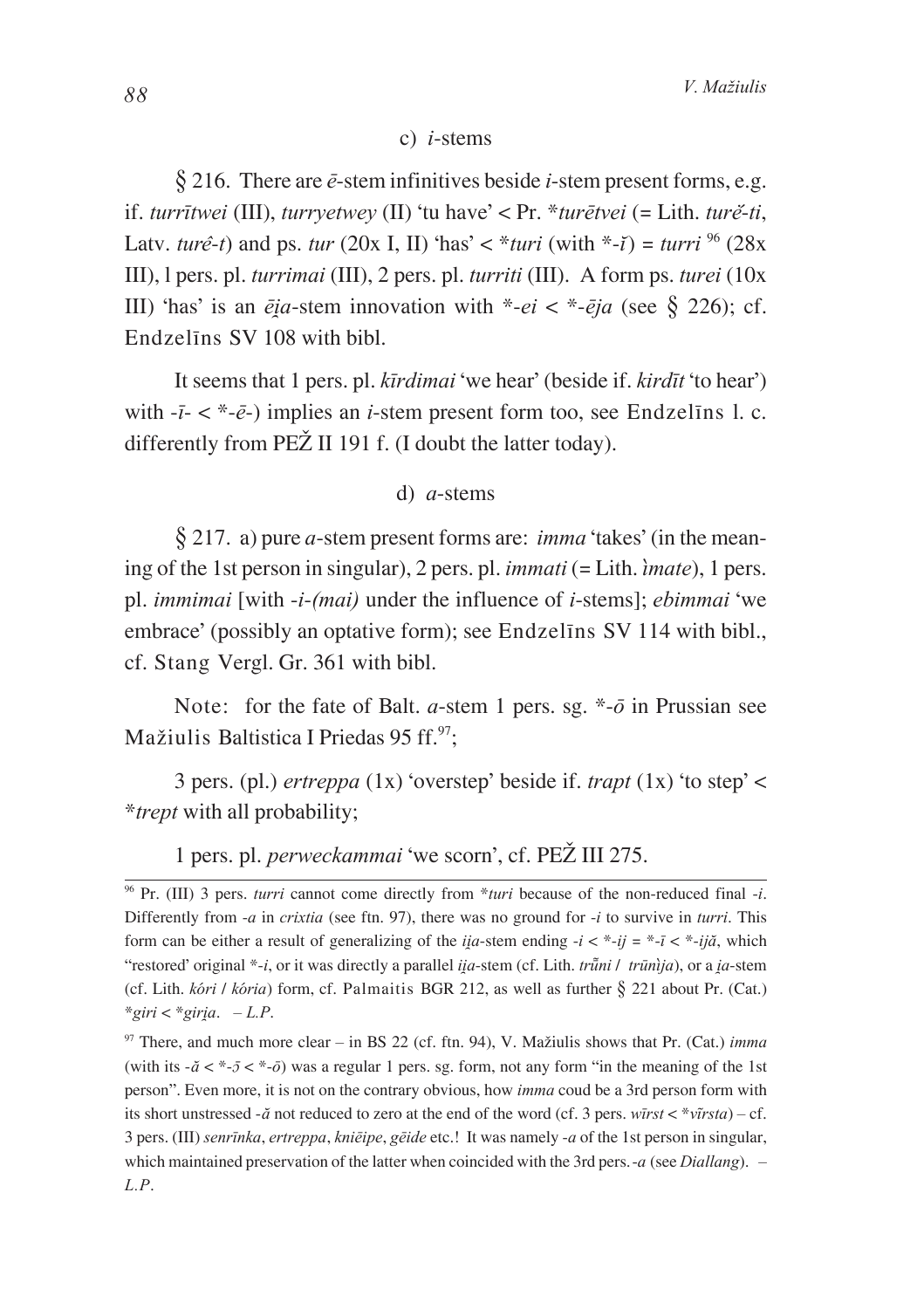I do not consider Pr. *enterpo* to be a 3rd person form (thus Trautmann AS 329, Endzelins FBR X 37, idem SV  $109$ ) – see PE $\ddot{Z}$  I 227 s.v. *enterpen*.

*\** 218. b) *va*-stem forms are: 2 pers. sg. *giwassi* 'thou livest', 3 pers. *giwa* 'lives' (cf. Latv. dial. *dzîvu* 'I live', OSl. *þiv¢* 'idem'); 1 pers. pl. *giwammai* and *giwemmai* 'we live' (with -*e*- on place of -*a*-, cf. Stang Vergl. Gr.  $520)^{98}$ .

*\** 219. c) *sta*-stem forms are: 1 pers. pl. *poprestemmai* 'we understand' (for the segment -*te*- instead of -*ta*- cf. Stang Vergl. Gr. 30) = \**pa*- + \**presta*-*mai* < \**pret*-*sta*- (PEÞ III 327, PEÞ II 49); *wîrst* 'becomes' (very frequent)  $\lt$  pr. \**virsta* (with -*a* lost due to auxiliary usage)  $\lt$  Balt. \**vµrt*-*ta* > Lith. *vi…rsta* 'idem', Latv. *virst* 'idem' (PEÞ IV 247 f.); on the basis of this shortened form innovations 1 pers. pl. *wîrstmai*, 2 pers. pl. *wīrstai* came into being (Endzelīns SV 109)<sup>99</sup>;

d) a form with an affix -*n*- is attested in 3 pers. *polînka* 'remains' = Pr.  $*pa - * i\tilde{n}ka =$ Lith. dial. *liñka* (if. *lìkti*) 'idem' (PEŽ III 318), see also

2) 3 pers. *giwa* (as if corresponding to an unattested if. \**gītwei* = OSl.  $\check{z}$ *iti*, PE $\check{Z}$  I 375, = Lat. *vîvere*, Endzelîns J. *Latvieðu valodas gramatika*. Rîg` 1951, *\** 610) and

3) if. *giwīt* < as if  $*g\bar{v}$ *etwei*, PEŽ I 376 with the 3rd pers. *giwe* (<  $*g\bar{v}$ *eja*, see § 224)!

Since *giwît* is the single infinitive form attested for the verb 'to live' in Catechisms, a comparison with EBalt. if. Lith.  $(dar)$ - $\dot{\gamma}$ ti, Latv.  $(dar)$ - $\hat{\iota}$ , ps. Lith.  $(d\tilde{a}r)$ - $o$ , Latv.  $(dar)$ - $a$  < Balt.  $*$ - $\tilde{a}$ becomes justified. This allows to unite all 3 instances (*giwe* being a misspelling of giwa) in one verb. A spelling -*e*- in *giwemmai* instead of -*a*- shows that this syllable was unstressed, i.e. the syllable  $*g\bar{t}$ - was stressed. For -*a*- instead of expected -*u*- (- $\bar{u}$ -), and more, cf. ftn. 95. – *L.P.* 

99 Not an *absence* of -*a* in the 3rd person but its *presence* needs explanations (cf. ftn. 97).

On the other hand, if this verb was used as an auxiliary one, this does not mean as if the 1st pers. sg. -*a* was not necessary. Therefore, in spite of reliable East-Baltic parallels, one might assume an athematic (not a *sta*-stem!) verb of a kind 1 pers. sg. *virsm* $\bar{j} \leftarrow$  \**virt-mi*, 2 pers. sg.  $v\tilde{i}$ *rsei* < \**v* $\tilde{i}$ *rt*-*sei*, 3 pers. \**v* $\tilde{i}$ *rsti* < \**v* $\tilde{i}$ *rt*-*ti* > Pr. (Cat.) *wirst* (= *as-t*) with a regular generalization of the latter on all persons in singular [cf. \*(as) tur, turri; (tū) tur, turri; (tāns) tur, turri, see ftn. 94] and later ousting of original 1 pl. \*virsmai by an innovative *wirstmai* due to the 2 pl. \**vµrstei* and all other persons *wîrst*. Thus Pr. (Cat.) *wîrst* (similarly to *waîst* 'to know'?) appears to be a "semi-athematic" verb. – *L.P*.

<sup>&</sup>lt;sup>98</sup> It seems to be hardly credible that verbs of different stems were used for the SAME meaning 'to live' in such a considerably small document as the 3rd Catechism, cf.:

<sup>1) 2</sup> sg. = 3 pers.  $g\bar{u}wu$  (III) (which is regarded to be an  $\bar{a}ia$ -stem by Endzelins SV 178, but now is written off as a mistake by Mažiulis § 228 contrarily to PEŽ I 377),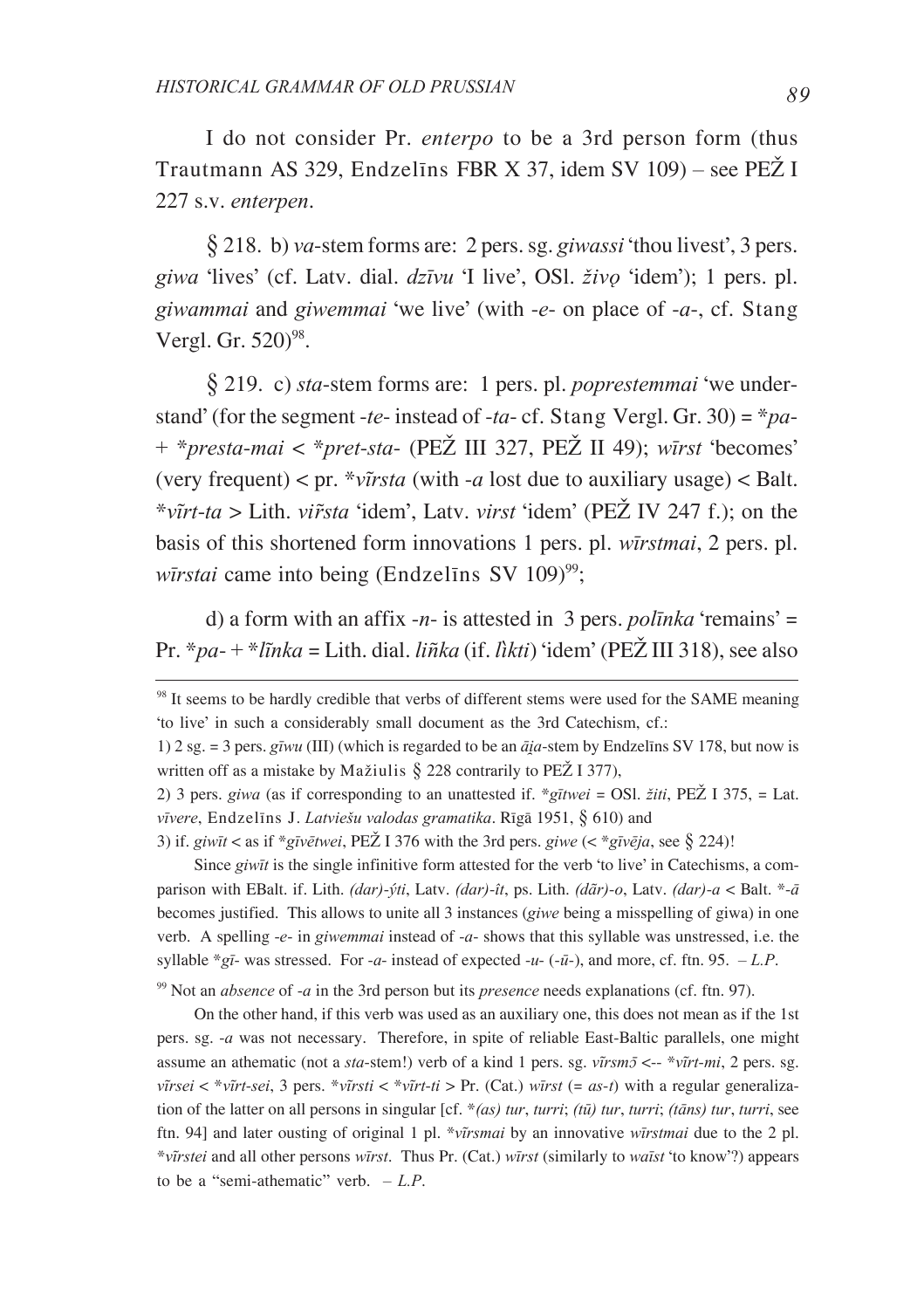Endzelins SV 109, Stang Vergl. Gr. 339, Kazlauskas LKIG 317, Kaukienė LVI I 57.

 $\S$  220. e) na-stem forms are: opt. 3 pers. pogāunai (= \*pogaūnai) in the indicative meaning 'gets' (cf. Lith.  $g\hat{a}$ una) – for this form, as well as for 1 pers. pl. pogaunimai, cf. Endzelins 1. c., Stang Vergl. Gr. 352; for opt. 3 pers. *postānai* 'becomes' and 1 pers. pl. *postānimai* see *Endzelīns* SV 110, Stang Vergl. Gr. 352 f., PEŽ III 331<sup>100</sup>.

§ 221. f) *ia*-stem forms are: 3 pers. getal (getal) 'awaits' < Pr. \*getd'a < Pr. \*getdja 'idem' = Lith. getdžia 'thirsts for' (see PEŽ I 338 ff.). cf. also Lith. (ia-stem) ps. *láukia* : if. *láukti* : Pr. ps. \*geidia : if. \*geistvei;

1 pers. pl. girrimai 'we praise' (if. girtwei, cf. Lith. giria-me) is an innovation according to 3 pers. \* girl < \* girla 'praises' (Endzelins l. c.);

3 pers. kniety e 'scoops' < probably \* kneipja 'idem' (Endzelins 1. c., Stang Vergl. Gr. 453, PEŽ II 232 f.), cf. also Lith. (ia-stem) sẽmia 'idem';

3 pers. *etwerpe* 'looses (forgives)' (1 pers. pl. *etwerpimai*) < \*-verpja, cf. Lith. dial. 3 pers. verpja 'spins', cf. PEŽ I 307 f. (see also Endzelins l. c., Stang 1. c.).

3 pers. kūnti 'protects' < \* kuntia (Endzelins 1, c., Stang 1, c., PEŽ  $II$  302).

 $\&$  222. e) *auia*-stem forms are: 3 pers. (in the meaning of the 1 pers. sg.<sup>101</sup>) dīnkama, dīnckama (III) = \*dīnkauja 'thanks'; 1 pers. pl.  $\pi$  dīnkauimai, dīnkaumai are innovations according to 3 pers. \* $\pi$ dinkau(i) (< \*-*auja*) (§ 212); cf. Endzelins 1. c., PEŽ I 204;

 $100$  Great prussologists could not resist the temptation to compare Pr. III (postan)-ai with Gk. opt. (παιδεύ)-οι as well as Pr. III poklausīmanas (1x!) with Gk. part. pt. pass. (παιδευ)-όμενος (thus already Brugmann KGr. 316; first denied by Mažiulis PKP II 297<sup>165</sup>). Unfortunately, Prussian "optative" forms in -ai are used in an indicative meaning (such optative meaning as *postanai* 'werde' III 48, corresponds to cases when indicative is used for optative). Thus they appear to be the same forms in  $-a$  (in the *na*-stems, *postanai*, as well as in the other, *ina*-stems: *ebsignai* / ebsigna, mukinna, wartinna, swintina), i.e. they occured due to alternation  $-ai$   $\rightarrow a$ : (ni)swintinai III 51 = swinting III 45 ..., cf. Palmaitis BGR 224, as well as ftn's 12, 27, 39, 43, 89. - L.P. <sup>101</sup> Cf. ftn's 97, 99.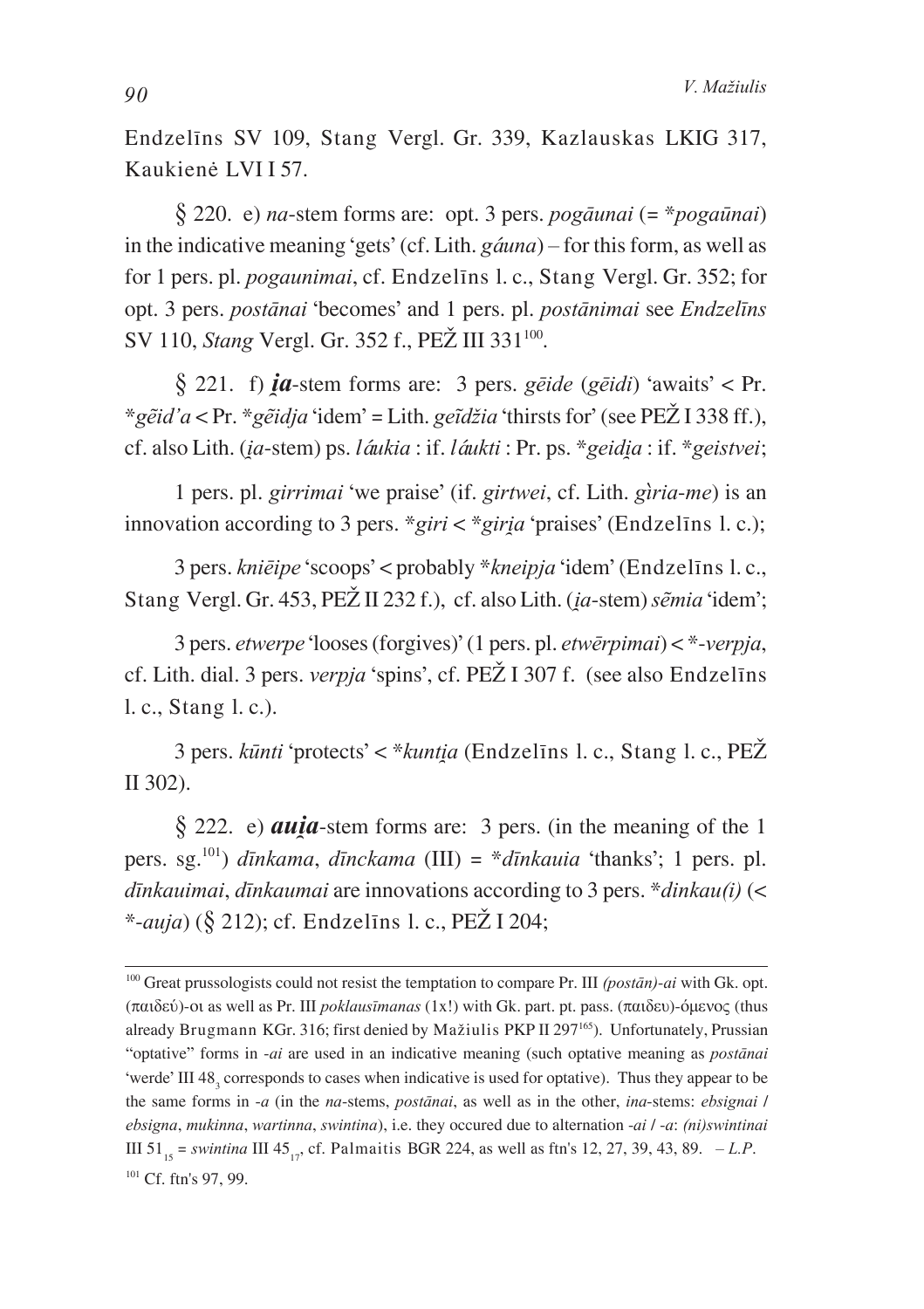3 pers. *pogerdawie* 'narrates' (= \*-*auja*) and *pogerdawi* 'promises' (PE $\check{Z}$  III 306 and 349 respectively);

3 pers. *rickawie* 'governs' (= Lith. *ryk³uja* 'idem'), cf. Endzelîns l. c., PEÞ IV 21; *persurgaui* 'provides', cf. *Endzelîns* l. c., PEÞ III 272.

The same is to be said about 3 pers. *wçraui* 'lasts', *wûkawi* 'calls'. Unattested forms of this kind are implied by if. *grîkaut* 'to confess sins', *neikaut* 'to walk', \**kariaut* (restored from the verbal noun *kariausnan*) 'to make war' etc.

Taking into account Lithuanian forms of the type *juokáu-ja* / *juokuo-ja*, Endzelins SV 111 wonders at the absence of the stem-ending Pr. \*-*ô*- beside Pr. -*au*-. I think that the Prussians had only -*au*-, cf. BS 44<sup>6</sup> etc.<sup>102</sup>

 $\hat{\mathcal{S}}$  223. f)  $\overrightarrow{i}$ *iu*-stem forms are: 3 pers. (in the meaning of the 1 pers. sg.) *crixtia* 'baptizes<sup>101</sup>' (for -*a* cf. Mažiulis Baltistica I Priedas 97)<sup>101</sup> = \**krikstŠîja* (cf. Lith. *krÑkðtija*, *krÑkðtyja* 'idem', Latv. *krikstîju* 'idem') beside if. *crixtitw(e)i*; 3 pers. refl. *grîki(*-*si)* 'sins' having -*i* < \*-*Šîja*; 1 pers. pl. *grîkimai* (with stem vocalism accomodated to 3 pers. *grîki*-, *\** 212); in a similar way arose 3 pers. *madli*, *schlûsi* as well as 1 pers. pl. *madlimai*, -*schlûsimai* respectively. Cf. also Endzelîns l. c.

 $\hat{\mathcal{S}}$  224. g)  $\vec{e}$ *ia*-stem forms are:

3 pers. *budç* 'is awake', cf. Lith. dial. *budêja* (on place of original *i*stem *bùdi* 'idem') beside if. *buděti* : OSl. *b*<sup>o</sup>děti 'idem' etc.;

3 *dergē* 'hates', cf. Lith. dial. *dérgėja* beside if. *dérgėti* 'to make dirty', cf. PEŽ I 197;

3 pers. *druwç* 'believes' (in the sense of the 1st and the 2nd persons

<sup>&</sup>lt;sup>102</sup> On the basis of Jerzy Kuryłowicz's conclusion about "mythologic" character of reconstructing Indoeuropean alternation  $ou : \overline{ou}$ , as a source of Lith.  $au : u_0$ , V. Mažiulis has shown that  $uo$  $( $\times \bar{\sigma}$ )$  automatically appeared as a member of apophonic alternation *u* : *au* after its counterpart *ie* (< \**ei*) had been included into the alternation *i* : *ai* : *ei*. However the Prussians had never had a diphthong *ie*. Cf. BS 49. – *L.P*.

<sup>103</sup> Cf. ftn. 97.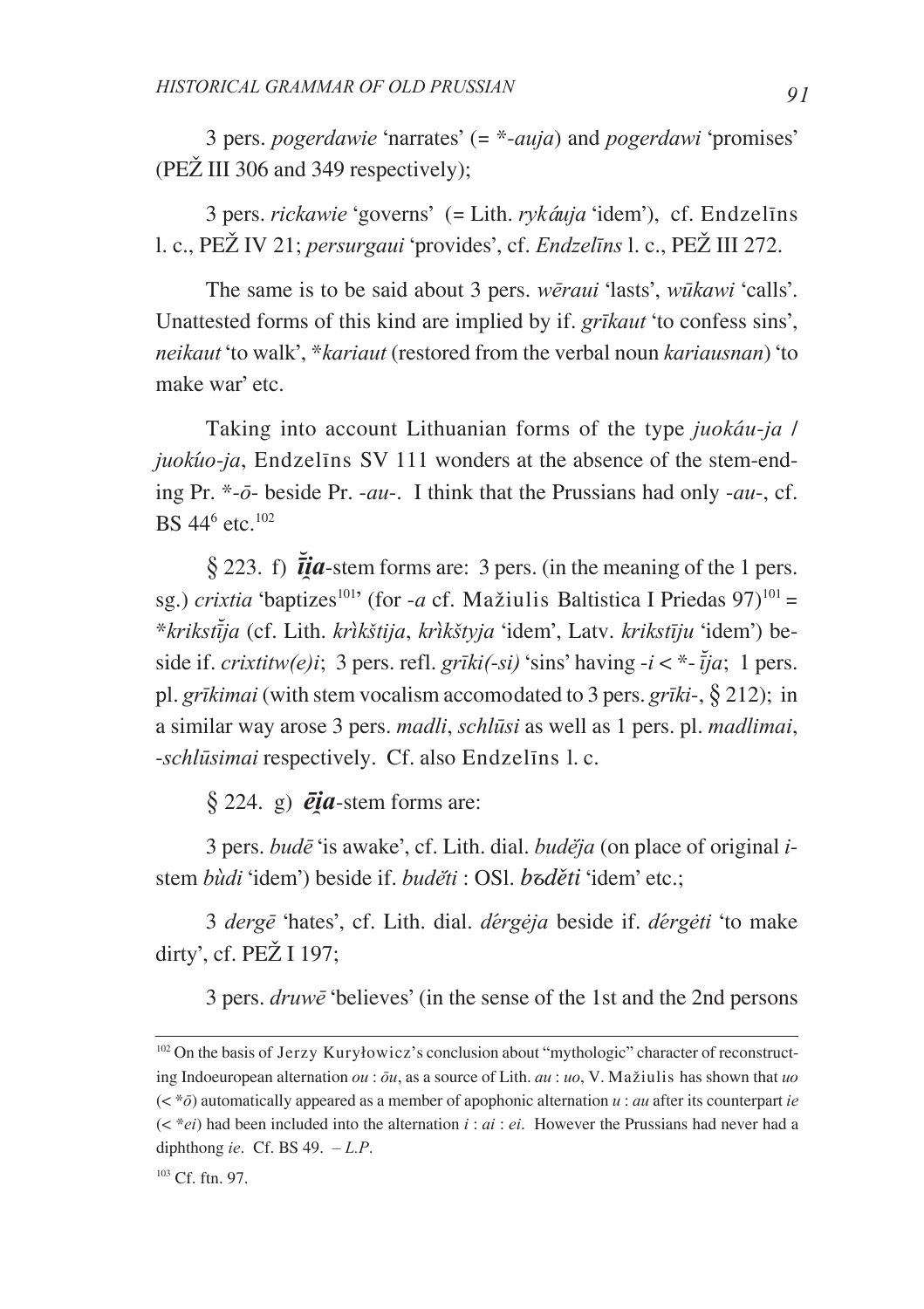in singular<sup>103</sup>); forms 6 pers. sg. *druwese*, 2 pers. pl. *druwetei* are innovations according to pattern 3 pers.  $druw\bar{e}$  (§ 212); (II)  $drowy$  (2x) (with  $y = *-i<sup>2</sup> - i<sup>2</sup> - i<sup>2</sup>$  beside (I) *drowe* (2x) (with  $-e = *-i<sup>2</sup>$ ) came into being due to accomodation to inf. *druwit* with  $\bar{i}$ - $\lt \tilde{\tau}$ <sup>104</sup>, see PE $\tilde{Z}$ I 234, cf. Endzelins SV 108, 111. Prussian verb 'to believe' was derived from a substantive 'faith' ( $PE\check{Z}$  l. c. with bibl.).

3 pers. *giwe* 'lives' (if. *giwît* having -*î*- < \*-*ç*-), if not a mistake instead of *giwa* (Stang Vergl. Gr. 452), < \**gîvçja* 'idem' (Endzelîns SV 111, Stang 1. c.,  $PE\check{Z}$  I 376 with bibl.); cf. Lith. *gyvėja* 'comes to live' as well as (for the meaning) Lith. *gi*ti 'to live' and *gi*ti 'to convalesce' (for these words see Skardžius ŽD 458 f.)<sup>105</sup>;

3 pers. *pallapse* 'desires' = \**palapsç* ending in \*-*ç* < \*-*çja*, beside if. *pallaipsîtwei*, were derived from subst. \**palaipsa*- (*pallaips* III) 'desire'; cf. Lith. subst. *bãdas* 'hunger' --> v. *badêti* 'to starve' (for the latter see Skardžius ŽD 521). Cf. also PEŽ III 215 f. (s.v. *pallapsītwei*) with bibl.;

3 pers. *milç* 'loves' (if. *milijt* < \**mîlç*-) < \**mîlçja* 'idem' (cf. Latv. *mîlē* 'idem') on place of original \**mīli* 'idem' (: Lith. *mýli* 'idem'); cf. Stang Vergl. Gr. 320,  $PEŽ$  III 138 f. (with bibl.);

3 pers. *segge* 'does' (: if. *seggīt*), with its  $-e = *-\bar{e} < *-\bar{e}i\bar{a}$ , was a basic form for innovations 2 pers. sg. *seggçsei*, 1 pers. pl. *seggçmai*, 2 pers. pl. *seggēti* (§ 212), cf. PEŽ 91 f. with bibl.);

3 pers. (also in the meaning of 1 pers. sg.) *paskulç* 'incites' (: if. *paskulîton*) ends in -*ç* < \*-*çja* (Endzelîns SV 112). Pr. inf. *(pa)skulî*- < Pr. (III) \**skûlî*- < Pr. *sk¯Élç*- 'to demand a debt back' <-- subst. Pr. \**sk¯Élç* 'debt' PEŽ III 329 f.:

3 pers. *auschaudç* 'trusts' (if. *auschaudîtwei* 'to trust') ends in -*ç* <  $*-eja$  (Endzelins l. c., PE $\check{Z}$  I 120 f. with bibl.);

1 pers. pl. *waidleimai* 'we conjure' is an innovation accomodated to 3 pers. \**waidlei* ( $\frac{6}{3}$  212) with *-ei* < \**-eja* (Endzelīns 1. c., PEŽ IV 212 f.);

<sup>104</sup> Cf. ftn. 12. – *L.P*.

<sup>105</sup> Cf. ftn. 98. – *L.P*.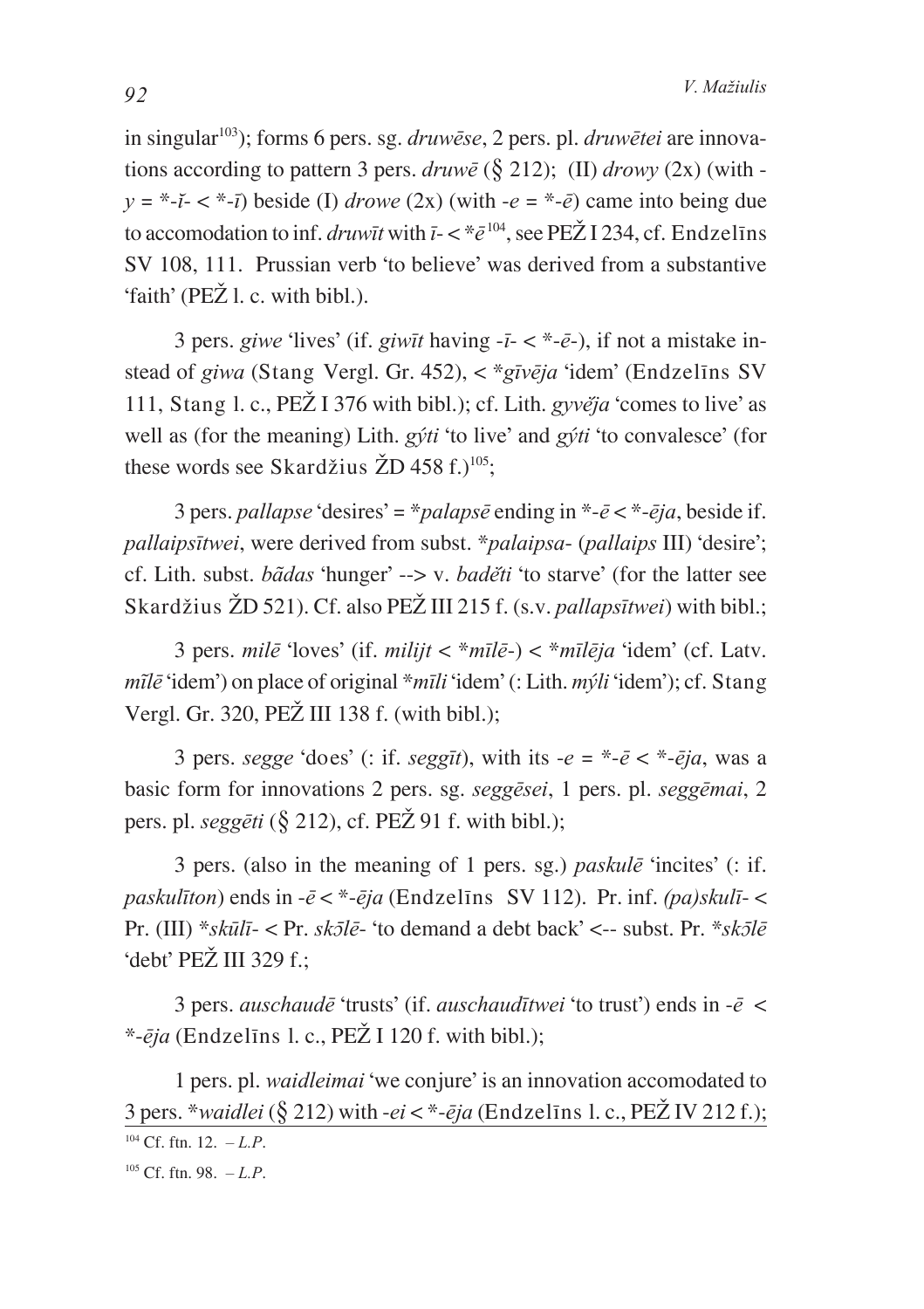3 pers. enwackē (with  $-\bar{e} < *-\bar{e}i < *-\bar{e}ia$ ), enwackēi (\*- $\bar{e}i < *-\bar{e}ia$ ) 'calls' were basic forms for innovations 1 pers. pl. enwackemai and enwacketimal respectively (§ 212)<sup>106</sup>, cf. PEŽ I 278 f. with bibl.

3 pers. warge 'arouses pain' (if. \*wargitwei < \*-etwei) ends in  $-\bar{e}$  < \*- $\vec{e}$ ja, cf. Endzelīns 1. c., PEŽ IV 221.

§ 225. 3 verbs possess two parallel present forms each, i.e. in - $\bar{e}$  and in  $-\bar{a}$ :

3 pers. bille 'speaks' (ending in  $-\bar{e} < *-\bar{e}i\bar{a}$ ) has a parallel form billa 'idem' (ending in  $-\bar{a} < \dot{\tau} - \bar{a}i\bar{a}$ ). According to 3 pers. *bille*, an innovation 1 pers. pl. *billemai* was produced (§ 212); if . *bill* $\bar{t}$ t with  $-\bar{t} < \dot{\tau} - \bar{e}$ . There is also a parallel present form in -*i*: 3 pers. *billi* (cf. 3 pers. *drowy*,  $\S$  224);

3 pers. *quoite* and *quoita* 'wishes' in their turn became basic forms for innovations 2 pers. pl. *quoiteti* and 1 pers. pl. *quoitamai* respectively (§ 212). The existence of inf. \**quoitīt* (with  $-i$  < \*- $\bar{e}$ -) is implied in part. pt. pass. nom.-acc. neut. sg. *paquoititon* '(what was) wanted'.

3 pers. *stalle* and *stalla* 'stands' were basic for innovations 1 pers. pl. *stallemai* and 2 pers. pl. *stalleti* respectively ( $\frac{8}{212}$ ); if *. stallti* with  $-\bar{i}$  < \*- $\bar{e}$ -. There is also a parallel present form in -*i*: 3 pers. *stalli* (cf. above 3 pers. billi).

§ 226. Discussed present forms in  $-\bar{e}$  (< \*- $\bar{e}$ *ja*) and in  $-\bar{a}$  (< \*- $\bar{a}$ *ja*) correlate in the same way as Latv. guod-eju and gùod-aju, cf. Endzelins l. c., van Wijk Apr. St. 21 f., otherwise Berneker PS 214 f.<sup>107</sup>

<sup>&</sup>lt;sup>106</sup> Here one sees origin of the alternation (-) $\bar{e}i / (-\bar{e}$  [generalized (-) $e$ i / (-) $e$ ], cf. ftn. 12 etc. However in such cases as 1 pers. pl. enwacketimai or pc. ps. act. acc. pl. waitiaintins a syncopation may be assumed too, e.g. \*-ejamai > -ẽimai, \*-ājant- > \*-ãint-. - L.P.

<sup>&</sup>lt;sup>107</sup> Cf. also Lith. siáut-éja / siáut-oja. Such correlates occur in different dialects. Even if A. Will was accustomed to \*kvaitūt, but P. Megott used \*kvaitāt, this cannot explain variability in such frequent and needful verb as 'to speak'. One should pay attention that both 'to speak' and 'to stand' have a resonant *l* before stem ending, but this resonant with all probability was palatal (kaulei, kaulins, cf. ftn. 32). This means that spellings bille and bila reflect the same ps.  $(=$  pt. billai III) \*bil'āi / \*bil'ā, what means \*bilēj < ps. \*bilēja (pt. \*bilējā) because of the if. billīt, not 'billāt! If one could spell *kaulei* and \**kaulai* (cf. spellings of illiterate Lithuanians *akei* = *akiai*, žvakiai = žvakei), what was the same, then the same were spellings  $bille(i)$  and  $billa$  too. The same is true for stalle, stalla = \*stal'a < \*staleja, cf. Palmaitis BGR 222 f. - L.P.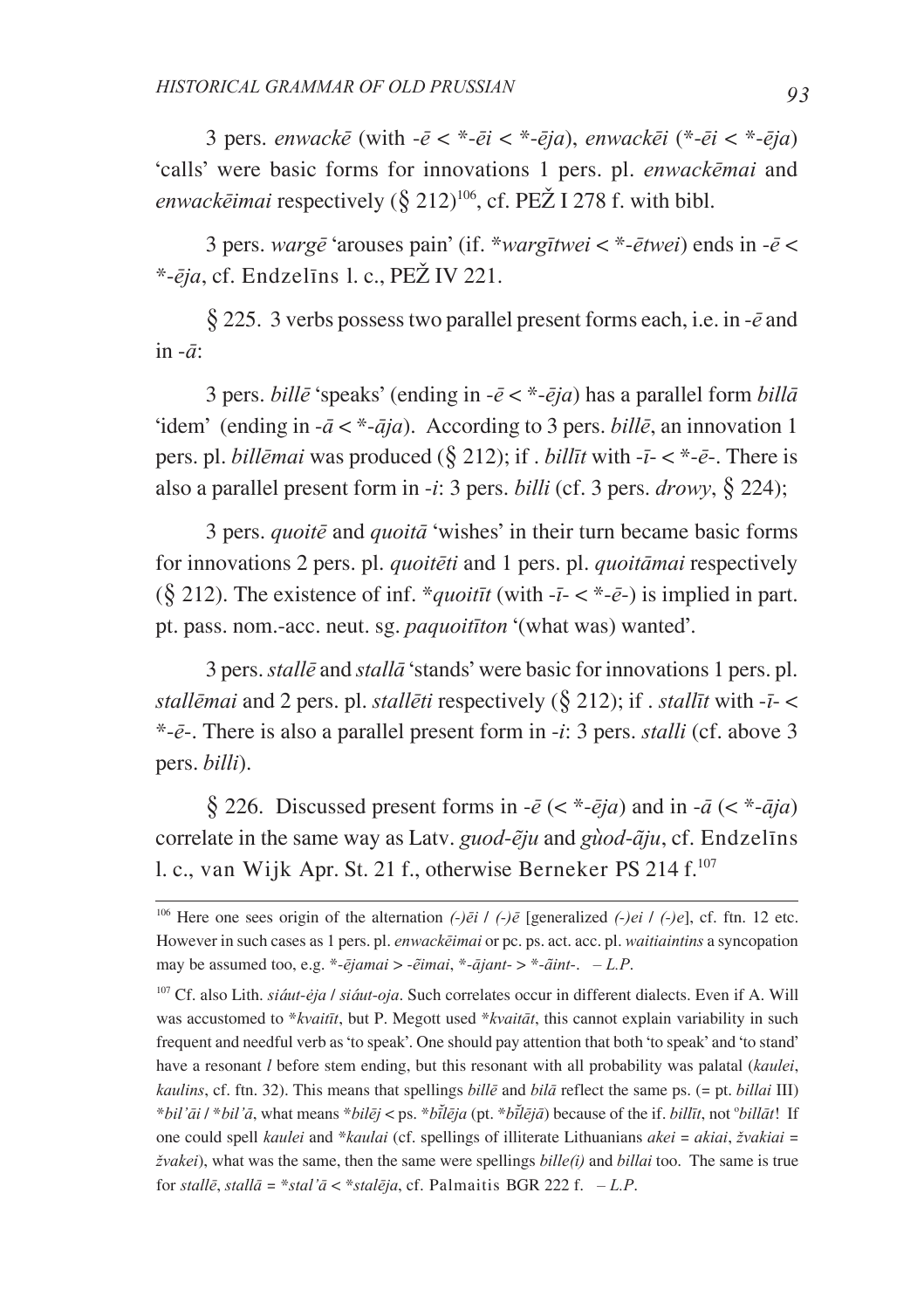*\** 227. One can assume together with Endzelîns SV 102, 112 f. that there were also such parallel forms, as \*-*inçja* (cf. Lith. frequ. *kandinéja* 'frequent bites') and \*-*ināja* in Prussian:

3 pers. *enlaipinne* 'desires, orders', *ta[u]kinne* 'promises' possibly have -*inne* < \*-*inei* < \*-*inçja*;

3 pers. (in the meaning of the 2 pers. sg.) *s`tuinei* 'satiates' possibly has -*inei* < \*-*inēja* (Endzelīns SV 112 differently from PEŽ IV 69 (what I do not believe any more);

3 pers. *powaidinnei*, *powaidinne* 'shows' possibly has -*innei*, -*inne*  $\langle \times \times in \bar{e} i a^{108} \rangle$ .

 $\hat{\mathcal{S}}$  228. h)  $\vec{a}$ **i***a*-stem forms are:

3 pers. *kels`i* / *kaltz`* 'sounds' = \**kals`i* / *kals`* (PEÞ II 99 s.v. *kaltz`*) with  $-\bar{a}i$  /  $-\bar{a} < \dot{\tau} - \bar{a}ia$  (PEŽ l. c. with bibl.)<sup>109</sup>;

3 pers. *maitā* 'nourish' [*maitātunsin* 'to feed (upon)'] with  $-\bar{a} <$  \*- $\bar{a}j\bar{a}$ , cf. Endzelīns SV 113,  $PE\check{Z}$  III 99 f.:

3 pers. *peis`i* 'writes' [: part. pt. pass. *peis`ton* '(what is) written'] with  $-\bar{a} < \dot{\tau} - \bar{a}ja$ , cf. PEŽ III 243 f. with bibl., Kaukienė LVI I 204);

3 pers. *enwaitia* 'accosts' (in an optative meaning, PEÞ 278) with -*a*  $\overline{\alpha}$  =  $-\overline{a}$  <  $\overline{\alpha}$   $\overline{\alpha}$ , cf. OSl. *veštajo* 'I speak'; 1 pers. pl. *waitiāmai* is an innovation accomodated to 3 pers. *enwaitia* (*\** 212);

<sup>&</sup>lt;sup>108</sup> Then such verbs should have corresponding 1) infinitives in  $\degree$ -*inīt* <  $\degree$ -*inēt*. However only usual if. *-int* is testified: *powaidint* 'to show', not '*powaidinnit*. Similar are other forms, i.e. 2) of the verbal noun: *potaukinsnas*, not 'potaikinnisnas, 3) of the past paticiple passive: potaukinton, not 'potaukinnitan; enlaipints, not 'enlaipinnits, 4) of the past paticiple active: (po)taukinnons, not <sup>o</sup>(po)taukinniwuns. With all probability spellings -inne(i) instead of -inna(i) appeared due to insufficiently clearly heard unstressed -*na(*-*)* in the final position. Besides that, one sees the same variation in the *na*-stems too: "opt." *engaunai* = *engaunei* (*pogauni* 1x is probably a misspelling instead of *pogaunai*; otherwise the stem shoud be  $\degree$ -nia, not  $*$ -na).

As for Endzelin's assumption of the existence of Latvian-like verbs with a suffix <sup>o</sup>-ināja in Prussian, it also fails without finding other necessary forms, derived from such a stem, i.e. corresponding infinite (infinitive, verbal noun, participles) forms. Cf. ftn. 112. – *L.P*.

 $^{109}$  Here V. Mažiulis de facto recognizes alternation Pr. (Cat.)  $-\tilde{a}i / -\tilde{a}$  (cf. ftn's 12, 23, 27, 39, 43, 89, 92). – *L.P*.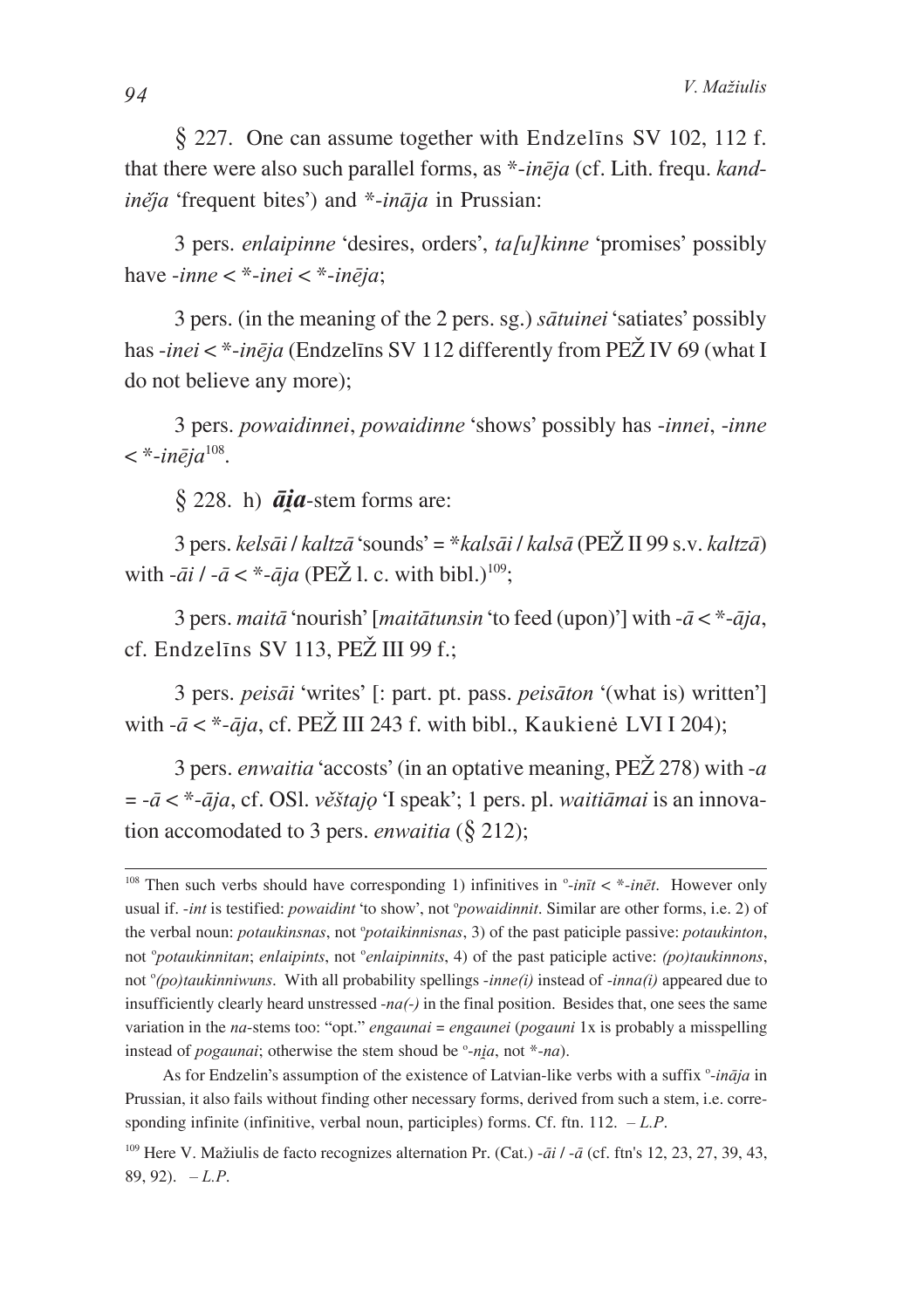3 pers. *dwigubbû* 'doubts' (in the meaning of the 2nd person in singular<sup>110</sup>) with  $-\bar{u} < *-\bar{u}$  (after a labial consonant)  $< *-\bar{a} < *-\bar{a}i\bar{a}$ ;

3 pers.  $g\bar{u}wu'$  lives' (in the meaning of the 2nd person in singular  $110$ ) is a hapax legomenon (PE $\check{Z}$  I 377) and may be a misspelling instead *gīwa* 'idem' (cf. Stang Vergl. Gr. 452), not any  $\overline{a}$ *ja*-stem<sup>111</sup>.

*\** 229. 3 pers. *swintinai* / *swintina* 'sanctifies' (: if. *swintint* 'to sanctify') and similar instances with a suffix spelled -*inai* / -*ina* may originate in suffix \*-*in`ja* (cf. Latv. -*ina* < \*-*in`*), but 3 pers. *mukinna* (: if. *mukint* 'to teach') and similar instances with a suffix spelled -*inna* may originate in suffix  $*$ -*ina* (cf. Lith. *mokina*), see Stang Vergl. Gr. 370 f., for *mukinna* cf. Endzelîns SV 114 112.

For Prussian (Cat.) stems and forms of the present tense cf. Kaukienë PK 87 ff.

# *The future tense*

§ 230. A form 2 pers. sg. *postāsei* occurs twice in the meaning 'du wirst' (III 105<sub>3</sub>) and 'du werdest' (III 105<sub>15-16</sub>) beside 3 pers. ps. *postānai* 'becomes' (in an optative sense; for the latter cf. Stang Vergl. Gr. 352). Thus Pr. (III) *postasei* may be a 2nd pserson of the future tense in singular: 'thou wilt become', which is comparable with Lith. 2 pers. sg. fut. *stƒosi* 'idem' = Latv. *stâ*-*si*, see. Endzelîns SV 115, Stang Vergl. Gr. 397, 442 ff., Schmid Verb. 52, Kazlauskas LKIG 365 ff.

In all other instances a periphrastic future is used which may have arisen due to German and Polish influence<sup>113</sup>: *wīrst* 'becomes, become' + part. pt. act., e.g.: *wîrst boûuns* 'becomes been = will be', *pergubuns wirst* 'being come becomes = will come' etc.

113 In spite of precise semantic and etymologic correspondence between Germ. *wird* and Pr. *wîrst*, periphrastic future is not any calque, because the second part of the construction is "Polish", not "German" (active participle, not the infinitive!).  $-L.P$ .

<sup>&</sup>lt;sup>110</sup> Any inflection, which may show person, has been lost here due to shortening \*- $\vec{a}$ *ja* > - $\vec{a}$ *j*, therefore such forms are not more the 3rd, than the 2nd or the 1st person in singular. – *L.P*. 111 See ftn. 98. – *L.P*.

<sup>&</sup>lt;sup>112</sup> Why then the infinitive is not *'swintināt* (cf. Latv. *sveicinât*), but *swintint*? Why its past participle is not *°swintināwuns* (cf. Latv. *sveĩcinãjis*), but *swintinons*? Cf. ftn's 100, 108. – *L.P*.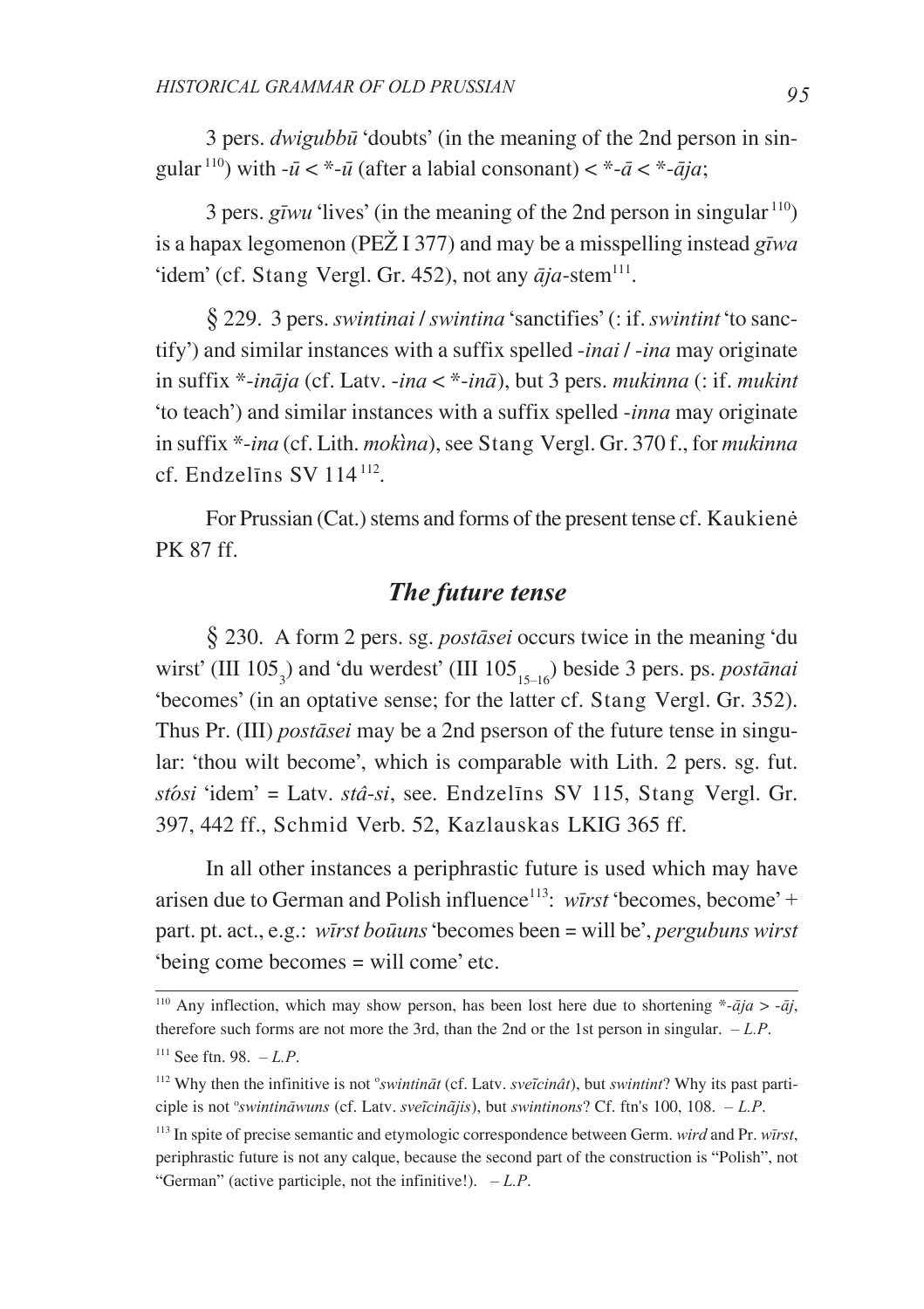## *The past tense*

Similarly to Lithuanian and Latvian, 2 verbal stems were used in forms of the past tense in Prussian, i.e. an  $\bar{a}$ -stem and an  $\bar{e}$ -stem:

*\** 231. a) *`*-stem forms are: *kûra* 'created', *prowela(din)* 'betrayed (Him)', *lymuczt* (II, with  $-u - \langle \overline{x} - \overline{a} \rangle$ , *limatz* (I, with  $-a$ - possibly on place of -*u*-114), *lîmauts* (III with -*au*- instead of -*u*-, see van Wijk Apr. St. 43) 'broke', cf. Schmalstieg Balt. Verb. 45.

*\** 232. b) *ç*-stem forms are: *weddç(din)* 'took (her)', *ismigç* 'fell asleep', *pertraûki* (with -*i* < \*-*ç* unstressed) 'pulled on', *jmmitz*, *ymmits* (I, with -*i* < \*-*ç* unstressed), *ymmeits*, *ymmeyts* (II, with -*ei*- possibly on place of \*-*i*- < \*-*ç*-) 'took', cf. Endzelîns SV 118.

 $\frac{1}{2}$  233. From Pr. pt.  $*$ - $\overline{a}$ *j* $\overline{a}$  (: Lith. -*ojo*, if. -*oti*) come 3 pers. pt. - $\overline{a}$ *i*, -*`*, -*û*, see Stang Vergl. Gr. 375, e.g.:

*dai*, *daits* 'gave' imply Pr.  $*d\overline{a}i\overline{a}$  'idem', coming from  $*d\overline{o}$  of the aorist origin +  $-i\bar{a}$  (cf. also Stang Vergl. Gr. 391; for Pr.  $\bar{a} < * \bar{o}$  see  $\hat{\zeta}$  18);

*signai*, *ebs[i]gn`* 'blessed ("marked", "crossed")' (: if. *sign`t*, cf. Lith. if. *žegnóti*, ps. *žegnójo*);

*postāi* 'began, started' (: if. *postāt*, cf. Lith. if. *stóti*, pt. *stójo*); *billai*, *billa*, *billāts* 'spoke' (: ps. *billā*<sup>115</sup>, cf. Lith. if. *bylóti*, pt. *bylójo*); *widdai* 'saw' (PEŽ IV 234):

*teikū*  $( $\times$  -*a*) 'made' (: if. *teickut*' to make');$ 

*poglabû* (< \*-*`*) 'embraced, caressed' (cf. Lith. dial. if. *glaboti ƒ* 'to caress by embracing', pt. *glabójo*; cf. also PEŽ III 307).

<sup>&</sup>lt;sup>114</sup> Since preterite stem ending was shortened at the end of the word  $\dot{\alpha}$ -*(ii)a* > -*(ii)a*, such forms (if the root vocalism or stem suffix did not change) coincided in the past and in the present tense. Present-like endings -*i* < \*-*ija* and -*i* < \*-*î* < \*-*ç* appeared additionally to -*a* in the 3rd person. [As a result, new patterns were formed having the same endings in the past and in the present. Tense marking became neutralized in most instances (a conclusion formerly taught by V. Mažiulis) in dialects of the Catechisms, and a need of analytic participle constructions appeared.]

Consequently, an ending -*a* of the 3rd and singular persons was frequent and morphologically strong. Therefore it could occur instead of phonetically regular -*u* (after labials and gutturals) due to "Systemzwang". Cf. ftn. 94 and *Diallang* – *L.P*.

<sup>&</sup>lt;sup>115</sup> For Pr. (Cat.) ps., pt. *billai*, *billa*, *billa* = *bill* $\bar{e}$  < ps. \**b* $\bar{i}$ *legia*, pt. \**b* $\bar{i}$ *legia* cf. ftn. 107. – *L.P.*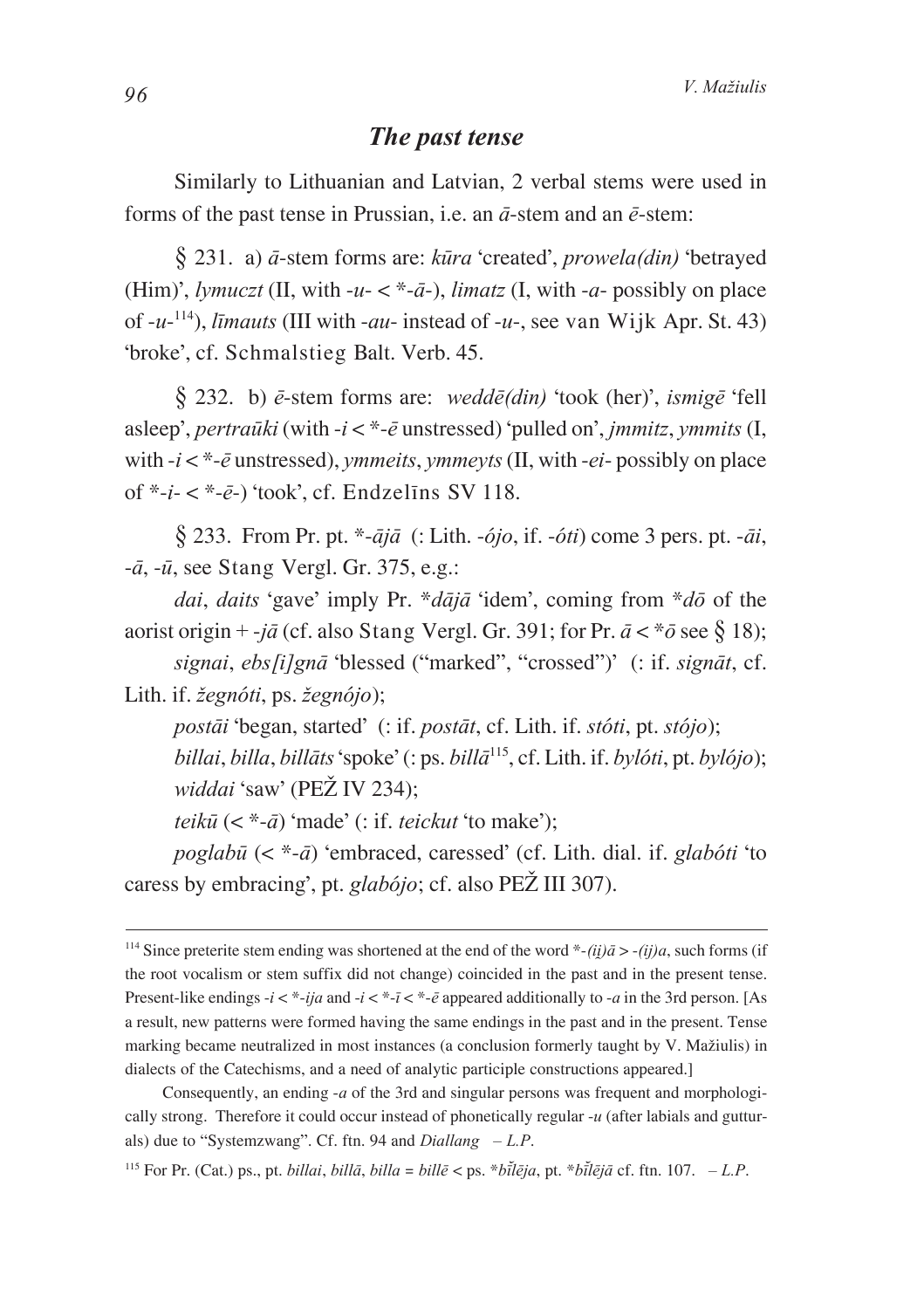*\** 234. Pr. (III) pt. 3 pers. *bçi* (also spelled *bei* and *bhe*) 'was' is particularly archaic. It implies Pr. \**b* $\bar{e}$ -*j* $\bar{a}$  'idem' (Stang Vergl. Gr. 460) which, together with OSI, aor. *be* 'was', OLith. opt. 2 pers. sg. *-bei*, comes from Balt.-Sl. \**bç*- 'was' with its allomorph Balt.-Sl. \**bî*- 'idem' > OLith. athematic *biti* 'was' with the root  $-i - < \overline{\cdot} - \overline{\cdot} -$ . Latv. *bij-a* 'idem' (with  $-i$ *j*-< \*-*î*-) etc., see Stang Vergl. Gr. 429, Kazlauskas LKIG 293 ff.

Balt.-Sl. \**b* $\bar{e}$ -/\**b* $\bar{i}$ - was derived from IE v. \**bhū*- 'to be' (Lith. *bûti*, etc.) with apophonic correlating suffixes  $*-i\bar{e}-/*i\bar{e}$ , i.e.:

a) IE \* $bh\bar{u}$ - + \*- $i\bar{e}$ - > \* $bh(\bar{u})i\bar{e}$ - > Balt.-Sl. \* $b\bar{e}$ - (with \*- $i$ - having regularly disappeared before \*-*ç*-) and

b) IE  $*bh\bar{u}$ <sup>-+  $*$ </sup>- $\bar{i}$ -> $*bh(u)\bar{i}$ ->Balt.-Sl.  $*b\bar{i}$ -.

For Prussian (Cat.) stems and forms of the past tense cf. Kaukienë PK 90 ff.

# *Optative forms*

### a) imperative

*\** 235. Imperative forms of athematic verbs end in 2 pers. sg. -*eis*, 2 pers. pl. -*eiti* in the Catechisms:

sg. *ieis*, pl. *ieiti* 'go!', *ideiti* 'eat!', *sçiti* 'be!', cf. Stang Vergl. Gr. 437, 439, Endzelîns SV 120 with bibl.

Imperative (optative) forms of this kind were supported by *ia*-stem imperatives with [\*-*(Ù)ai*->] -*ei*- (see further).

*\** 236. Imperative forms of thematic verbs end in 2 pers. sg. -*ais*, 2 pers. pl. -*aiti* in the Catechisms:

sg. *gerbais*, pl. *gerbaiti* 'speak!' (: if. *gçrbt* 'to speak', sg. *immais*, pl. *immaiti* 'take!' (: if. *îmt* 'to take'), sg. *wedais* 'lead!' (: if. *westwei* 'to lead, bring'; for the form *weddeis* 'idem' see further).

Formant -*ai*- comes from Balt. opt. \*-*ai*-/ \*-*ei*- in these forms, cf. OSl. 2 pers. pl. *nesete ‰* (with -*e‰*- < \*-*oi*- = Balt. \*-*ai*-) beside 2 pers. sg. *nesi* (with  $-i < *$ -*ei*-, not  $*-$ *oi*-, cf. BS 172) 'carry!', cf. Endzelins l. c. – cf. Lithuanian *ia*- and *i*-stem imp. refl. 2 pers. sg. -*ies*  $\lt^*$ -*ei*- (*sukies*, *baries*, etc.), Kazlauskas LKIG 378 f. Pr. 2 pers. sg. *weddeis* (III) 'lead!' (beside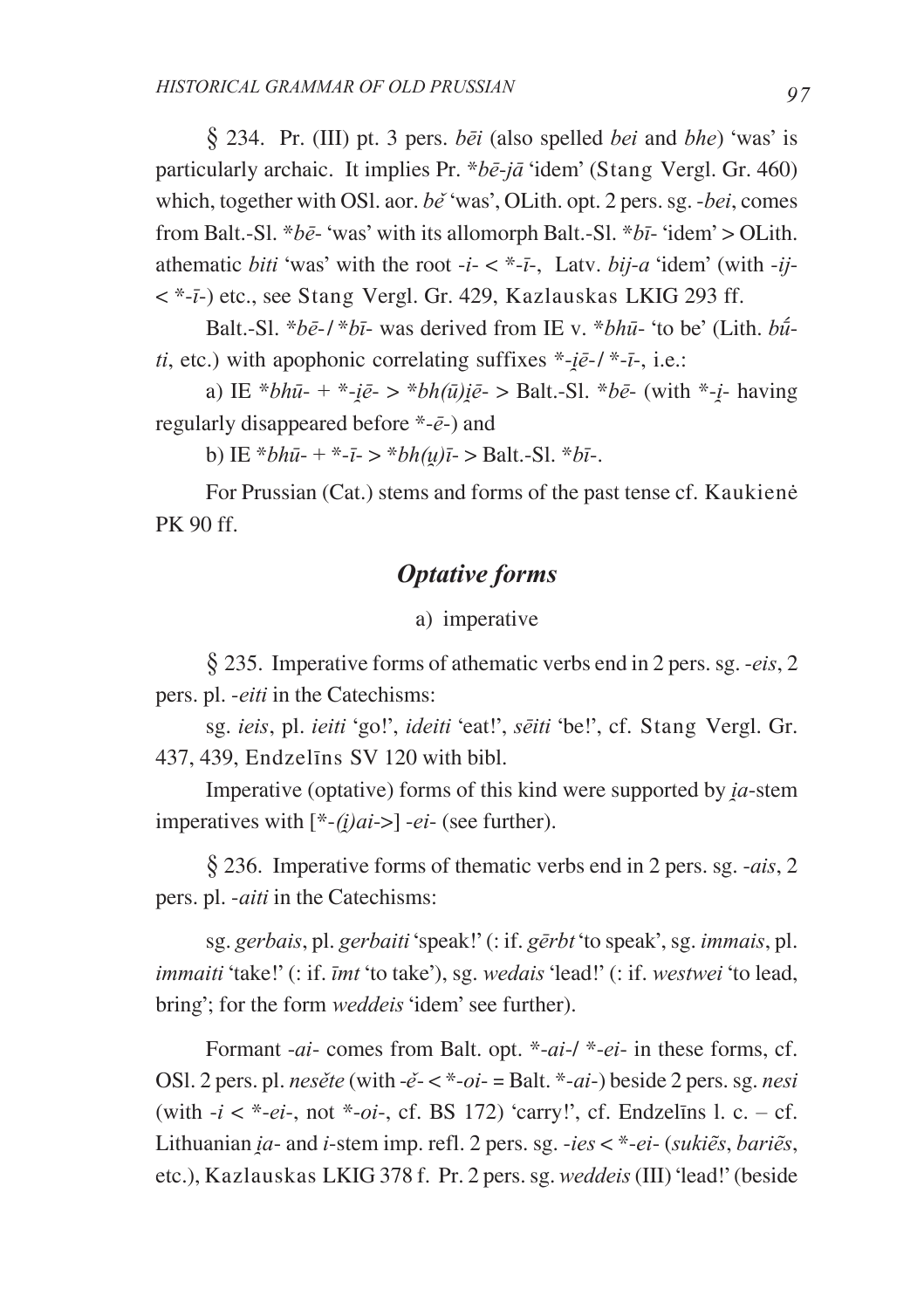I *wedais* 'idem') may have acquired its *-ei-* from *ia-stem* imperatives with  $-ei$ - (see further)<sup>116</sup>.

*\** 237. Pr. *inŠ`*-stem imperative forms are attested sufficiently: *kackinnais* 'let have!' (: if. *kackint*, PEŽ II 83 ff.), *smuninais* 'honour!' (: if. *smûnint*), *klumstinaitai* 'knock!', *mukinaiti* 'teach!' (: 3 pers. ps. *mukinna*), *erpilninaiti* 'fill!', *tickinnaiti* 'do!' (: if. *tickint*), *tûlninaiti* 'multiply!'; spellings with -*ei*- may be errors instead of -*ai*- (Stang Vergl. Gr. 439): *mukineyti* 'teach!', *laustineiti (wans)* 'humiliate (yourself)!', *poauginneiti* 'bring up!', *powaidinneiti* 'show!'.

*\** 238. Pr. *Ùa*-stem imperative forms have -*ei*- < \*-*Ùai*-: *draudieiti* 'forbid!' (cf. Lith. 3 pers. ps. *draudžia*), *poieiti* 'drink!', *etwerreis* 'open!' (cf. Lith. *v*eria), *etwerpeis* 'forgive!' (cf. Lith. *ver̃pia*, PEŽ I 307 f.), *pokuntieis* 'protect!' (for this verb see PEŽ II 302 s.v. *kūnti*), *tensieiti* 'drag!' (cf. Lith. 3 pers. ps. *tæsia …* , PEÞ IV 192 s.v. *tiçnstwei*).

*\** 239. Imperative forms of Pr. *`*-stems were derived from corresponding infinitive stems: 2 pers. sg. *dais*, 2 pers. pl. *daiti* 'give!' (: if. *dātwei* 'to give'), frequent 2 pers. sg. *ettrais*, 2 pers. pl. *attrāiti* 'answer!'; cf. Stang Vergl. Gr. 437, Endzelîns l. c.

*\** 240. Imperative correspondences of the *î*-stem infinitives (the same whether this  $-i - *z* - *i* -$ , or *) end in sg.*  $-i\bar{s}$ *, pl.*  $-i\bar{t}(e)i$ *: <i>crixtity* [with -*(t)i*- < \*-*î*-], *crixteiti* (with -*ei*- < \*-*î*-) 'baptize!', *madliti* 'pray!' (: if. *madlit* 'to entreat' with -*i*- < \*-*î*-), *engraudîs* 'have mercy!' (possibly with  $-i<sup>7</sup>-*é* -*i* - *é* -*i*$ , not \*-*ę*-), *endirīs* 'discern!' (possibly with  $-i<sup>7</sup>-*é* -*é* - *cf*$ . PEŽ I 264), 2 sg. *mijlis*, 2 pl. *milijti* 'love!' [with -*î(s)*-, -*ij*- < \*-*î*- < \*-*ç*- with all probability, cf. PEŽ III 138 f.], etc.

*\** 241. Imperative forms of Pr. *au*-stems were derived from corre-

<sup>116</sup> More likely (than 2 different suffixes for the same form) is that -*ai*-, -*ey*-, -*ei*- are allographs of \*-*ai*-, i.e. both *wedais* (1x I) and *wedeys* (1x II), *weddeis* (1x III) reflect an *a*-stem form \**vedais*. Cf. spellings *key* (I) vs. *kay* (I), *mukinaity* (I) vs. *mukineyti* (II) and many similar variations so much expectable in an unstressed position (the formant of imperative was unstressed, when not an  $\bar{a}$ -stem like *sign* $\bar{a}[t]s$ , cf. *kīrdeiti*, *tūlninaiti*). V. Mažiulis warns in § 57: "The Germans (resp. Germanized Prussians) could confuse spellings -*ain*- and -*ein*- in Prussian texts (especially in Catechisms)". This concerns not only -*ain*-, -*ein*-. Cf. also *\** 237. – *L.P*.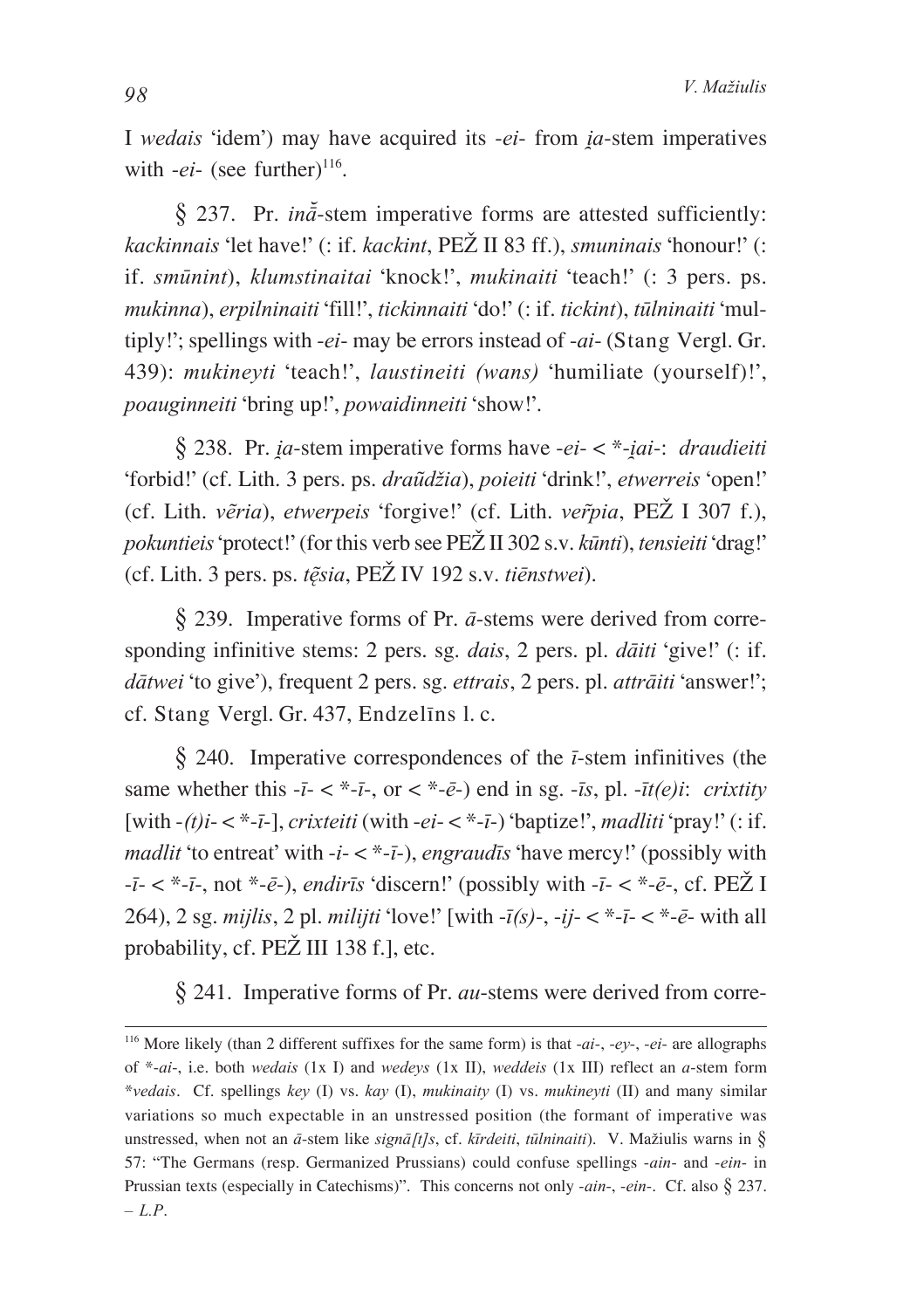sponding infinitive stems: *gerdaus* 'tell!' (: if. *gerda[u]t* 'to tell'), *dînkauti* 'thank!' (: if. *dînkaut* 'to thank'), cf. Stang Vergl. Gr. 440.

### b) permissive

*\** 242. Prussian permissive possesses only one inflection -*sei* (14x) of the 3rd person, spelled -*se* (9x), -*sai* (3x), -*si* (2x), e.g.: *seisei*, *boûse* 'let ... be!', *audasei* 'let (it) happen!', *dase* 'let (him) give!', *galbse* 'let (him) help!', *pareysey* 'let ... come!' *tussîse* 'let (her) be silent!', *wirse* 'let become!', *pokûnsi* 'let (him) protect!'. It seems that the origin of Prussian permissive 3 pers. -*sei* is conncted with an optative -*s*- form of the future tense, cf. Stang Vergl. Gr. 442 f., Endzelīns SV 122 f. with bibl.<sup>117</sup>

*\** 243. Above discussed permissive forms in -*sei* are used mostly in main clauses. As for subordinate clauses, one finds there more often forms in -*lai* in the 3rd Catechism. Their meaning is close to subjunctive mood, e.g.: *kaden ... (ni) boūlai* III 113<sub>33</sub> y 'when ... would (not) be', *ickai ainonts* ... *turīlai* III 99<sub>11</sub> 'if anybody ... had', *quai niturrīlai* III 103<sub>12</sub> 'which should not have', *madlimai* ... *kai stas* ... *perēilai* III 49<sub>18</sub> 'we pray ... that it ... come', *Tou quoitīlaisi* III 79<sub>14-15</sub> 'Thou wouldst wish', *enkasmu mes ... turrīlimai boūt* III 113<sub>21–23</sub> (with *-limai*  $\lt^*$ *-laimai*) 'in what we ... should be', quoitilaiti III 67 $_{14-15}$  'ye would wish', etc.

*\** 244. An attempt to derive Prussian formant -*lai*, together with Lith. prtc. *lái*, Latv. prtc. *laî*, from v. \**laid-/\*leid-'*to let' (e.g. Fraenkel 329 with bibl., cf. Endzelîns SV 124 with bibl.) was strictly criticized by Bûga I 452 ff. He showed on rich Baltic material that all these formants come from particle \**l*- extended with various vocal and diphthong elements (cf. Endzelîns l. c., Stang Vergl. Gr. 443). This opinion of K. Bûga has been supported and proved by Toporov PJ IV 418–436 (with bibl.).

<sup>117</sup> Cf. also: "kann ... angenommen werden, daß sich auch im Westbaltischen kein sigmatisches Futur entwickelt hatte und daß die prußischen Formen der 3. Person auf -*sei* als ein "embrionäres, nichtparadigmatisches "Futur" aufzufassen sind [Palmaitis 1981, vgl. Iwanow 1981, 195 f.], d.i. hier liegt ein "futuraler" (oder "resultativer") Optativ vor" (Palmaitis L. Optativ und Personalendungen im Prußischen / Baltistica XXI (2) 160); Palmaitis 1981: *От греческой системы к* славянской / Вопросы языкознания, No 4; Iwanow 1981: Славянский, балтийский и ранне*áàëêàíñêèé ãëàãîë.* Ìîñêâà: Íàóêà. More detailed: Palmaitis BGR 239–241. – *L.P*.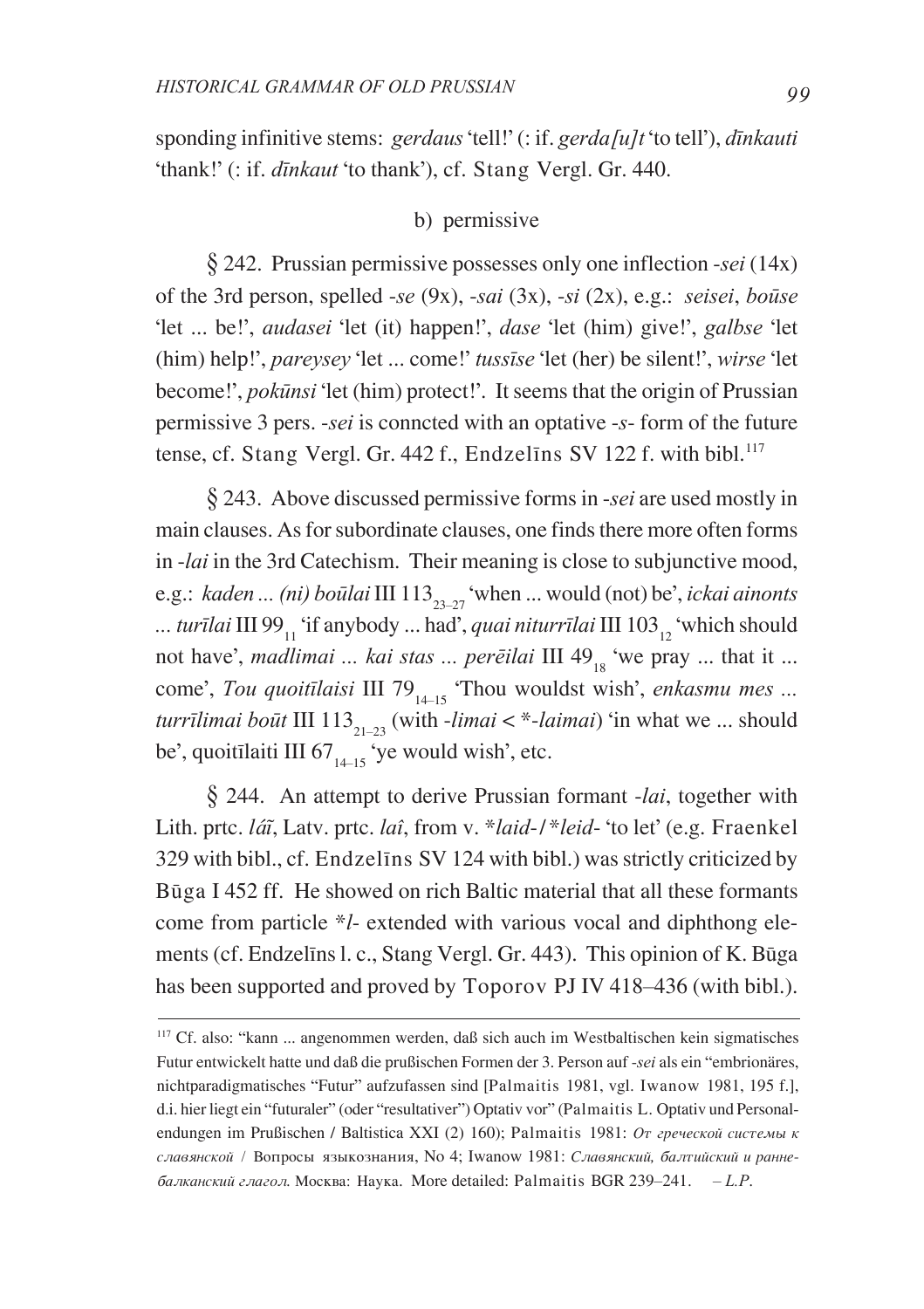# *Infinite verbs*

### Infinitive

 $\frac{1}{2}$  245. Infinitive forms with the ending -*t* (e.g. *boūt* 'to be', *dāt* 'to give', etc.) are used in the 3rd Catechism only. This -*t* is usually derived from \*-*ti* (cf. Lith. -*ti*), although original \*-*tu*<sup>\*</sup> is no less plausible (cf. further).

*\** 246. In all Catechisms infinitive forms with endings -*twei* (-*twey*) and -*twi* (2x III) are usual, e.g. *d`twei* 'to give', *girtwei* 'to praise', *westwei* 'to lead', *biātwei* 'to be afraid', etc. They come from WBaltic *tu*-stem dat. (sg.)  $*$ -*t*(*v*)*ei* [<  $*$ -*tu* +  $*$ -(*e*)*i*] which was an allomorph of WBalt.  $*$ -*tu*̃ (> Pr. III -*t*, see above). Cf. more thoroughly BS 272–296.

*\** 247. Sometimes if. -*tun* (-*ton*) occurs (e.g. *issprestun* 'to understand' etc.) which originates in Baltic supine without any doubt (cf. Lith.  $e\tilde{i}$ -*tu* < \*-*tun*).

# *Participles*

### Active present

*\** 248. This participle is derived with suf. -*nt*-: *skell`nts* 'owing', gerund *giwantei* 'while living', *dîlants* 'working' (PEÞ I 200), *nidruwîntin* gen. sg. 'not believing', *niaubillînts* 'not speaking, mute', acc. sg. *rîpintin* 'following', *(emprijki)*-*sins* '(against)-being' (possibly with -*in*- on place of  $-en$ - $)$  < (Cat.) \* *sents* 'being' < \* *sentis* 'idem' (PE $\angle$  I 257).

*\** 249. **Nom. sg. masc.** Ending -*nts* in forms *skell`nts* (of an *a*stem verb) and *dilants* (of an  $\bar{a}$ -stem verb) comes from \*-*ntis* (cf. attributive and enough old Lith. *sùkantis* 'spinning') with an *i*-stem inflection nom. sg.  $*$ -*is* > Pr. (Cat.!) -*s* (see § 139 and PE $\check{Z}$  I 343 f. s.v.  $*$ *geytys*). The ending -*ens* in Pr. (II) *syndens* 'sitting' reflects \*-*ans* < \*-*ants*, but the ending *-ats* in Pr. (I) *sindats* 'idem' should be corrected into  $*$ - $\bar{a}$ ts =  $*$ -*ants*  $\epsilon$  \*-*antis* (for all this cf. PE $\check{Z}$  IV 109 f. with bibl.). Both instances represent a form of a *n*-infixed *a*-stem verb with above discussed final segment Pr. (Cat.) \*-*ants* < \*-*antis*. The latter possibly implies Pr. \*-*antis* (: Lith.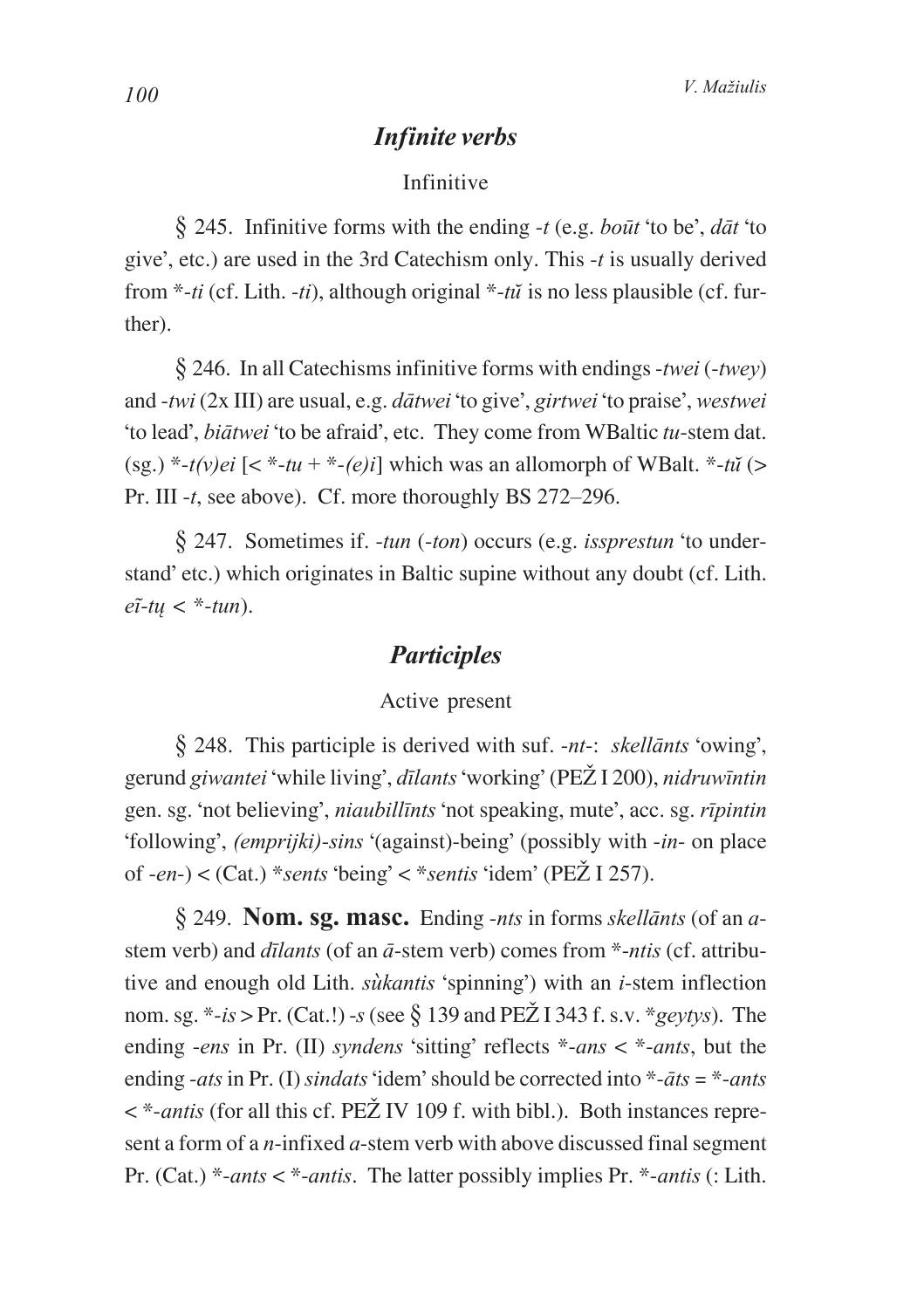vérd-antis = Latv. dial. verd-uots), see  $\S$  139, cf. Endzelins SV 126. It seems that an older inflection of this participle was (?) Balt.-Sl.  $*$ - $\bar{o}n$  (e.g. \*vedōn 'leading', not Balt. \*-ant(i)s; cf. BS 242-246.

 $\S$  250. **Nom. sg. neut.** (participle) form cannot be seen in Pr. (III) enterpo (corrected into \*enterpon) and enterpen (Endzelins SV 127), cf.  $PEZ I 227 f.$  (woth bibl.).

§ 251. Gen. sg. *niqubillints* 'not speaking, mute' ends in Pr. -is < innovative *i*-stem Pr. (Cat.) gen. sg.  $*-is$ , cf. § 141, Endzelins 1. c.

 $\S$  252. **Dat. sg.** (empriki)sentismu 'to (against) being = positioned' ends in pronominal -smu and has an *i*-stem ending -*i* before -smu, cf. Endzelins l. c.

§ 253. Gerunds giwäntei 'while living', *stänintei* and *stäninti* 'by standing' reflect archaic C-stem dative inflection  $*-ei/*-i$ , cf. BS 248 ff.

§ 254. Acc. sg. *nidruwintin* 'not believing' and *ripintin* 'following' have an i-/C-stem inflection -in, cf. van Wijk Apr. St. 36, Endzelins l. c. (cf. Lith.  $t\tilde{y}$ *l-inti*).

§ 255. Nom. pl. masc. skelläntei and skelläntai 'owing' are innovations ending in a pronominal -ei and nominal -q i respectively (cf.  $\delta$ 145). Original Balt. nom. pl. masc.-fem. \*-es [cf. Lith. (móter)-es 'women'] vanished in Prussian as well as in all Baltic dialects.

§ 256. Acc. pl. masc. forms (wargu)seggientins III 93<sub>1-2</sub> '(maliciously) doing' < \*segetiantins and (emprijki) waitiaintins III 87, 'speaking (against)' (with *waitiaintins* to be corrected into \*waitiantins, Endzelins 1. c.) end in  $i$ - (C-)stem inflection Pr. acc. pl. masc.-fem. -ins < Balt. masc. \*- $\frac{7}{10}$  fem. \*- $\frac{7}{10}$ , cf. § 132 (with bibl.)<sup>118</sup>.

<sup>&</sup>lt;sup>118</sup> Endzelins 1. c. points to A. Bezzenberger who was the first to correct waitiaintins into \*waitiantins. As for J. Endzelins himself, he on the contrary, points to no less possible comprehension of this form as of an  $\overline{a}ia$ -stem = OSI. veščajo, which in its full shape could be Pr. \*waitiaiantins. Why should Bezzenberger's correction be accepted? Not because of finite plural forms in which as if the 3rd person is generalized *(druwe-mai, waitiā-mai)*: it is namely 3 pers. enwackējmai which points to a possible syncope, similar to *waitiaintins*, cf. ftn.  $106. - L.P$ .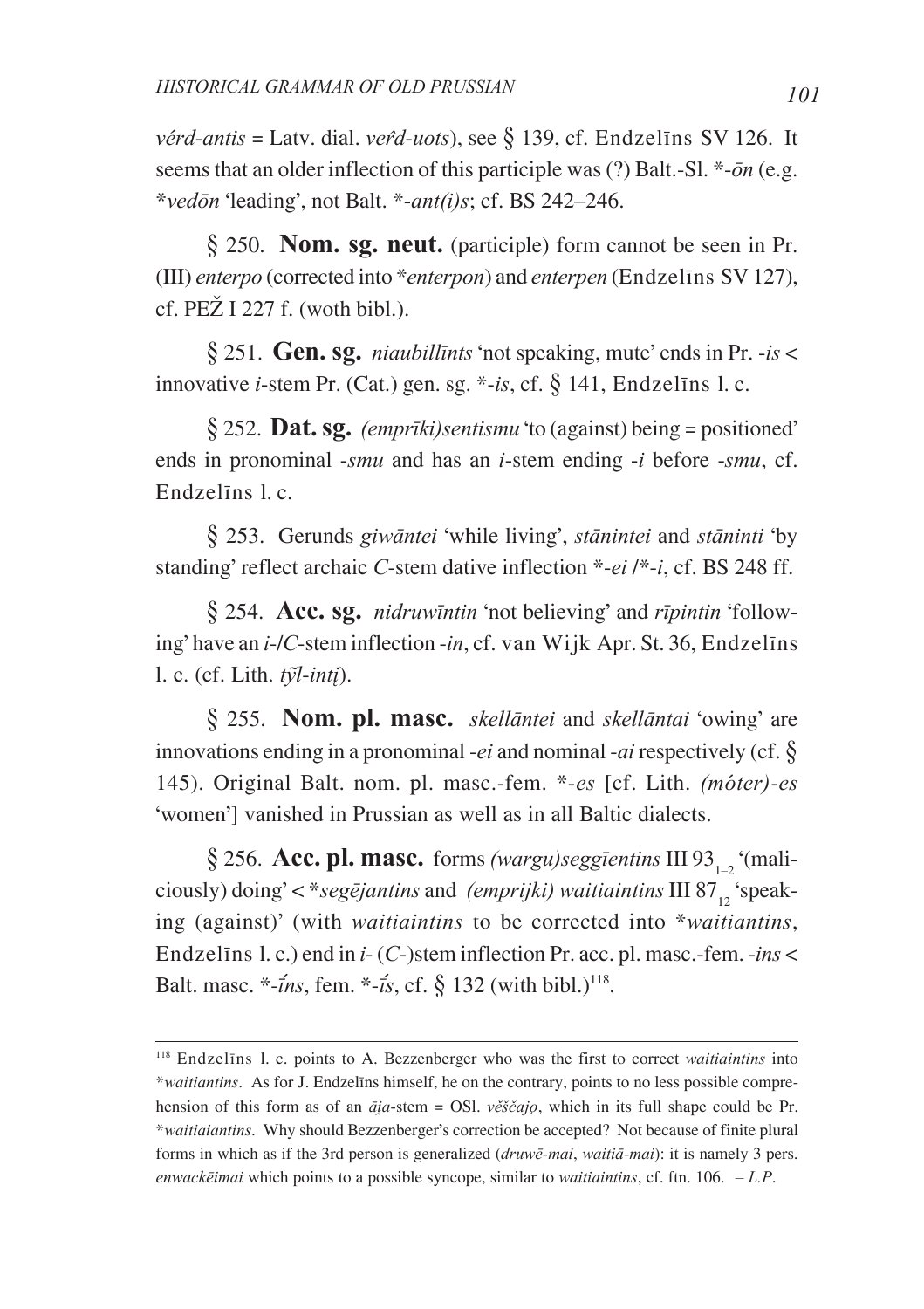#### Passive present

 $\frac{1}{2}$  257. Nom. pl. fem. Pr. (1x III) *poklausīmanas* (< \*- $\bar{a}s$ ) 'listenable', because of its segment -*manas*, is traditionally compared with formant Gk. pc. ps. pass. -µɛvo- / -µɛvŋ- etc. and, therefore, derived from WBalt. \*-*mana*- /\*-*man`*-, cf. bibl. apud PEÞ III 310 f. Nevertheless such a reconstruction cannot be supported by internal data of Baltic and Slavic languages (Ambrazas DIS 50 f.). I think that Pr. *poklausîmanas* is not any present participle. It is an adjective \**paklausīmenās* (its \*-*e*- was spelled as -*a*- in III), derived with a suf. \*-*enā*- (cf. also *enimumne*, PEŽ I 267) from Pr. pc. ps. pass. \**(pa)klausîma*- /\*-*(pa)klausîm`*- '(now being) listened'. The latter was derived from infinitive stem Pr. \**klausî*- 'to listen' with Pr. suf.  $*$ -*ma*-/ $*$ -*ma*-(< Balt.-Sl.  $*$ -*ma*-/ $*$ -*ma*-). For details cf. PEŽ III 310 f., Ambrazas 1,  $c$ .<sup>119</sup>

### Active past

*\** 258. **Nom. sg. masc.** ends in -*uns* (e.g.: *îduns* 'having eaten', *pergubuns* 'having come', *dāuns* 'having given', etc.), which is also spelled as -*ons* (e.g.: *pergûbons* 'having come', *sîdons* 'having sat down', etc.) and even as -*ans* (e.g. *pergûbans*, *sîdans*, etc.). The latter appeared on place of -*uns* possibly under the influence of pc. ps. act. -*ans* (< -*ants*), cf. Endzelîns SV 128, PKP II 252 f.). For the origin of Pr. pc. ps. pass. -*uns* see further.

*\** 259. **Acc. sg. masc.** *(ainan)gimmusin* '(single)born' possesses a *C*-stem inflection -*in* and a stem suffix -us- (cf. Lith. *gimusi*, OSI. *nes* 65b 'having carried') < Balt.-Sl. \*-*us*- (see further).

*\** 260. **Nom. pl. masc.** [*immusis* 'having taken', *aupallusis* 'having found', refl. *embaddusisi* 'having stuck themselves' (PEŽ I 249)] ends in -*usis* < \*-*usîs* (cf. Lith. dial. *sùkusys* 'having spun'), what is an *i*-stem innovation on place of original *C*-stem form (see further).

<sup>&</sup>lt;sup>119</sup> A brilliant career of Prussian *poklausīmanas* > ποκλαυσίμενος from hapax legomenon to Brugmann's Bible of comparativists (cf. Kurze Vergleichende, *\** 387, 3) reveals accuracy with which classical truths of Indoeuropean linguistics were grounded. One should not forget that these are, among others, a seven-case declension, or Common-IE paradigmatic aorist, which just represent these truths.  $-L.P$ .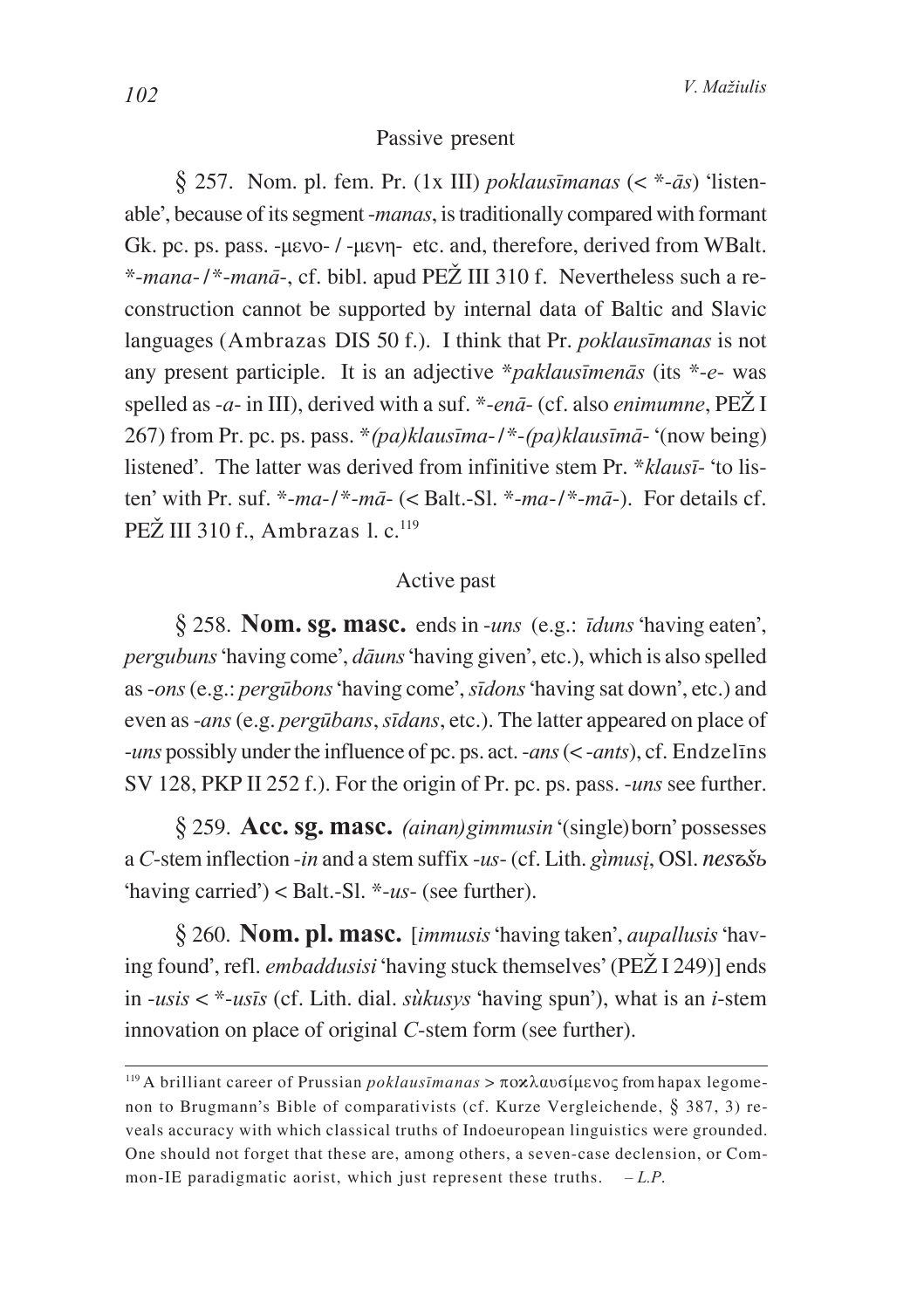§ 261. Acc. pl. masc. ends in -usins (\*aulāuusins 'dead, having died', spelled *aulauusins* 1x, as well as *aulausins* 1x, *aulaunsis* 1x II) and in -usens < -usins (aulauwussens 1x I), i.e. has a suf. -us- and  $(C >)$  istem inflection -ins  $(\S$  143).

 $\S$  262. Prussian and Baltic active past participle possessed a C-stem (an athematic) paradigm. Its reconstruction has not been enough clear up to now (Endzelins BVSF 225 ff., Stang Vergl. Gr. 265 ff., Zinkevičius LKIG II 249 f.). It seems that WBalt. nom. sg. \*-uns and EBalt. nom. sg. \*-ens (=  $\ast$ -ens, not  $\ast$ -ens, because of the circumflex, not acute, tone in Lith. -es) come from Balt.  $*$ -vens with -n- borrowed from the paradigm of corresponding present participle. Balt. \*-vens comes from apophonic Balt. \*-ves (: \*-us-), cf. Endzelins l. c., Stang l. c. A dilemmic assumption of Stang 1. c. that Pr. -uns (: -us-) could come from IE \*- $u\overline{\delta s}$  (: \*-us-) cannot be proved on the material of Baltic and Slavic languages. The latter shows the existence of Balt. \*-ves (: \*-us-) < IE \*-ues (: \*-us-) parallel to IE \* $u\overline{\delta}s$  (: \*-us-) in other dialects (for the latter see Szemerényi Einf. 294).

§ 263. On some stage Balt. \*-*ves* (: \*-*us*-) --> \*-*vens* (: \*-*us*-) lost its -v- (Endzelins 1, c., Stang 1, c.) and was reshaped into WBalt. \*-uns (: \*-us-) for understandable reasons. However it survived in EBalt. [\*-vens]  $(: * -us -) -->)* -ens > Lith. -es (Latv. -is), e.g. bùv-es, n\tilde{e}s-es.$ 

Balt. (e.g. a-stem) pc. ps. act.  $*-ans$  (> Lith.  $-qs$ ):  $*-an$  (> Lith.  $q$ ), was a pattern to form an asigmatic pc. pt. act. nom.-acc. sg. neut.  $*$ ven (beside \*-vens) in some dialects. This \*-ven, used also for nom.-acc. pl. neut., turned into  $*$ -en (> Lith. -e, e.g.  $n\tilde{e}$ se etc.), cf. Stang Vergl. Gr.  $267^{120}$ 

<sup>&</sup>lt;sup>120</sup> Does this mean an existence of unattested nom.-acc. neut. \* $d\bar{a}wus\bar{i}$  (§ 126) > Pr. (Cat.) \*dāwus (not any \*dāwun) in Prussian (in Catechisms a masculine form is used)? It is hardly correct to speak about nominative or accusative cases in Common Baltic because its structure was not "accusative". V. Mažiulis uses terms "ergative" in BS and (corrected) "active" in PEŽ, what means that Balt. \*-ans, \*-vens were "active" ( $>$  masculine-feminine), but  $*$ -*an*,  $*$ -*us* were "inactive" forms (nominative and accusative cases did not exist at all). Absence of neuter plural in Prussian and absence of paradigmatic neuter gender in EBaltic beside the use of singular "neut."  $-e$  for the plural points to not developed neuter in Baltic. This was connected with numberindifferent 3rd "person" in verb. See Palmaitis BGR 234-237 and ftn. 38.  $-L.P.$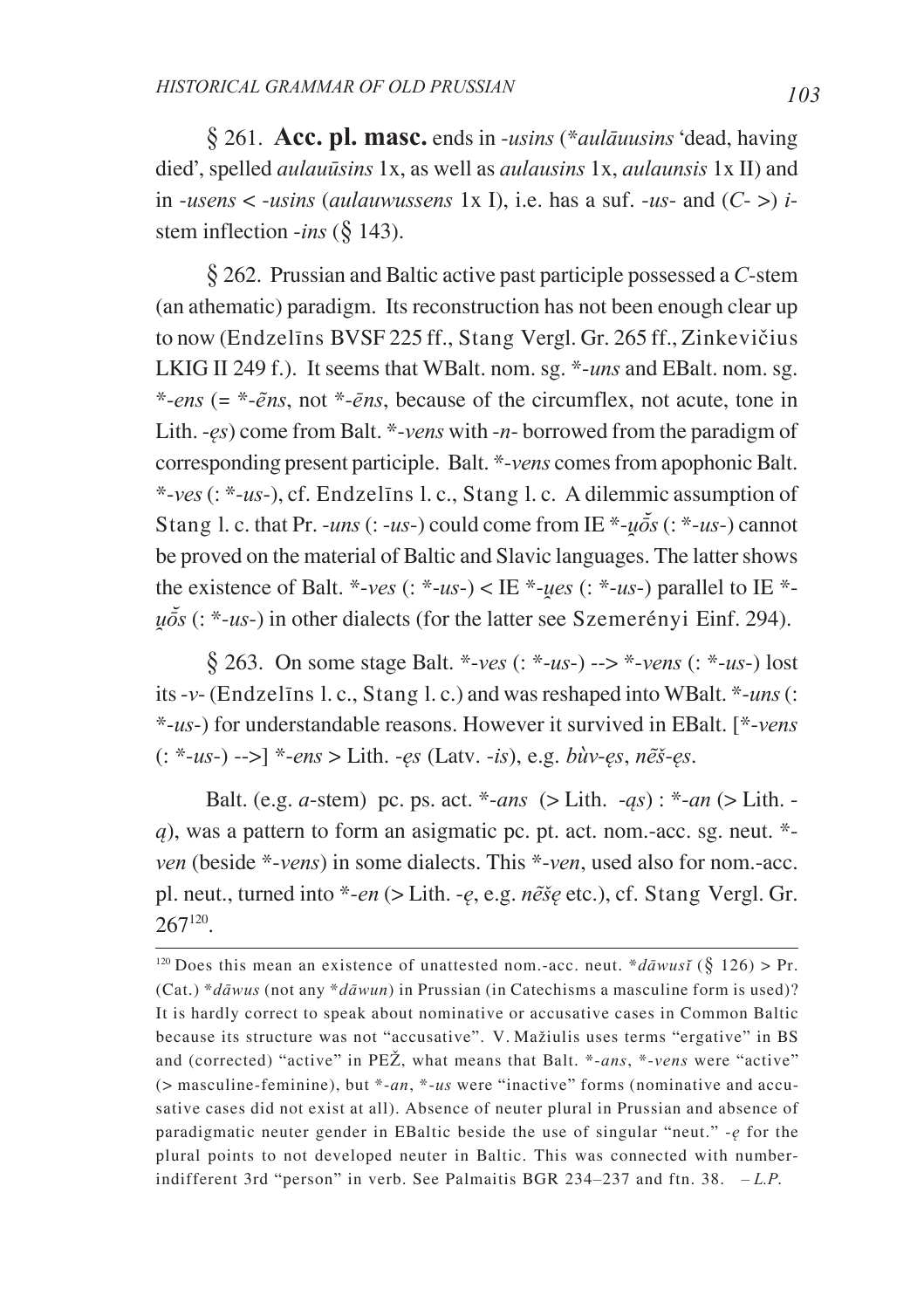### Passive present

These participles are derived from infinitive stems with suf.-ta-/-tāin Prussian, as well as in Lithuanian and Latvian.

§ 264. Nom. sg. masc.: crixtits 'baptized' (: Lith. krikštytas, Latv. krikstîts), laikūts 'kept' (with  $-\bar{u}$  <  $-\bar{a}$  -; if. laikūt 'to keep'), mukints 'taught' (with  $-\bar{u}$  -  $\bar{a}$  -; if, mukint 'to teach'), enimts 'taken' (: if,  $\bar{u}$ t 'to take'), dāts (III), daetcz (II) = \*dāts (§ 18) 'given' (: if. dātwei / dāt 'to give') etc.

**Nom. sg. fem.:** *imtā* (III) 'taken' (: if. *imt* 'to take').

§ 265. Nom. sg. neut. ends in -an and in  $*-\tilde{a}$  (§ 144):

maysotan (E) = \*mais5tan 'motley (= mixed)' (: if. \*maisātwei 'to mix', PEŽ III 99), dāton 'given' (: if. dātwei / dāt 'to give'), pralieiton (with *-on* instead of *-an*) 'shed (poured out)' etc.;

*isrankīt* III 113<sub>17</sub> 'rescued' (< \**izrankīt-a*, § 9) in a predicative function, etc. (cf. Endzelins SV 130 with bibl.).

§ 267. Acc. sg.: pertrinctan 'stun (stubborn)' (: if. \*pertrinktvei 'to stun), *pogauton* (with -*on* instead of -*an*) 'received' (: if. *pogaut* 'to receive, start'), etc.

§ 268. Nom. pl. masc.: entensitei 'drawn into', pogautei 'conceived' (with a pronominal -ei<sup>121</sup>) and (with a substantive -ai) absignatai 'blessed' [: if. *signāt* 'to bless (to "mark" by crossing)'], *enkaitītai* 'instigated' (: if. \**enkaitītvei* 'to instigate'), *milijtai* '(be)loved' (: if. *milijt* 'to love'). For the inflections *-ei* and *-ai* see  $\frac{8}{3}$  145.

§ 269. Acc. pl. fem.: senditans (< \*sendētans) 'folded (put together)'. For -ans cf.  $\S$  $\S$  112, 147.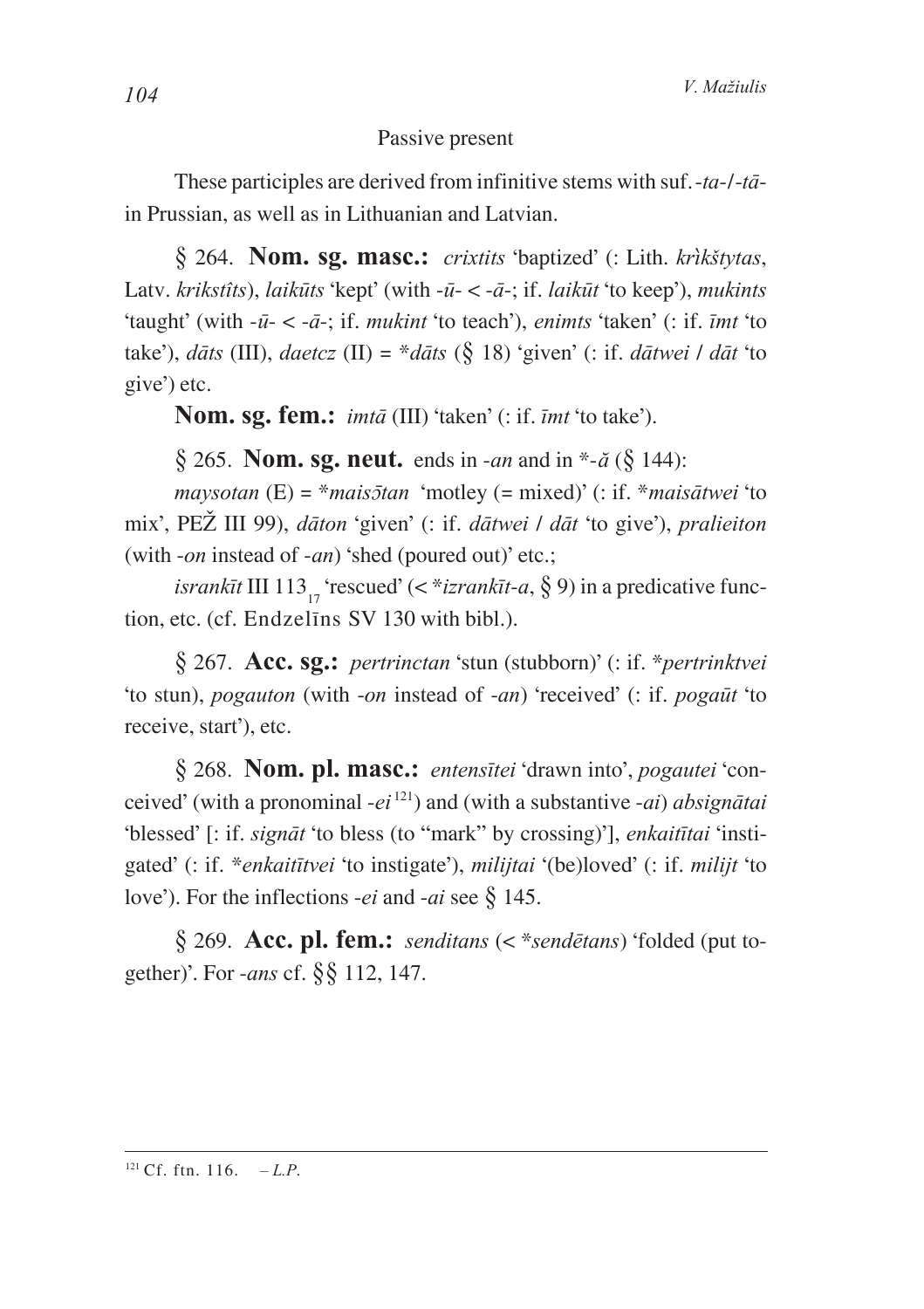# **8. INVARIABLE PARTS OF SPEECH**

# *Adverbs*

*\** 270. a) Adverbs derived from adjectives with an inflection -*ai* are very frequent, e.g.: *labbai* 'well' (<-- adj. *labs* 'good') = Lith. *labai* (Latv. *labi*), *skîstai* 'purely' (<-- adj. *skîsta*- 'pure'), *k`nxtai* 'decently' (<-- adj. *kanxta*- 'decent'), *tçmprai* 'dearly' (<-- adj. *tçmpra*- 'dear'), etc.

Many of them have suf. -*iska*, e.g. *prûsiskai* 'in Prussian' (<-- adj. *prûsiska*- 'Prussian'), *deiwutiskai*, *deiwûtiskai* 'blissfully' (<-- adj. *deiwûtiska*- 'blissful'), *arwiskai* 'truly' (<-- adj. *arwiska*- 'true'), etc.

As for adv. *deinenisku* (beside *deineniskai*) 'daily', *laimisku* (beside *laimiskai*) 'richly', *etnîwingisku* (beside *etnîwingiskai*) 'graciously', etc. with final -*u* of an unclear origin (cf. Endzelîns SV 92, Stang Vergl. Gr. 276, BS 170), these are not any old forms of adverbs but innovations of translator (instead of *-ai*) with all probability, see PKK II 167,  $PEZ$  I 55 s.v. *ainawidiskan*122.

A nominative-accusative form of an adjective functions in adverbial meaning too, e.g.: *labban* (beside *labbai*) 'good', *skijstan* (beside *skîstai*) 'purely', etc., as well as adv. *ilga* (beside \**ilgai*) 'long time'123 – cf. Lith. *gera* (beside *gerai*) 'good', *mãža* (beside *mažai*) 'little', Polish *dobre*, (beside *dobrze*) 'well'124, etc.

For *ainawijdei* / *ainaweidi* (beside *ainawîdai*, *ainawydan*) 'in the same way', *garrewingi* 'hot(ly)', etc. cf. PEÞ I 54 f. s.v. *ainawîdai*, *ainawijdi* and PE $\check{Z}$  I 328 s.v. *garrewingi*).

<sup>&</sup>lt;sup>122</sup> Cf. ftn. 44.  $-L.P.$ 

<sup>&</sup>lt;sup>123</sup> This form cannot be directly derived from Pr.  $*$ *(ilg)*-*a* = Lith. *(gẽr)*-*a*, because an unstressed final vowel could not be presrved in dialects of the Catechisms (except paradigmatic instances of the "Systemzwang"). Pr. (Cat.) *ilga* is an allomorh of \**ilgai* due to alternation -*a* /-*ai*, cf. ftn's 12, 23, 27, 39, 43, 89, 109. – *L.P*.

<sup>&</sup>lt;sup>124</sup> These pairs are not fully synonymous at least on diachronic level: adverbs derived from neutral forms originate in nominal predicates of the neutral meaning. Cf. Lith. *man gera* 'I feel myself well' = 'it is good for me', i.e. the subject is defined, vs. *jis dirba gerai* 'he works well', i.e. a verbal predicate is defined. Cf. also Polish *bardzo dobre!* 'very well!' vs. *wiem to dobrze* 'I know this well', although today one says *mnie jest dobrze* = Lith. *man gerai* instead of *man geta*.  $-L.P.$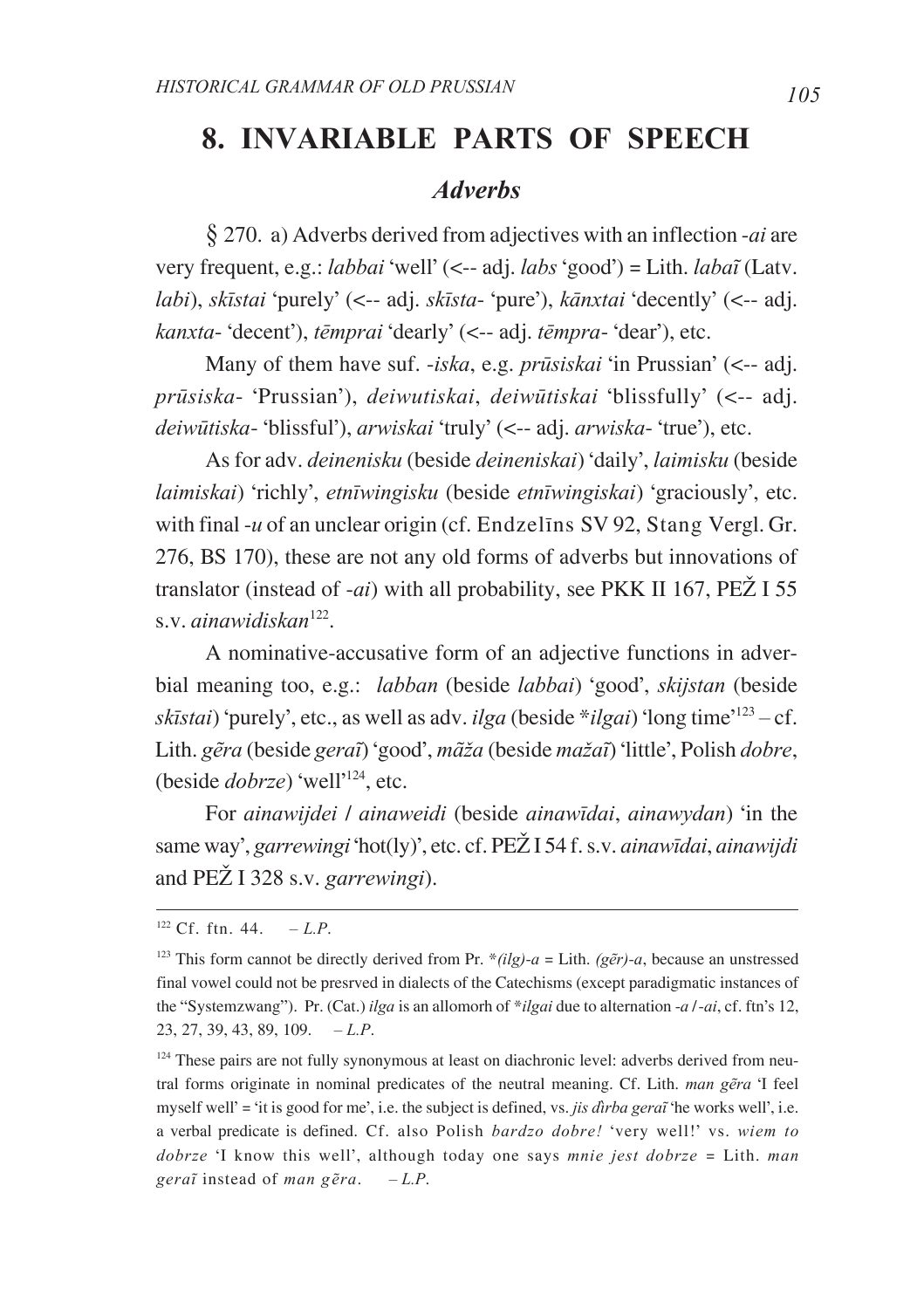Adv. *etkûmps* 'again' seems to be of the adjective origin too (cf. PEŽ I 296).

Finally adverbial forms of the comparative grade, derived from adjectives, should be menitioned, i.e.: *mijls* 'more kindly', *tālis*, *tāls* 'further' and *toūls* 'more' (cf. PEŽ IV 181 f. s.v. *tālis*).

*\** 271. Particularly old are adverbs of the pronominal origin: *kadan* 'when' as well as its unattested counterpart \**tadan* 'then' (see PEŽ II 63 ff. s.v. *kadan*). Of the pronominal origin are also adv. \**tei*- (i.e. *teinu*) 'now', cf. PEÞ IV 189, *tît* 'so' (PEÞ IV 195), *quei* 'where' (*\** 180).

Adv. *schai* 'here' was derived form Pr. pron. \* $si$ - 'this' ( $\frac{8}{166}$ ) + \**ai* or \*-*ei* (PEÞ IV 78 f.), *schan* 'here' (PEÞ IV 79 s.v. *schan*). For *stwi* 'here' cf. PEŽ IV 164 f., for \**ten-* (i.e. *tenti*) 'now' cf. PEŽ IV 191.

Adv. *stwen* 'there' (PEŽ IV 164) has borrowed its -*w*- from \**kven* 'where' (see Endzelins SV 93), cf. also *stwendau* 'from there' (PEŽ II 51) s.v. *isstwendau*). For the latter cf. *pansdau* 'then', *pirsdau* 'before', *sirsdau* 'amid' (PEŽ s.v.v.).

There are more other adverbs in Prussian, e.g. *ainat* 'constantly, always' (PEŽ I 52 f.), *dabber* 'yet' = \**dabar* (= Lith. *dãbar* 'idem', PEŽ I 169 f.), *zuit* 'enough' (PEŽ IV 273).

# *Prepositions and prefixes*

*\** 272. Pr. *ab*-/ *eb*-/ *ep*- 'over' (PEÞ I 37 f.), *at*-/ *et*- (orients a situation herein, PEŽ I 106 f.), *au*- (orients a situation hereof, PEŽ I 110) are attested as prefixes only.

Pr. *assa | esse* 'from, about' (PEŽ I 289–294), *bhe* 'without' (PEŽ I 139 s.v. II *bhe*), *pag`r* 'beside' (PEÞ III 206 f.), *schl`it* / *sclait* 'without, except' (also used as a conjunction, PEŽ IV 123 s.v. *sclait*), *kirscha* 'above, on' (PEŽ II 196 ff.) are attested as prepositions only, but *paggan* 'because of' is used as a postposition (PE $\check{Z}$  III 205 f.).

*\** 273. Both prepositions and prefixes are: *en* / *an* 'in' (PEÞ I 257– 263), *er* 'till, up to' (PEŽ I 282 f.), *is* 'from' (PEŽ III 39), *na l* no 'on' (PEŽ III 162, 191 ff.), *pa* / *po* 'under, after, according to' (PEÞ III 297 f.), *per* /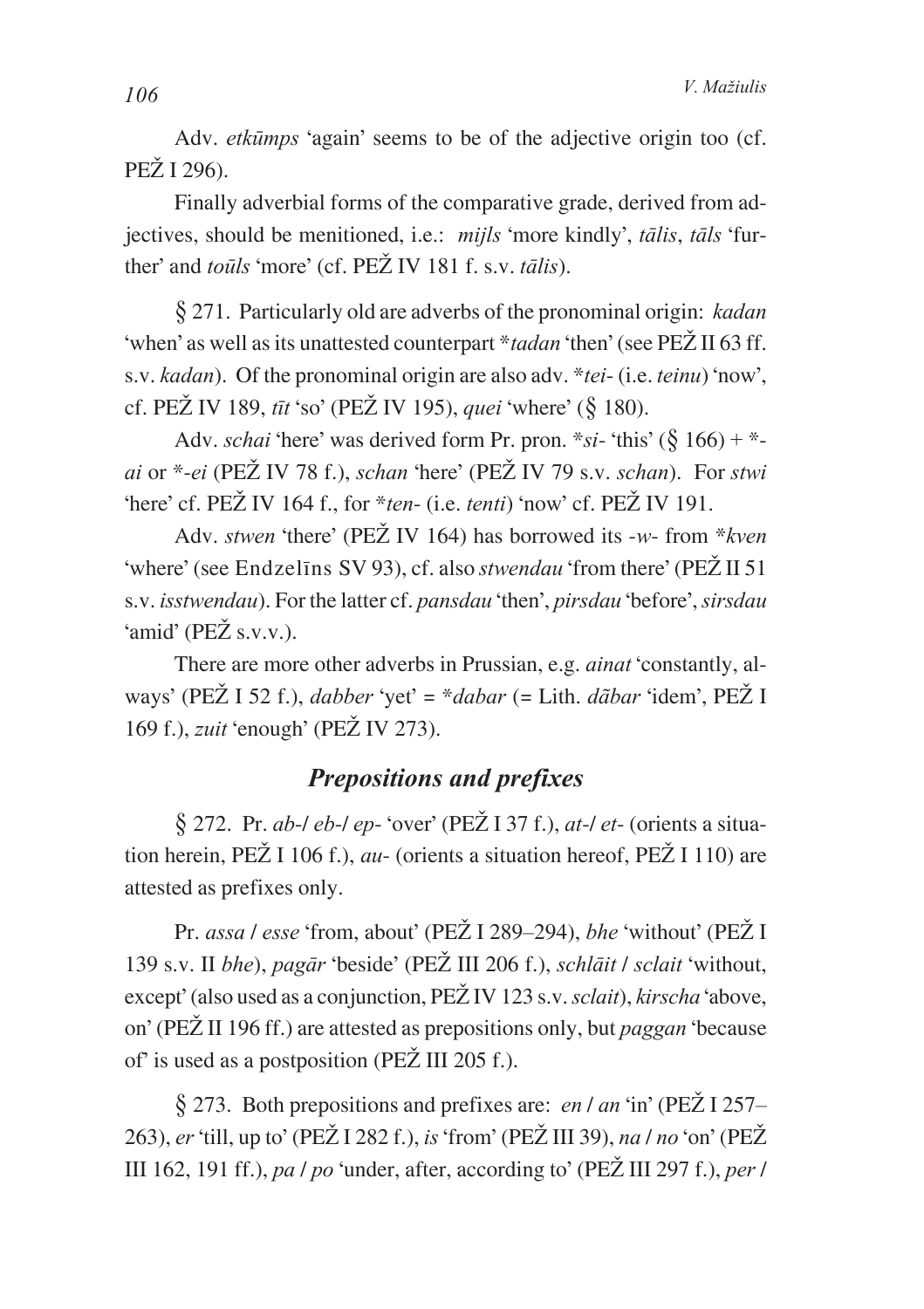*par* 'for' (PEŽ III 256 ff.), *pra l pro* 'through' (PEŽ III 338 f.), *prei* 'at, by' (PEŽ III 347 ff.), sen /\*san 'with' (PEŽ IV 98 f.), sur(gi) 'around' (PEŽ IV 169).

 $\S$  274. All prepositions govern the accusative case, sometimes – the dative case. Ppos. *paggan* governs the genitive. For Prussian prepositions and prefixes cf. also Kaukienė PK 102 ff.

# **Particles and conjunctions**

§ 275. Prtc. *ni l ny* 'no, not' is used as a prefix too (PEŽ III 181).

Other particles are: *iau* 'already' (PEŽ II 12), anga 'whether' (PEŽ II 77), ter 'only' (PE $\check{Z}$  IV 191).

Conjunctions are: bhe 'and' (PEŽ I 138 f. s.v. I bhe), adder 'or' (PEŽ I 48), neggi 'neither, nor' (PEŽ III 173), kai 'that' (very frequent, PEŽ II 68 f. s.v. kai II), beggi 'because, since (because)' (PEŽ I 137), ikai 'although, even if, if' ( $PEZ \nI1 19$ ).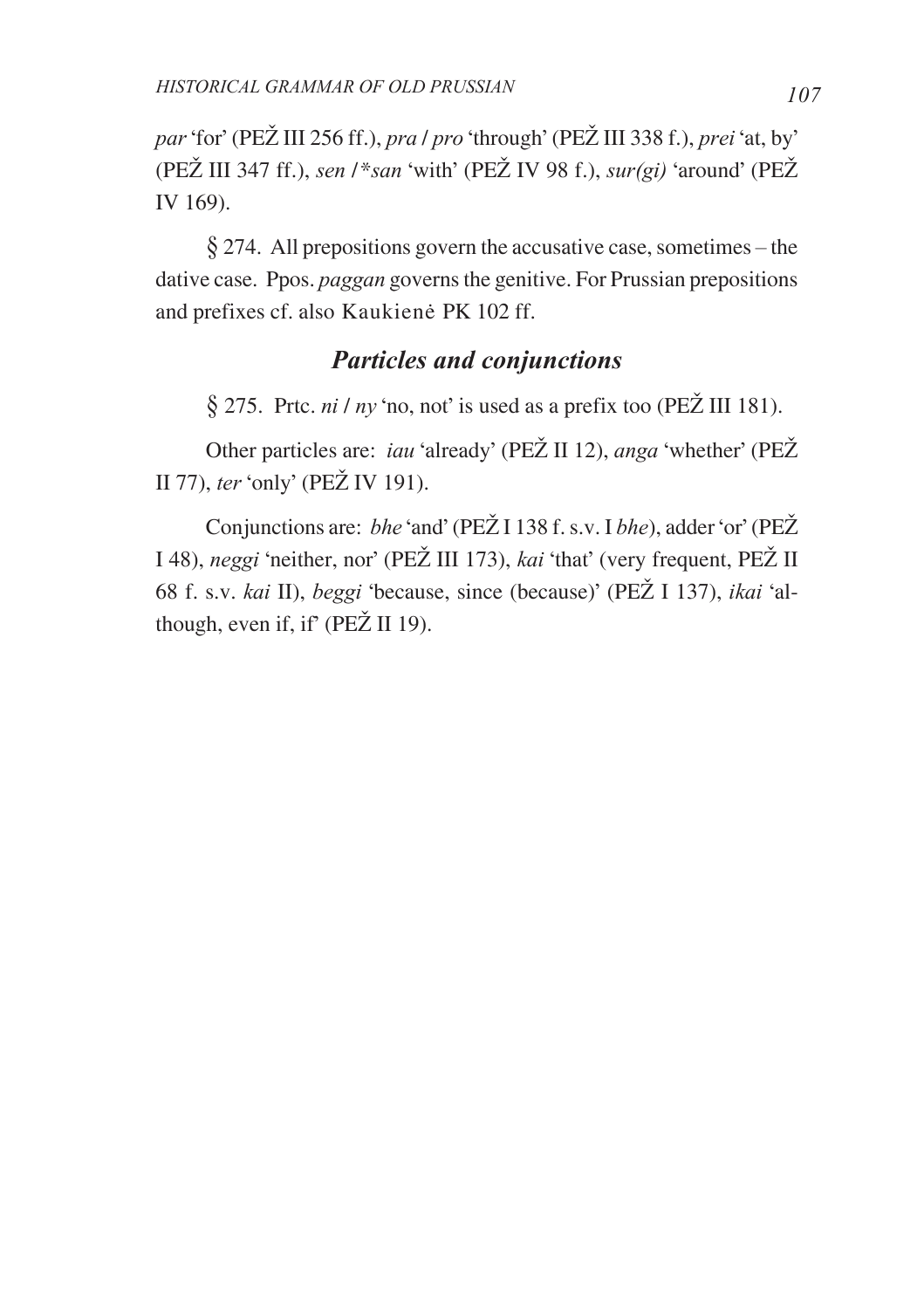# **About the Auhor (1926–2009)**

Vytautas Mažiulis was born on 20 August 1926 in Rokėnai, Lithuania. After finishing a high-school in Rokiðkis, for a short time he was a student of theological seminary, as it was almost a tradition for gifted children from well-to-do farmers' families in Lithuania.

 Acquaintance with Latin language, so similar to Lithuanian in many aspects, arouse in him interest in linguistics and comparison of languages. In 1947–1952 he studies classical philology at Vilnius university. As an advanced student he was recommended to write doctor theses at the Chair of Comparative Historical Linguistics at Moscow university. With a research of Lithuanian numerals he acquired the degree of Dr. Phil. in 1956.

 His academic activities at Vilnius university began in 1955 and lasted 43 years. In 1968– 1973 he headed Chair of Lithuanian Language at Vilnius university and habilitated in 1969 (professor since 1969). This was time of his fruitful cooperation with outstanding Lithuanian linguist Jonas Kazlauskas (1930–1970) who introduced methods of modern linguistics into comparative historical studies of Baltic languages.

Together with J. Kazlauskas, V. Mažiulis developed and grounded an idea of Christian Stang (1942) concerning transition of IE  $*$ *ô* both into Baltic  $*$ *ô* and  $*$ *â*: 2 allophones of Balt. \**ô* were defined, of which an accented and narrow one developed into Pr. \**ô*, Lith., Latv. *uo*, but an unaccented and broader one developed into  $*$ *j* coinciding with a broad Baltic  $*$ *ā* ( $*$ *j*) of the low timbre. In paradigms with the mobile accent the broader allophon of Baltic \**ô* was generalized in Prussian (\**dɔ̄twei*) and coincided with Pr. \* $\bar{a}$  (\**mɔ̄tē*), while the narrower allophon was generalized in Lithuanian (*dúoti*) and in Latvian (*duôt*). However in stabile unaccented positions an unstressed Balt. allophone \**ô* turned into Lithuanian *o* (*vi¿ko*) and coincided with Balt.  $*\bar{a} > o$  (Lith. *mote*). This concept is known as Kazlauskas'– Mažiulis' hypothesis.

Together with J.Kazlauskas, V. Mažiulis initiated Vilnius international journal for Baltic linguistics *Baltistica* (since 1965), but he established Chair for Baltic philology in 1973 after the death of J. Kazlauskas. More than 20 years Prof. Mažiulis headed this Chair which became an international centre of Baltic studies and organizer of international congresses of the baltists.

An explanation of Lith. gen. sg. *(vilk)-o* had wide Indoeuropean implications. It led to a conclusion about origin of *o*-stem IE dative which appeared to be "a lengthened stem", identical with Lith. dial. dat.  $(v\tilde{i}k)$ -*uo* <  $*{\bar{\sigma}}$ , but this finally allowed to question not only the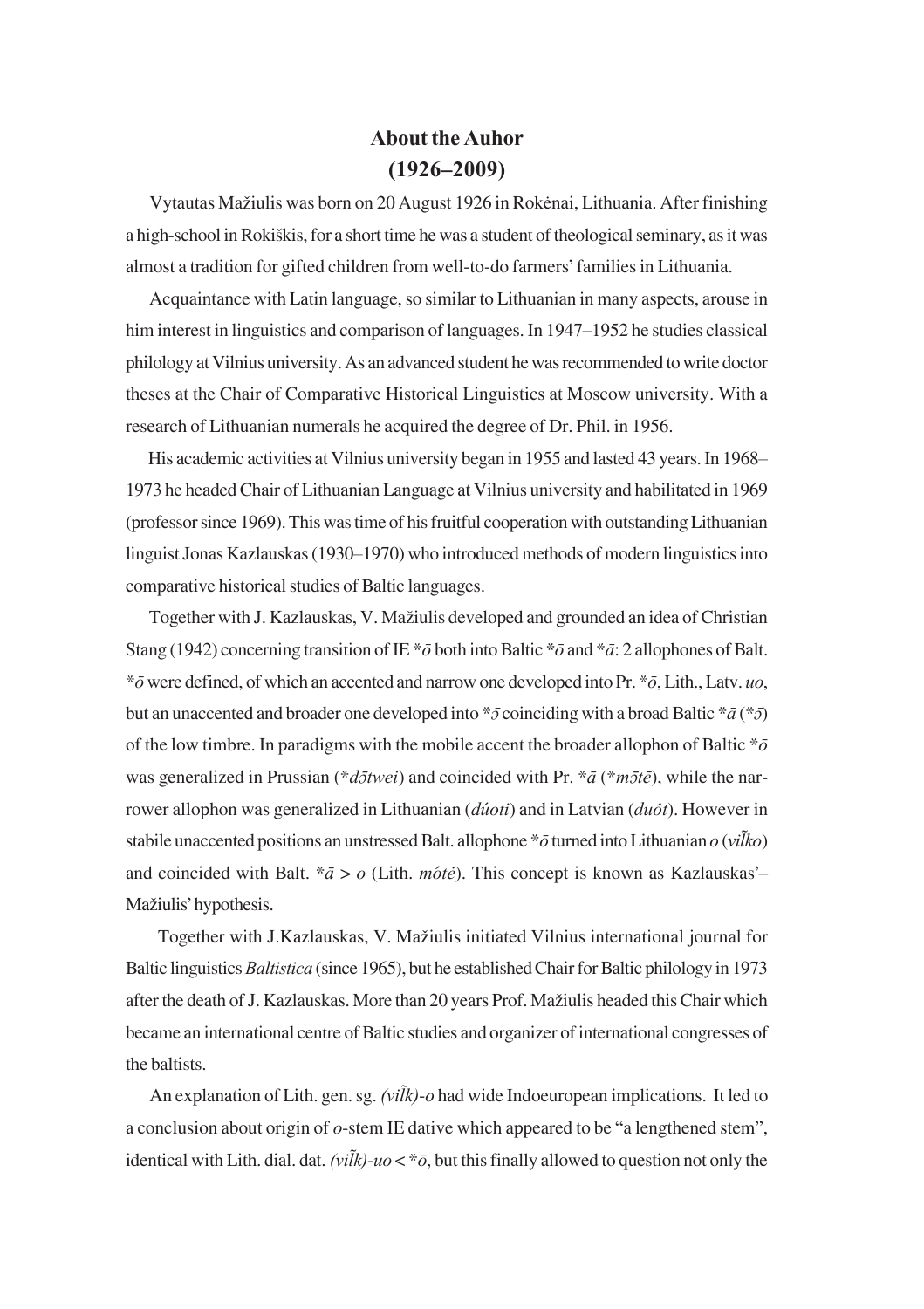myth of Common-IE dat. \*-*ôi*, but to create a new theory of Indoeuropean declension. This theory is set forth in the monograph "Relations of Baltic and other Indoeuropean languages" (1970).

 When nominative, accusative and genitive were products of reshaping pre-accusative Common-Indoeuropean structure, the secondary cases formed in IE dialects separately, by different paradigmatizing of the same elements of adverbial meaning.

 Thus the myth of the 7-cases "Common-IE" declension was ruined. Baltic appeared to be an archaic representative of former "ocean of Indoeuropean dialects", from which Slavic dialects differentiated among the last after the Germanic dialects. In this book for the first time was set forth an idea of the formation of Slavic amid the same peripheral Baltic-Slavic dialects, where future West-Baltic dialects were formed.

 This was a period of a very close cooperation of outstanding Indoeuropeanists, Baltists and Slavists with the Chair of V. Mažiulis. Then Victor Martynov published his theory of Slavic as first italicized and then iranicized Baltic but Wolfgang Schmid defined Baltic as a centre of IE continuity, so that a difference between this centre and any other IE group is always smaller than between any other groups among themselves.

 The problem of Baltic-Slavic relations and Western Baltic as a continuation of the same peripheral dialects stimulated V. Mažiulis' interest in Prussian. This interest in a fruitful way coincided with the interest in Prussian of an outstanding Russian Indoeuropeanist and Slavist Vladimir Toporov who had also contributed to the development of all mentioned ideas. V. Toporov is author of an unfinished Dictionary of Prussian which is a huge philologic encyclopedia of cultural linguistic relations of Prussian with the neighbouring region and all Indoeuropean world.

In 1966 V. Mažiulis published facsimile of all Prussian written documents, but in 1981 he published transliteration and philological translation of these documents.

 Finally, in 1988–1997 he published his main work: 4 volumes of Prussian etymological dictionary, which presents the deepest linguistic analysis of Prussian and Baltic word derivation. This work will remain indispensable for future generations of prussologists.

For the monograph of 1970 Vytautas Mažiulis was granted membership of the Academy of Sciencies, as well as of Mainz Academy of Science and Literature.

Vytautas Mažiulis died in Vilnius on 11 April 2009. His Historical Grammar of Old Prussian was one of his last contributions into the study of the Prussian language.